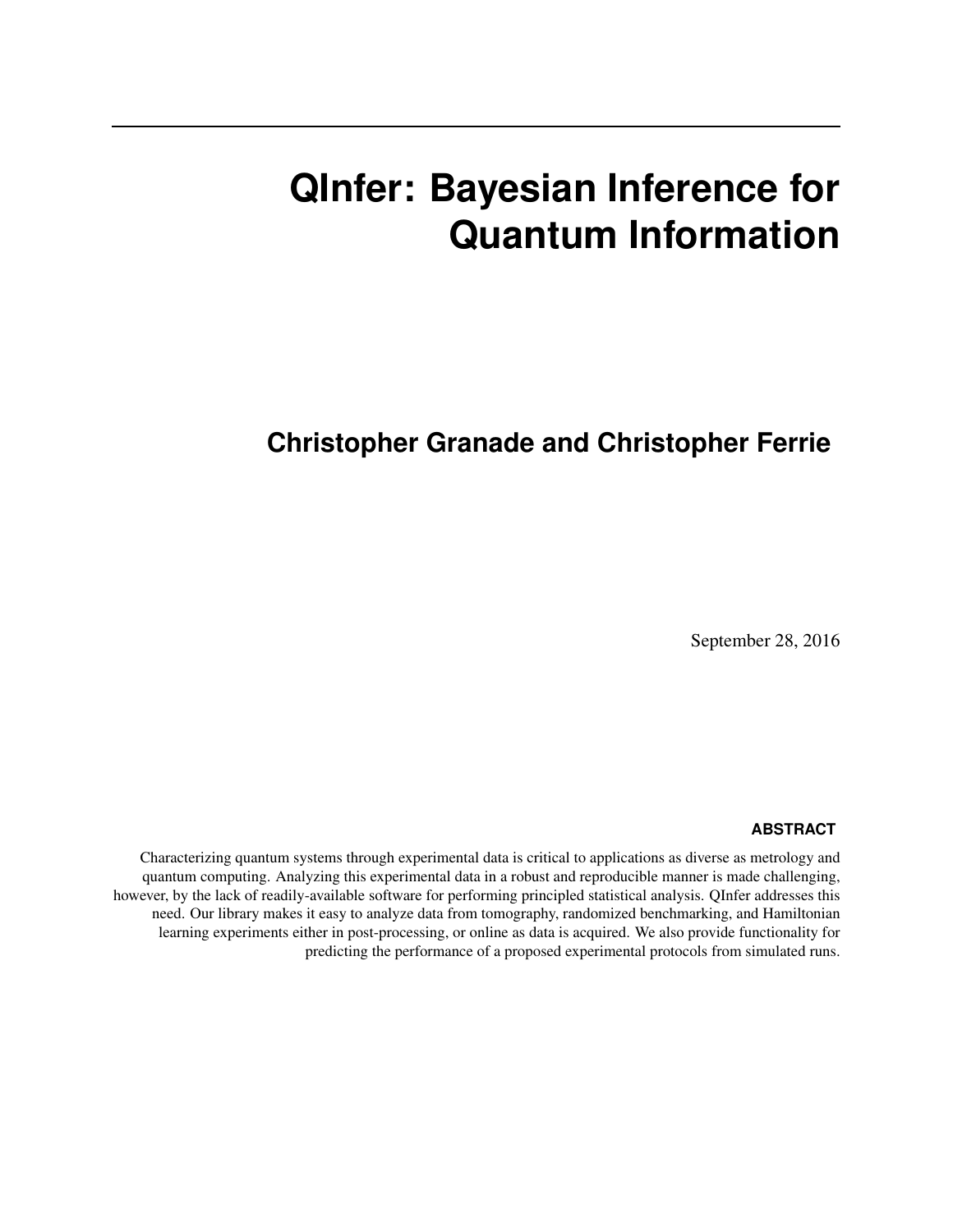| $\mathbf{1}$                        | <b>Introduction</b> |                          |                         |  |
|-------------------------------------|---------------------|--------------------------|-------------------------|--|
|                                     | 1.1                 |                          | 1                       |  |
|                                     | 1.2                 |                          | 1                       |  |
|                                     | 1.3                 |                          | $\overline{2}$          |  |
| <b>User's Guide</b><br>$\mathbf{2}$ |                     |                          | $\overline{\mathbf{3}}$ |  |
|                                     | 2.1                 |                          | $\overline{3}$          |  |
|                                     | 2.2                 |                          | $\overline{4}$          |  |
|                                     | 2.3                 |                          | 5                       |  |
|                                     | 2.4                 |                          | 11                      |  |
|                                     | 2.5                 |                          | 15                      |  |
|                                     | 2.6                 |                          | 19                      |  |
|                                     | 2.7                 |                          | 20                      |  |
|                                     | 2.8                 |                          | 22                      |  |
|                                     | 2.9                 |                          | 26                      |  |
|                                     | 2.10                |                          | 31                      |  |
|                                     | 2.11                |                          | 32                      |  |
|                                     |                     |                          |                         |  |
| 3                                   |                     | <b>API Reference</b>     | 35                      |  |
|                                     | 3.1                 |                          | 35                      |  |
|                                     | 3.2                 |                          | 41                      |  |
|                                     | 3.3                 |                          | 44                      |  |
|                                     | 3.4                 |                          | 49                      |  |
|                                     | 3.5                 |                          | 54                      |  |
|                                     | 3.6                 |                          | 56                      |  |
|                                     | 3.7                 |                          | 57                      |  |
|                                     | 3.8                 |                          | 58                      |  |
|                                     | 3.9                 |                          | 58                      |  |
|                                     | 3.10                |                          | 59                      |  |
|                                     | 3.11                |                          | 61                      |  |
|                                     | 3.12                |                          | 62                      |  |
|                                     | 3.13                |                          | 64                      |  |
|                                     | 3.14                |                          | 66                      |  |
|                                     | 3.15                |                          | 73                      |  |
|                                     | 3.16                |                          | 75                      |  |
|                                     | 3.17                |                          | 81                      |  |
| 4                                   |                     | <b>Development Guide</b> | 83                      |  |

**i**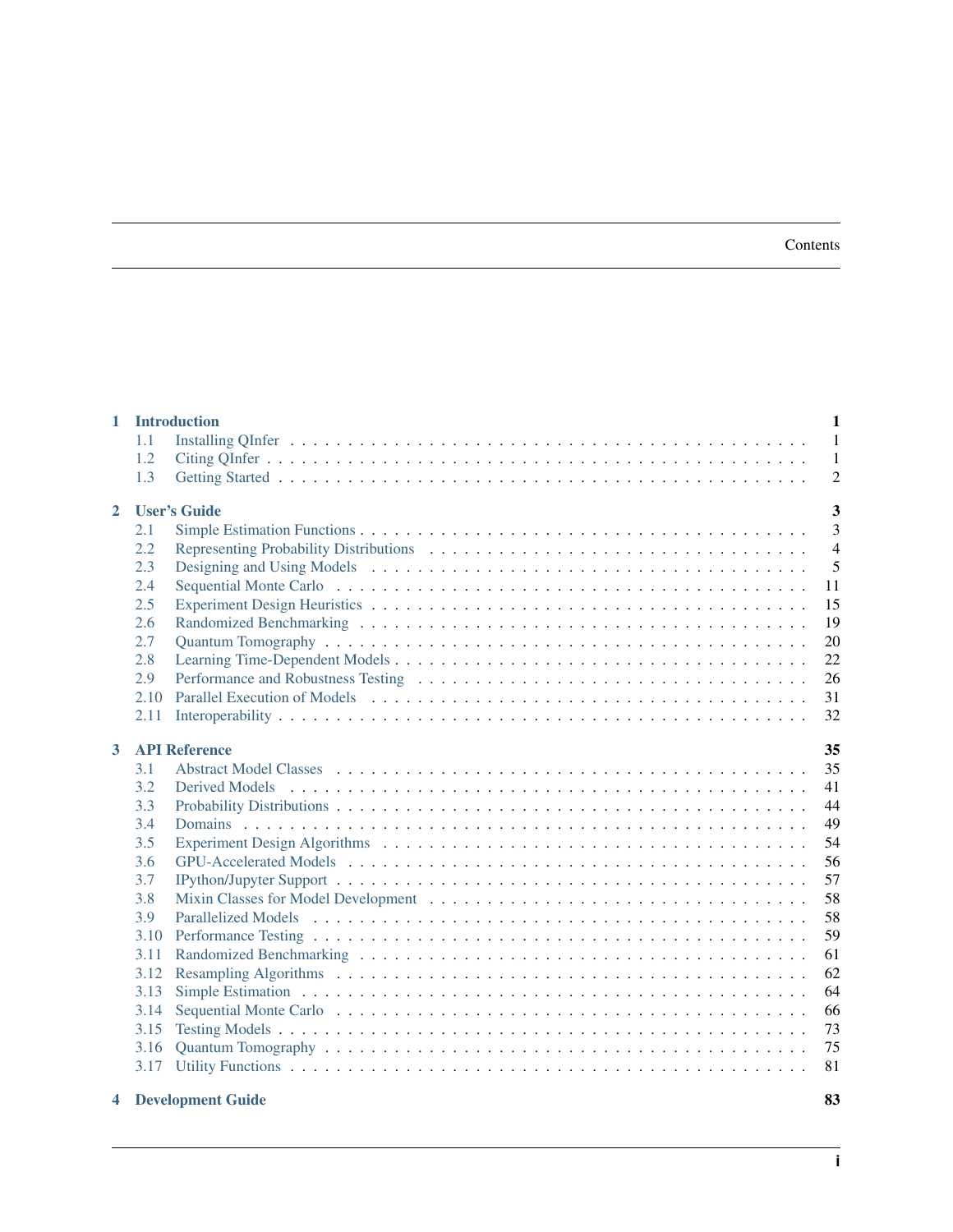| 5 Acknowledgements  |  |  |  |
|---------------------|--|--|--|
| <b>Bibliography</b> |  |  |  |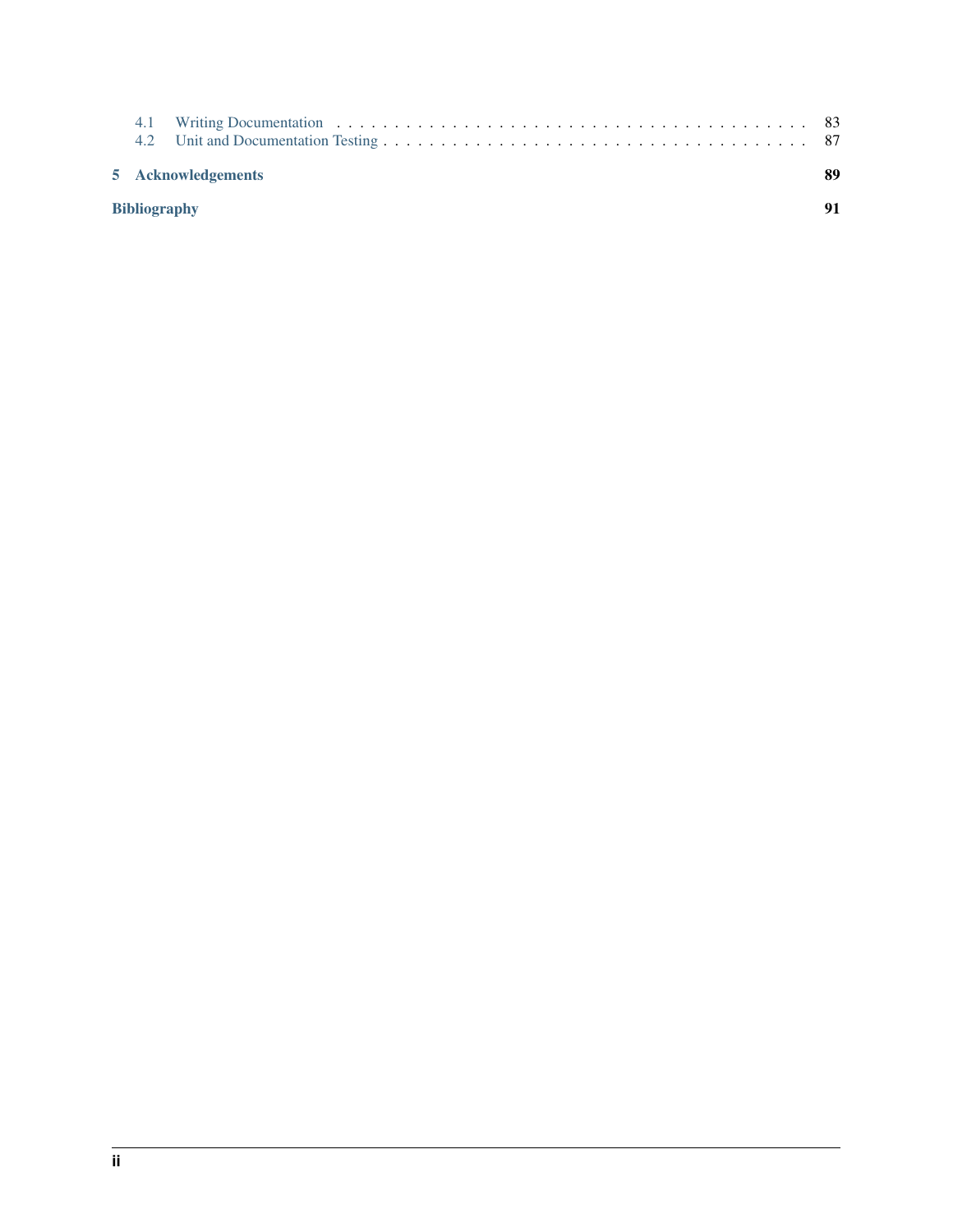### **Introduction**

<span id="page-3-0"></span>QInfer is a library for working with sequential Monte Carlo methods for parameter estimation in quantum information. QInfer will use your custom experimental models to estimate properties of those models based on experimental data.

Additionally, QInfer is designed for use with cutting-edge tools, such as Python and IPython, making it easier to integrate with the rich community of Python-based scientific software libraries.

### <span id="page-3-1"></span>**1.1 Installing QInfer**

We recommend using **QInfer** with the [Anaconda distribution.](https://www.continuum.io/downloads) Download and install Anaconda for your platform, either Python 2.7 or 3.5. We suggest using Python 3.5, but **QInfer** works with either. Once Anaconda is installed, simply run pip to install **QInfer:** 

\$ pip install qinfer

Alternatively, QInfer can be installed manually by downloading from GitHub, then running the provided installer:

```
$ git clone git@github.com:QInfer/python-qinfer.git
$ cd python-qinfer
$ pip install -r requirements.txt
$ python setup.py install
```
### <span id="page-3-2"></span>**1.2 Citing QInfer**

If you use QInfer in your publication or presentation, we would appreciate it if you cited our work. We recommend citing QInfer by using the BibTeX entry:

```
@misc{qinfer-1_0b4,
 author = {Christopher Granade and
                Christopher Ferrie and
                Steven Casagrande and
                Ian Hincks and
                Michal Kononenko and
                Thomas Alexander and
                Yuval Sanders},
 title = {\text{QInfer}}: Library for Statistical Inference in Quantum Information},
 month = may,year = 2016,doi = {10.5281/zenodo.51273},
```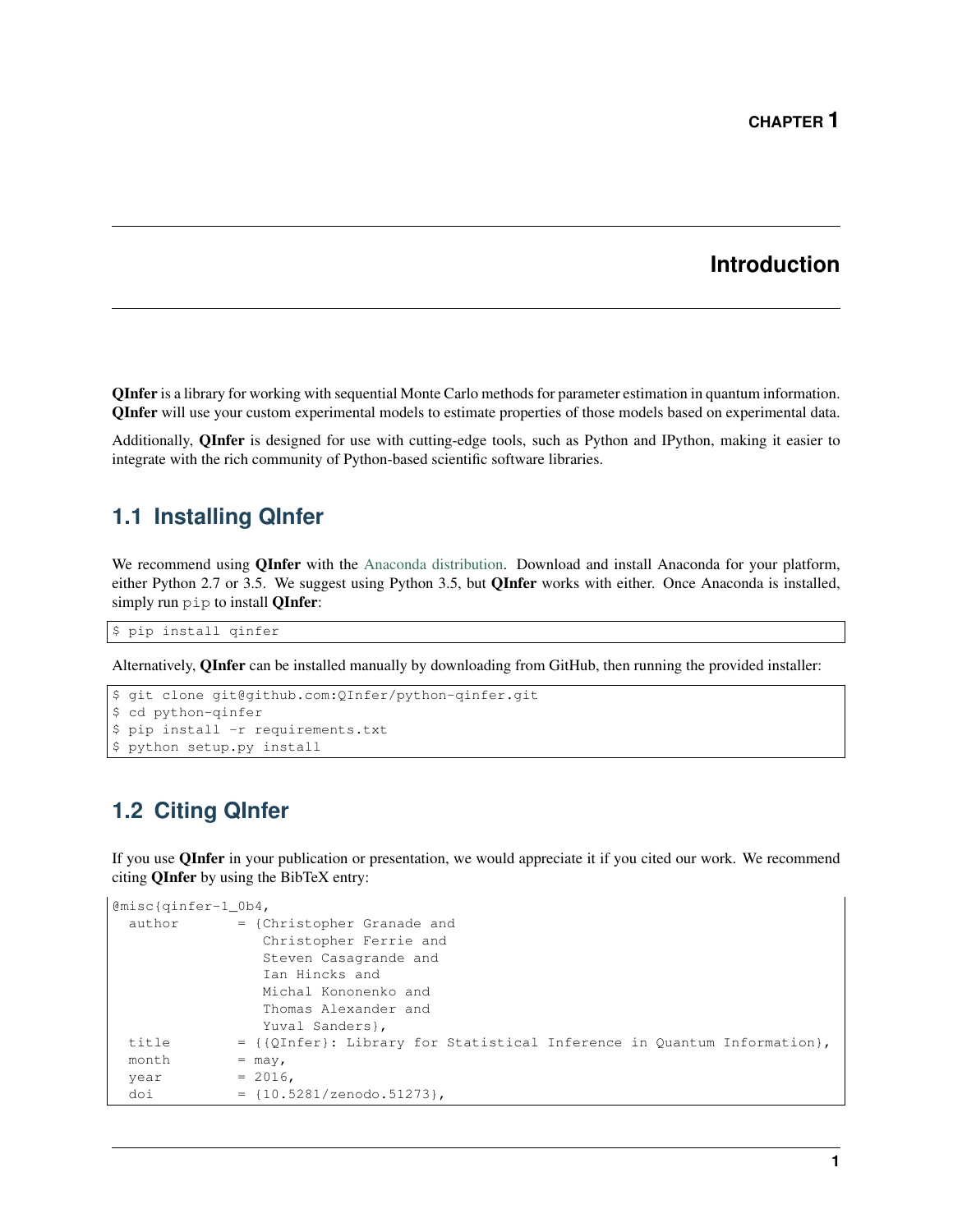}

url =  $\{http://dx.doi.org/10.5281/zenodo.51273\}$ 

If you wish to cite QInfer functionality that has not yet appeared in a released version, it may be helpful to cite a given SHA hash as listed on [GitHub](https://github.com/QInfer/python-qinfer/commits/master) (the hashes of each commit are listed on the right hand side of the page). A recommended BibTeX entry for citing a particular commit is:

```
@misc{qinfer-1_0b4,
 author = {Christopher Granade and
                Christopher Ferrie and
                Steven Casagrande and
                 Ian Hincks and
                Michal Kononenko and
                Thomas Alexander and
                Yuval Sanders},
 title = {\text{QInfer}}: Library for Statistical Inference in Quantum Information},
 month = may,
 year = 2016,url = "https://github.com/QInfer/python-qinfer/commit/bc3736c",
 note = {Version \texttt{bc3736c}.}
}
```
In this example, bc3736c should be replaced by the particular commit being cited, and the date should be replaced by the date of that commit.

### <span id="page-4-0"></span>**1.3 Getting Started**

To get started using QInfer, it may be helpful to give a look through the *[User's Guide](#page-5-0)*. Alternatively, you may want to dive right into looking at some examples. We provide a number of [Jupyter Notebook-](http://jupyter.org/)based examples in the [qinfer](https://github.com/QInfer/qinfer-examples)[examples](https://github.com/QInfer/qinfer-examples) repository. These examples can be viewed online using [nbviewer,](http://nbviewer.jupyter.org/github/qinfer/qinfer-examples/tree/master/) or can be run online using [binder](http://mybinder.org/repo/qinfer/qinfer-examples) without installing any additional software.

The examples can also be run locally, using the instructions available at [qinfer-examples.](https://github.com/QInfer/qinfer-examples)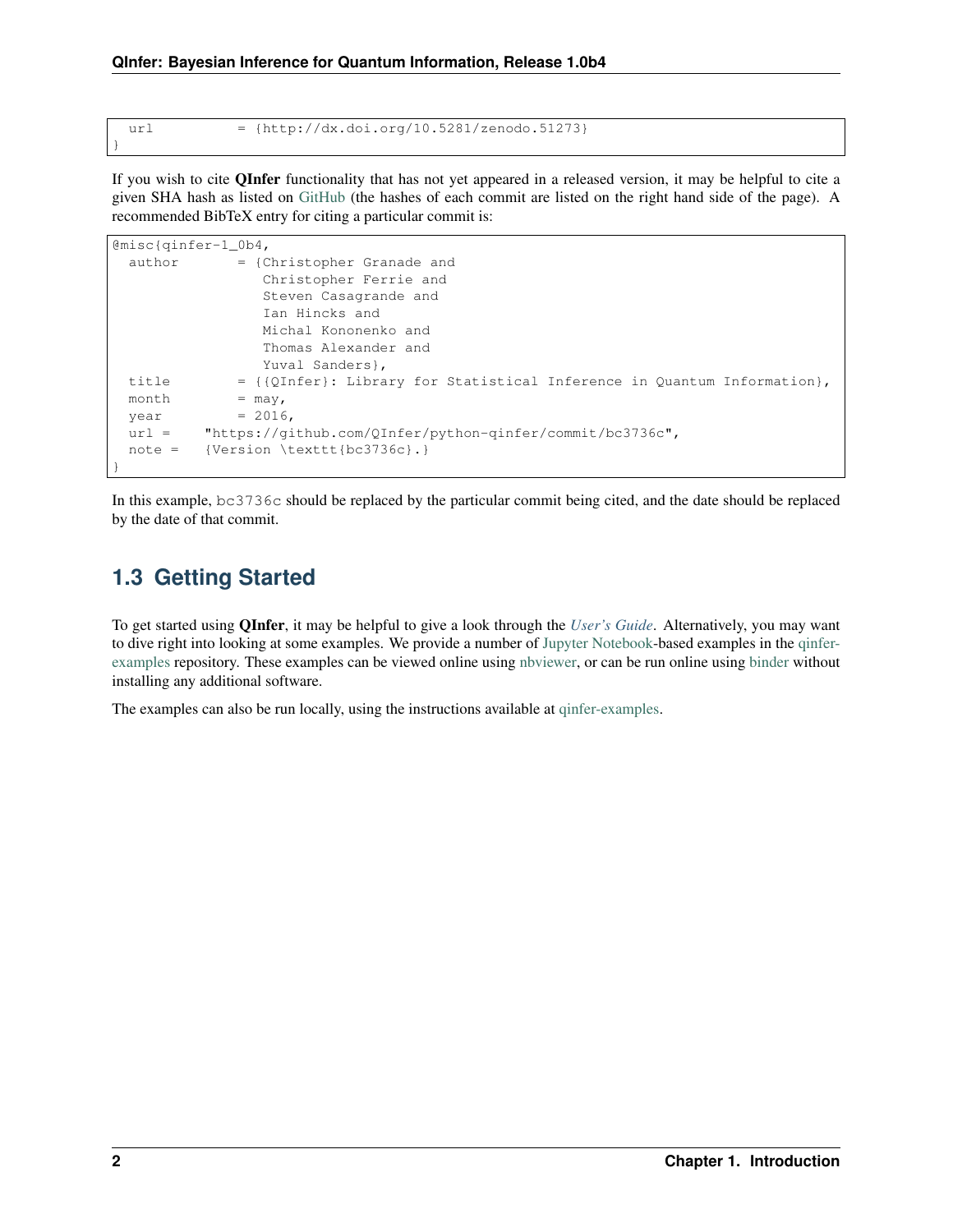### **User's Guide**

### <span id="page-5-1"></span><span id="page-5-0"></span>**2.1 Simple Estimation Functions**

QInfer provides several functions to help you get up and running quickly with common estimation tasks, without having to worry about explicitly specifying models and distributions. Later, we'll see how to build up custom estimation problems in a straightforward and structured manner. For now, though, let's start by diving into how to use QInfer to learn a single precession frequency.

In particular, suppose that you have a qubit that starts in the  $|+\rangle = (|0\rangle + |1\rangle)/$ √ 2 state, then evolves under  $U(t) =$  $\exp(-i\omega\sigma_z)$  for an unknown frequency  $\omega$ . Then measuring the qubit in the  $\sigma_x$  basis results in observing a 1 with probability  $\sin^2(\omega t/2)$ . We can estimate the precession frequency  $\omega$  with **QInfer** using the  $\sin^2(\omega t/2)$  est\_prec() function.

As an example, let's consider an experiment for learning  $\omega$  that consists of taking 40 measurements at each time  $t_k = k/(2\omega_{\text{max}})$ , where  $k = 0, \ldots, N-1$  indexes each measurement,  $\omega_{\text{max}}$  is the maximum plausible frequency to be estimated, and where N is the number of distinct times measured. We can generate this data using [binomial\(\)](https://docs.scipy.org/doc/numpy/reference/generated/numpy.random.binomial.html#numpy.random.binomial):

```
>>> omega_max = 100
>>> true_omega = 70.3
>>> ts = np.arange(1, 51) / (2 * omega_max)
\rightarrow\rightarrow\rightarrow counts = np.random.binomial(40, p=np.sin(true_omega \star ts / 2) \star\star 2)
```
We pass this data to **OInfer** as an array with three *columns* (that is, shape (50, 3) for this example), corresponding respectively to the observed counts, the time at which the counts were observed, and the number of measurements taken at that time.

```
>>> data = np.column_stack([counts, ts, np.ones_like(counts) * 40])
```
Finally, we're ready to call  $simple\_est\_prec()$ :

```
>>> from qinfer import simple_est_prec
>>> mean, cov = simple_est_prec(data, freq_max=omega_max)
```
The returned mean and cov tell us the mean and covariance, respectively, resulting from the frequency estimation problem.

```
>>> print(mean)
70.3822376258
```
Data can also be passed to  $simple\_est\_prec()$  as a string containing the name of a CSV-formatted data file, or as a [Pandas](http://pandas.pydata.org/) [DataFrame](http://pandas.pydata.org/pandas-docs/stable/generated/pandas.DataFrame.html#pandas.DataFrame). The latter is especially useful for loading data from formats such as Excel spreadsheets, using read excel().

For more information, please see the *[API reference](#page-66-0)* or the examples below.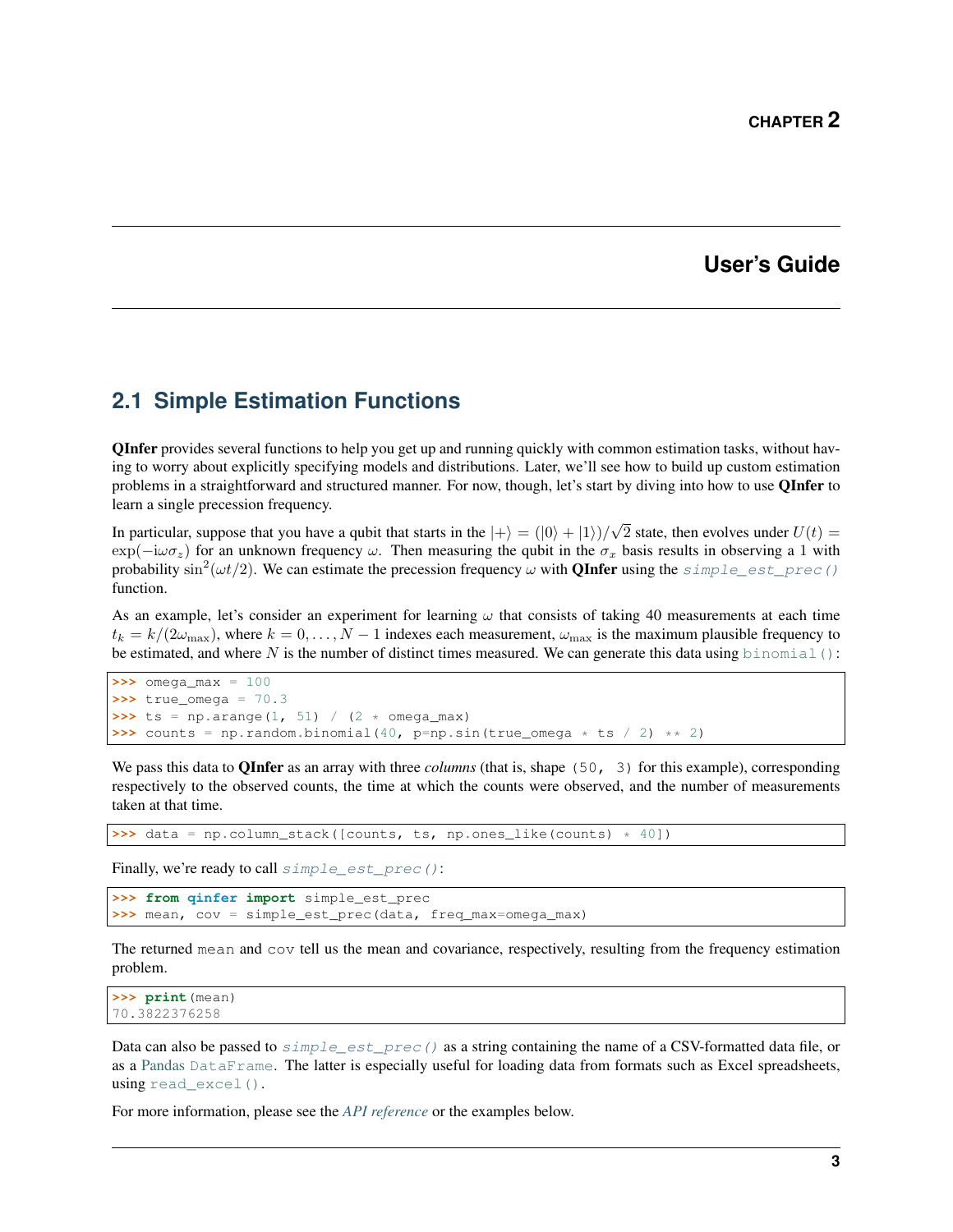### **2.1.1 Related Examples**

- simple precession example
- [randomized\\_benchmarking](https://nbviewer.jupyter.org/github/qinfer/qinfer-examples/blob/master/randomized_benchmarking.ipynb)

### <span id="page-6-0"></span>**2.2 Representing Probability Distributions**

### **2.2.1 Introduction**

Probability distributions such as prior distributions over model parameters are reprented in QInfer by objects of type  $Distri but *ion* that are responsible for producing samples according to those distributions. This is especially useful,$ for instance, when drawing initial particles for use with an SMCUpdater.

The approach to representing distributions taken by QInfer is somewhat different to that taken by, for example, [scipy.stats](https://docs.scipy.org/doc/scipy/reference/stats.html#module-scipy.stats), in that a QInfer [Distribution](#page-46-1) is a class that produces samples according to that distribution. This means that OInfer  $Distribution$  objects provide much less information than do those represented by objects in scipy. stats, but that they are much easier to write and combine.

### **2.2.2 Sampling Pre-made Distributions**

QInfer comes along with several distributions, listed in *[Specific Distributions](#page-46-2)*. Each of these is a subclass of [Distribution](#page-46-1), and hence has a method  $sample()$  that produces an array of samples.

```
>>> from qinfer import NormalDistribution
>>> dist = NormalDistribution(0, 1)
>>> samples = dist.sample(n=5)
\rightarrow\rightarrow\rightarrow samples.shape == (5, 1)True
```
### **2.2.3 Combining Distributions**

Distribution objects can be combined using other distribution objects. For instance, if  $a \sim \mathcal{N}(0, 1)$  and  $b \sim \text{Uni}(0, 1)$ , then the product distribution on  $(a, b)$  can be produced by using [ProductDistribution](#page-50-0):

```
>>> from qinfer import UniformDistribution, ProductDistribution
>>> a = NormalDistribution(0, 1)
>>> b = UniformDistribution([0, 1])
>>> ab = ProductDistribution(a, b)
>>> samples = ab.sample(n=5)
>>> samples.shape == (5, 2)
True
```
### **2.2.4 Making Custom Distributions**

To make a custom distribution, one need only implement  $sample()$  and set the property  $n\_rvs$  to indicate how many random variables the new distribution class represents.

For example, to implement a distribution over x and y such that  $\sqrt{x^2 + y^2} \sim \mathcal{N}(1, 0.1)$  and such that the angle between x and y is drawn from Uni $(0, 2\pi)$ :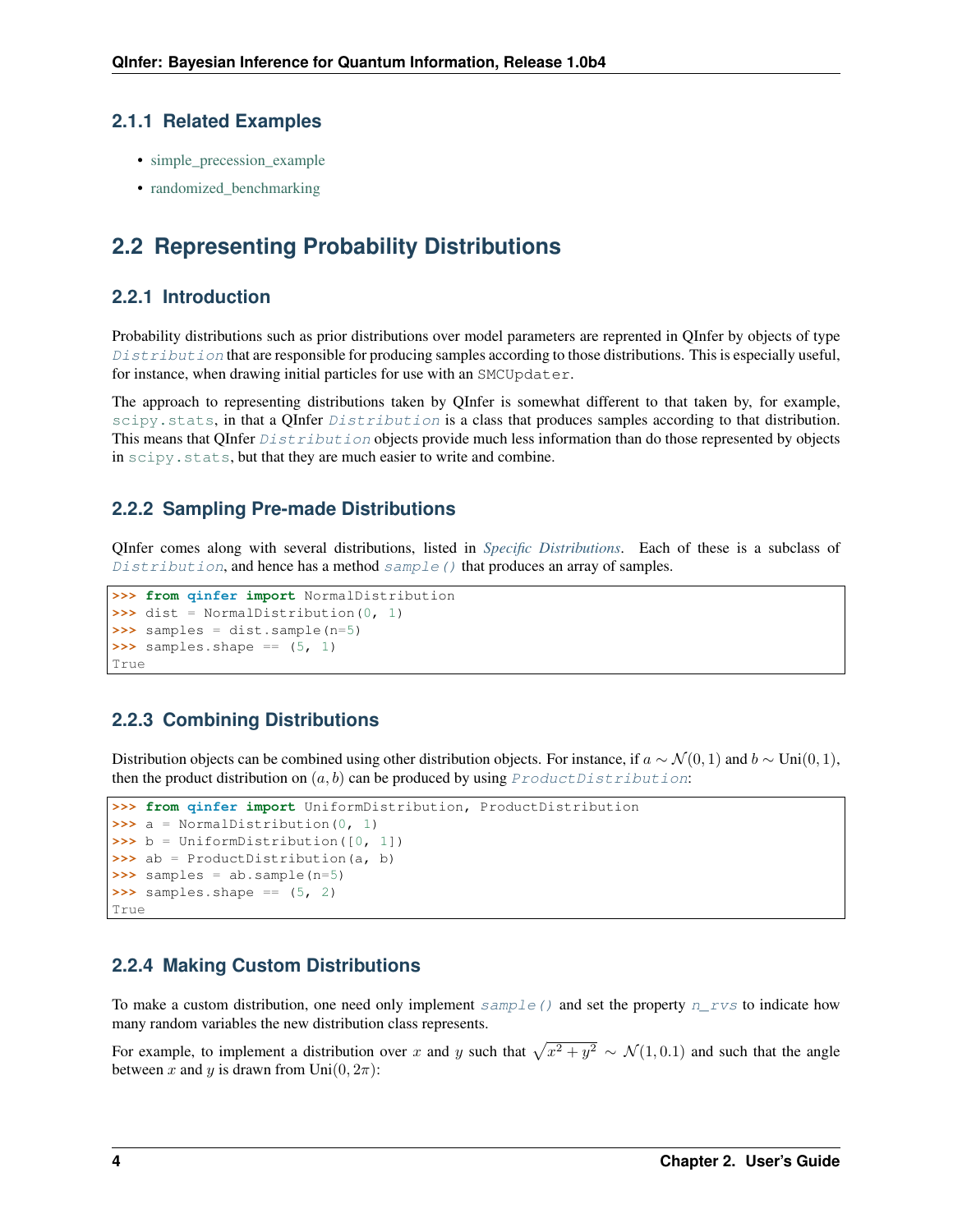```
from qinfer import Distribution
class RingDistribution(Distribution):
    @property
    def n_rvs(self):
        return 2
    def sample(self, n=1):
        r = np.random.random(n, 1) * 0.1 + 1th = np.random.random((n, 1)) * 2 * np.pi
        x = r * np \cdot cos(th)y = r * np \cdot sin(th)return np.concatenate([x, y], axis=1)
```
### <span id="page-7-0"></span>**2.3 Designing and Using Models**

#### **2.3.1 Introduction**

The concept of a **model** is key to the use of QInfer. A model defines the probability distribution over experimental data given hypotheses about the system of interest, and given a description of the measurement performed. This distribution is called the *likelihood function*, and it encapsulates the definition of the model.

In QInfer, likelihood functions are represented as classes inheriting from either  $Model$ , when the likelihood function can be numerically evaluated, or  $Simulated$  at able when only samples from the function can be efficiently generated.

#### **2.3.2 Using Models and Simulations**

#### **Basic Functionality**

Both [Model](#page-40-0) and [Simulatable](#page-37-2) offer basic functionality to describe how they are parameterized, what outcomes are possible, etc. For this example, we will use a premade model,  $SimplePrecessionModel$ . This model implements the likelihood function

$$
Pr(d|\omega; t) = \begin{cases} \cos^2(\omega t/2) & d = 0\\ \sin^2(\omega t/2) & d = 1 \end{cases},
$$

as can be derived from Born's Rule for a spin-½ particle prepared and measured in the  $|+\rangle \propto |0\rangle + |1\rangle$  state, and evolved under  $H = \omega \sigma_z/2$  for some time t.

In this way, we see that by defining the likelihood function in terms of the hypothetical outcome  $d$ , the model parameter  $\omega$ , and the experimental parameter t, we can reason about the experimental data that we would extract from the system.

In order to use this likelihood function, we must instantiate the model that implements the likelihood. Since  $SimplePrecession Model$  is provided with OInfer, we can simply import it and make an instance.

```
>>> from qinfer import SimplePrecessionModel
>>> m = SimplePrecessionModel()
```
Once a model or simulator has been created, you can query how many model parameters it admits and how many outcomes a given experiment can have.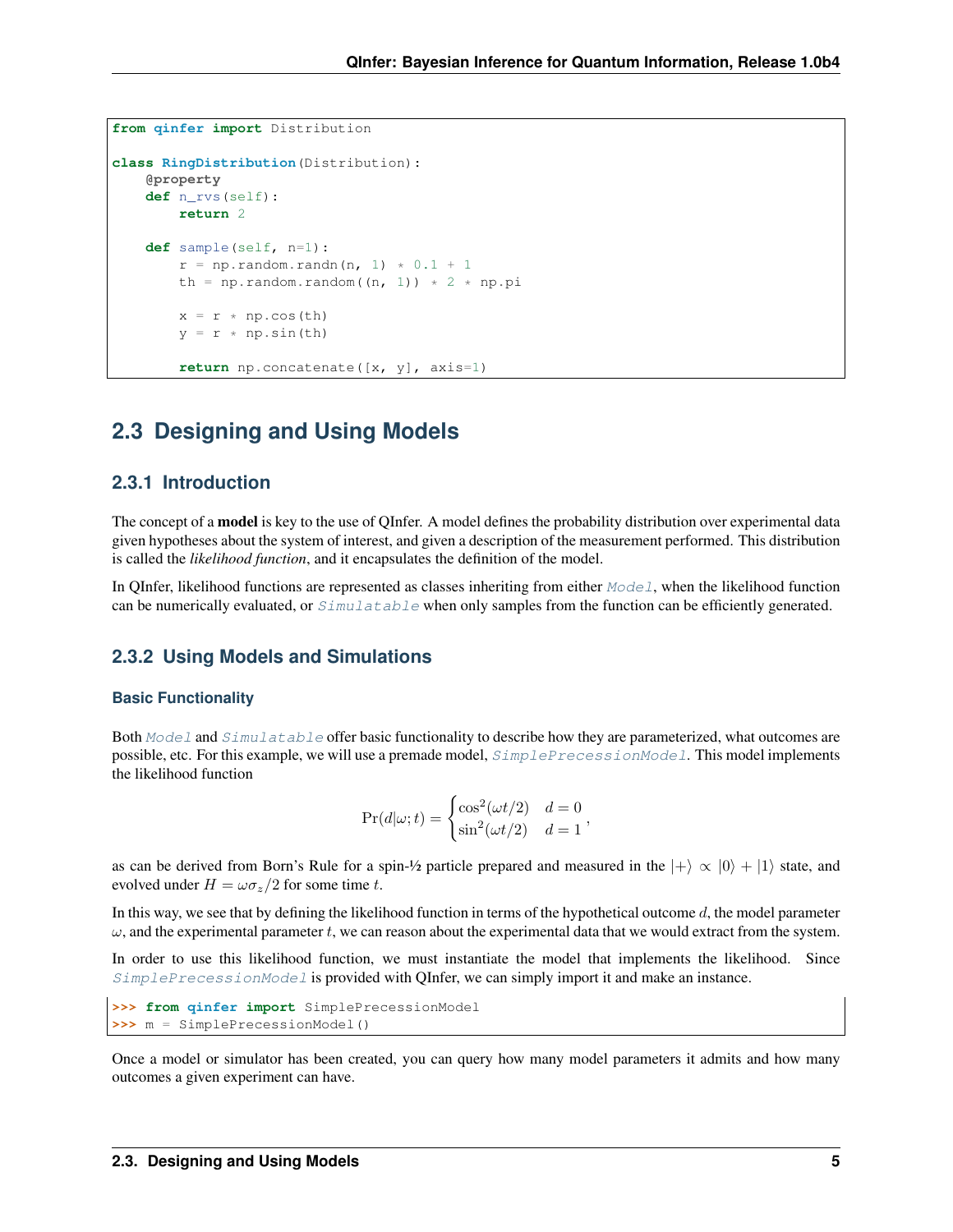```
>>> print(m.n_modelparams)
1
>>> print(m.modelparam_names)
['\backslash\omega]>>> print(m.is_n_outcomes_constant)
True
>>> print(m.n_outcomes(expparams=0))
\mathcal{D}
```
#### **Model and Experiment Parameters**

The division between unknown parameters that we are trying to learn  $(\omega)$  in the [SimplePrecessionModel](#page-75-1) example) and the controls that we can use to design measurements  $(t)$  is generic, and is key to how QInfer handles the problem of parameter estimation. Roughly speaking, model parameters are real numbers that represent properties of the system that we would like to learn, whereas experiment parameters represent the choices we get to make in performing measurements.

Model parameters are represented by NumPy arrays of [dtype](http://docs.scipy.org/doc/numpy/user/basics.types.html) [float](https://docs.python.org/3/library/functions.html#float) and that have two indices, one representing which model is being considered and one representing which parameter. That is, model parameters are defined by matrices such that the element  $X_{ij}$  is the  $j^{\text{th}}$  parameter of the model parameter vector  $\boldsymbol{x}_i$ .

By contrast, since not all experiment parameters are best represented by the data type  $\text{float}$  $\text{float}$  $\text{float}$ , we cannot use an array of homogeneous dtype unless there is only one experimental parameter. The alternative is to use NumPy's [record array](http://docs.scipy.org/doc/numpy/user/basics.rec.html) functionality to specify the *heterogeneous* type of the experiment parameters. To do so, instead of using a second index to refer to specific experiment parameters, we use *fields*. Each field then has its own dtype.

For instance, a dtype of  $[(t't', 'float'), ('basis', 'int')]$  specifies that an array has two fields, named t and basis, having dtypes of float and int, respectively. Such arrays are initialized by passing lists of *tuples*, one for each field:

```
>>> eps = np.array([
... (12.3, 2),
... (14.1, 1)
... ], dtype=[('t', 'float'), ('basis', 'int')])
>>> print(eps)
[(12.3, 2) (14.1, 1)]
\Rightarrow >>> eps.shape == (2, )True
```
Once we have made a record array, we can then index by field names to get out each field as an array of that field's value in each record, or we can index by record to get all fields.

```
>>> print(eps['t'])
[ 12.3 14.1]
>>> print(eps['basis'])
[2 1]
>>> print(eps[0])
(12.3, 2)
```
Model classes specify the dtypes of their experimental parameters with the property  $\exp\left(\frac{\partial f}{\partial x}\right)$  and  $\exp\left(\frac{\partial f}{\partial y}\right)$ . a common idiom is to pass this property to the dtype keyword of NumPy functions. For example, the model class [BinomialModel](#page-43-1) adds an [int](https://docs.python.org/3/library/functions.html#int) field specifying how many times a two-outcome measurement is repeated, so to specify that we can use its expparams dtype:

```
>>> from qinfer import BinomialModel
>>> bm = BinomialModel(m)
>>> print(bm.expparams_dtype)
[('x', 'float'), ('n_meas', 'uint')]
```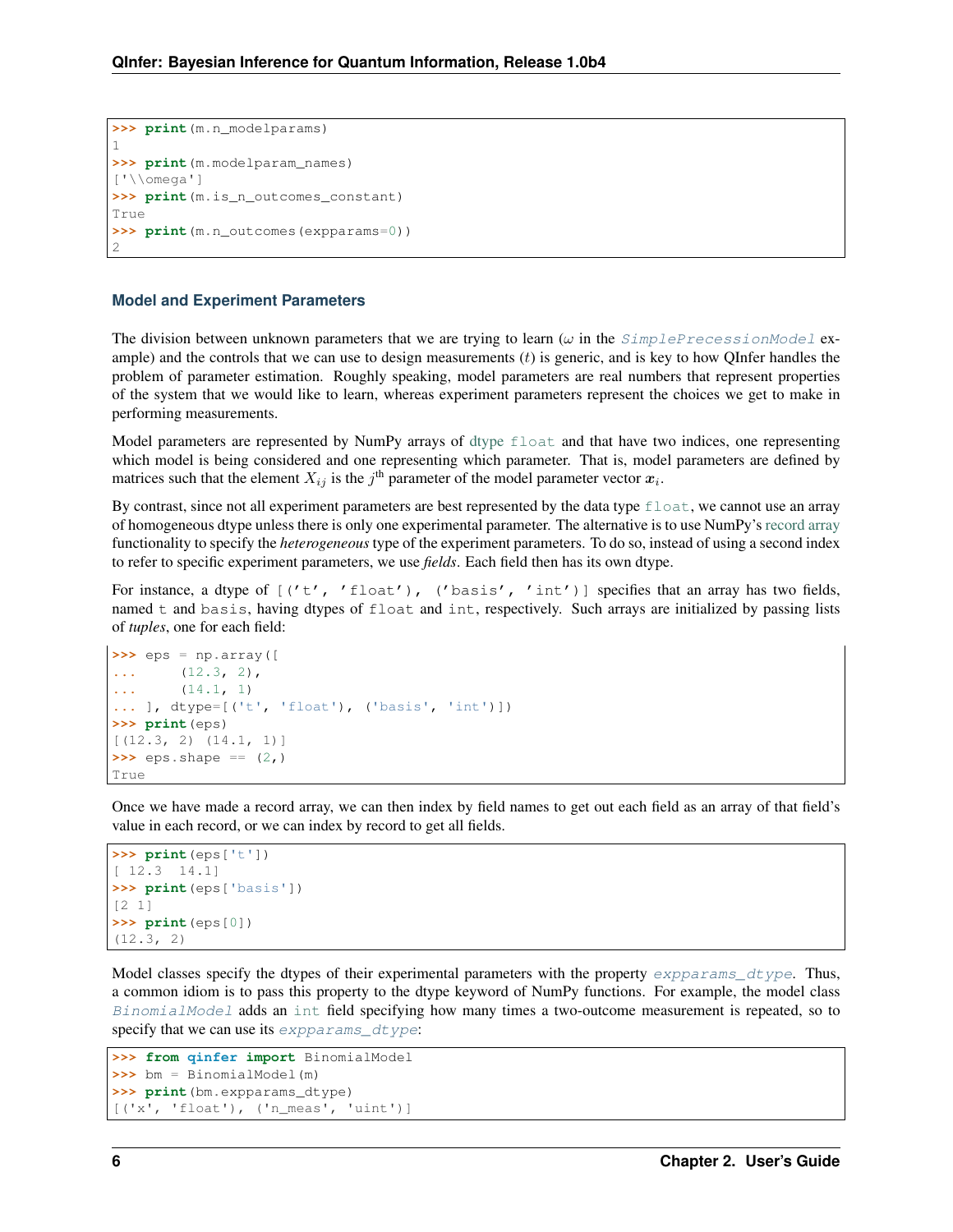```
>>> eps = np.array([
         ... (5.0, 10)
    ... ], dtype=bm.expparams_dtype)
```
#### **Model Outcomes**

Given a specific vector of model parameters  $x$  and a specific experimental configuration  $c$ , the experiment will yield some *outcome* d according to the model distribution  $Pr(d|\boldsymbol{x}, \boldsymbol{c})$ .

In many cases, such as  $SimplePrecessionModel$  discussed above, there will be a finite number of outcomes, which we can label by some finite set of integers. For example, we labeled the outcome  $|0\rangle$  by  $d = 0$  and the outcome  $|1\rangle$  by  $d=1$ . If this is the case for you, the rest of this section will likely not be very relevant, and you may assume your outcomes are zero-indexed integers ending at some value.

In other cases, there may be an infinite number of possible outcomes. For example, if the measurement returns the total number of photons measured in a time window, which can in principle be arbitrarily large, or if the measuremnt is of a voltage or current, which can be any real number. Or, we may have outcomes which require fancy data types. For instance, perhaps the output of a single experiment is a tuple of numbers rather than a single number.

To accomodate these possible situations, and to have a systematic way of testing whether or not all possibe outcomes can be enumerated,  $Simulatedable$  (and subclasses like  $Model$ ) has a method  $domain$  which for every given experimental parameter, returns a [Domain](#page-52-0) object. One major benifit of explicitly storing these objects is that certain quantities (like  $bayes\_risk$ ) can be computed much more efficiently when all possible outcomes can be enumer-ated. [Domain](#page-52-0) has attributes which specify whether or not it are finite, how many members it has and what they are, what data type they are, and so on.

For the [BinomialModel](#page-43-1) defined above, there are n\_meas+1 possible outcomes, with possible values the integers between 0 and n\_meas inclusive.

```
>>> bdomain = bm.domain(eps)[0]
>>> bdomain.n_members
11
>>> bdomain.values
array([ 0, 1, 2, 3, 4, 5, 6, 7, 8, 9, 10])>>> bdomain.dtype == np.int
True
```
We need to extract the  $0^{\text{th}}$  element of bm.[domain](#page-38-0)(eps) above because eps is a vector of length 1 and domain always returns one domain for every member of eps. In the case where the domain is completely independent of eps, it should be possible to call  $m$ . domain (None) to return the unique domain of the model m.

The [MultinomialModel](#page-44-0) requires a fancy datatype so that outcomes can be tuples of integers. In the following a single experiment of the model mm consists of throwing a four sided die  $n$  meas times and recording how many times each side lands facing down.

```
>>> from qinfer import MultinomialModel, NDieModel
>>> mm = MultinomialModel(NDieModel(n=4))
>>> mm.expparams_dtype
[('exp_num', 'int'), ('n_meas', 'uint')]
>>> mmeps = np.array([(1, 3)], dtype=mm.expparams_dtype)
>>> mmdomain = mm.domain(mmeps)[0]
>>> mmdomain.dtype
dtype([('k', '<i8', (4,))])
>>> mmdomain.n_members
20>>> print(mmdomain.values)
[(13, 0, 0, 0],) (12, 1, 0, 0],) (12, 0, 1, 0],) (12, 0, 0, 1],)([1, 2, 0, 0],) ([1, 1, 1, 0],) ([1, 1, 0, 1],) ([1, 0, 2, 0],)
```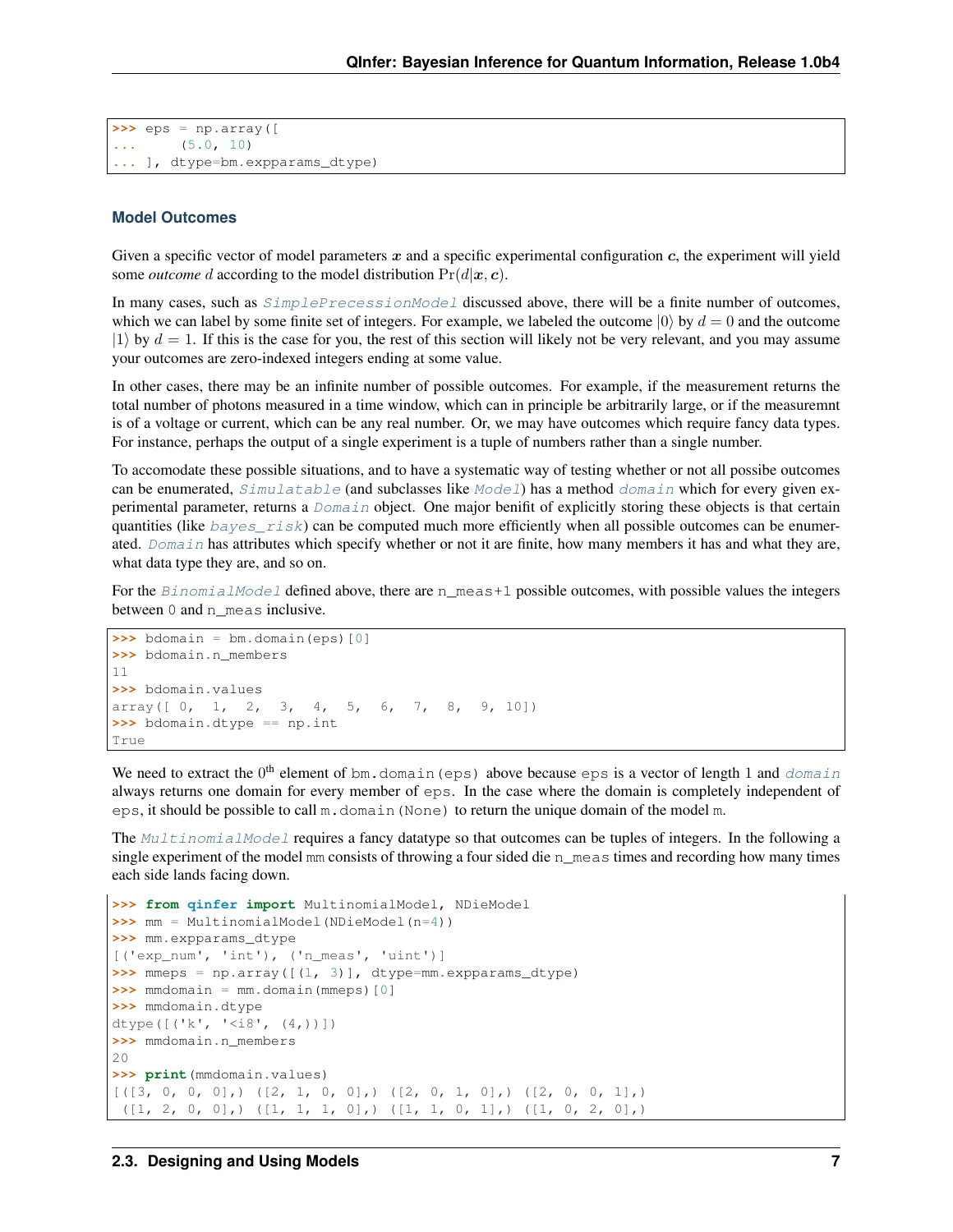$([1, 0, 1, 1],)$   $([1, 0, 0, 2],)$   $([0, 3, 0, 0],)$   $([0, 2, 1, 0],)$  $([0, 2, 0, 1],)$   $([0, 1, 2, 0],)$   $([0, 1, 1, 1],)$   $([0, 1, 0, 2],)$  $([0, 0, 3, 0],)$   $([0, 0, 2, 1],)$   $([0, 0, 1, 2],)$   $([0, 0, 0, 3],)$ ]

We see here all 20 possible ways to roll this die four times.

Note: [Model](#page-40-0) inherits from [Simulatable](#page-37-2), and [FiniteOutcomeModel](#page-41-0) inherits from [Model](#page-40-0). The subclass [FiniteOutcomeModel](#page-41-0) is able to concretely define some methods (like [simulate\\_experiment](#page-39-0)) because of the guarantee that all domains have a finite number of elements. Therefore, it is generally a bit less work to construct a  $FiniteOutcomeModel$  than it is to construct a [Model](#page-40-0).

Additionally,  $FiniteOutcom$ e $Med$  automatically defines the domain corresponding to the experimental parameter  $ep$  by looking at  $n\_outcomes$ , namely, if  $nep=n\_outcomes$  (ep), then the corresponding domain has members  $0, 1, \ldots$ , nep by default.

Finally, make note of the slightly subtle role of the method [n\\_outcomes](#page-38-1). In principle, n\_outcomes is completely independent of [domain](#page-38-0). For [FiniteOutcomeModel](#page-41-0), it will almost always hold that m.n\_outcomes(ep)==domain(ep)[0].n\_members. For models with an infinite number of outcomes, [n\\_members](#page-52-1) is not defined, but [n\\_outcomes](#page-38-1) is defined and refers to "enough outcomes" (at the user's discretion) to make estimates of quantities  $bayes\_risk$ .

#### **Simulation**

Both models and simulators allow for simulated data to be drawn from the model distribution using the [simulate\\_experiment\(\)](#page-39-0) method. This method takes a matrix of model parameters and a vector of experiment parameter records or scalars (depending on the model or simulator), then returns an array of sample data, one sample for each combination of model and experiment parameters.

```
\rightarrow\rightarrow\rightarrow modelparams = np.linspace(0, 1, 100)
>>> expparams = np.arange(1, 10) * np.pi / 2
>>> D = m.simulate_experiment(modelparams, expparams, repeat=3)
>>> print(isinstance(D, np.ndarray))
True
\Rightarrow D.shape == (3, 100, 9)True
```
If exactly one datum is requested,  $simulate\_experiment$  () will return a scalar:

```
>>> print(m.simulate_experiment(np.array([0.5]), np.array([3.5 * np.pi]), repeat=1).shape)
()
```
Note that in NumPy, a shape tuple of length zero indicates a scalar value, as such an array has no indices.

Note: For models with fancy outcome datatypes, it is demanded that the outcome data types, [d.dtype for d in  $m$ . domain (expparams)], be identical for every experimental parameter expparams being simulated. This can be checked with [are\\_expparam\\_dtypes\\_consistent](#page-38-2).

#### **Likelihooods**

The core functionality of  $Model$ , however, is the *[likelihood\(\)](#page-40-1)* method. This takes vectors of outcomes, model parameters and experiment parameters, then returns for each combination of the three the corresponding probability  $Pr(d|\boldsymbol{x}; \boldsymbol{e}).$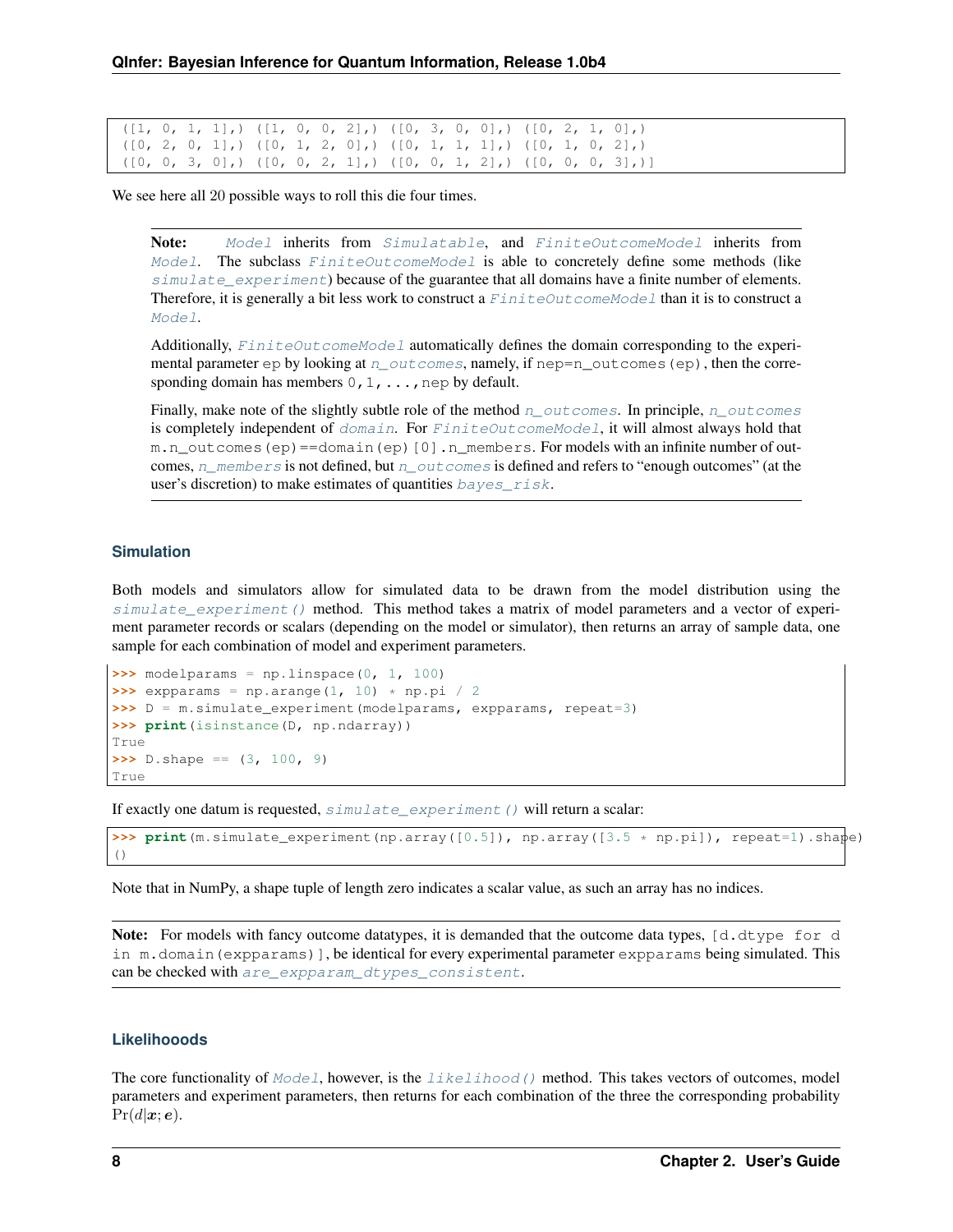```
>>> modelparams = np.linspace(0, 1, 100)
\rightarrow\rightarrow\rightarrow expparams = np.arange(1, 10) * np.pi / 2
>>> outcomes = np.array([0], dtype=int)
>>> L = m.likelihood(outcomes, modelparams, expparams)
```
The return value of  $likelihood()$  is a three-index array of probabilities whose shape is given by the lengths of outcomes, modelparams and expparams. In particular, likelihood() returns a rank-three tensor  $L_{ijk}$  :=  $Pr(d_i | \boldsymbol{x}_j; \boldsymbol{e}_k).$ 

```
>>> print(isinstance(L, np.ndarray))
True
\Rightarrow L.shape == (1, 100, 9)True
```
#### **2.3.3 Implementing Custom Simulators and Models**

In order to implement a custom simulator or model, one must specify metadata describing the number of outcomes, model parameters, experimental parameters, etc. in addition to implementing the simulation and/or likelihood methods.

Here, we demonstrate how to do so by walking through a simple subclass of FiniteOutcomeModel. For more detail, please see the *[API Reference](#page-37-0)*.

Suppose we wish to implement the likelihood function

$$
Pr(0|\omega_1, \omega_2; t_1, t_2) = \cos^2(\omega_1 t_1/2) \cos^2(\omega_2 t_2/2),
$$

as may arise in looking, for instance, at an experiment inspired by 2D NMR. This model has two model parameters,  $\omega_1$  and  $\omega_2$ , and so we start by creating a new class and declaring the number of model parameters as a [property](https://docs.python.org/3/library/functions.html#property):

```
from qinfer import FiniteOutcomeModel
import numpy as np
class MultiCosModel(FiniteOutcomeModel):
    @property
    def n_modelparams(self):
        return 2
```
Next, we proceed to add a property and method indicating that this model always admits two outcomes, irrespective of what measurement is performed. This will also automatically define the  $\gamma$  method.

```
@property
def is_n_outcomes_constant(self):
    return True
def n_outcomes(self, expparams):
    return 2
```
We indicate the valid range for model parameters by returning an array of dtype  $b \circ b \circ b$  for each of an input matrix of model parameters, specifying whether each model vector is valid or not (this is important in resampling, for instance, to make sure particles don't move to bad locations). Typically, this will look like some typical bounds checking, combined using [logical\\_and](https://docs.scipy.org/doc/numpy/reference/generated/numpy.logical_and.html#numpy.logical_and) and [all](https://docs.scipy.org/doc/numpy/reference/generated/numpy.all.html#numpy.all). Here, we follow that model by insisting that *all* elements of each model parameter vector must be at least 0, *and* must not exceed 1.

```
def are_models_valid(self, modelparams):
    return np.all(np.logical_and(modelparams > 0, modelparams <= 1), axis=1)
```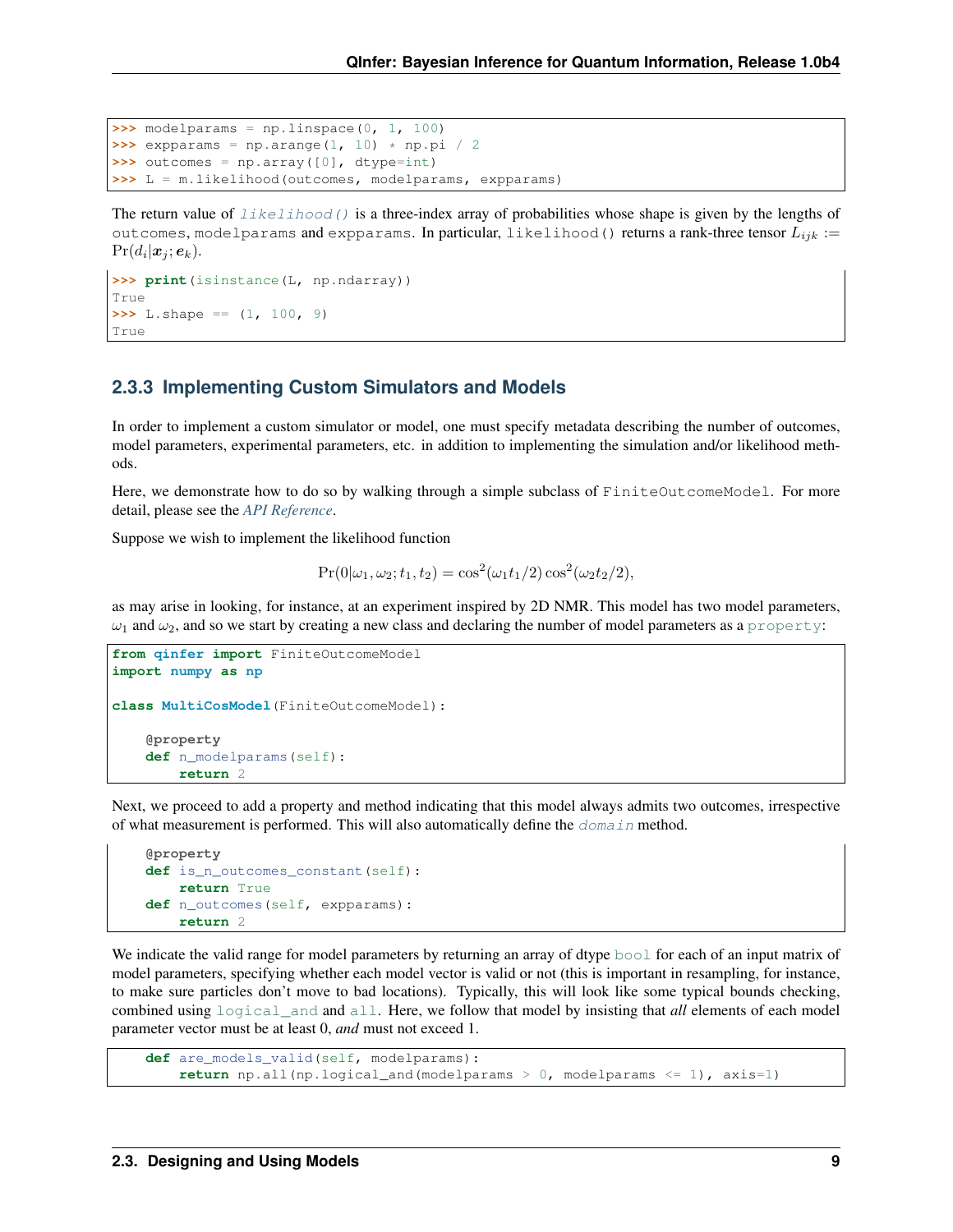Next, we specify what a measurement looks like by defining expparams dtype. In this case, we want one field that is an array of two  $f$ loat elements:

```
@property
def expparams_dtype(self):
    return [('ts', 'float', 2)]
```
Finally, we write the likelihood itself. Since this is a two-outcome model, we can calculate the rank-two tensor  $p_{jk} = \Pr(0|\bm{x}_j;\bm{e}_k)$  and let pr0\_to\_likelihood\_array() add an index over outcomes for us so  $L_{0jk} = p_{jk}$ and  $L_{1ik} = 1 - p_{ik}$ . To compute  $p_{ik}$  efficiently, it is helpful to do a bit of index gymnastics using NumPy's powerful [broadcasting rules.](http://docs.scipy.org/doc/numpy/user/basics.broadcasting.html) In this example, we set up the calculation to produce terms of the form  $\cos^2(x_{j,l}e_{k,l}/2)$  for  $l \in \{0, 1\}$  indicating whether we're referring to  $\omega_1$  or  $\omega_2$ , respectively. Multiplying along this axis then gives us the product of the two cosine functions, and in a way that very nicely generalizes to likelihood functions of the form

$$
Pr(0|\omega_1, \omega_2; t_1, t_2) = \prod_l \cos^2(\omega_l t_l/2).
$$

Running through the index gymnastics, we can implement the likelihood function as:

```
def likelihood(self, outcomes, modelparams, expparams):
    # We first call the superclass method, which basically
    # just makes sure that call count diagnostics are properly
    # logged.
    super(MultiCosModel, self).likelihood(outcomes, modelparams, expparams)
    # Next, since we have a two-outcome model, everything is defined by
    # Pr(0 | modelparams; expparams), so we find the probability of 0
    # for each model and each experiment.
    #
    # We do so by taking a product along the modelparam index (len 2,
    # indicating omega_1 or omega_2), then squaring the result.
    pr0 = np.prod(
       np.cos(
            # shape (n_models, 1, 2)
            modelparams[:, np.newaxis, :] *
            # shape (n_experiments, 2)
            expparams['ts']
        ), # \leq broadcasts to shape (n_models, n_experiments, 2).
        axis=2 # \leftarrow \text{product over the final index (len 2)}) ** 2 # square each element
    # Now we use pr0_to_likelihood_array to turn this two index array
    # above into the form expected by SMCUpdater and other consumers
    # of likelihood().
    return FiniteOutcomeModel.pr0_to_likelihood_array(outcomes, pr0)
```
Our new custom model is now ready to use! To simulate data from this model, we set up modelparams and expparams as before, taking care to conform to the expparams\_dtype of our model:

```
>>> mcm = MultiCosModel()
\rightarrow \rightarrow modelparams = np.dstack(np.mgrid[0:1:100j,0:1:100j]).reshape(-1, 2)
>>> expparams = np.empty((81,), dtype=mcm.expparams_dtype)
>>> expparams['ts'] = np.dstack(np.mgrid[1:10,1:10] * np.pi / 2).reshape(-1, 2)
>>> D = mcm.simulate_experiment(modelparams, expparams, repeat=2)
>>> print(isinstance(D, np.ndarray))
True
\Rightarrow D.shape == (2, 10000, 81)True
```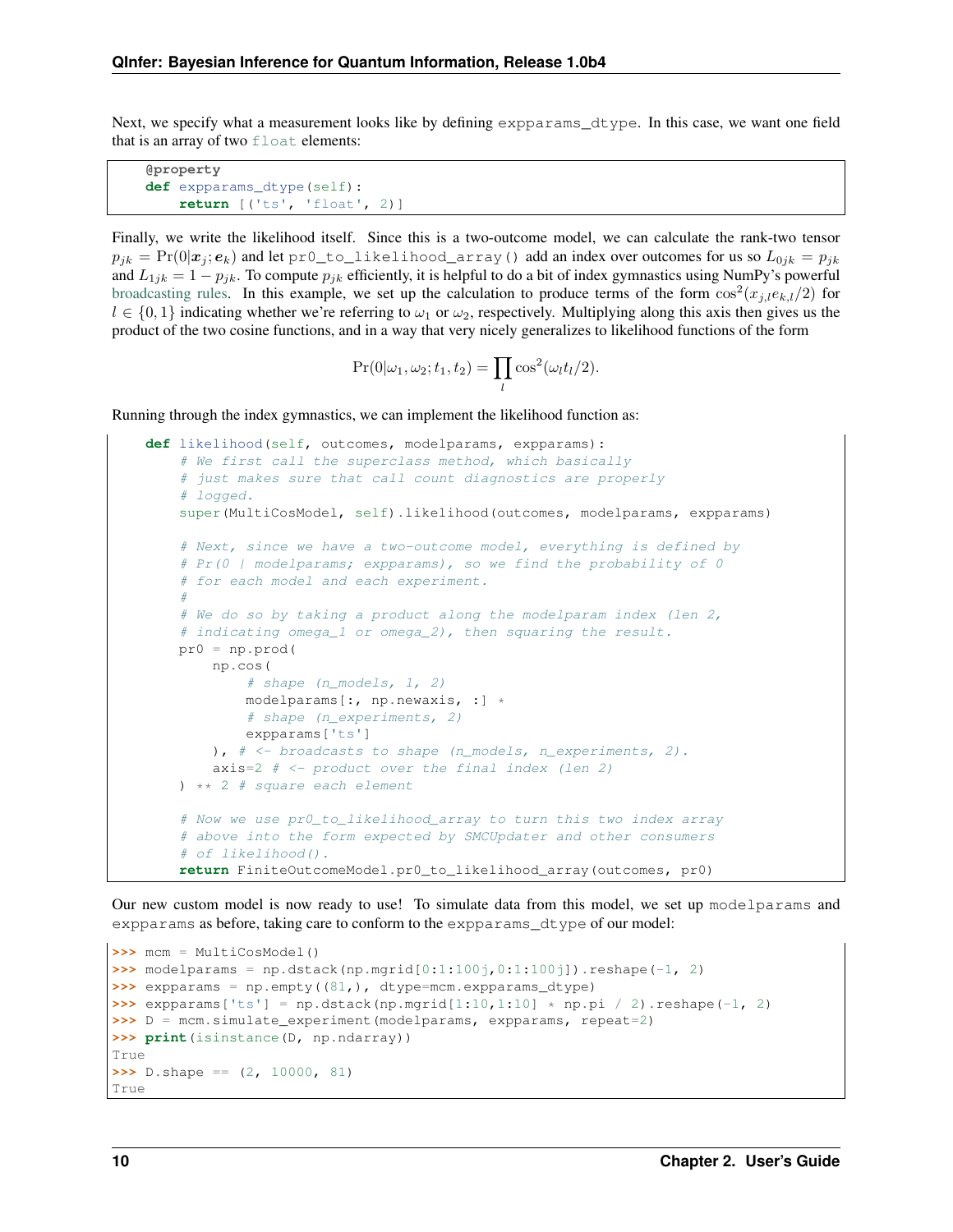Note: Creating expparams as an empty array and filling it by field name is a straightforward way to make sure it matches expparams dtype, but it comes with the risk of forgetting to initialize a field, so take care when using this method.

### <span id="page-13-1"></span>**2.3.4 Adding Functionality to Models with Other Models**

QInfer also provides model classes which add functionality or otherwise modify other models. For instance, the [BinomialModel](#page-43-1) class accepts instances of two-outcome models and then represents the likelihood for many repeated measurements of that model. This is especially useful in cases where experimental concerns make switching experiments costly, such that repeated measurements make sense.

To use [BinomialModel](#page-43-1), simply provide an instance of another model class:

```
>>> from qinfer import SimplePrecessionModel
>>> from qinfer import BinomialModel
>>> bin_model = BinomialModel(SimplePrecessionModel())
```
Experiments for [BinomialModel](#page-43-1) have an additional field from the underlying models, called n\_meas. If the original model used scalar experiment parameters (e.g.: expparams\_dtype is [float](https://docs.python.org/3/library/functions.html#float)), then the original scalar will be referred to by a field x.

```
>>> eps = np.array([(12.1, 10)], dtype=bin_model.expparams_dtype)
>>> print(eps['x'], eps['n_meas'])
[ 12.1] [10]
```
Another model which *decorates* other models in this way is [PoisonedModel](#page-43-2), which is discussed in more detail in *[Performance and Robustness Testing](#page-28-0)*. Roughly, this model causes the likeihood functions calculated by its underlying model to be subject to random noise, so that the robustness of an inference algorithm against such noise can be tested.

### <span id="page-13-0"></span>**2.4 Sequential Monte Carlo**

#### **2.4.1 Introduction**

Arguably the core of QInfer, the  $q$ infer. smc module implements the sequential Monte Carlo algorithm in a flexible and robust manner. At its most basic, using QInfer's SMC implementation consists of specifying a model, a prior, and a number of SMC particles to use.

The main component of QInfer's SMC support is the *[SMCUpdater](#page-68-1)* class, which performs Bayesian updates on a given prior in response to new data. In doing so,  $SMCUpdater$  will also ensure that the posterior particles are properly resampled. For more details on the SMC algorithm as implemented by QInfer, please see *[\[GFWC12\]](#page-93-1)*.

#### **2.4.2 Using SMCUpdater**

#### **Creating and Configuring Updaters**

The most straightfoward way of creating an  $SMCUpdate$  instance is to provide a model, a number of SMC particles and a prior distribution to choose those particles from. Using the example of a *[SimplePrecessionModel](#page-75-1)*, and a uniform prior  $\omega \sim \text{Uni}(0, 1)$ :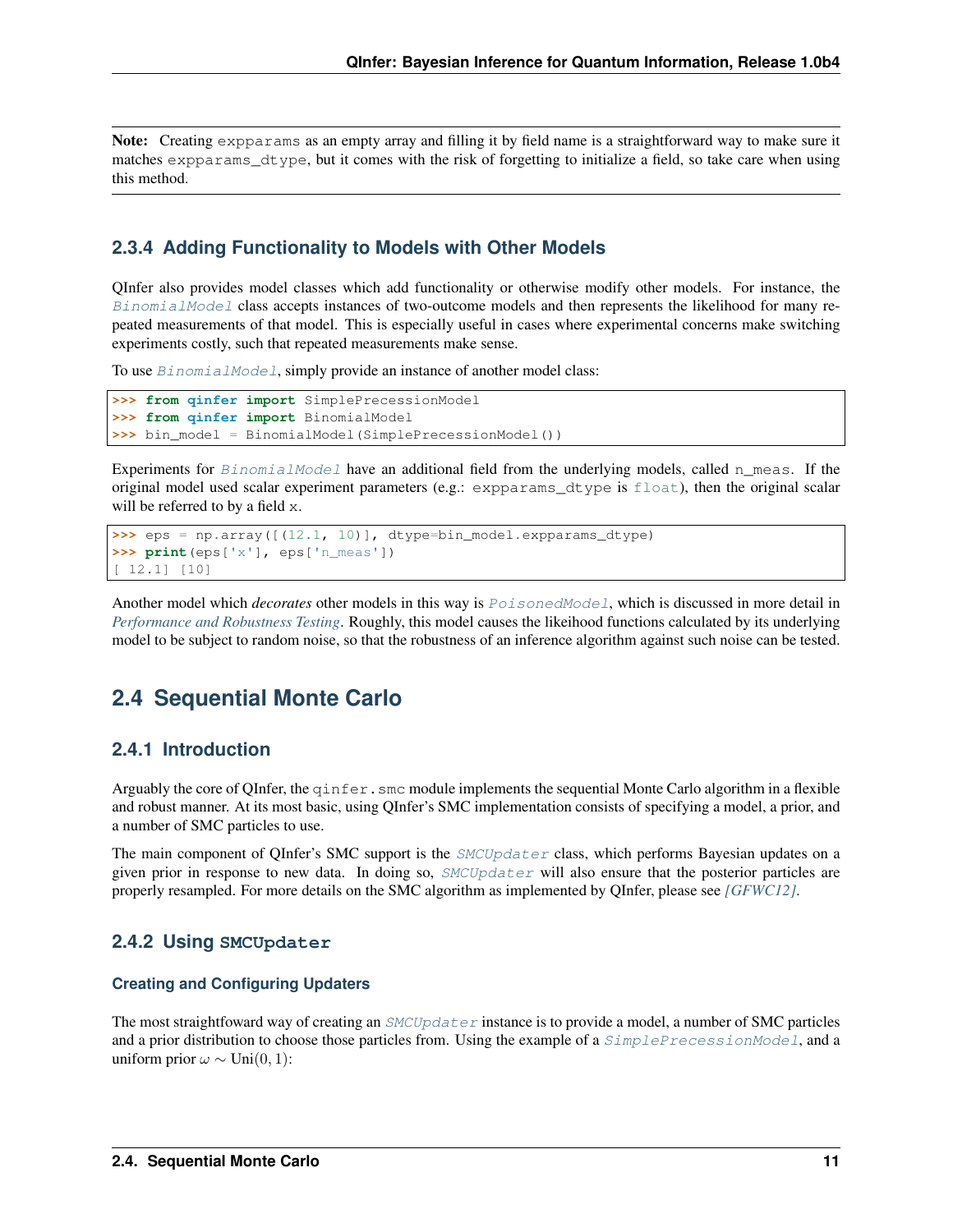```
>>> from qinfer import SMCUpdater, UniformDistribution, SimplePrecessionModel
>>> model = SimplePrecessionModel()
>>> prior = UniformDistribution([0, 1])
>>> updater = SMCUpdater(model, 1000, prior)
```
#### **Updating from Data**

Once an updater has been created, one can then use it to update the prior distribution to a posterior conditioned on experimental data. For example,

```
>>> true_model = prior.sample()
>>> experiment = np.array([12.1], dtype=model.expparams_dtype)
>>> outcome = model.simulate_experiment(true_model, experiment)
>>> updater.update(outcome, experiment)
```
#### **Drawing Posterior Samples and Estimates**

Since [SMCUpdater](#page-68-1) inherits from [Distribution](#page-46-1), it can be sampled in the same way described in *[Representing](#page-6-0) [Probability Distributions](#page-6-0)*.

```
>>> posterior_samples = updater.sample(n=100)
>>> posterior_samples.shape == (100, 1)
True
```
More commonly, however, one will want to calculate estimates such as  $\hat{x} = \mathbb{E}_{x|\text{data}}[x]$ . These estimates are given methods such as [est\\_mean\(\)](#page-70-0) and [est\\_covariance\\_mtx\(\)](#page-71-1).

```
>>> est = updater.est_mean()
>>> print(est)
[ 0.53147953]
```
#### **Plotting Posterior Distributions**

The [SMCUpdater](#page-68-1) also provides tools for producing plots to describe the updated posterior. For instance, the  $p$ lot\_posterior\_marginal() method uses [kernel density estimation](https://en.wikipedia.org/wiki/Kernel_density_estimation) to plot the marginal over all but a single parameter over the posterior.

```
prior = UniformDistribution([0, 1])
model = SimplePrecessionModel()
updater = SMCUpdater(model, 2000, prior)
# Plot according to the initial prior.
updater.plot_posterior_marginal()
# Simulate 50 different measurements and use
# them to update.
true = prior.sample()
heuristic = ExpSparseHeuristic(updater)
for idx_exp in range(25):
   expparams = heuristic()
    datum = model.simulate_experiment(true, expparams)
    updater.update(datum, expparams)
# Plot the posterior.
```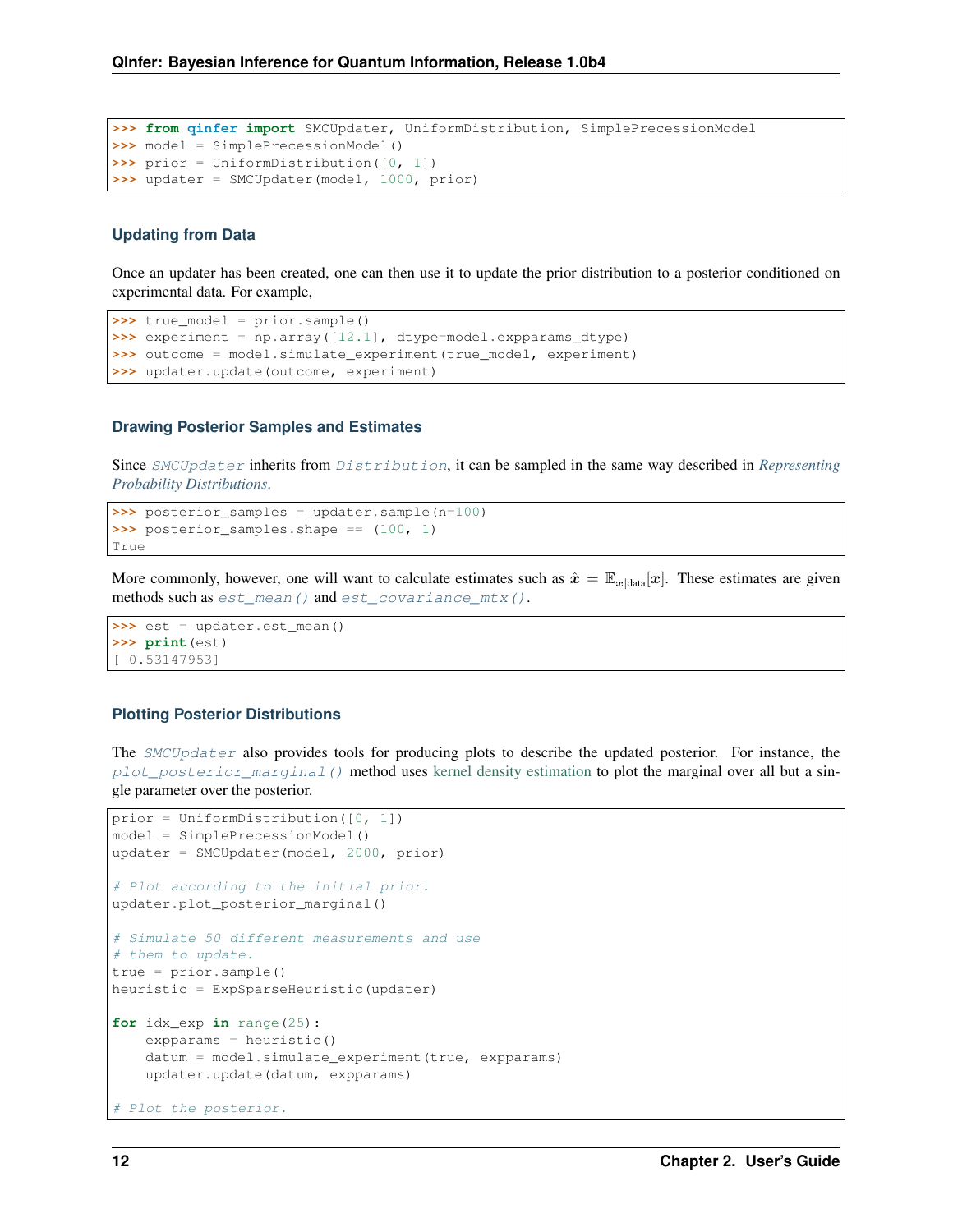```
updater.plot_posterior_marginal()
# Add a legend and show the final plot.
plt.legend(['Prior', 'Posterior'])
plt.show()
```


For multi-parameter models, the [plot\\_covariance\(\)](#page-74-1) method plots the covariance matrix for the current posterior as a [Hinton diagram.](http://tonysyu.github.io/mpltools/auto_examples/special/plot_hinton.html) That is, positive elements are shown as white squares, while negative elements are shown as black squares. The relative sizes of each square indicate the magnitude, making it easy to quickly identify correlations that impact estimator performance. In the example below, we use the *[Simple Estimation Functions](#page-5-1)* to quickly analyze *[Randomized Benchmarking](#page-21-0)* data and show the resulting correlation between the p, A and B parameters. For more detail, please see the [randomized benchmarking example.](http://nbviewer.jupyter.org/github/qinfer/qinfer-examples/blob/master/randomized_benchmarking.ipynb)

```
p = 0.995A = 0.5B = 0.5ms = npu.linspace(1, 800, 201).astype(int)
signal = A * p * m s + Bn\_shots = 25counts = np.random.binomial(p=signal, n=n_shots)
data = np.colum_stack([counts, ms, n\_shots * np.ones_like(counts)])mean, cov, extra = simple_est_rb(data, return_all=True, n_particles=12000, p_min=0.8)
extra['updater'].plot_covariance()
```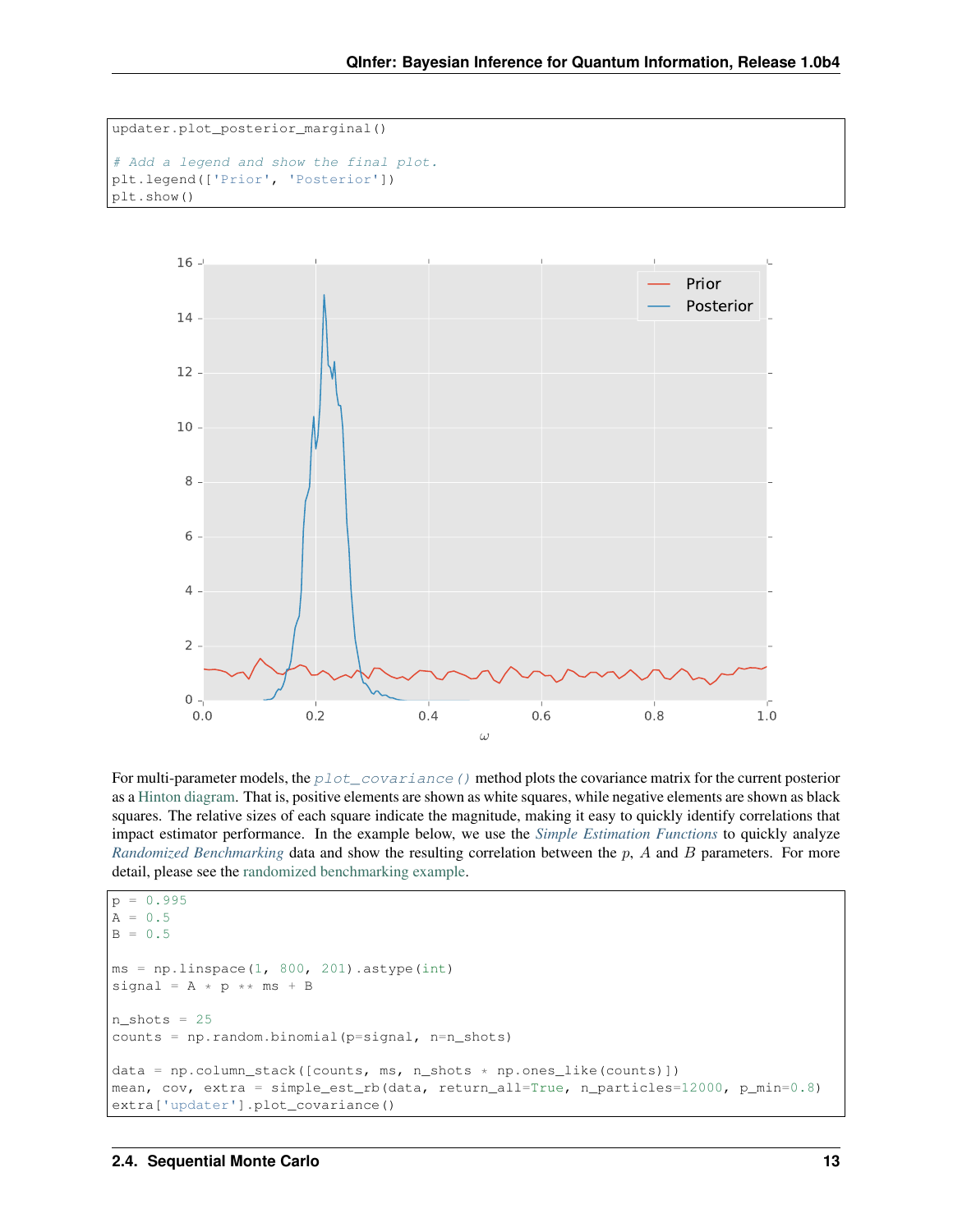



### **2.4.3 Advanced Usage**

#### **Custom Resamplers**

By default, [SMCUpdater](#page-68-1) uses the Liu and West resampling algorithm  $|LW01|$  with  $a = 0.98$ . The resampling behavior can be controlled, however, by passing resampler objects to  $SMCUpdater$ . For instance, if one wants to create an updater with  $a = 0.9$  as was suggested by *[\[WGFC13a\]](#page-94-0)*:

```
>>> from qinfer import LiuWestResampler
>>> updater = SMCUpdater(model, 1000, prior, resampler=LiuWestResampler(0.9))
```
This causes the resampling procedure to more aggressively approximate the posterior as a Gaussian distribution, and can allow for a much smaller number of particles to be used when the Gaussian approximation is accurate. For multimodal problems, it can make sense to relax the requirement that the resampler preserve the mean and covariance, and to instead allow the resampler to increase the uncertianty. For instance, the modified Liu-West resampler  $a = 1$ and  $h = 0.005$  can accurately find exactly degenrate peaks in precession models *[\[Gra15\]](#page-93-3)*.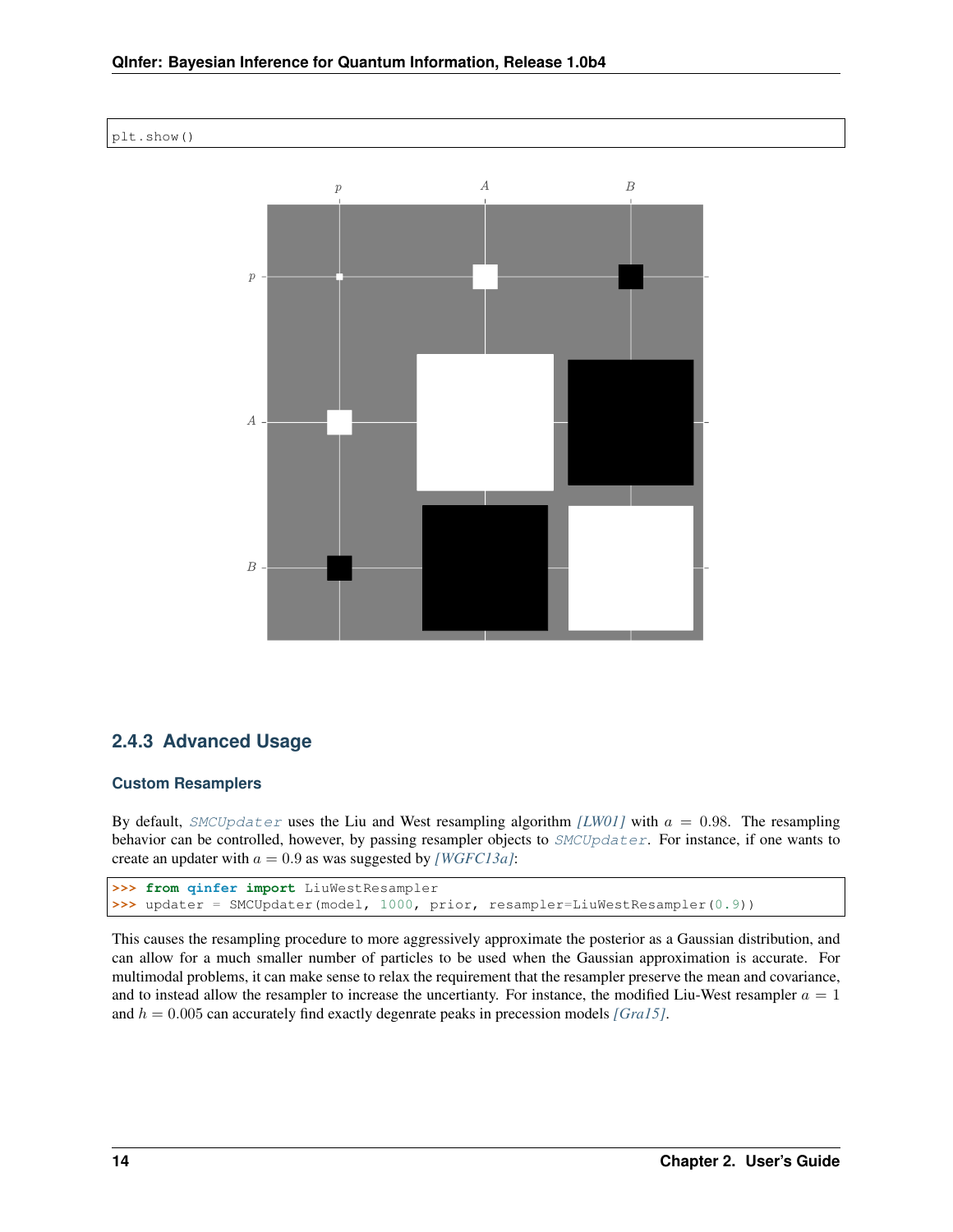#### **Posterior Credible Regions**

Posterior credible regions can be found by using the  $est\_creditble\_region()$  method. This method returns a set of points  $\{x'_i\}$  such that the sum  $\sum_i w'_i$  of the corresponding weights  $\{w'_i\}$  is at least a specified ratio of the total weight.

This does not admit a very compact description, however, such that it is useful to find region estimators  $X$  containing all of the particles describing a credible region, as above.

The region est hull() method does this by finding a convex hull of the credible particles, while [region\\_est\\_ellipsoid\(\)](#page-72-1) finds the minimum-volume enclosing ellipse (MVEE) of the convex hull region estimator.

The derivation of these estimators, as well as a detailed discussion of their performances, can be found in *[\[GFWC12\]](#page-93-1)* and *[\[Fer14\]](#page-93-4)*.

#### **Online Bayesian Cramer-Rao Bound Estimation**

TODO

#### **Model Selection with Bayes Factors**

When considering which of two models  $A$  or  $B$  best explains a data record  $D$ , the normalizations of SMC updates of the posterior conditioned on each provide the probabilities  $Pr(D|A)$  and  $Pr(D|B)$ . The normalization records can be obtained from the normalization record properties of each. As the probabilities of any individual data record quickly reach zero, however, it becomes numerically unstable to consider these probabilities directly. Instead, the property log total likelihood records the quantity

$$
\ell(D|M) = \sum_{i} \log \Pr(d_i|M)
$$

for  $M \in \{A, B\}$ . This is related to the Bayes factor f by

$$
f = \exp(\ell(D|A) - \ell(D|B)).
$$

As discussed in *[\[WGFC13b\]](#page-94-1)*, the Bayes factor tells which of the two models under consideration is to be preferred as an explanation for the observed data.

### <span id="page-17-0"></span>**2.5 Experiment Design Heuristics**

#### **2.5.1 Using Heuristics in Updater Loops**

During an experiment, the current posterior distribution represented by an [SMCUpdater](#page-68-1) instance can be used to *adaptively* make decisions about which measurements should be performed. For example, utility functions such as the information gain and negative variance can be used to choose optimal measurements.

On the other hand, this optimization is generally quite computationally expensive, such that many less optimal measurements could have been performed before an optimization step completes. Philosophically, there are no "bad" experiments, in that even suboptimal measurements can still carry useful information about the parameters of interest.

In light of this, it can be substantially less expensive to use a *heuristic* function of prior information to select experiments without explicit optimization. For example, consider the single-parameter inversion precession model with model parameters  $x = (\omega)$ , experiment parameters  $e = (\omega_-, t)$  and likelihood function

$$
Pr(1|\omega; \omega_-, t) = \sin^2([\omega - \omega_-]t/2).
$$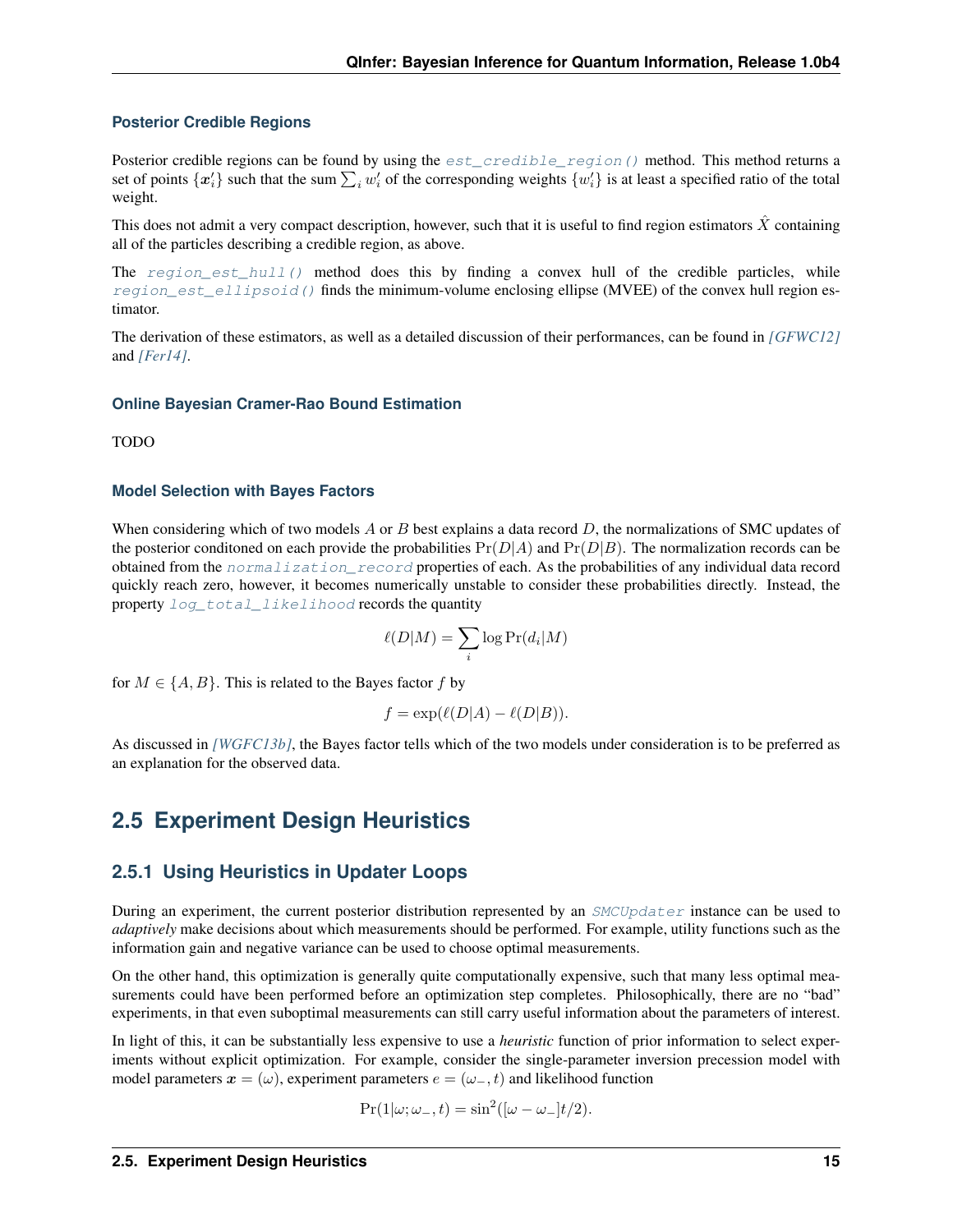For a given posterior distribution, the *particle guess heuristic* (PGH) *[\[WGFC13a\]](#page-94-0)* then chooses  $\omega_{-}$  and t for the next experiment by first sampling two particles  $\omega_-$  and  $\omega'_-$  from the posterior. The PGH then assigns the time  $t = 1/|\omega_-\omega'_-|.$ 

**QInfer** implements heuristics as subtypes of  $Heuristic$ , each of which take an updater and can be called to produce experimental parameters. For example, the [PGH](#page-58-1) is implemented by the class PGH, and can be used in an updater loop to adaptively select experiments.

```
model = SimpleInversionModel()
prior = UniformDistribution([0, 1])
updater = SMCUpdater(model, 1000, prior)
heuristic = PGH(updater, inv_field='w_', t_field='t')
true_omega = prior.sample()
ts = []est_omegas = []
for idx_exp in range(100):
   experiment = heuristic()datum = model.simulate_experiment(true_omega, experiment)
    updater.update(datum, experiment)
    ts.append(experiment['t'])
   est_omegas.append(updater.est_mean())
ax = plt.subplot(2, 1, 1)plt.semilogy((est_omegas - true_omega) ** 2)
plt.ylabel('Squared Error')
plt.subplot(2, 1, 2, sharex=ax)
plt.semilogy(ts)
plt.xlabel('# of Measurements')
plt.ylabel('$t$')
plt.show()
```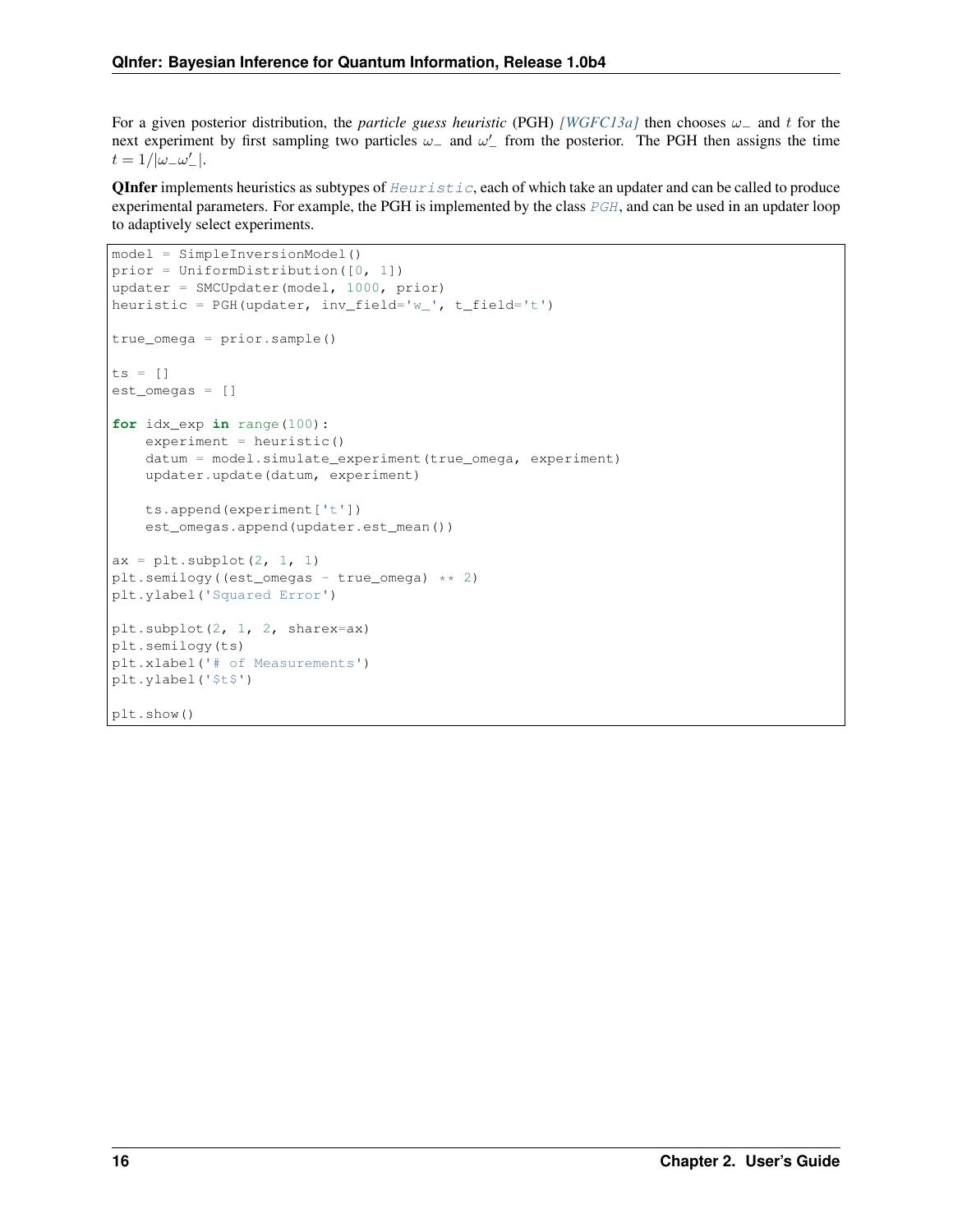

### **2.5.2 Changing Heuristic Parameters**

Essentially, heuristics in **QInfer** are functions that take  $SMCUpdater$  instances and return functions that then yield experiments. This design allows for specializing heuristics by providing other arguments along with the updater. For instance, the  $\emph{ExpSparseHeuristic}$  $\emph{ExpSparseHeuristic}$  $\emph{ExpSparseHeuristic}$  class implements exponentially-sparse sampling  $t_k\,=\,ab^k$  for  $SimplePrecessionModel$ . Both  $a$  and  $b$  are parameters of the heuristic, named scale and base, respectively. Thus, it is easy to override the defaults to obtain different heuristics.

```
model = SimplePrecessionModel()
prior = UniformDistribution([0, 1])
updater = SMCUpdater(model, 1000, prior)
heuristic = ExpSparseHeuristic(updater, scale=0.5)
true_omega = prior.sample()
est_omegas = []
for idx_exp in range(100):
    experiment = heuristic()
    datum = model.simulate_experiment(true_omega, experiment)
    updater.update(datum, experiment)
    est_omegas.append(updater.est_mean())
plt.semilogy((est_omegas - true_omega) ** 2)
```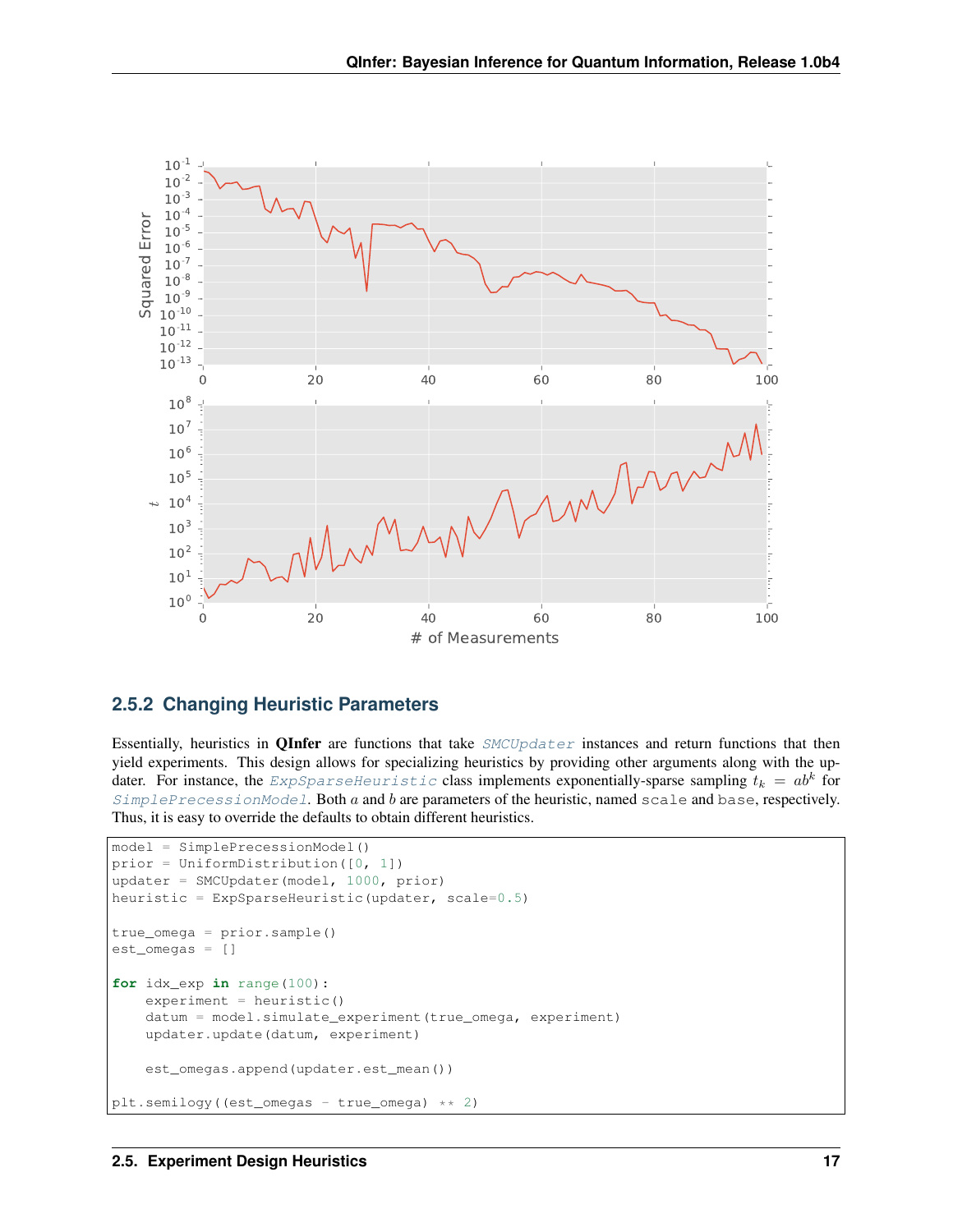```
plt.xlabel('# of Measurements')
plt.ylabel('Squared Error')
plt.show()
```


In overriding the default parameters of heuristics, the [functools.partial\(\)](https://docs.python.org/3/library/functools.html#functools.partial) function provided with the Python standard library is especially useful, as it allows for easily making new heuristics with different default parameter values:

```
>>> from qinfer import ExpSparseHeuristic
>>> from functools import partial
>>> rescaled_heuristic_class = partial(ExpSparseHeuristic, scale=0.01)
```
Later, once we have an updater, we can then make new instances of our rescaled heuristic.

**>>>** heuristic = rescaled\_heuristic\_class(updater)

This technique is especially useful in *[Performance Testing](#page-61-0)*, as it makes it easy to modify existing heuristics by changing default parameters through partial application.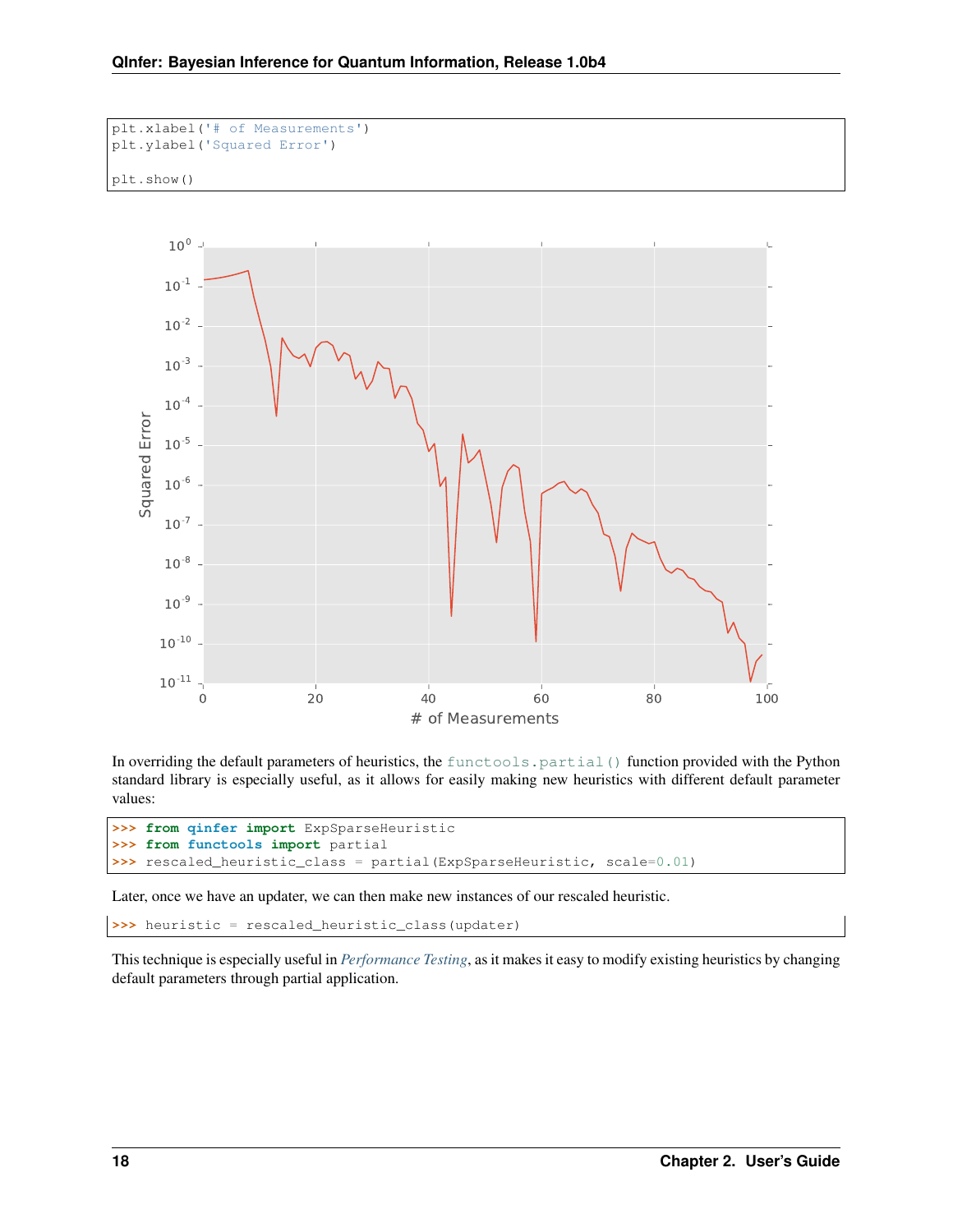### <span id="page-21-0"></span>**2.6 Randomized Benchmarking**

### **2.6.1 Introduction**

Randomized benchmarking allows for extracting information about the fidelity of a quantum operation by exploiting *twirling* errors over an approximate implementation of the Clifford group *[\[KL+08\]](#page-93-5)*. This provides the advantage that the fidelity can be learned without simulating the dynamics of a quantum system. Instead, benchmarking admits an analytic form for the survival probability for an arbitrary input state in terms of the strength  $p$  of an equivalent depolarizing channel.

QInfer supports randomized benchmarking by implementing this survival probability as a *likelihood function*. This allows for randomized benchmarking to be used together with *[Sequential Monte Carlo](#page-13-0)*, such that prior information can be incorporated and robustness to finite sampling can be obtained *[\[GFC14\]](#page-93-6)*.

Regardless of the order or interleaving mode, each model instance for randomized benchmarking yields 0/1 data, with 1 indicating a survival (measuring the same state after applying a gate sequence as was initially prepared). To use these models with data batched over many sequences, model instances can be augmented by  $BinomialModel$ .

### **2.6.2 Zeroth-Order Model**

The [RandomizedBenchmarkingModel](#page-63-1) class implements randomized benchmarking as a **QInfer** model, both in interleaved and non-interleaved modes. For the non-interleaved mode, there are three model parameters,  $x =$  $(p, A_0, B_0)$ , given by *[\[MGE12\]](#page-93-7)* as

$$
A_0 := \text{Tr}\left[E_{\psi}\Lambda\left(\rho_{\psi} - \frac{1}{d}\right)\right]
$$
  
\n
$$
B_0 := \text{Tr}\left[E_{\psi}\Lambda\left(\frac{1}{d}\right)\right]
$$
  
\n
$$
p := (dF_{\text{ave}} - 1)/(d - 1),
$$

where  $E_{\psi}$  is the measurement,  $\rho_{\psi}$  is the state preparation,  $\Lambda$  is the average map over timesteps and gateset elements, d is the dimension of the system, and where  $F_{\text{ave}}$  is the average gate fidelity, taken over the gateset. The functions p and F convert back and forth between depolarizing parameters and fidelities.

An experiment parameter vector for this model is simply a specification of  $m$ , the length of the Clifford sequence used for that datum. Since [RandomizedBenchmarkingModel](#page-63-1) represents 0/1 data, it is common to wrap this model in a [BinomialModel](#page-43-1):

```
>>> from qinfer import BinomialModel
>>> from qinfer import RandomizedBenchmarkingModel
>>> model = BinomialModel(RandomizedBenchmarkingModel(order=0, interleaved=False))
>>> expparams = np.array([
... (100, 1000) # 1000 shots of sequences with length 100.
... ], dtype=model.expparams_dtype)
```
#### **Interleaved Mode**

If one is interested in the fidelity of a single gate, rather than an entire gateset, then the gate of interest can be interleaved with other gates from the gateset to isolate its performance. In this mode, models admit an additional model and experiment parameter,  $\tilde{p}$  and mode, respectively. The  $\tilde{p}$  model parameter is the depolarizing strength of the twirl of the interleaved gate, such that the interleaved survival probability is given by

 $Pr(\text{survival}|\tilde{p}, p_{\text{ref}}, A_0, B_0; m, \text{interleaved}) = A_0(\tilde{p}p_{\text{ref}})^m + B_0.$ 

Model instances for interleaved mode are constructed using the  $interleaved=True$  keyword argument: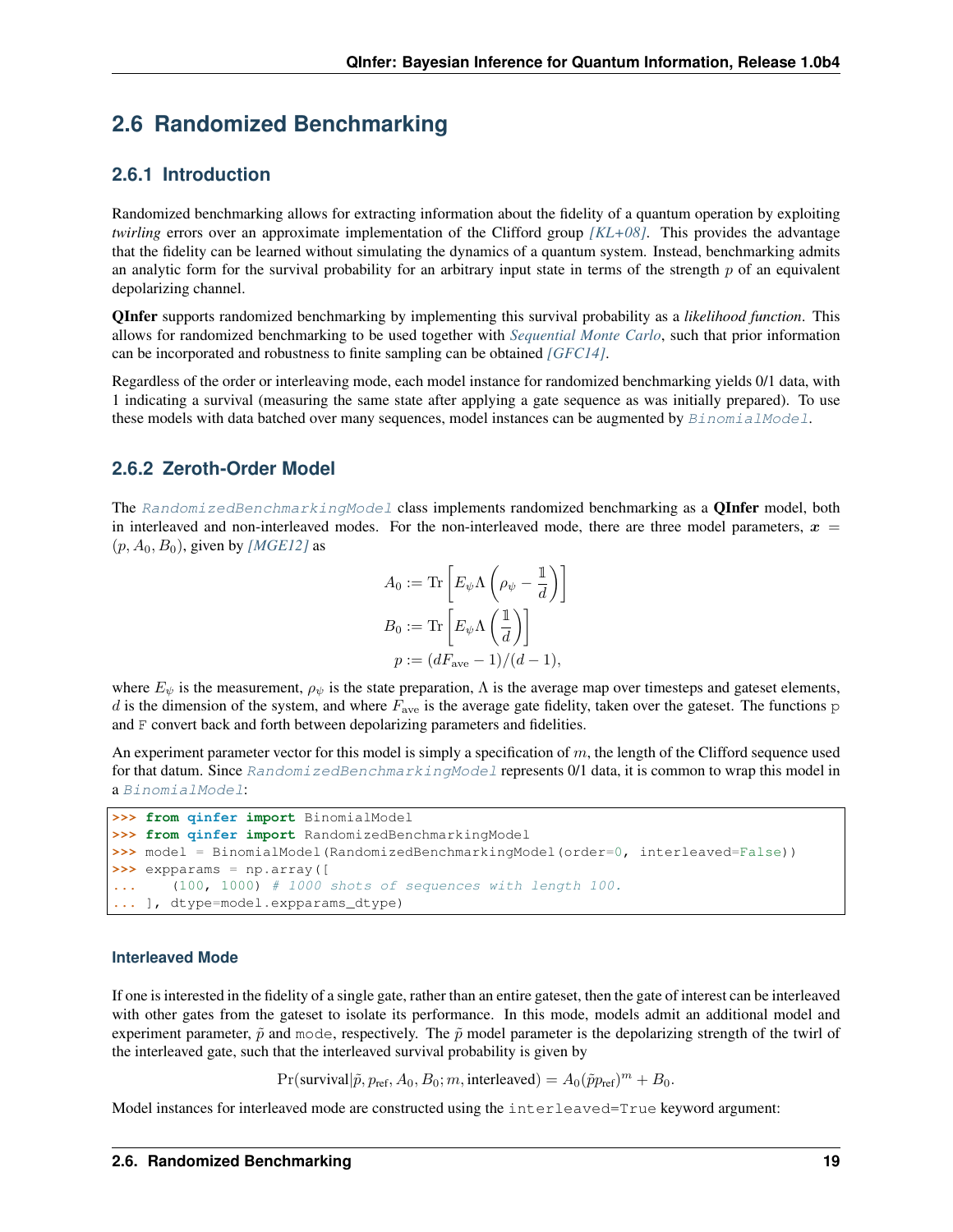**>>> from qinfer.rb import** RandomizedBenchmarkingModel **>>>** model = RandomizedBenchmarkingModel(interleaved=True)

### <span id="page-22-0"></span>**2.7 Quantum Tomography**

#### **2.7.1 Introduction**

Tomography is the most common quantum statistical problem being the subject of both theoretical and practical studies. The ginfer.tomography module has rich support for many of the common models of tomography including standard distributions and heuristics, and also provides convenient plotting tools.

If the quantum state of a system is  $\rho$  and a measurement is obtained, then the probability of obtaining the outcome associated with effect E is  $Pr(E|\rho) = Tr(\rho E)$ , the Born rule. The tomography problem is the inverse problem and is succinctly stated as follows. Given an unknown state  $\rho$ , and a set of count statistics  $\{n_k\}$  from measurements, the corresponding operators of which are  ${E<sub>k</sub>}$ , determine  $\rho$ .

In the context of Bayesian statistics, priors are distributions of quantum states and models define the Hilbert space dimension and the Born rule as a likelihood function (and perhaps additional complications associated with drift parameters and measurement errors). The tomography module implements these details and has built-in support for common specifications.

The tomography module was developed concurrently with new results on Bayesian priors in *[\[GCC16\]](#page-94-2)*. Please see the paper for more detailed discussions of these more advanced topics.

#### **QuTiP**

Note that the Tomography module requires [QuTiP](http://qutip.org/) which must be installed separately. Rather than reimplementing common operations on quantum states, we make use of QuTiP [Quantum objects.](http://qutip.org/docs/3.1.0/guide/guide-basics.html) For many simple use cases the QuTiP dependency is not exposed, but familiarity with [Quantum objects](http://qutip.org/docs/3.1.0/guide/guide-basics.html) would be required to implement new distributions, models or heuristics.

#### **2.7.2 Bases**

Bases define the map from abstract quantum theory to concrete representations. Once a basis is chosen, the tomography problem becomes a special case of a generic parameter estimation problem.

The tomography module is used in the same way as other but requires the specification of a basis via the [TomographyBasis](#page-77-1) class. QInfer comes with the following *[Built-in bases](#page-78-0)*: the [Gell-Mann basis,](https://en.wikipedia.org/wiki/Gell-Mann_matrices) the [Pauli basis](https://en.wikipedia.org/wiki/Pauli_matrices) and function to combine bases with the tensor product. Thus, the first step in using the tomography module is to define a basis. For example, here we define the 1-qubit Pauli basis:

```
>>> from qinfer.tomography import pauli_basis
>>> basis = pauli_basis(1)
>>> print(basis)
<TomographyBasis pauli_basis dims=[2] at ...>
```
User defined bases must be orthogonal Hermitian operators and have a 0'th component of  $I/\sqrt{d}$ , where d is the dimension of the quantum system and  $I$  is the identity operator. This implies the remaining operators are traceless.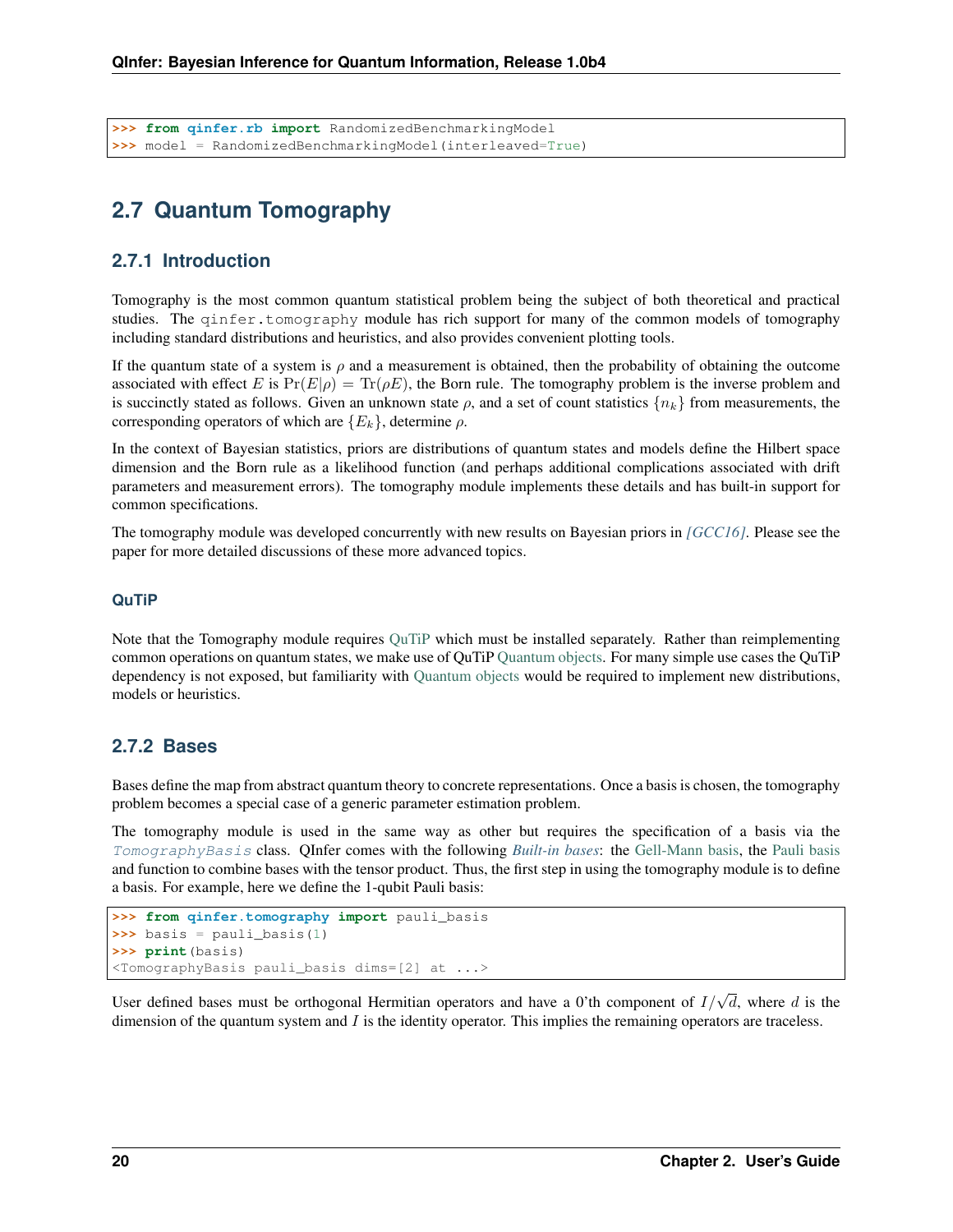### **2.7.3 Built-in Distributions**

QInfer comes with several built-in distributions listed in *[Specific Distributions](#page-79-0)*. Each of these is a subclass of [DensityOperatorDistribution](#page-78-1). Distributions of quantum channels can also be subclassed as such with appeal to the Choi-Jamiolkowski isomorphism.

For density matrices, the *[GinibreDistribution](#page-79-1)* defines a prior over mixed quantum which allows for support also for states of fixed rank *[\[OSZ10\]](#page-94-3)*. For example, we can draw a sample from the this prior as follows:

```
>>> from qinfer.tomography import GinibreDistribution
>>> prior = GinibreDistribution(basis)
>>> print(prior.sample())
[[ 0.70710678 -0.17816233 0.45195168 -0.08341437]]
```
Recall this is this representation of of a qubit in the Pauli basis defined above. Quantum states are in general high dimensional objects which makes visualizing distributions of them challenging. The only 2-dimensional example is that of a rebit, which is usually defined as a qubit in the Pauli (or Bloch) representation with one of the Pauli expectations constrained to zero (usually  $\text{Tr}(\rho \sigma_u) = 0$ ).

Here we create a distribution of rebits accord to the Ginibre ensemble and use  $plot\_rebit\_prior()$  to depict this distribution through (by default) 2000 random samples. While discussing models below, we will see how to depict the particles of an [SMCUpdater](#page-68-1) directly.

```
basis = tomography.bases.pauli_basis(1)prior = tomography.distributions.GinibreDistribution(basis)
tomography.plot rebit prior(prior, rebit axes=[1, 3])
plt.show()
```
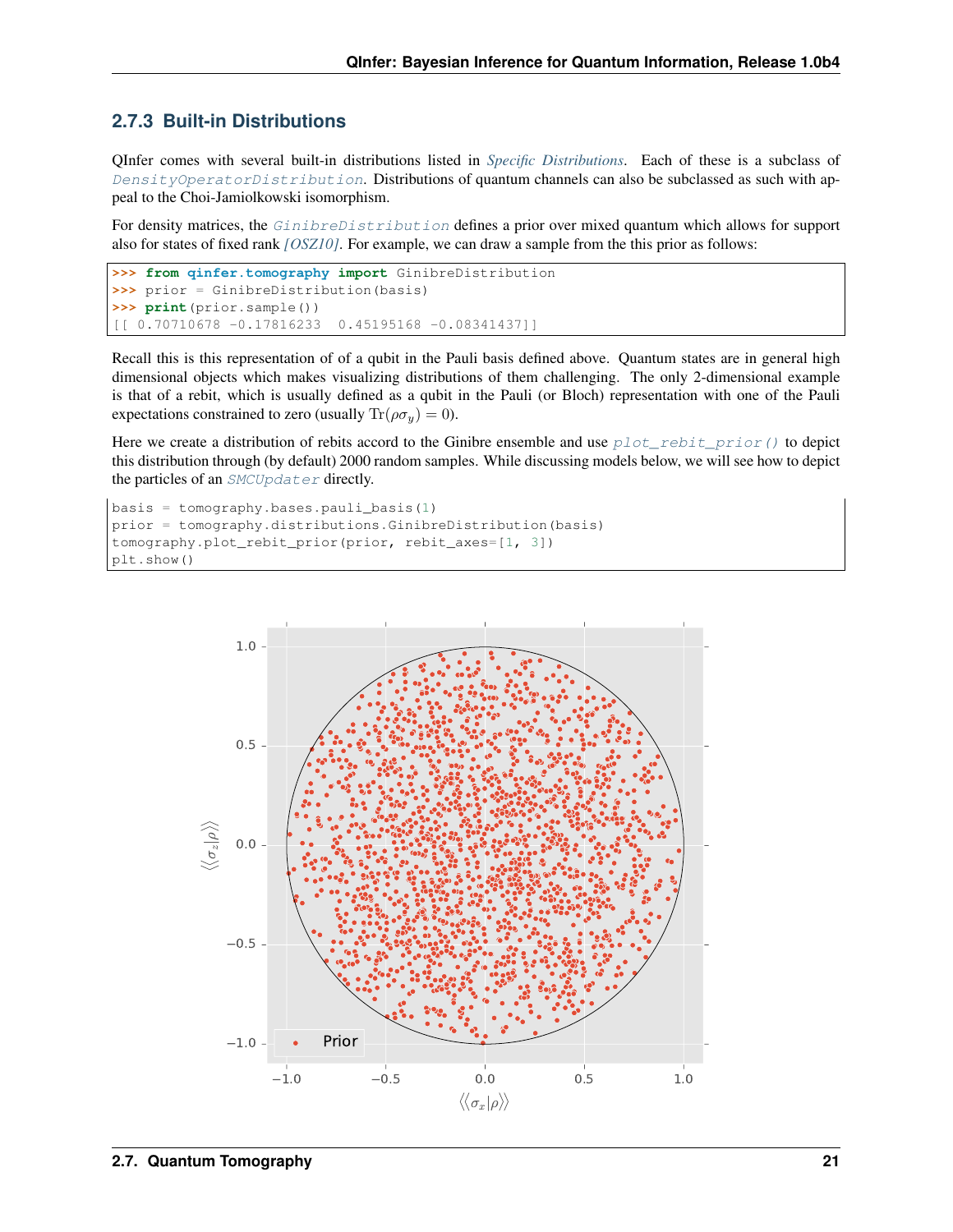### **2.7.4 Using TomographyModel**

The core of the tomography module is the  $TomographyModel$ . The key assumption in the current version is that of two-outcome measurements. This has the convenience of allowing experiments to be specified by a single vectorized positive operator:

```
>>> from qinfer.tomography import TomographyModel
>>> model = TomographyModel(basis)
>>> print(model.expparams_dtype)
[('meas', <type 'float'>, 4)]
```
Suppose we measure  $\sigma_z$  on a random state. The measurement effects are  $\frac{1}{2}(I \pm \sigma_z)$ . Since they sum to identity, we need only specify one of them. We can use  $TomographyModel$  to calculate the Born rule probability of obtaining one of these outcomes as follows:

```
>>> expparams = np.zeros((1,), dtype=model.expparams_dtype)
>>> expparams['meas'][0, :] = basis.state_to_modelparams(np.sqrt(2)*(basis[0]+basis[1])/2)
>>> print(model.likelihood(0, prior.sample(), expparams))
[[[ 0.62219803]]]
```
### **2.7.5 Built-in Heuristics**

In addition to analyzing given data sets, the tomography module is well suited for testing measurement strategies against standard heuristics. These built-in heuristics are listed at *[Abstract Heuristics](#page-81-0)*. For qubits, the most commonly used heuristic is the random sampling of Pauli basis measurements, which is implemented by [RandomPauliHeuristic](#page-81-1).

```
>>> from qinfer.tomography import RandomPauliHeuristic
>>> from qinfer import SMCUpdater
>>> updater = SMCUpdater(model, 100, prior)
>>> heuristic = RandomPauliHeuristic(updater)
>>> print(model.simulate_experiment(prior.sample(), heuristic()))
\bigcap
```
### <span id="page-24-0"></span>**2.8 Learning Time-Dependent Models**

#### **2.8.1 Time-Dependent Parameters**

In addition to learning static parameters, **QInfer** can be used to learn the values of parameters that change stochastically as a function of time. In this case, the model parameter vector x is interpreted as a time-dependent vector  $x(t)$ representing the state of an underlying process. The resulting statistical problem is often referred to as *state-space estimation*. By using an appropriate resampling algorithm, such as the Liu-West algorithm *[\[LW01\]](#page-93-2)*, state-space and static parameter estimation can be combined such that a subset of the components of  $x$  are allowed to vary with time.

**QInfer** represents state-space filtering by the use of the  $Simulate\_update\_timestamp()$  method, which samples how a model parameter vector is updated as a function of time. In particular, this method is used by  $SMCUpdater$  to draw samples from the distribution  $f$ 

$$
\boldsymbol{x}(t_{\ell+1}) \sim f(\boldsymbol{x}(t_\ell, e(t_\ell)),
$$

where  $t_{\ell}$  is the time at which the experiment  $e_{\ell}$  is measured, and where  $t_{\ell+1}$  is the time step immediately following  $t_{\ell}$ . As this distribution is in general dependent on the experiment being performed, update timestep() is vectorized in a manner similar to  $\exists$  ikelihood() (see *[Designing and Using Models](#page-7-0)* for details). That is, given a tensor  $X_{i,j}$  of model parameter vectors and a vector  $e_k$  of experiments, [update\\_timestep\(\)](#page-39-1) returns a tensor  $X'_{i,j,k}$  of sampled model parameters at the next time step.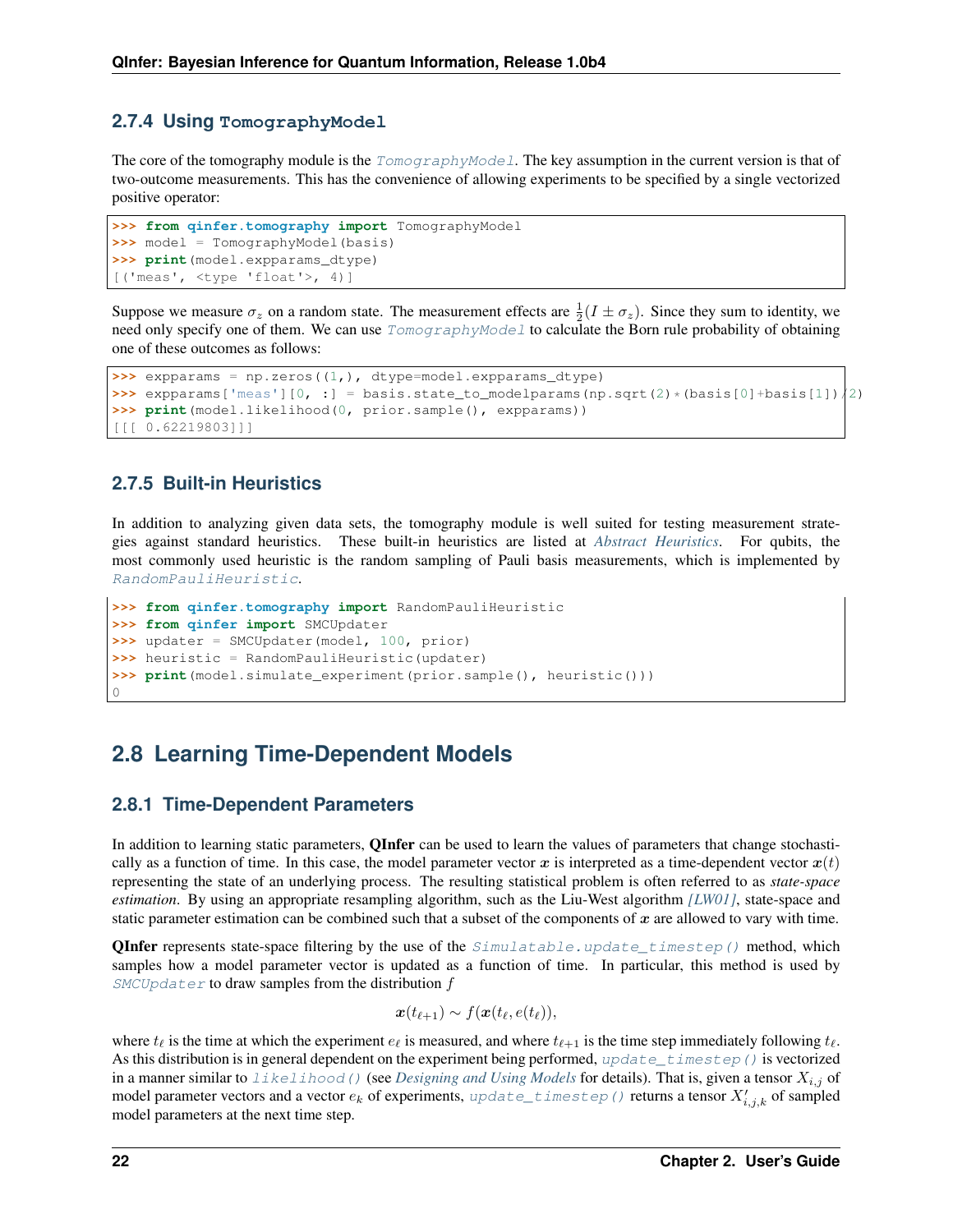### **2.8.2 Random Walk Models**

As an example, RandomWalkModel implements [update\\_timestep\(\)](#page-39-1) by taking as an input a [Distribution](#page-46-1) specifying steps  $\Delta x = x(t + \delta t) - x(t)$ . An instance of RandomWalkModel decorates another model in a similar fashion to *[other derived models](#page-13-1)*. For instance, the following code declares a precession model in which the unknown frequency  $\omega$  changes by a normal random variable with mean 0 and standard deviation 0.005 after each measurement.

```
>>> from qinfer import (
... SimplePrecessionModel, RandomWalkModel, NormalDistribution
... )
>>> model = RandomWalkModel(
... underlying model=SimplePrecessionModel(),
... step_distribution=NormalDistribution(0, 0.005 ** 2)
... )
```
We can then draw simulated trajectories for the true and estimated value of  $\omega$  using a minor modification to the updater loop discussed in *[Sequential Monte Carlo](#page-13-0)*.

```
model = RandomWalkModel(
    # Note that we set a minimum frequency of negative
    # infinity to prevent problems if the random walk
    # causes omega to cross zero.
   underlying_model=SimplePrecessionModel(min_freq=-np.inf),
    step_distribution=NormalDistribution(0, 0.005 ** 2)
)
prior = UniformDistribution([0, 1])
updater = SMCUpdater(model, 2000, prior)
expparams = np.empty((1, ), dtype=model.expparams_dtype)
true_trajectory = []
est_trajectory = []
true_params = prior.sample()
for idx_exp in range(400):
    # We don't want to grow the evolution time to be arbitrarily
    # large, so we'll instead choose a random time up to some
    # maximum.
   expparams[0] = np.random.random() * 10 * np.pi
   datum = model.simulate_experiment(true_params, expparams)
   updater.update(datum, expparams)
    # We index by [:, :, 0] to pull off the index corresponding
    # to experiment parameters.
   true_params = model.update_timestep(true_params, expparams)[:, :, 0]
   true_trajectory.append(true_params[0])
   est_trajectory.append(updater.est_mean())
plt.plot(true_trajectory, label='True')
plt.plot(est_trajectory, label='Est.')
plt.legend()
plt.xlabel('# of Measurements')
plt.ylabel(r'$\omega$')
plt.show()
```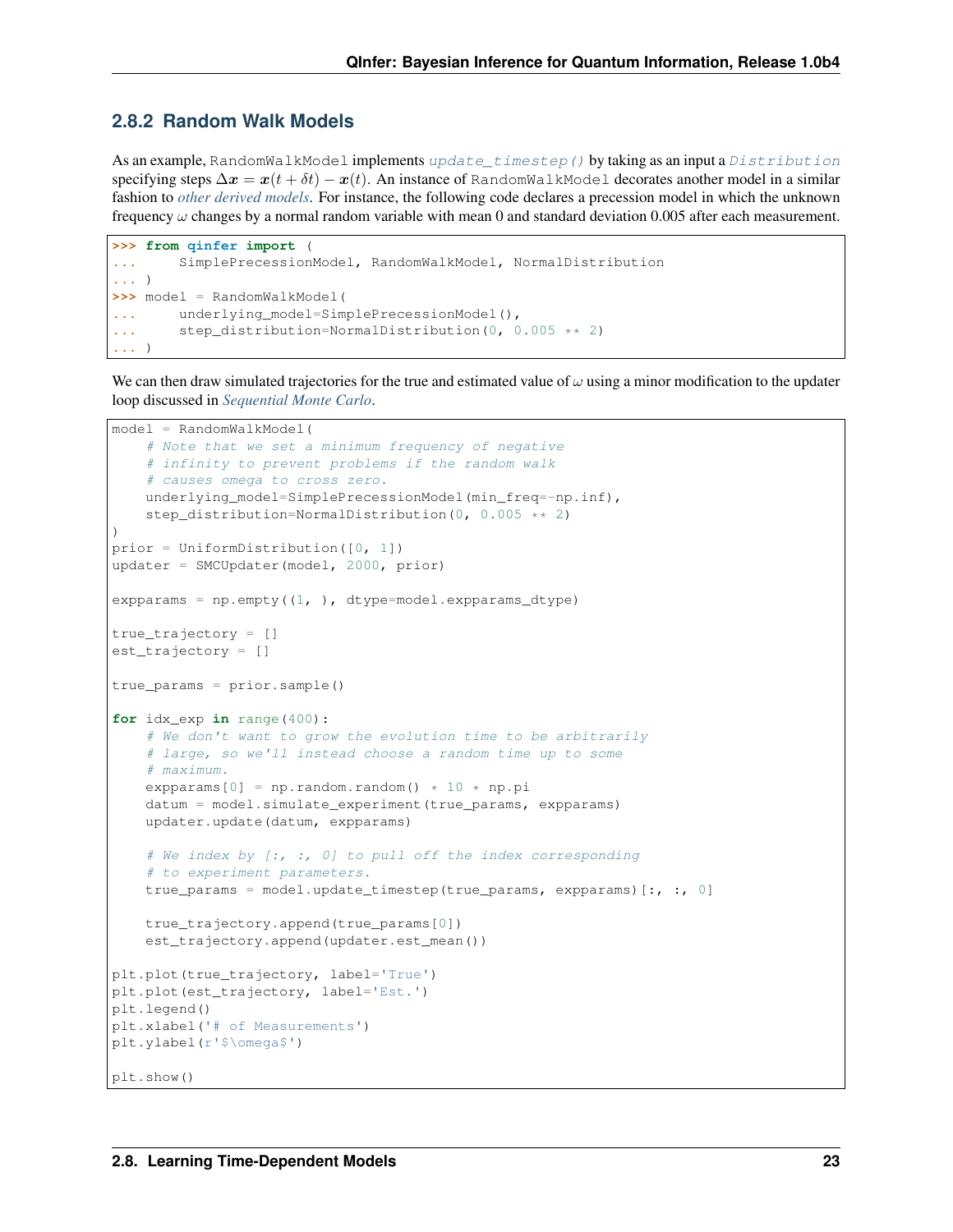

#### **2.8.3 Specifying Custom Time-Step Updates**

The RandomWalkModel example above is somewhat unrealistic, however, in that the step distribution is independent of the evolution time. For a more reasonable noise process, we would expect that  $\mathbb{V}[\omega(t + \Delta t) - \omega(t)] \propto \Delta t$ . We can subclass  $SimplePrecession Model$  to add this behavior with a custom [update\\_timestep\(\)](#page-39-1) implementation.

```
class DiffusivePrecessionModel(SimplePrecessionModel):
   diffusion_rate = 0.0005 # We'll multiply this by
                             # sqrt(time) below.
   def update_timestep(self, modelparams, expparams):
        step_std_dev = self.diffusion_rate * np.sqrt(expparams)
        steps = step_std_dev * np.random.randn(
            # We want the shape of the steps in omega
            # to match the input model parameter and experiment
            # parameter shapes.
            # The axis of length 1 represents that this model
            # has only one model parameter (omega).
           modelparams.shape[0], 1, expparams.shape[0]
        )
        # Finally, we add a new axis to the input model parameters
        # to match the experiment parameters.
       return modelparams[:, :, np.newaxis] + steps
```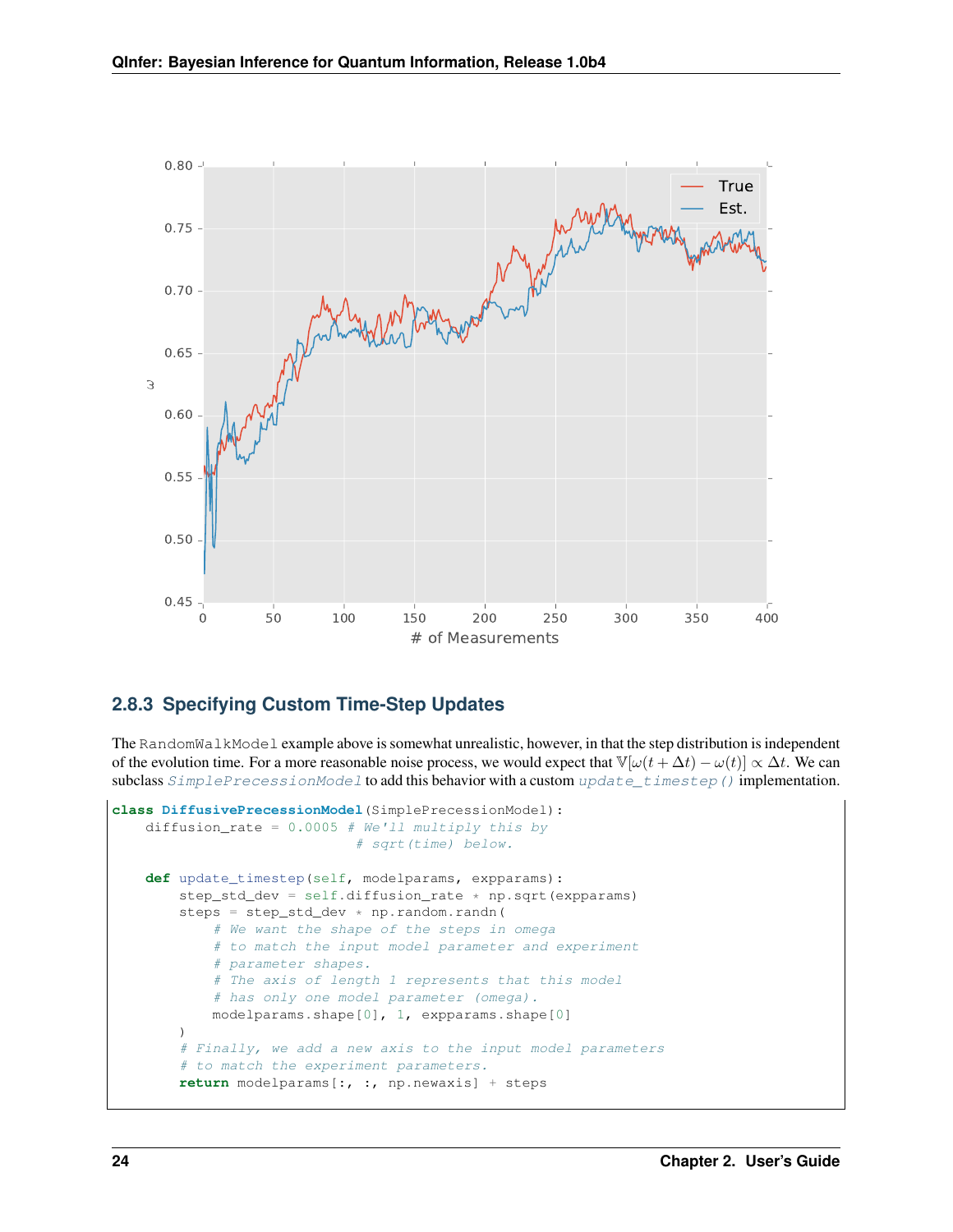```
model = DiffusivePrecessionModel()
prior = UniformDistribution([0, 1])
updater = SMCUpdater(model, 2000, prior)
expparams = np.\text{empty}(1, ), dtype=model.expparams_dtype)
true_trajectory = []
est_trajectory = []
true_params = prior.sample()
for idx_exp in range(400):
    expparams[0] = np.random.random() * 10 * np.pi
    datum = model.simulate_experiment(true_params, expparams)
   updater.update(datum, expparams)
   true_params = model.update_timestep(true_params, expparams)[:, :, 0]
    true_trajectory.append(true_params[0])
    est_trajectory.append(updater.est_mean())
plt.plot(true_trajectory, label='True')
plt.plot(est_trajectory, label='Est.')
plt.legend()
plt.xlabel('# of Measurements')
plt.ylabel(r'$\omega$')
plt.show()
```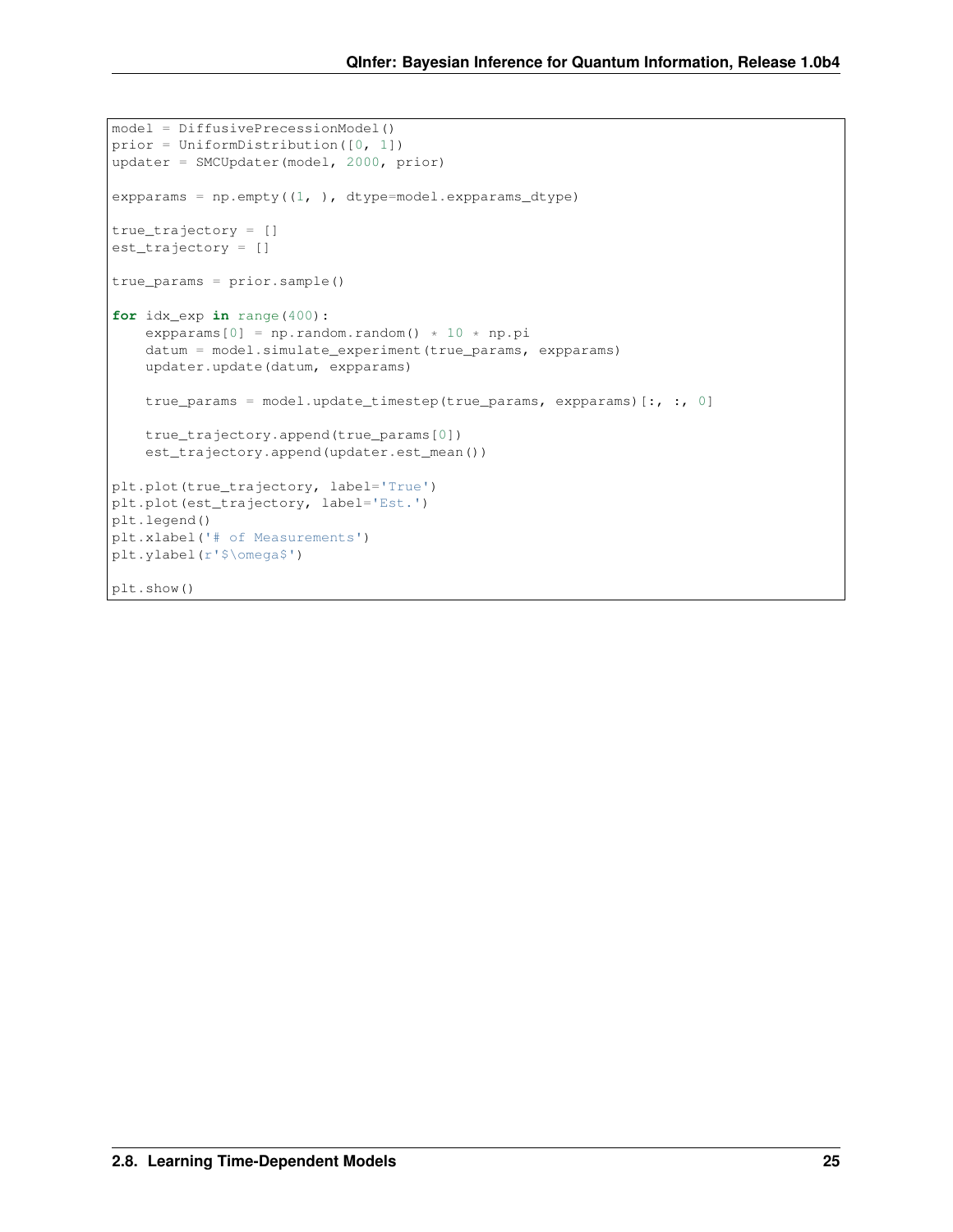

### <span id="page-28-0"></span>**2.9 Performance and Robustness Testing**

### **2.9.1 Introduction**

In developing statistical inference applications, it is essential to test the robustness of one's software to errors and noise of various kinds. Thus, QInfer provides tools to do so by repeatedly running estimation tasks to measure performance, and by corrupting likelihood calculations in various realistic ways.

### **2.9.2 Testing Estimation Performance**

Given an estimator, a common question of interest is what *risk* that estimator incurrs; that is, what is the expected error of the estimates reported by the estimator? This is formalized by defining the *loss*  $L(\hat{x}, x)$  of an estimate  $\hat{x}$  given a true value x. In **QInfer**, we adopt the quadratic loss  $L_Q$  as a default, defined as

$$
L_Q(\hat{\boldsymbol{x}}, \boldsymbol{x}) = \text{Tr}((\hat{\boldsymbol{x}} - \boldsymbol{x})^{\text{T}} \boldsymbol{Q}(\hat{\boldsymbol{x}} - \boldsymbol{x})),
$$

where  $Q$  is a positive-semidefinite matrix that establishes the relative scale of each model parameter.

We can now define the risk for an estimator as

$$
R(\hat{\boldsymbol{x}}(\cdot),\boldsymbol{x}) = \mathbb{E}_{\text{data}}\left[L_Q(\hat{\boldsymbol{x}}(\text{data},\boldsymbol{x})\right].
$$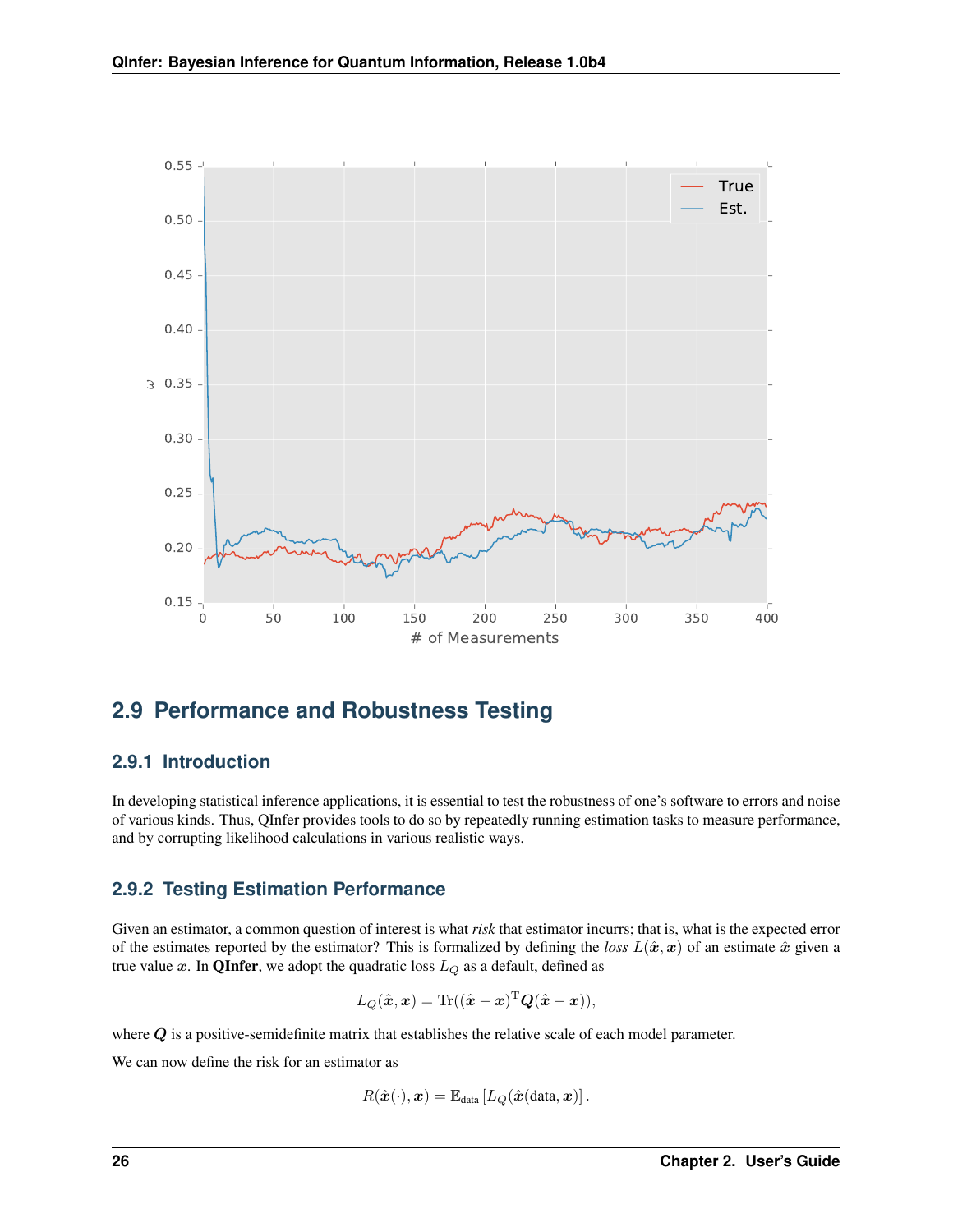As the risk is defined by an expectation value, we can estimate it by again Monte Carlo sampling over *trials*. That is, for a given true model  $x$ , we can draw many different data sets and then find the corresponding estimate for each in order to determine the risk.

Similarly, the Bayes risk  $r(\hat{\boldsymbol{x}}(\cdot), \pi)$  is defined by also taking the expectation over a prior distribution  $\pi$ ,

$$
r(\hat{\boldsymbol{x}}(\cdot),\pi)=\mathbb{E}_{\boldsymbol{x}\sim\pi}[R(\hat{\boldsymbol{x}}(\cdot),\boldsymbol{x})].
$$

The Bayes risk can thus be estimated by drawing a new set of true model parameters with each trial. **QInfer** implements risk and Bayes risk estimation by providing a function  $pert\_test$  () which simulates a single trial with a given model, an experiment design heuristic, and either a true model parameter vector or a prior distribution. The perf test multiple() function then collects the results of perf test() for many trials, reporting an array of performance metrics that can be used to quickly compute the risk and Bayes risk.

For example, we can use performance testing to evaluate the Bayes risk as a function of the number of particles used in order to determine quality parameters in experimental practice. Consider the simple precession model ([SimplePrecessionModel](#page-75-1)) under an exponentially sparse sampling heuristic ([ExpSparseHeuristic](#page-57-1)). Then, we can test the performance of estimating the precession frequency for several different values of n\_particles:

```
model = SimplePrecessionModel()
prior = UniformDistribution([0, 1])
heuristic_class = ExpSparseHeuristic
for n_particles in [100, 200, 400]:
   perf = perf_test_multiple(
       n_trials=50,
       model=model, n_particles=n_particles, prior=prior,
        n_exp=50, heuristic_class=heuristic_class
    )
    # The array returned by perf_test_multiple has
    # shape (n_trials, n_exp), so to take the mean over
    # trials (Bayes risk), we need to average over the
    # zeroth axis.
   bayes_risk = perf['loss'].mean(axis=0)
    plt.semilogy(bayes_risk, label='{} particles'.format(n_particles))
plt.xlabel('# of Measurements')
plt.ylabel('Bayes Risk')
plt.legend()
plt.show()
```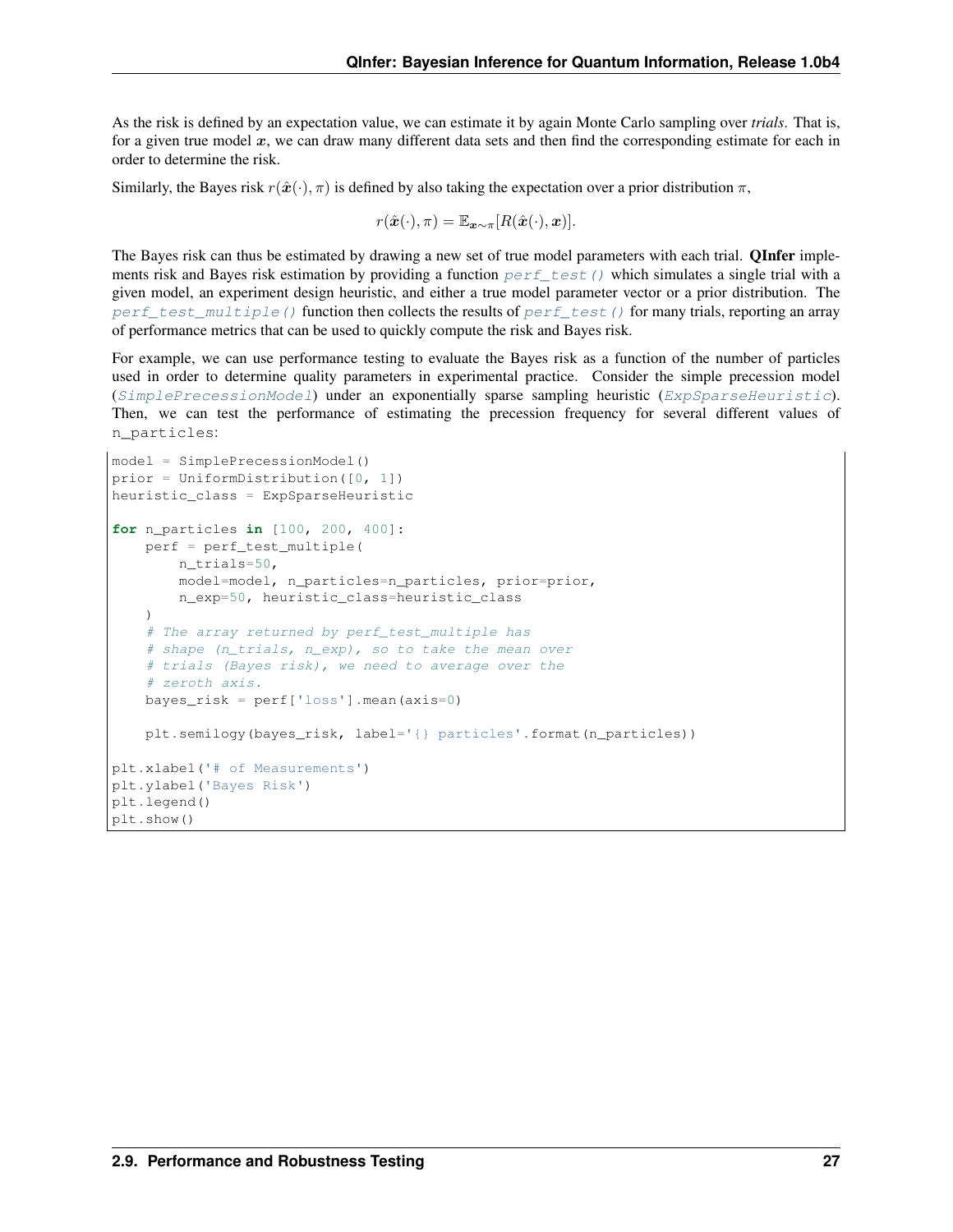

We can also pass fixed model parameter vectors to evaluate the risk (that is, not the Bayes risk) as a function of the true model:

```
model = SimplePrecessionModel()
prior = UniformDistribution([0, 1])
heuristic_class = ExpSparseHeuristic
n_exp = 50
omegas = npu.linspace(0.1, 0.9, 6)
risks = np.empty_like(omegas)
for idx_omega, omega in enumerate(omegas[:, np.newaxis]):
    perf = perf_test_multiple(
        n_trials=100,
        model=model, n_particles=400, prior=prior,
        n_exp=n_exp, heuristic_class=heuristic_class,
        true_mps=omega
    )
    # We now only take the loss after the last
    # measurement (indexed by -1 along axis 1).
    risks[idx_omega] = perf['loss'][:, -1].mean(axis=0)
plt.semilogy(omegas, risks)
plt.xlabel(r'$\omega$')
plt.ylabel('Risk')
```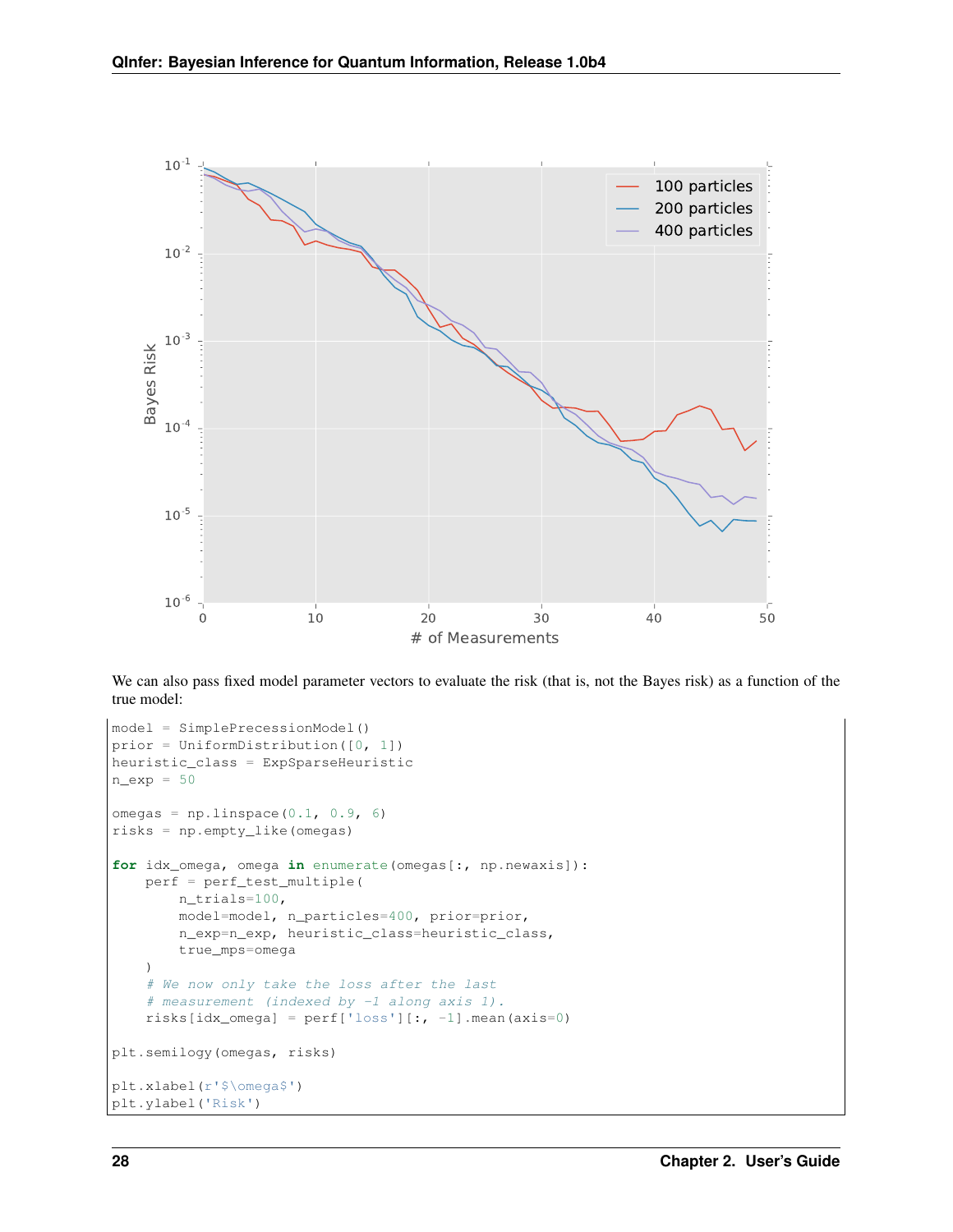

### **2.9.3 Robustness Testing**

#### **Incorrect Priors and Models**

The [perf\\_test\(\)](#page-61-1) and [perf\\_test\\_multiple\(\)](#page-62-0) functions also allow for testing the effect of "bad" prior assumptions, and of using the "wrong" model for estimation. In particular, the true\_prior and true\_model arguments allow for testing the effect of using a different prior or model for performing estimation than for simulating data.

#### **Modeling Faulty or Noisy Simulators**

In addition, **QInfer** allows for testing robustness against errors in the model itself by using  $PoisonedModel$ . This *[derived model](#page-13-1)* adds noise to a model's [likelihood\(\)](#page-40-1) method in such a way as to simulate sampling errors incurred in likelihood-hood free parameter estimation (LFPE) approaches *[\[FG13\]](#page-93-8)*. The noise that  $PoisonedModel$  adds can be specified as the tolerance of an adaptive likelihood estimation (ALE) step *[\[FG13\]](#page-93-8)*, or as the number of samples and hedging used for a hedged maximum likelihood estimator of the likelihood *[\[FB12\]](#page-93-9)*. In either case, the requested noise is added to the likelihood reported by the underlying model, such that

$$
\widehat{\Pr}(d|\boldsymbol{x};\boldsymbol{e}) = \Pr(d|\boldsymbol{x};\boldsymbol{e}) + \epsilon,
$$

where  $\widehat{Pr}$  is the reported estimate of the true likelihood.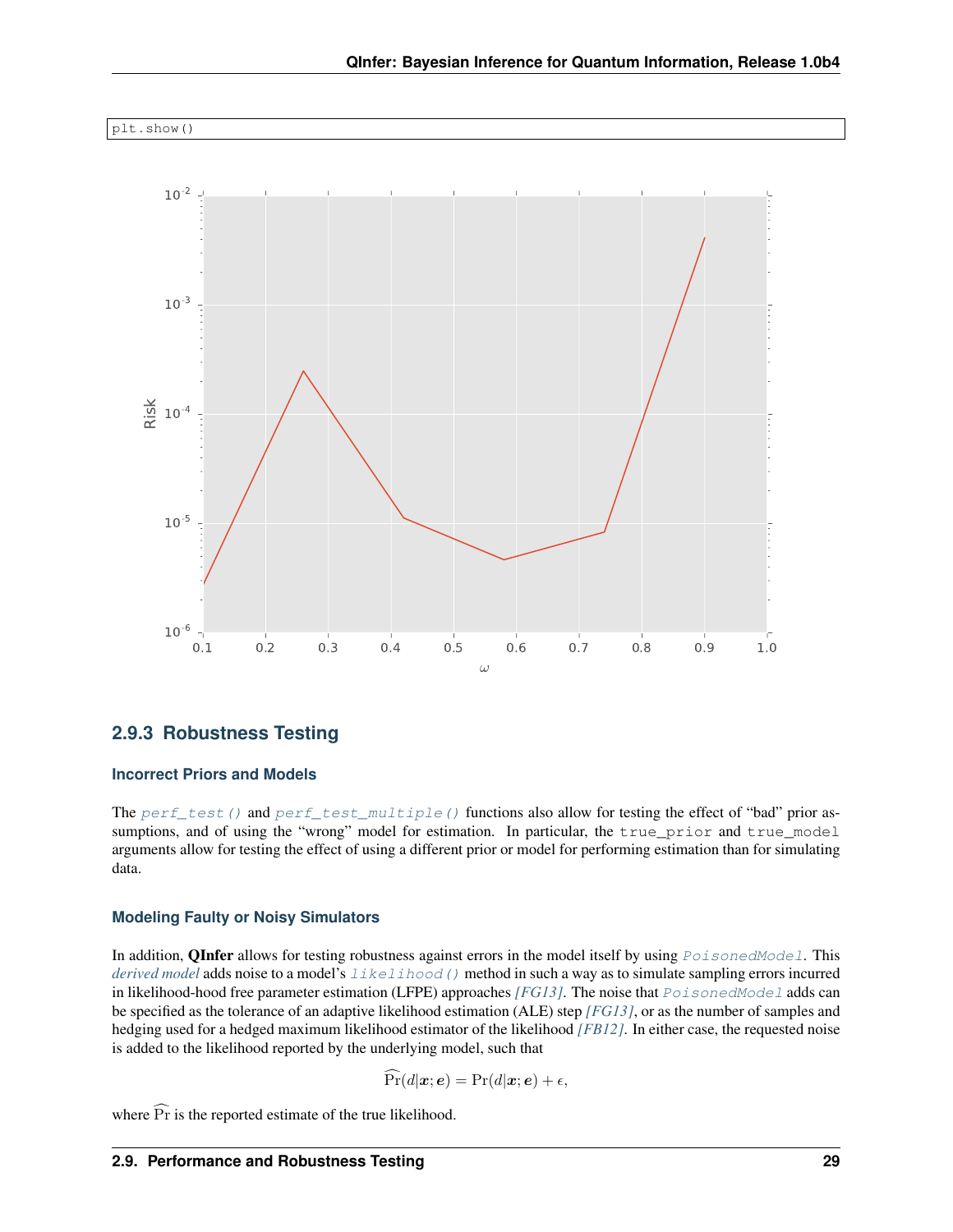For example, to simulate using adaptive likelihood estimation to reach a threshold tolerance of 0.01:

```
>>> from qinfer import SimplePrecessionModel, PoisonedModel
>>> model = PoisonedModel(SimplePrecessionModel(), tol=0.01)
```
We can then use  $perf\_test\_multiple()$  as above to quickly test the effect of noise in the likelihood function on the Bayes risk.

```
models = [
   SimplePrecessionModel(),
   PoisonedModel(SimplePrecessionModel(), tol=0.25)
]
prior = UniformDistribution([0, 1])
heuristic_class = ExpSparseHeuristic
for model in models:
   perf = perf_test_multiple(
       n_trials=50,
       model=model, n_particles=400, prior=prior,
       true_model=models[0],
       n_exp=50, heuristic_class=heuristic_class
   )
   bayes_risk = perf['loss'].mean(axis=0)
   plt.semilogy(bayes_risk, label=type(model).__name__)
plt.xlabel('# of Measurements')
plt.ylabel('Bayes Risk')
plt.legend()
plt.show()
```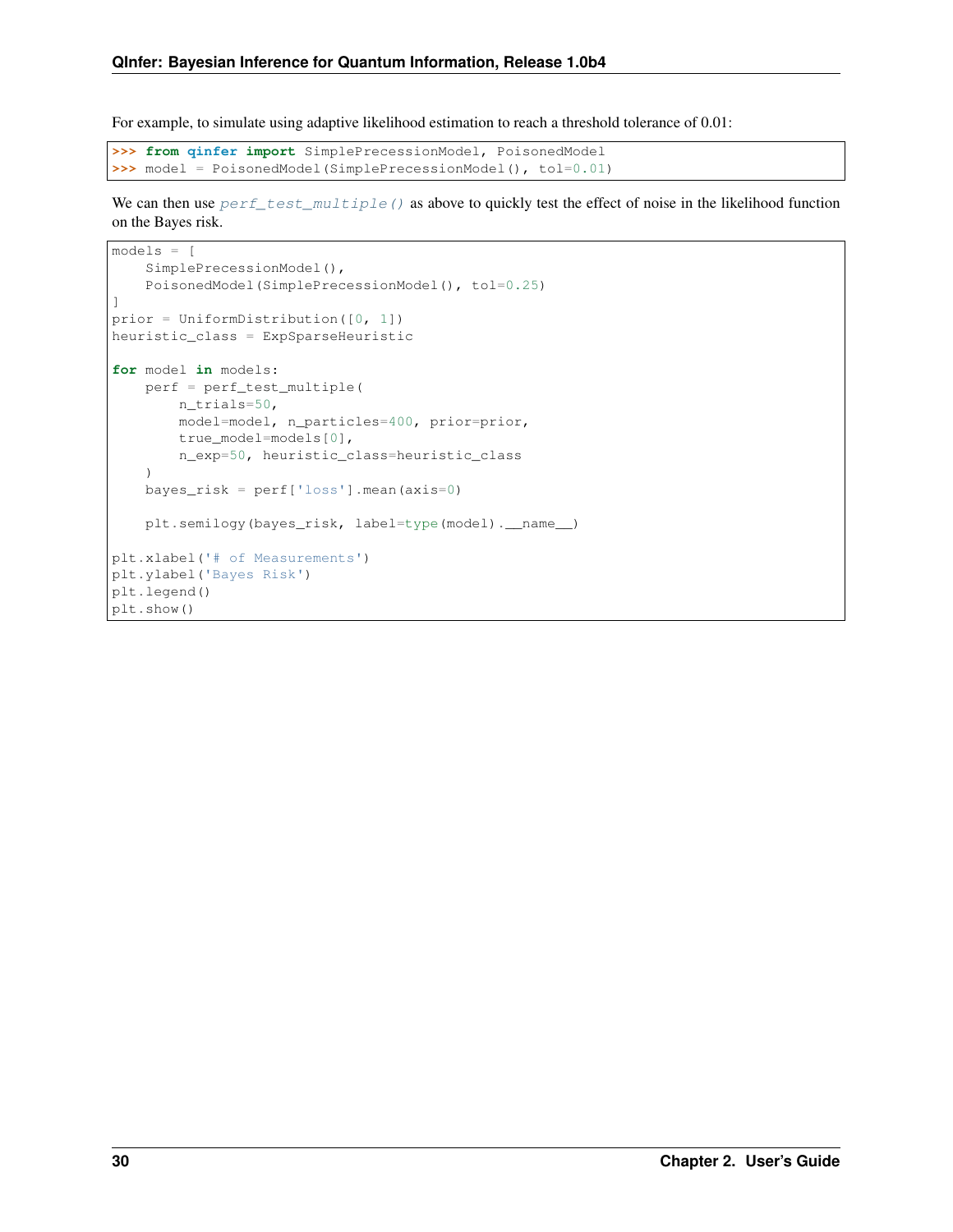

### <span id="page-33-0"></span>**2.10 Parallel Execution of Models**

### **2.10.1 Introduction**

QInfer provides tools to expedite simulation by distributing computation across multiple nodes using standard parallelization tools.

### **2.10.2 Distributed Computation with IPython**

The [ipyparallel](https://ipyparallel.readthedocs.org/en/latest/) package (previously IPython.parallel) provides facilities for parallelizing computation across multiple cores and/or nodes. [ipyparallel](https://ipyparallel.readthedocs.org/en/latest/) separates computation into a *controller* that is responsible for one or more *engines*, and a *client* that sends commands to these engines via the controller. QInfer can use a client to send likelihood evaluation calls to engines, via the *[DirectViewParallelizedModel](#page-60-2)* class.

This class takes a [DirectView](https://ipyparallel.readthedocs.io/en/latest/api/ipyparallel.html#ipyparallel.DirectView) onto one or more engines, typically obtained with an expression similar to client  $[:]$ , and splits calls to  $likelihood()$  across the engines accessible from the [DirectView](https://ipyparallel.readthedocs.io/en/latest/api/ipyparallel.html#ipyparallel.DirectView).

Note: QInfer does not include [ipyparallel](https://ipyparallel.readthedocs.org/en/latest/) in its [install](https://ipyparallel.readthedocs.io/en/latest/#installing-ipython-parallel)ation, so you must install it separately. To run the example code also requires some initialization, which is also described in the [docs.](https://ipyparallel.readthedocs.io/en/latest/intro.html#getting-started)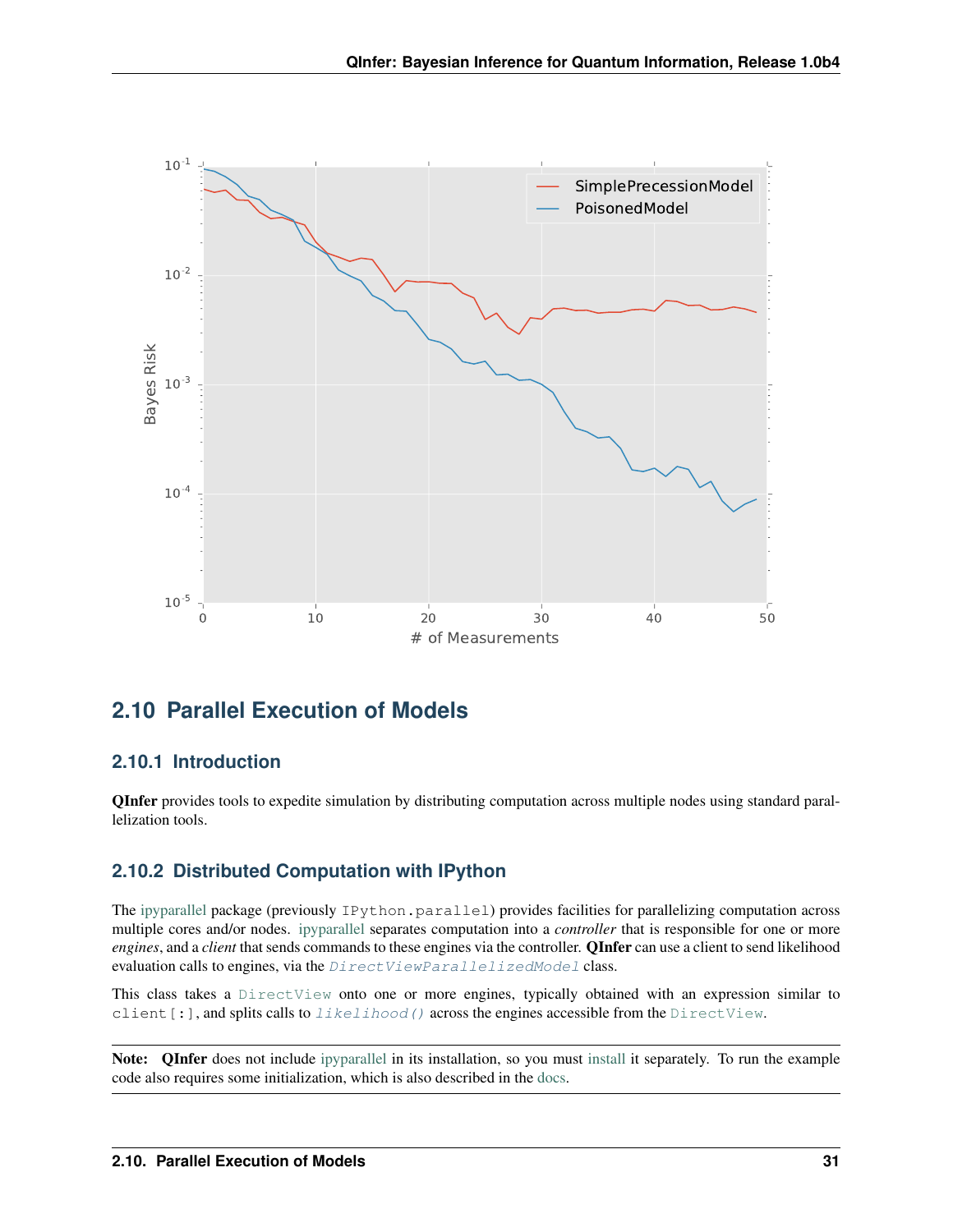```
>>> from ipyparallel import Client
>>> from qinfer import SimplePrecessionModel
>>> from qinfer import DirectViewParallelizedModel
\rightarrow \rightarrow \circ = Client()
>>> serial_model = SimplePrecessionModel()
>>> parallel_model = DirectViewParallelizedModel(serial_model, c[:])
```
The newly decorated model will now distribute likelihood calls, such that each engine computes the likelihood for an equal number of particles. As a consequence, information shared per-experiment or per-outcome is local to each engine, and is not distributed. Therefore, this approach works best at quickly parallelizing where the per-model cost is significantly larger than the per-experiment or per-outcome cost.

Note: The [DirectViewParallelizedModel](#page-60-2) assumes that it has ownership over engines, such that the behavior is unpredictable if any further commands are sent to the engines from outside the class.

#### **Distributed Performance Testing**

As an alternative to distributing a single likelihood call across multiple engines, QInfer also supports distributed *[Performance and Robustness Testing](#page-28-0)*. Under this model, each engine performs an independent trial of an estimation procedure, which is then collected by the client process. Distributed performance testing is implemented using the [perf\\_test\\_multiple\(\)](#page-62-0) function, with the keyword argument apply provided. For instance, the [ipyparallel](https://ipyparallel.readthedocs.org/en/latest/) package offers a [LoadBalancedView](https://ipyparallel.readthedocs.io/en/latest/api/ipyparallel.html#ipyparallel.LoadBalancedView) class whose apply() method sends tasks to engines according to their respective loads.

```
>>> lbview = client.load_balanced_view()
>>> performance = qi.perf_test_multiple(
... 100, serial_model, 6000, prior, 200, heuristic_class,
... apply=lbview.apply
... )
```
Examples of both approaches to parallelization are provided as a [Jupyter Notebook.](http://nbviewer.jupyter.org/github/QInfer/python-qinfer/blob/master/examples/parallelization.ipynb)

### **2.10.3 GPGPU-based Likelihood Computation with PyOpenCL**

Though **QInfer** does not yet have built-in support for GPU-based parallelization, [PyOpenCL](http://documen.tician.de/pyopencl/) can be used to effectively distribute models as well. Here, the Cartesian product over outcomes, models and experiments matches closely the OpenCL concept of a *global ID*, as [this example](https://gist.github.com/cgranade/6137168) demonstrates. Once a kernel is developed in this way, PyOpenCL will allow for it to be used with any available OpenCL-compliant device.

Note that for sufficiently fast models, the overhead of copying data between the CPU and GPU may overwhelm any speed benefits obtained by this parallelization.

### <span id="page-34-0"></span>**2.11 Interoperability**

#### **2.11.1 Introduction**

QInfer can be used in conjunction with software written in scientific software platforms other than Python, thanks to the ready availability of interoperability libraries for interacting with Python. In this section, we provide brief examples of using these libraries with QInfer.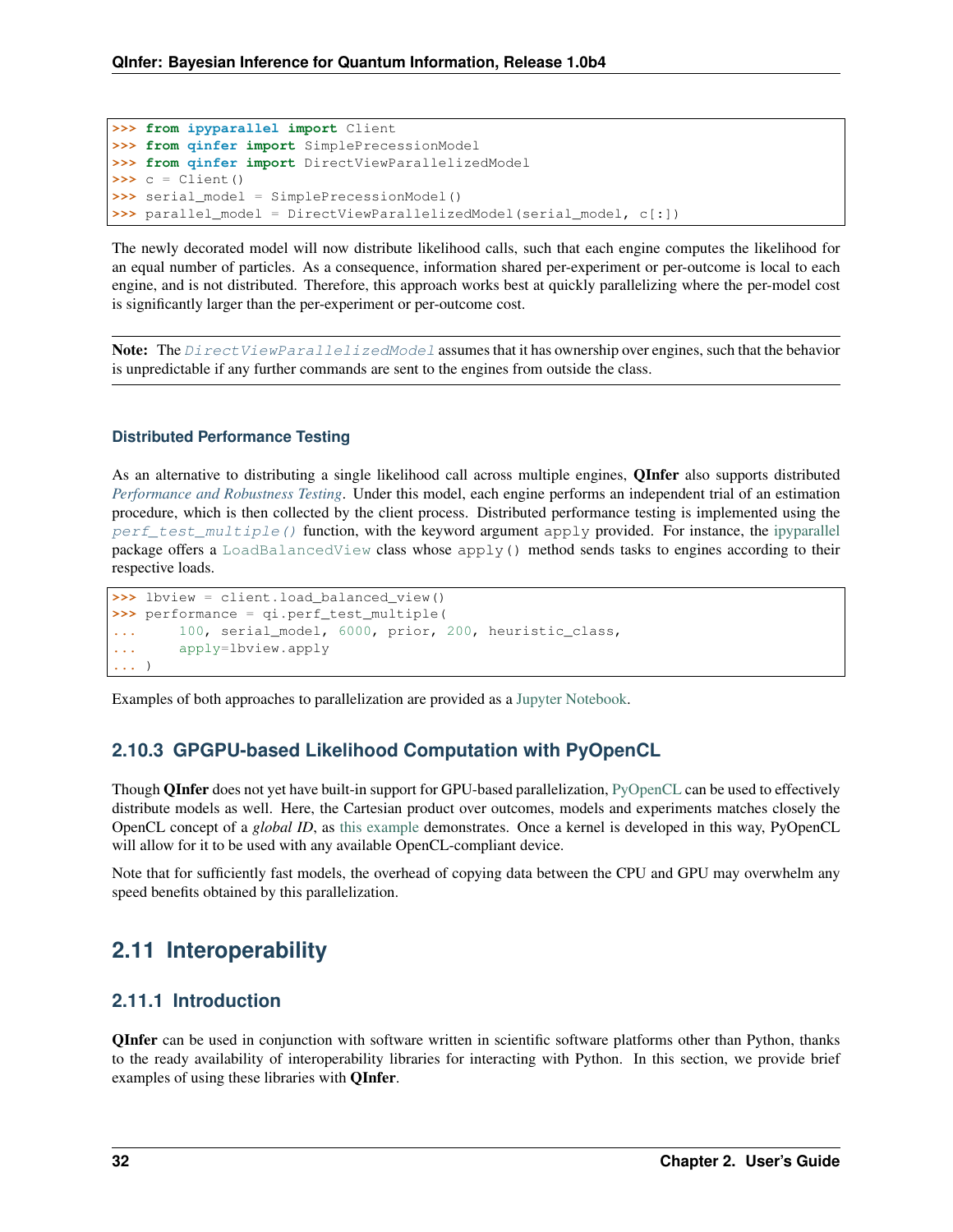### **2.11.2 MATLAB Interoperability**

As of version 2016a, MATLAB includes built-in functions for calling Python-language software. In particular, these functions can be used to use QInfer from within MATLAB. For example, the following MATLAB snippet will generate and analyze frequency estimation data using the *[Simple Estimation](#page-66-0)* functions provided by QInfer.

```
\gg true omega = 70.3;
\gg n shots = 400;
>>
>> ts = pi * (1:1:100) / (2 * 100);
>>
\gg signal = sin(true_omega \star ts / 2) .^ 2;
>> counts = binornd(n shots, signal);
>>
>> setenv MKL_NUM_THREADS 1
>> data = py.numpy.column_stack({counts ts ...
n_{shots} \times ones(1, size(ts, 2));
>> est = py.qinfer.simple_est_prec(data, ...
pyargs('freq_min', 0, 'freq_max', 100));
```
Importantly, the setenv command is *required* to work around a bug internal to the MATLAB interpreter.

### **2.11.3 Julia Interoperability**

In Julia, interoperability can be achieved using the [PyCall.jl](https://github.com/stevengj/PyCall.jl) package, which provides macros for making Python modules available as Julia variables. To install PyCall.jl, use Julia's built-in package installer:

julia> Pkg.add("PyCall")

After installing PyCall.jl, the example above proceeds in a very similar fashion:

```
julia> true_omega = 70.3
julia> n_shots = 100
julia>
julia> ts = pi * (1:1:100) / (2 * 100)julia>
julia> signal = sin(true_omega * ts / 2) .^ 2
julia> counts = map(p -> rand(Binomial(n_shots, p)), signal);
julia> @pyimport numpy as np
julia> @pyimport qinfer as qi
julia>
julia> data = [counts'; ts'; n_shots * ones(length(ts))']'
julia> est_mean, est_cov = qi.simple_est_prec(data, freq_min=0, freq_max=100)
```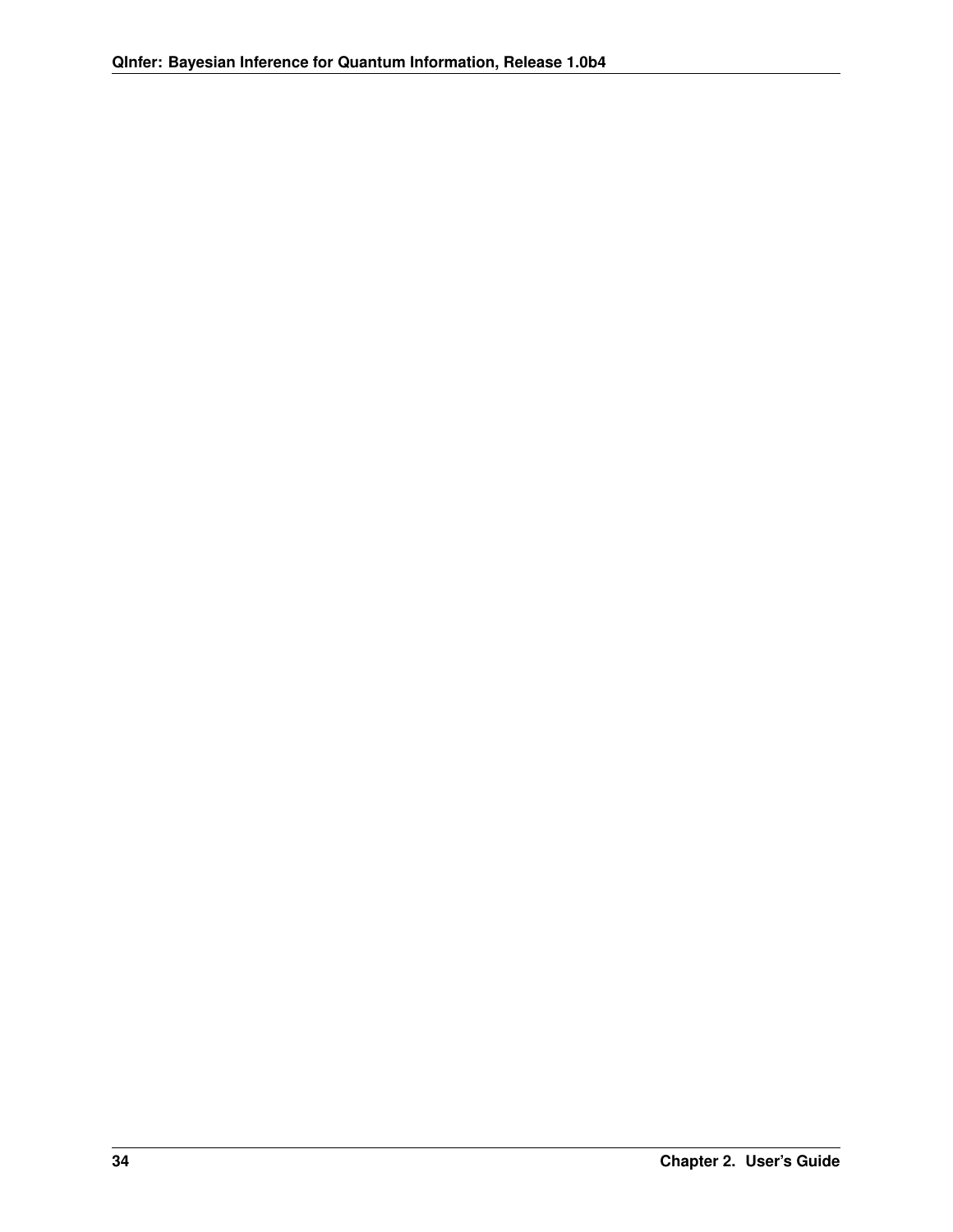# **API Reference**

# **3.1 Abstract Model Classes**

# **3.1.1 Introduction**

A *model* in QInfer is a class that describes the probabilities of observing data, given a particular experiment and given a particular set of model parameters. The observation probabilities may be given implicitly or explicitly, in that the class may only allow for sampling observations, rather than finding the a distribution explicitly. In the former case, a model is represented by a subclass of  $Simulated$  while in the latter, the model is represented by a subclass of [Model](#page-40-0).

# **3.1.2 Simulatable - Base Class for Implicit (Simulatable) Models**

# **Class Reference**

# <span id="page-37-0"></span>class qinfer.**Simulatable**

Bases: [object](https://docs.python.org/3/library/functions.html#object)

Represents a system which can be simulated according to various model parameters and experimental control parameters in order to produce representative data.

See *[Designing and Using Models](#page-7-0)* for more details.

Parameters **allow\_identical\_outcomes** ([bool](https://docs.python.org/3/library/functions.html#bool)) – Whether the method outcomes should be allowed to return multiple identical outcomes for a given expparam. It will be more efficient to set this to True whenever it is likely that multiple identical outcomes will occur.

# **n\_modelparams**

Returns the number of real model parameters admitted by this model.

This property is assumed by inference engines to be constant for the lifetime of a  $Model$  instance.

# <span id="page-37-1"></span>**expparams\_dtype**

Returns the dtype of an experiment parameter array. For a model with single-parameter control, this will likely be a scalar dtype, such as "float64". More generally, this can be an example of a record type, such as [('time', py.'float64'), ('axis', 'uint8')].

This property is assumed by inference engines to be constant for the lifetime of a Model instance.

# **is\_n\_outcomes\_constant**

Returns True if and only if both the domain and n\_outcomes are independent of the expparam.

This property is assumed by inference engines to be constant for the lifetime of a Model instance.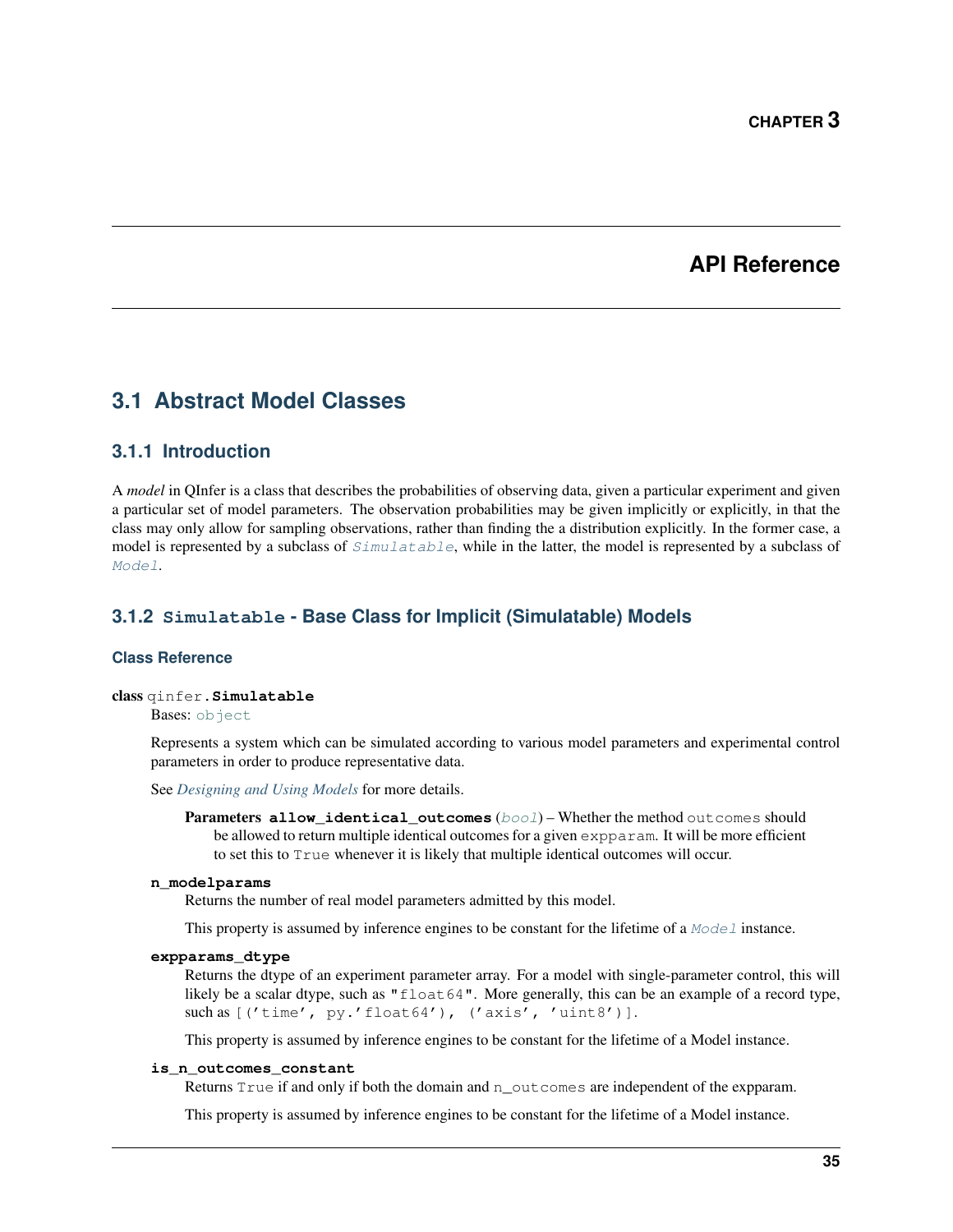#### **model\_chain**

Returns a tuple of models upon which this model is based, such that properties and methods of underlying models for models that decorate other models can be accessed. For a standalone model, this is always the empty tuple.

#### **base\_model**

Returns the most basic model that this model depends on. For standalone models, this property satisfies model.base\_model is model.

# **underlying\_model**

Returns the model that this model is based on (decorates) if such a model exists, or None if this model is independent.

#### **sim\_count**

Returns the number of data samples that have been produced by this simulator.

## Return type [int](https://docs.python.org/3/library/functions.html#int)

**Q**

Returns the diagonal of the scale matrix  $Q$  that relates the scales of each of the model parameters. In particular, the quadratic loss for this Model is defined as:

$$
L_{\boldsymbol{Q}}(\boldsymbol{x}, \hat{\boldsymbol{x}}) = (\boldsymbol{x} - \hat{\boldsymbol{x}})^{\text{T}} \boldsymbol{Q} (\boldsymbol{x} - \hat{\boldsymbol{x}})
$$

If a subclass does not explicitly define the scale matrix, it is taken to be the identity matrix of appropriate dimension.

**Returns** The diagonal elements of  $Q$ .

Return type [ndarray](https://docs.scipy.org/doc/numpy/reference/generated/numpy.ndarray.html#numpy.ndarray) of shape (n\_modelparams, ).

#### **modelparam\_names**

Returns the names of the various model parameters admitted by this model, formatted as LaTeX strings.

## **are\_expparam\_dtypes\_consistent**(*expparams*)

Returns True iff all of the given expparams correspond to outcome domains with the same dtype. For efficiency, concrete subclasses should override this method if the result is always True.

Parameters **expparams** (np.ndarray) – Array of expparamms of type expparams\_dtype

Return type bool

# <span id="page-38-1"></span>**n\_outcomes**(*expparams*)

Returns an array of dtype uint describing the number of outcomes for each experiment specified by expparams. If the number of outcomes does not depend on expparams (i.e. is\_n\_outcomes\_constant is True), this method should return a single number. If there are an infinite (or intractibly large) number of outcomes, this value specifies the number of outcomes to randomly sample.

**Parameters expparams** ([numpy.ndarray](https://docs.scipy.org/doc/numpy/reference/generated/numpy.ndarray.html#numpy.ndarray)) – Array of experimental parameters. This array must be of dtype agreeing with the expparams\_dtype property.

#### <span id="page-38-0"></span>**domain**(*exparams*)

Returns a list of *[Domain](#page-52-0)* objects, one for each input expparam.

**Parameters expparams** ([numpy.ndarray](https://docs.scipy.org/doc/numpy/reference/generated/numpy.ndarray.html#numpy.ndarray)) – Array of experimental parameters. This array must be of dtype agreeing with the expparams\_dtype property, or, in the case where n\_outcomes\_constant is True, None should be a valid input.

**Return type** list of [Domain](#page-52-0)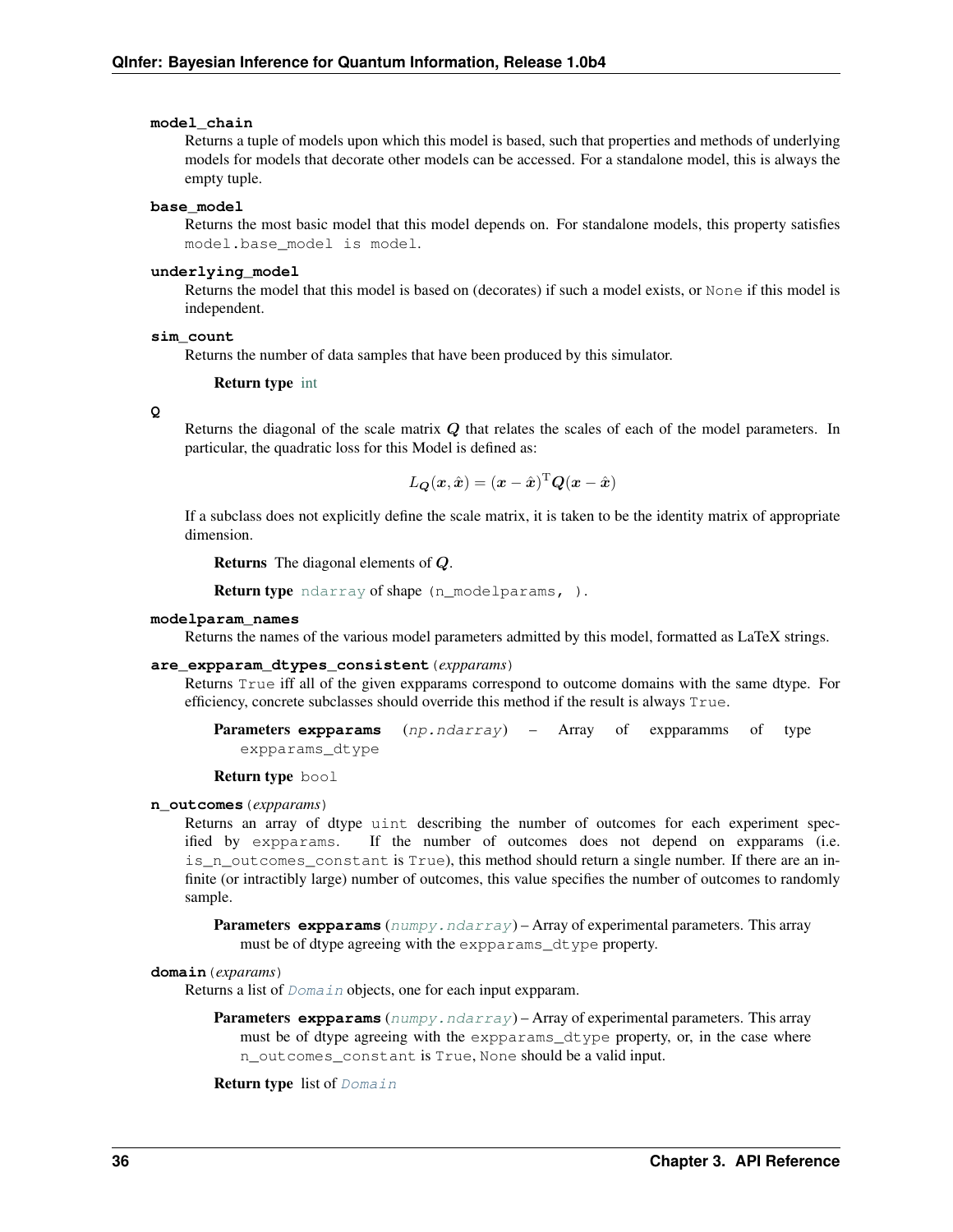#### **are\_models\_valid**(*modelparams*)

Given a shape (n\_models, n\_modelparams) array of model parameters, returns a boolean array of shape (n\_models) specifying whether each set of model parameters represents is valid under this model.

#### <span id="page-39-0"></span>**simulate\_experiment**(*modelparams*, *expparams*, *repeat=1*)

Produces data according to the given model parameters and experimental parameters, structured as a NumPy array.

## **Parameters**

- **modelparams** (np.ndarray) A shape (n\_models, n\_modelparams) array of model parameter vectors describing the hypotheses under which data should be simulated.
- **expparams** (np.ndarray) A shape (n\_experiments, ) array of experimental control settings, with dtype given by expparams\_dtype, describing the experiments whose outcomes should be simulated.
- **repeat** ([int](https://docs.python.org/3/library/functions.html#int)) How many times the specified experiment should be repeated.

#### Return type np.ndarray

**Returns** A three-index tensor data[i, j, k], where i is the repetition, j indexes which vector of model parameters was used, and where k indexes which experimental parameters where used. If repeat  $== 1$ , len(modelparams)  $== 1$  and len(expparams) == 1, then a scalar datum is returned instead.

#### **clear\_cache**()

Tells the model to clear any internal caches used in computing likelihoods and drawing samples. Calling this method should not cause any different results, but should only affect performance.

#### **experiment\_cost**(*expparams*)

Given an array of experimental parameters, returns the cost associated with performing each experiment. By default, this cost is constant (one) for every experiment.

Parameters **expparams** ([ndarray](https://docs.scipy.org/doc/numpy/reference/generated/numpy.ndarray.html#numpy.ndarray) of dtype given by expparams\_dtype) – An array of experimental parameters for which the cost is to be evaluated.

Returns An array of costs corresponding to the specified experiments.

Return type [ndarray](https://docs.scipy.org/doc/numpy/reference/generated/numpy.ndarray.html#numpy.ndarray) of dtype float and of the same shape as expparams.

#### **distance**(*a*, *b*)

Gives the distance between two model parameter vectors  $a$  and  $b$ . By default, this is the vector 1-norm of the difference  $\mathbf{Q}(\mathbf{a}-\mathbf{b})$  rescaled by  $\mathbf{Q}$ .

#### Parameters

- **a** (np. ndarray) Array of model parameter vectors having shape (n models, n\_modelparams).
- **b** (*np*. *ndarray*) Array of model parameters to compare to, having the same shape as a.

**Returns** An array d of distances d[i] between  $a[i, :]$  and  $b[i, :]$ .

#### **update\_timestep**(*modelparams*, *expparams*)

Returns a set of model parameter vectors that is the update of an input set of model parameter vectors, such that the new models are conditioned on a particular experiment having been performed. By default, this is the trivial function  $x(t_{k+1}) = x(t_k)$ .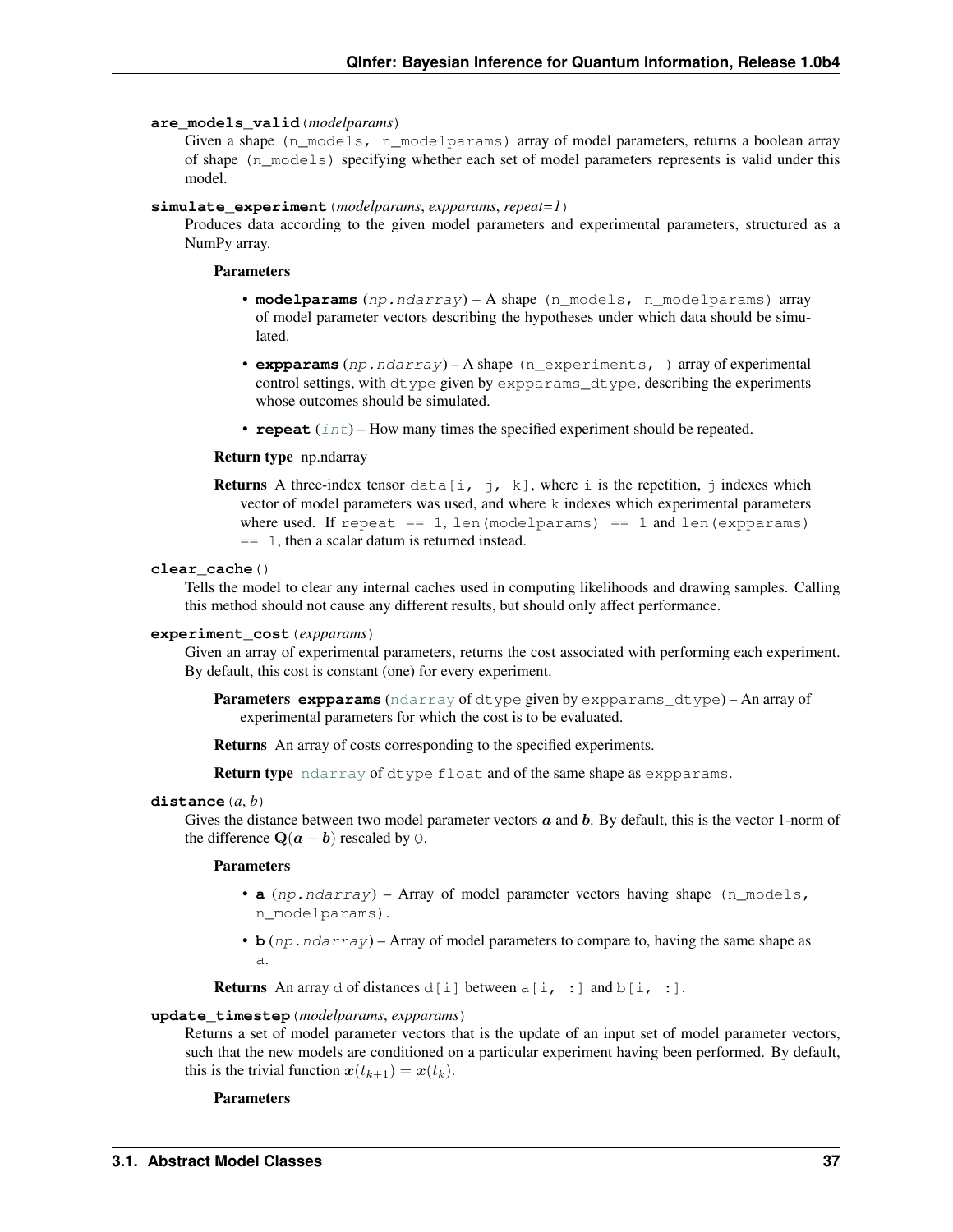- **modelparams** (np.ndarray) Set of model parameter vectors to be updated.
- **expparams** (np.ndarray) An experiment parameter array describing the experiment that was just performed.

Return np.ndarray Array of shape (n\_models, n\_modelparams, n\_experiments) describing the update of each model according to each experiment.

#### **canonicalize**(*modelparams*)

Returns a canonical set of model parameters corresponding to a given possibly non-canonical set. This is used for models in which there exist model parameters  $x_i$  and :math:vec{x}\_j such that

$$
Pr(d|\boldsymbol{x}_i;\boldsymbol{e}) = Pr(d|\boldsymbol{x}_j;\boldsymbol{e})
$$

for all outcomes  $d$  and experiments  $e$ . For models admitting such an ambiguity, this method should then be overridden to return a consistent choice out of such vectors, hence avoiding supurious model degeneracies.

Note that, by default, SMCUpdater will *not* call this method.

# **3.1.3 Model - Base Class for Explicit (Likelihood) Models**

If a model supports explicit calculation of the likelihood function, then this is represented by subclassing from  $Model$ .

# **Class Reference**

<span id="page-40-0"></span>class qinfer.**Model**(*allow\_identical\_outcomes=False*, *outcome\_warning\_threshold=0.99*) Bases: qinfer.abstract\_model.Simulatable

Represents a system which can be simulated according to various model parameters and experimental control parameters in order to produce the probability of a hypothetical data record. As opposed to  $Simulatedable$ , instances of [Model](#page-40-0) not only produce data consistent with the description of a system, but also evaluate the probability of that data arising from the system.

#### **Parameters**

- **allow identical outcomes** ([bool](https://docs.python.org/3/library/functions.html#bool)) Whether the method representative\_outcomes should be allowed to return multiple identical outcomes for a given expparam.
- **outcome\_warning\_threshold** ([float](https://docs.python.org/3/library/functions.html#float)) Threshold value below which representative outcomes will issue a warning about the representative outcomes not adequately covering the domain with respect to the relevant distribution.

See *[Designing and Using Models](#page-7-0)* for more details.

## **call\_count**

Returns the number of points at which the probability of this model has been evaluated, where a point consists of a hypothesis about the model (a vector of model parameters), an experimental control setting (expparams) and a hypothetical or actual datum. :rtype: int

## <span id="page-40-1"></span>**likelihood**(*outcomes*, *modelparams*, *expparams*)

Calculates the probability of each given outcome, conditioned on each given model parameter vector and each given experimental control setting.

#### Parameters

• **modelparams** (np.ndarray) – A shape (n\_models, n\_modelparams) array of model parameter vectors describing the hypotheses for which the likelihood function is to be calculated.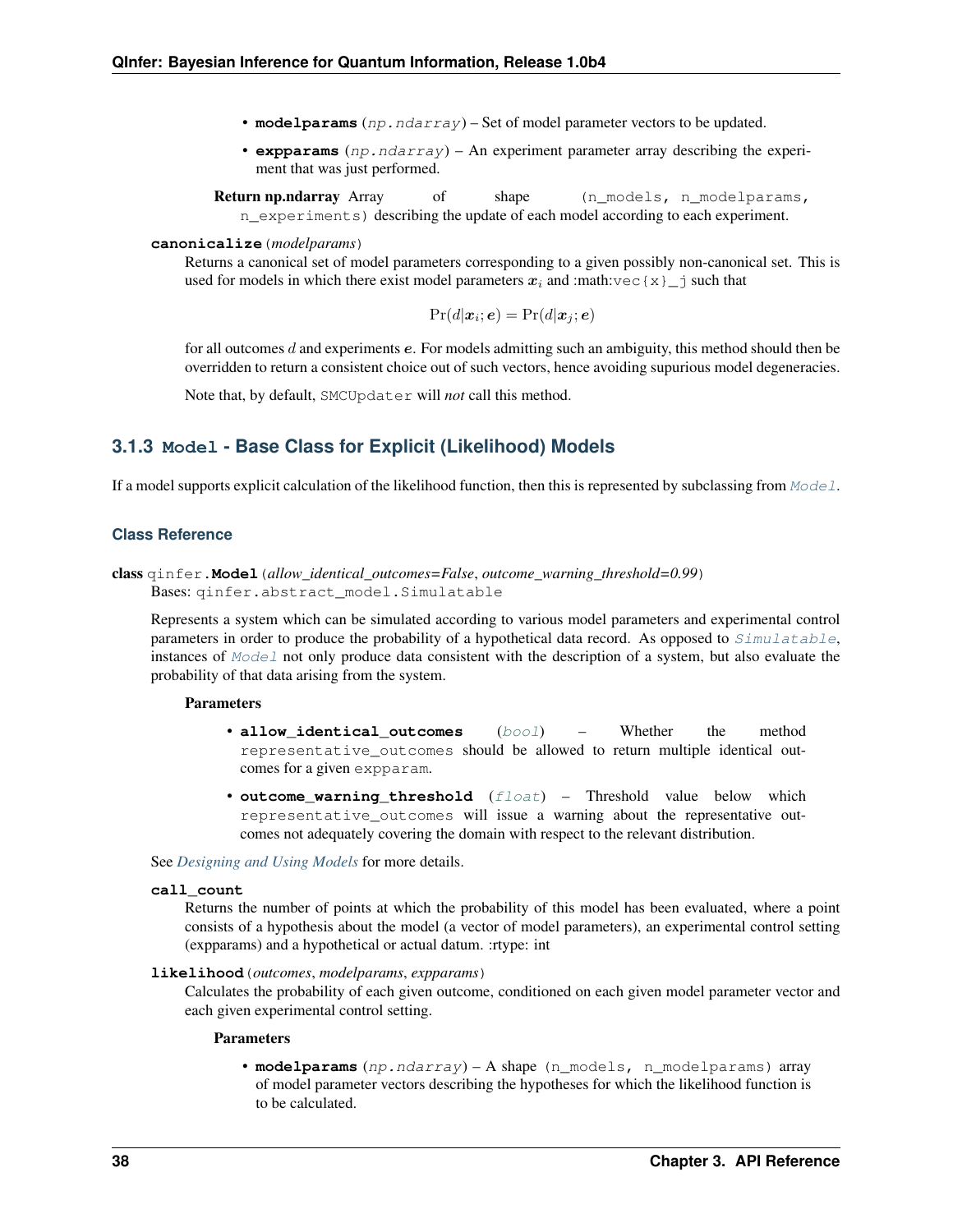• **expparams** (np. ndarray) – A shape (n experiments, ) array of experimental control settings, with dtype given by  $expparams_dtrype$ , describing the experiments from which the given outcomes were drawn.

## Return type np.ndarray

**Returns** A three-index tensor  $L[i, j, k]$ , where i is the outcome being considered, j indexes which vector of model parameters was used, and where k indexes which experimental parameters where used. Each element  $L[i, j, k]$  then corresponds to the likelihood  $Pr(d_i | \boldsymbol{x}_j; e_k).$ 

# **allow\_identical\_outcomes**

Whether the method representative\_outcomes should be allowed to return multiple identical outcomes for a given expparam. It will be more efficient to set this to True whenever it is likely that multiple identical outcomes will occur.

Returns Flag state.

Return type bool

#### **outcome\_warning\_threshold**

Threshold value below which representative\_outcomes will issue a warning about the representative outcomes not adequately covering the domain with respect to the relevant distribution.

Returns Threshold value.

Return type float

### **is\_model\_valid**(*modelparams*)

Returns True if and only if the model parameters given are valid for this model.

# **3.1.4 FiniteOutcomeModel - Base Class for Models with a Finite Number of Outcomes**

The likelihood function provided by a subclass is used to implement  $Simulate$ ,  $simulate$  experiment (), which is possible because the likelihood of all possible outcomes can be computed. This class also concretely implements the  $domain$  method by looking at the definition of  $n\_outcomes$ .

#### **Class Reference**

# <span id="page-41-0"></span>class qinfer.**FiniteOutcomeModel**(*allow\_identical\_outcomes=False*, *out-*

*come\_warning\_threshold=0.99*, *n\_outcomes\_cutoff=None*)

Bases: qinfer.abstract\_model.Model

Represents a system in the same way that  $Model$ , except that it is demanded that the number of outcomes for any experiment be known and finite.

- **allow\_identical\_outcomes** ([bool](https://docs.python.org/3/library/functions.html#bool)) Whether the method representative outcomes should be allowed to return multiple identical outcomes for a given expparam.
- **outcome\_warning\_threshold** ([float](https://docs.python.org/3/library/functions.html#float)) Threshold value below which representative outcomes will issue a warning about the representative outcomes not adequately covering the domain with respect to the relevant distribution.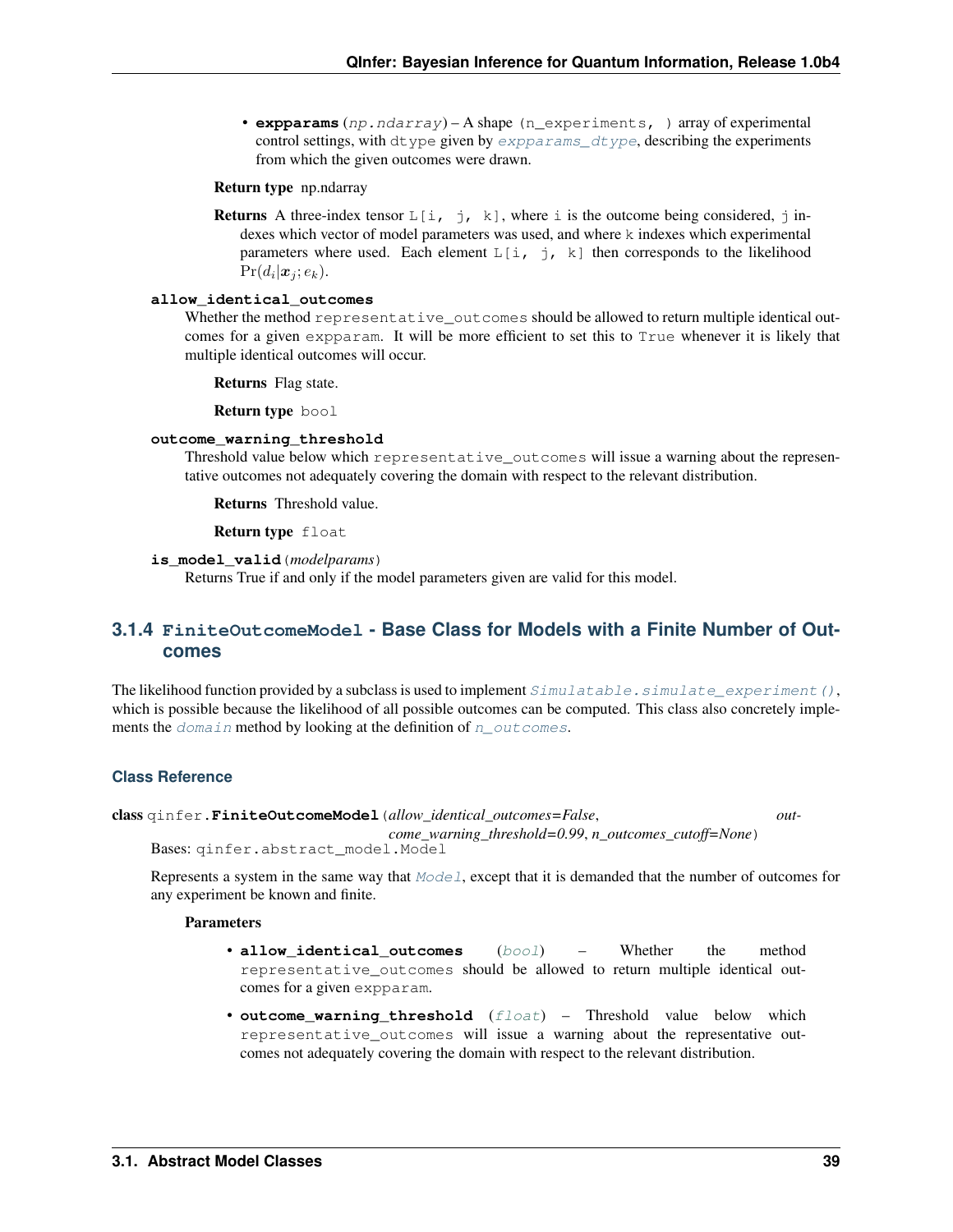• **n\_outcomes\_cutoff** ([int](https://docs.python.org/3/library/functions.html#int)) – If n\_outcomes exceeds this value, representative\_outcomes will use this value in its place. This is useful in the case of a finite yet untractible number of outcomes. Use None for no cutoff.

See [Model](#page-40-0) and *[Designing and Using Models](#page-7-0)* for more details.

#### **n\_outcomes\_cutoff**

If n\_outcomes exceeds this value for some expparm, representative\_outcomes will use this value in its place. This is useful in the case of a finite yet untractible number of outcomes.

Returns Cutoff value.

Return type int

#### **domain**(*expparams*)

Returns a list of *[Domain](#page-52-0)* objects, one for each input expparam.

**Parameters expparams** ([numpy.ndarray](https://docs.scipy.org/doc/numpy/reference/generated/numpy.ndarray.html#numpy.ndarray)) – Array of experimental parameters. This array must be of dtype agreeing with the expparams\_dtype property, or, in the case where n\_outcomes\_constant is True, None should be a valid input.

Return type list of Domain

**simulate\_experiment**(*modelparams*, *expparams*, *repeat=1*)

#### static **pr0\_to\_likelihood\_array**(*outcomes*, *pr0*)

Assuming a two-outcome measurement with probabilities given by the array  $p\text{-}r0$ , returns an array of the form expected to be returned by likelihood method.

### Parameters

- **outcomes** ([numpy.ndarray](https://docs.scipy.org/doc/numpy/reference/generated/numpy.ndarray.html#numpy.ndarray)) Array of integers indexing outcomes.
- **pr0** ([numpy.ndarray](https://docs.scipy.org/doc/numpy/reference/generated/numpy.ndarray.html#numpy.ndarray)) Array of shape (n\_models, n\_experiments) describing the probability of obtaining outcome 0 from each set of model parameters and experiment parameters.

# **3.1.5 DifferentiableModel - Base Class for Explicit Models with Differentiable Likelihoods**

#### **Class Reference**

class qinfer.**DifferentiableModel**(*allow\_identical\_outcomes=False*, *out-*

<span id="page-42-0"></span>Bases: qinfer.abstract\_model.Model

**score**(*outcomes*, *modelparams*, *expparams*, *return\_L=False*) Returns the score of this likelihood function, defined as:

$$
q(d, \boldsymbol{x}; \boldsymbol{e}) = \boldsymbol{\nabla}_{\boldsymbol{x}} \log \Pr(d | \boldsymbol{x}; \boldsymbol{e}).
$$

*come\_warning\_threshold=0.99*)

Calls are represented as a four-index tensor score[idx\_modelparam, idx\_outcome, idx\_model, idx\_experiment]. The left-most index may be suppressed for single-parameter models.

If return\_L is True, both q and the likelihood  $\mathbb L$  are returned as q,  $\mathbb L$ .

## **fisher\_information**(*modelparams*, *expparams*)

Returns the covariance of the score taken over possible outcomes, known as the Fisher information.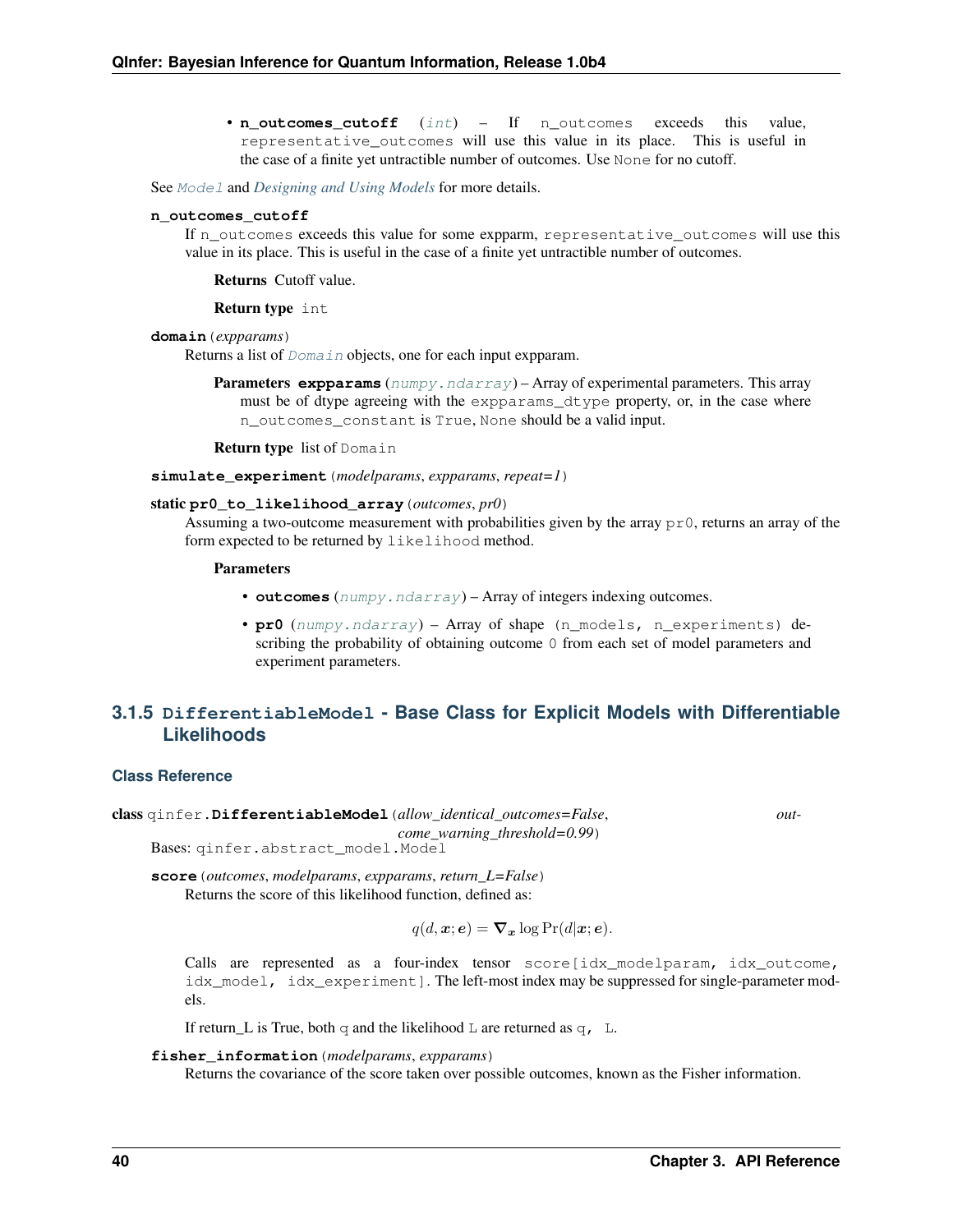The result is represented as the four-index tensor  $fisher$   $idx$  modelparam  $i$ , idx\_modelparam\_j, idx\_model, idx\_experiment], which gives the Fisher information matrix for each model vector and each experiment vector.

**Note:** The default implementation of this method calls  $score()$  for each possible outcome, which can be quite slow. If possible, overriding this method can give significant speed advantages.

# **3.2 Derived Models**

# **3.2.1 Introduction**

QInfer provides several models which *decorate* other models, providing additional functionality or changing the behaviors of underlying models.

# **3.2.2 PoisonedModel - Model corrupted by likelihood errors**

class qinfer.**PoisonedModel**(*underlying\_model*, *tol=None*, *n\_samples=None*, *hedge=None*) Bases: qinfer.derived\_models.DerivedModel

Model that simulates sampling error incurred by the MLE or ALE methods of reconstructing likelihoods from sample data. The true likelihood given by an underlying model is perturbed by a normally distributed random variable  $\epsilon$ , and then truncated to the interval [0, 1].

The variance of  $\epsilon$  can be specified either as a constant, to simulate ALE (in which samples are collected until a given threshold is met), or as proportional to the variance of a possibly-hedged binomial estimator, to simulate MLE.

# Parameters

- **underlying\_model** ([Model](#page-40-0)) The "true" model to be poisoned.
- **tol** ([float](https://docs.python.org/3/library/functions.html#float)) For ALE, specifies the given error tolerance to simulate.
- **n\_samples** ([int](https://docs.python.org/3/library/functions.html#int)) For MLE, specifies the number of samples collected.
- **hedge**  $(f$ l $o$ at) For MLE, specifies the hedging used in estimating the true likelihood.

**likelihood**(*outcomes*, *modelparams*, *expparams*)

#### **simulate\_experiment**(*modelparams*, *expparams*, *repeat=1*)

Simulates experimental data according to the original (unpoisoned) model. Note that this explicitly causes the simulated data and the likelihood function to disagree. This is, strictly speaking, a violation of the assumptions made about Model subclasses. This violation is by intention, and allows for testing the robustness of inference algorithms against errors in that assumption.

# **3.2.3 BinomialModel - Model over batches of two-outcome experiments**

# class qinfer.**BinomialModel**(*underlying\_model*)

Bases: qinfer.derived\_models.DerivedModel

Model representing finite numbers of iid samples from another model, using the binomial distribution to calculate the new likelihood function.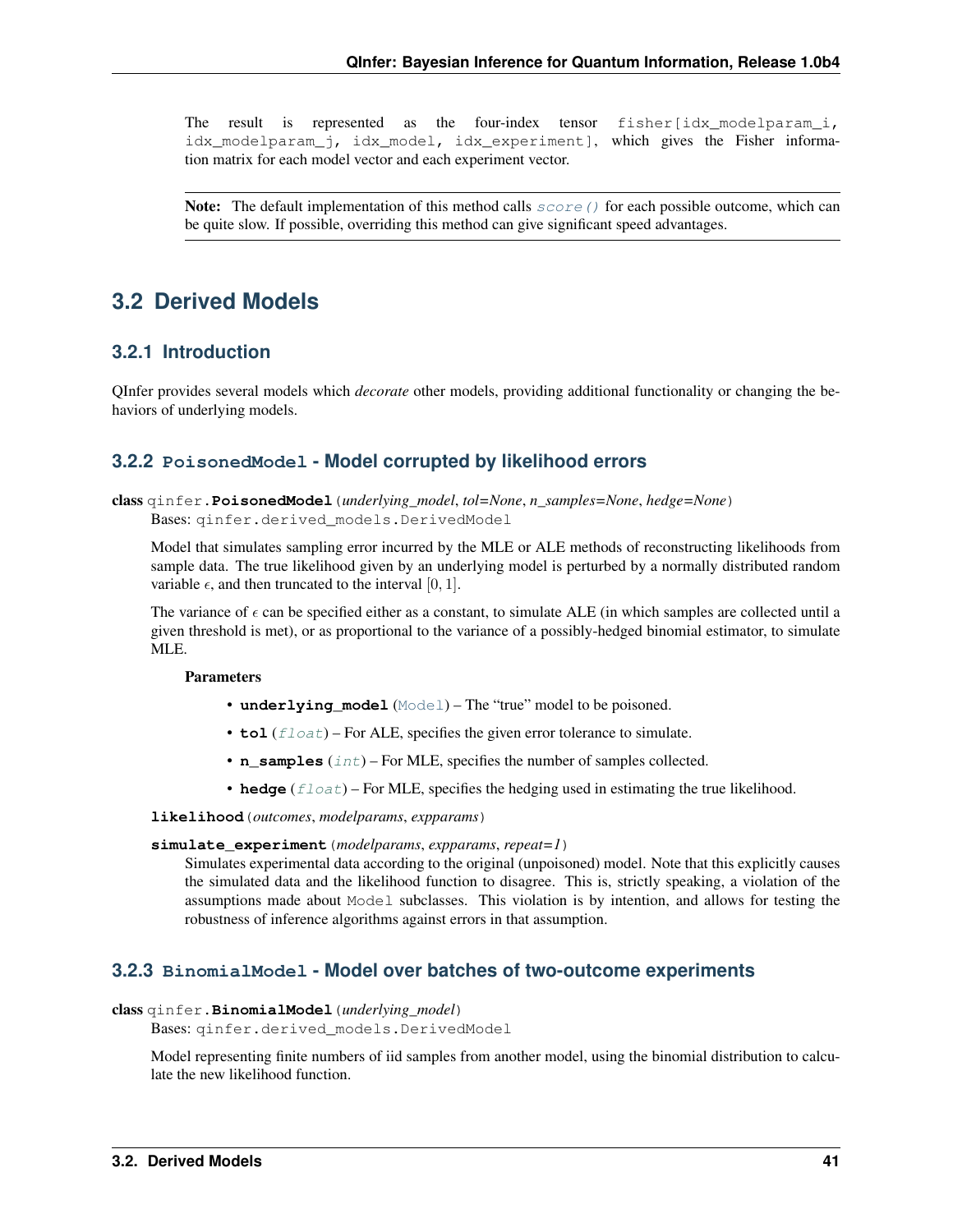**Parameters underlying model** (ginfer.abstract model.Model) – An instance of a two- outcome model to be decorated by the binomial distribution.

Note that a new experimental parameter field n\_meas is added by this model. This parameter field represents how many times a measurement should be made at a given set of experimental parameters. To ensure the correct operation of this model, it is important that the decorated model does not also admit a field with the name n\_meas.

#### <span id="page-44-0"></span>**decorated\_model**

#### **expparams\_dtype**

## **is\_n\_outcomes\_constant**

Returns True if and only if the number of outcomes for each experiment is independent of the experiment being performed.

This property is assumed by inference engines to be constant for the lifetime of a Model instance.

#### **n\_outcomes**(*expparams*)

Returns an array of dtype uint describing the number of outcomes for each experiment specified by expparams.

**Parameters expparams** ([numpy.ndarray](https://docs.scipy.org/doc/numpy/reference/generated/numpy.ndarray.html#numpy.ndarray)) – Array of experimental parameters. This array must be of dtype agreeing with the expparams\_dtype property.

# **domain**(*expparams*)

Returns a list of ''Domain''s, one for each input expparam.

**Parameters expparams** ([numpy.ndarray](https://docs.scipy.org/doc/numpy/reference/generated/numpy.ndarray.html#numpy.ndarray)) – Array of experimental parameters. This array must be of dtype agreeing with the expparams dtype property, or, in the case where n\_outcomes\_constant is True, None should be a valid input.

Return type list of Domain

#### **are\_expparam\_dtypes\_consistent**(*expparams*)

Returns [True](https://docs.python.org/3/library/constants.html#True) iff all of the given expparams correspond to outcome domains with the same dtype. For efficiency, concrete subclasses should override this method if the result is always  $True$ .

Parameters **expparams** (np.ndarray) – Array of expparamms of type [expparams\\_dtype](#page-44-0)

Return type [bool](https://docs.python.org/3/library/functions.html#bool)

**likelihood**(*outcomes*, *modelparams*, *expparams*)

**simulate\_experiment**(*modelparams*, *expparams*, *repeat=1*)

**update\_timestep**(*modelparams*, *expparams*)

# **3.2.4 MultinomialModel - Model over batches of D-outcome experiments**

# <span id="page-44-1"></span>class qinfer.**MultinomialModel**(*underlying\_model*)

Bases: qinfer.derived\_models.DerivedModel

Model representing finite numbers of iid samples from another model with a fixed and finite number of outcomes, using the multinomial distribution to calculate the new likelihood function.

Parameters underlying\_model (qinfer.abstract\_model.FiniteOutcomeModel) – An instance of a D-outcome model to be decorated by the multinomial distribution. This underlying model must have is\_n\_outcomes\_constant as True.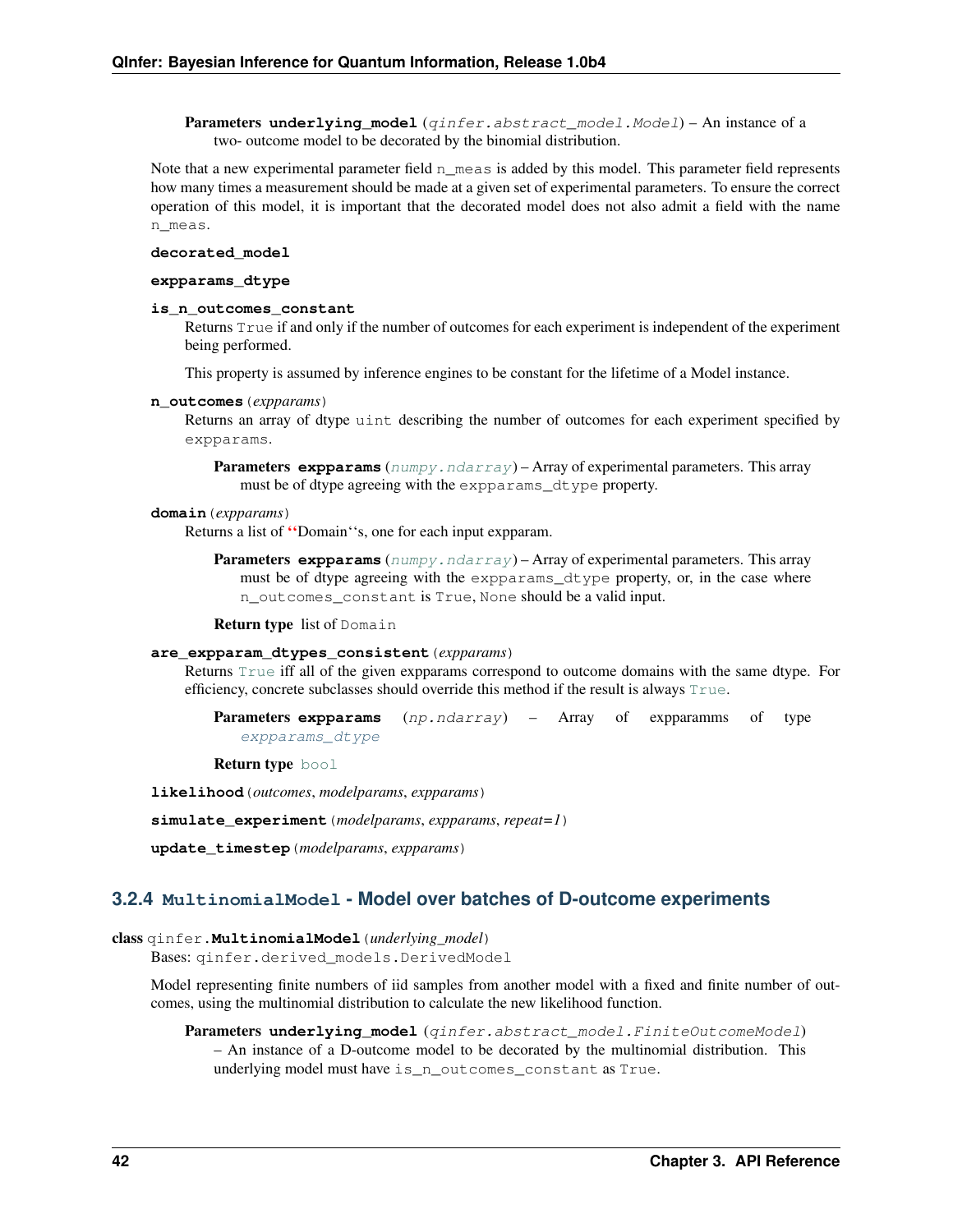Note that a new experimental parameter field n  $meas$  is added by this model. This parameter field represents how many times a measurement should be made at a given set of experimental parameters. To ensure the correct operation of this model, it is important that the decorated model does not also admit a field with the name n\_meas.

# <span id="page-45-0"></span>**decorated\_model**

## **expparams\_dtype**

## **is\_n\_outcomes\_constant**

Returns True if and only if the number of outcomes for each experiment is independent of the experiment being performed.

This property is assumed by inference engines to be constant for the lifetime of a Model instance.

## **n\_sides**

Returns the number of possible outcomes of the underlying model.

## **underlying\_domain**

Returns the [Domain](#page-52-0) of the underlying model.

## **n\_outcomes**(*expparams*)

Returns an array of dtype uint describing the number of outcomes for each experiment specified by expparams.

**Parameters expparams** ([numpy.ndarray](https://docs.scipy.org/doc/numpy/reference/generated/numpy.ndarray.html#numpy.ndarray)) – Array of experimental parameters. This array must be of dtype agreeing with the expparams\_dtype property.

## **domain**(*expparams*)

Returns a list of [Domain](#page-52-0) objects, one for each input expparam. :param numpy.ndarray expparams: Array of experimental parameters. This

array must be of dtype agreeing with the expparams\_dtype property.

Return type list of Domain

#### **are\_expparam\_dtypes\_consistent**(*expparams*)

Returns [True](https://docs.python.org/3/library/constants.html#True) iff all of the given expparams correspond to outcome domains with the same dtype. For efficiency, concrete subclasses should override this method if the result is always [True](https://docs.python.org/3/library/constants.html#True).

Parameters **expparams** (np.ndarray) – Array of expparamms of type [expparams\\_dtype](#page-45-0)

Return type [bool](https://docs.python.org/3/library/functions.html#bool)

**likelihood**(*outcomes*, *modelparams*, *expparams*)

**simulate\_experiment**(*modelparams*, *expparams*, *repeat=1*)

# **3.2.5 MLEModel - Model for approximating maximum-likelihood estimation**

class qinfer.**MLEModel**(*underlying\_model*, *likelihood\_power*)

Bases: qinfer.derived\_models.DerivedModel

Uses the method of *[\[JDD08\]](#page-93-0)* to approximate the maximum likelihood estimator as the mean of a fictional posterior formed by amplifying the Bayes update by a given power  $\gamma$ . As  $\gamma \to \infty$ , this approximation to the MLE improves, but at the cost of numerical stability.

Parameters likelihood\_power ([float](https://docs.python.org/3/library/functions.html#float)) – Power to which the likelihood calls should be rasied in order to amplify the Bayes update.

**simulate\_experiment**(*modelparams*, *expparams*, *repeat=1*)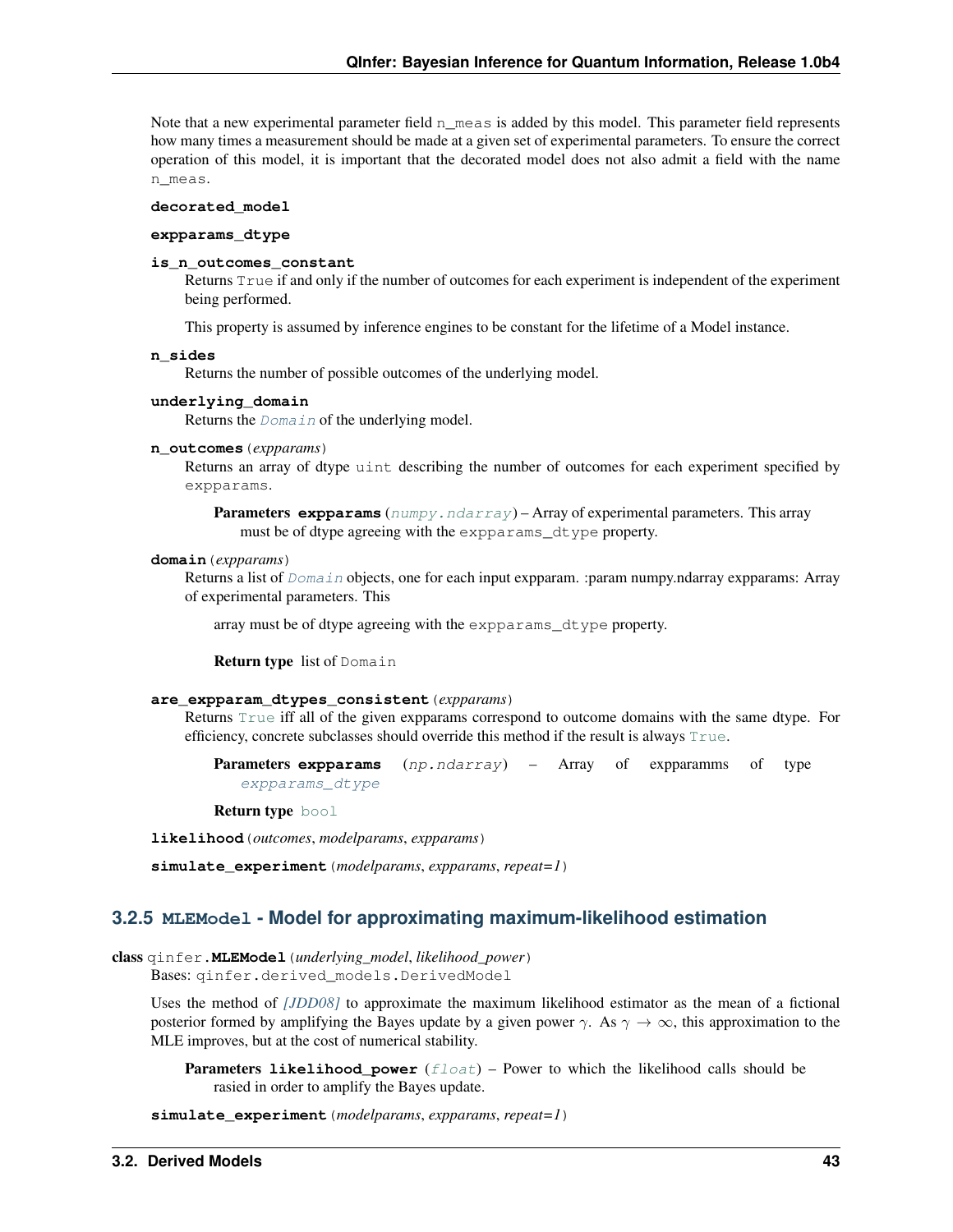**likelihood**(*outcomes*, *modelparams*, *expparams*)

# **3.3 Probability Distributions**

## See also:

*[Specific distributions \(tomography\)](#page-79-0)*

# **3.3.1 Distribution - Abstract Base Class for Probability Distributions**

### <span id="page-46-0"></span>class qinfer.**Distribution**

Bases: [object](https://docs.python.org/3/library/functions.html#object)

Abstract base class for probability distributions on one or more random variables.

#### **n\_rvs**

The number of random variables that this distribution is over.

Type [int](https://docs.python.org/3/library/functions.html#int)

#### $sample(n=1)$

Returns one or more samples from this probability distribution.

**Parameters**  $\mathbf{n}$  ([int](https://docs.python.org/3/library/functions.html#int)) – Number of samples to return.

Return type [numpy.ndarray](https://docs.scipy.org/doc/numpy/reference/generated/numpy.ndarray.html#numpy.ndarray)

**Returns** An array containing samples from the distribution of shape  $(n, d)$ , where d is the number of random variables.

# **3.3.2 Specific Distributions**

```
class qinfer.UniformDistribution(ranges=array([[0, 1]]))
    Bases: qinfer.distributions.Distribution
```
Uniform distribution on a given rectangular region.

```
Parameters rangesnumpy.ndarray) – Array of shape (n_rvs, 2), where n_rvs is the
    number of random variables, specifying the upper and lower limits for each variable.
```
**n\_rvs**

```
sample(n=1)
```
**grad\_log\_pdf**(*var*)

```
class qinfer.DiscreteUniformDistribution(num_bits)
```
Bases: qinfer.distributions.Distribution

Discrete uniform distribution over the integers between 0 and  $2*$  num bits-1 inclusive.

**Parameters num bits**  $(int)$  $(int)$  $(int)$  – non-negative integer specifying how big to make the interval.

**n\_rvs**

**sample**(*n=1*)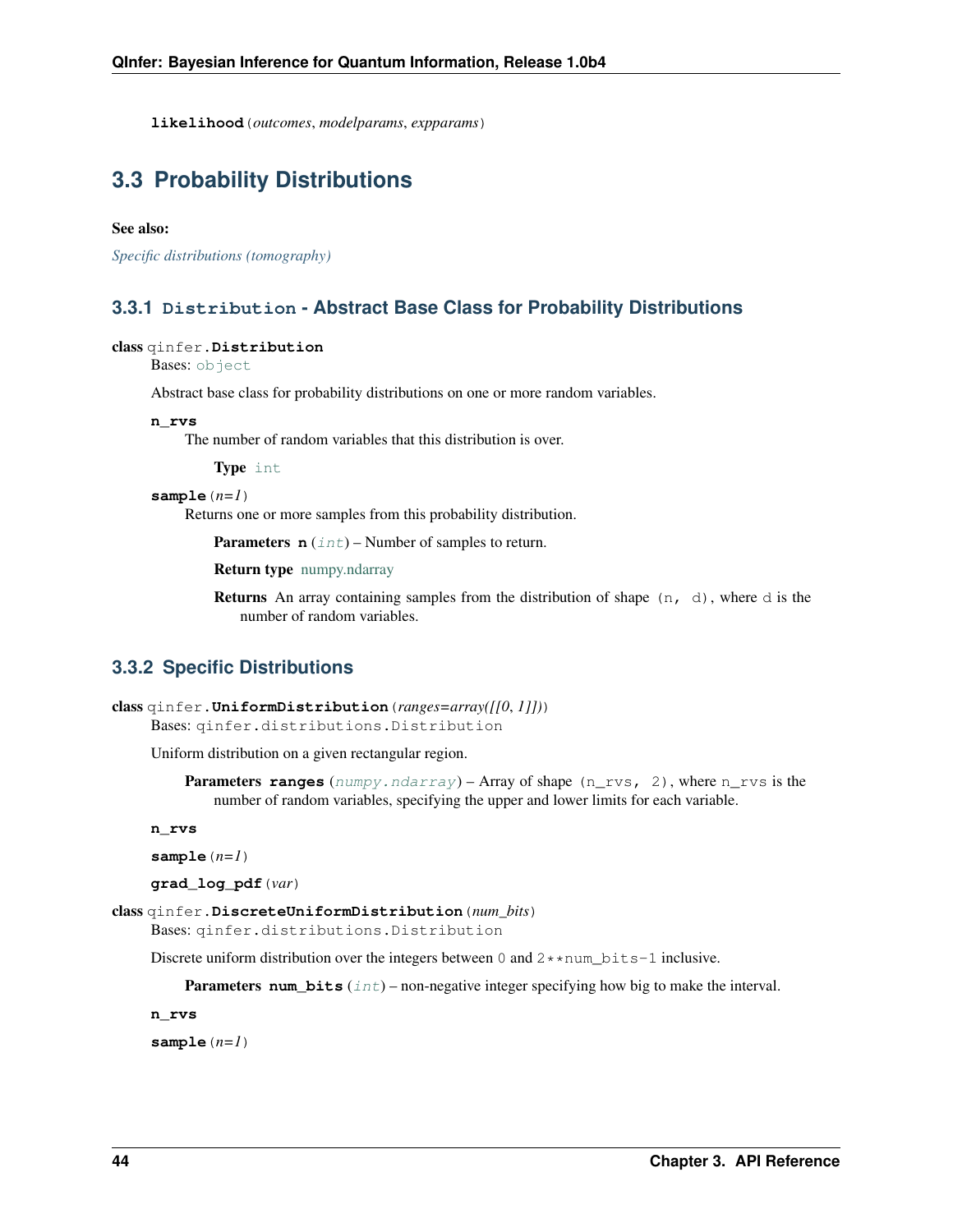```
class qinfer.MVUniformDistribution(dim=6)
```
Bases: qinfer.distributions.Distribution

Uniform distribution over the rectangle  $[0, 1]$ <sup>dim</sup> with the restriction that vector must sum to 1. Equivalently, a uniform distribution over the  $\dim-1$  simplex whose vertices are the canonical unit vectors of  $\mathbb{R}^{\dim}$ .

**Parameters**  $\dim$  ([int](https://docs.python.org/3/library/functions.html#int)) – Number of dimensions; n\_rvs.

**n\_rvs**

```
sample(n=1)
```

```
class qinfer.NormalDistribution(mean, var, trunc=None)
    Bases: qinfer.distributions.Distribution
```
Normal or truncated normal distribution over a single random variable.

#### **Parameters**

- **mean**  $(f$ loat) Mean of the represented random variable.
- **var** ([float](https://docs.python.org/3/library/functions.html#float)) Variance of the represented random variable.
- **trunc** ([tuple](https://docs.python.org/3/library/stdtypes.html#tuple)) Limits at which the PDF of this distribution should be truncated, or None if the distribution is to have infinite support.

```
n_rvs
```

```
sample(n=1)
```

```
grad_log_pdf(x)
```
class qinfer.**MultivariateNormalDistribution**(*mean*, *cov*)

```
Bases: qinfer.distributions.Distribution
```
Multivariate (vector-valued) normal distribution.

## Parameters

- **mean**  $(np.ndarray)$  Array of shape  $(n, rvs, )$  representing the mean of the distribution.
- **cov**  $(np.ndarray)$  Array of shape  $(n_r \text{ is } n_r \text{ is})$  representing the covariance matrix of the distribution.

**n\_rvs**

```
sample(n=1)
```
**grad\_log\_pdf**(*x*)

```
class qinfer.SlantedNormalDistribution(ranges=array([[0, 1]]), weight=0.01)
    Bases: qinfer.distributions.Distribution
```
Uniform distribution on a given rectangular region with additive noise. Random variates from this distribution follow  $X + Y$  where X is drawn uniformly with respect to the rectangular region defined by ranges, and Y is normally distributed about 0 with variance  $weight**2$ .

## Parameters

- **ranges** ([numpy.ndarray](https://docs.scipy.org/doc/numpy/reference/generated/numpy.ndarray.html#numpy.ndarray)) Array of shape (n\_rvs, 2), where n\_rvs is the number of random variables, specifying the upper and lower limits for each variable.
- **weight**  $(f$ loat) Number specifying the inverse variance of the additive noise term.

**n\_rvs**

```
sample(n=1)
```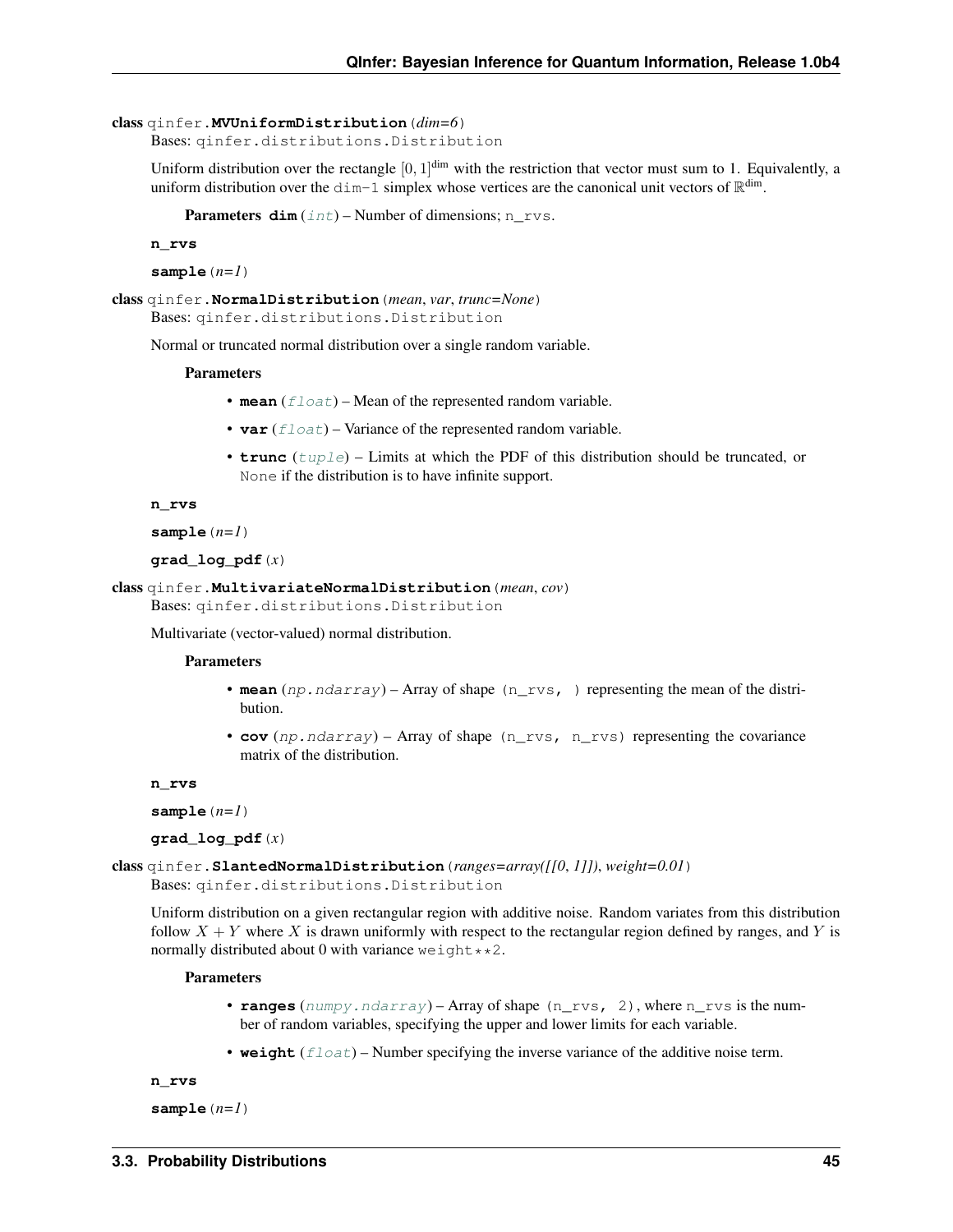class qinfer.**LogNormalDistribution**(*mu=0*, *sigma=1*)

Bases: qinfer.distributions.Distribution

Log-normal distribution.

## **Parameters**

- **mu** Location parameter (numeric), set to 0 by default.
- **sigma** Scale parameter (numeric), set to 1 by default. Must be strictly greater than zero.

```
n_rvs
```
**sample**(*n=1*)

```
class qinfer.ConstantDistribution(values)
```
Bases: qinfer.distributions.Distribution

Represents a determinstic variable; useful for combining with other distributions, marginalizing, etc.

**Parameters values** – Shape (n,) array or list of values  $X_0$  such that  $Pr(X) = \delta(X - X_0)$ .

**n\_rvs**

**sample**(*n=1*)

class qinfer.**BetaDistribution**(*alpha=None*, *beta=None*, *mean=None*, *var=None*) Bases: qinfer.distributions.Distribution

The beta distribution, whose pdf at x is proportional to  $x^{\alpha-1}(1-x)^{\beta-1}$ . Note that either alpha and beta, or mean and var, must be specified as inputs; either case uniquely determines the distribution.

## Parameters

- **alpha**  $(f$ loat) The alpha shape parameter of the beta distribution.
- **beta**  $(f$ loat) The beta shape parameter of the beta distribution.
- **mean**  $(f \text{load})$  The desired mean value of the beta distribution.
- **var** ([float](https://docs.python.org/3/library/functions.html#float)) The desired variance of the beta distribution.

```
n_rvs
```

```
sample(n=1)
```
class qinfer.**BetaBinomialDistribution**(*n*, *alpha=None*, *beta=None*, *mean=None*, *var=None*) Bases: qinfer.distributions.Distribution

The beta-binomial distribution, whose pmf at the non-negative integer k is equal to  $\binom{n}{k} \frac{B(k+\alpha,n-k+\beta)}{B(\alpha,\beta)}$  with  $B(\cdot, \cdot)$  the beta function. This is the compound distribution whose variates are binomial distributed with a bias chosen from a beta distribution. Note that either alpha and beta, or mean and var, must be specified as inputs; either case uniquely determines the distribution.

# Parameters

- **n**  $(int)$  $(int)$  $(int)$  The *n* parameter of the beta-binomial distribution.
- **alpha**  $(f$ loat) The alpha shape parameter of the beta-binomial distribution.
- **beta** (*[float](https://docs.python.org/3/library/functions.html#float)*) The beta shape parameter of the beta-binomial distribution.
- **mean**  $(f$ loat) The desired mean value of the beta-binomial distribution.
- **var** ([float](https://docs.python.org/3/library/functions.html#float)) The desired variance of the beta-binomial distribution.

**n\_rvs**

```
sample(n=1)
```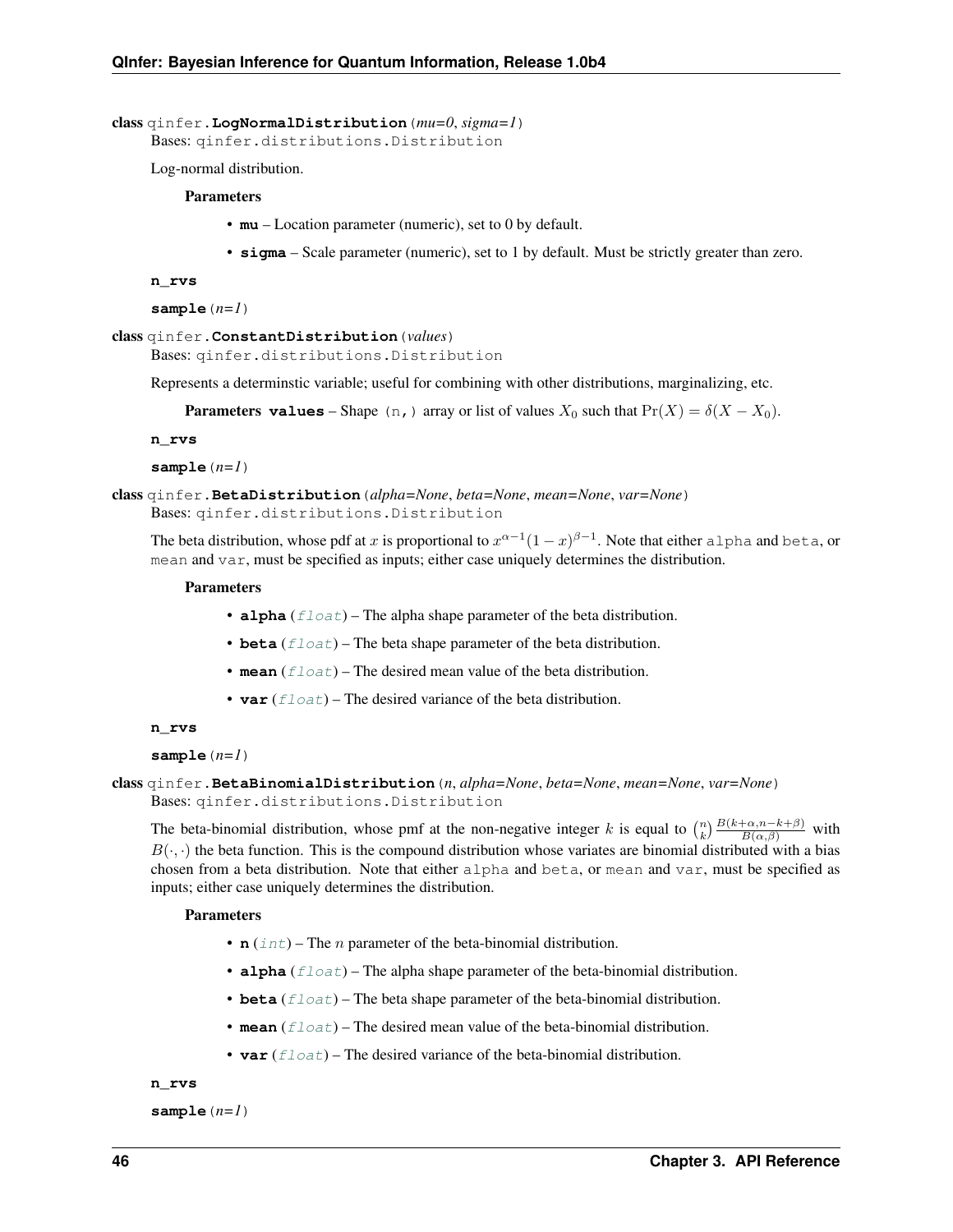class qinfer.**GammaDistribution**(*alpha=None*, *beta=None*, *mean=None*, *var=None*) Bases: qinfer.distributions.Distribution

The gamma distribution, whose pdf at x is proportional to  $x^{-\alpha-1}e^{-x\beta}$ . Note that either alpha and beta, or mean and var, must be specified as inputs; either case uniquely determines the distribution.

# Parameters

- **alpha**  $(f$ loat) The alpha shape parameter of the gamma distribution.
- **beta**  $(f$ loat) The beta shape parameter of the gamma distribution.
- **mean**  $(f$ loat) The desired mean value of the gamma distribution.
- **var** ([float](https://docs.python.org/3/library/functions.html#float)) The desired variance of the gamma distribution.

#### **n\_rvs**

```
sample(n=1)
```

```
class qinfer.InterpolatedUnivariateDistribution(pdf, compactification_scale=1,
                                                   n_interp_points=1500)
```
Bases: qinfer.distributions.Distribution

Samples from a single-variable distribution specified by its PDF. The samples are drawn by first drawing uniform samples over the interval  $[0, 1]$ , and then using an interpolation of the inverse-CDF corresponding to the given PDF to transform these samples into the desired distribution.

## Parameters

- **pdf** ([callable](https://docs.python.org/3/library/functions.html#callable)) Vectorized single-argument function that evaluates the PDF of the desired distribution.
- **compactification\_scale** ([float](https://docs.python.org/3/library/functions.html#float)) Scale of the compactified coordinates used to interpolate the given PDF.
- **n\_interp\_points** ([int](https://docs.python.org/3/library/functions.html#int)) The number of points at which to sample the given PDF.

#### **n\_rvs**

 $sample(n=1)$ 

```
class qinfer.HilbertSchmidtUniform(dim=2)
```

```
Bases: qinfer.distributions.SingleSampleMixin, qinfer.distributions.Distribution
```
Creates a new Hilber-Schmidt uniform prior on state space of dimension dim. See e.g. *[\[Mez06\]](#page-93-1)* and *[\[Mis12\]](#page-93-2)*.

**Parameters**  $\dim (\text{int})$  $\dim (\text{int})$  $\dim (\text{int})$  **– Dimension of the state space.** 

**n\_rvs**

**sample**()

**make\_Paulis**(*paulis*, *d*)

```
class qinfer.HaarUniform(dim=2)
```
Bases: qinfer.distributions.SingleSampleMixin, qinfer.distributions.Distribution

Haar uniform distribution of pure states of dimension dim, parameterized as coefficients of the Pauli basis.

**Parameters**  $\dim (\text{int})$  $\dim (\text{int})$  $\dim (\text{int})$  **– Dimension of the state space.** 

Note: This distribution presently only works for  $\dim=2$  and the Pauli basis.

**n\_rvs**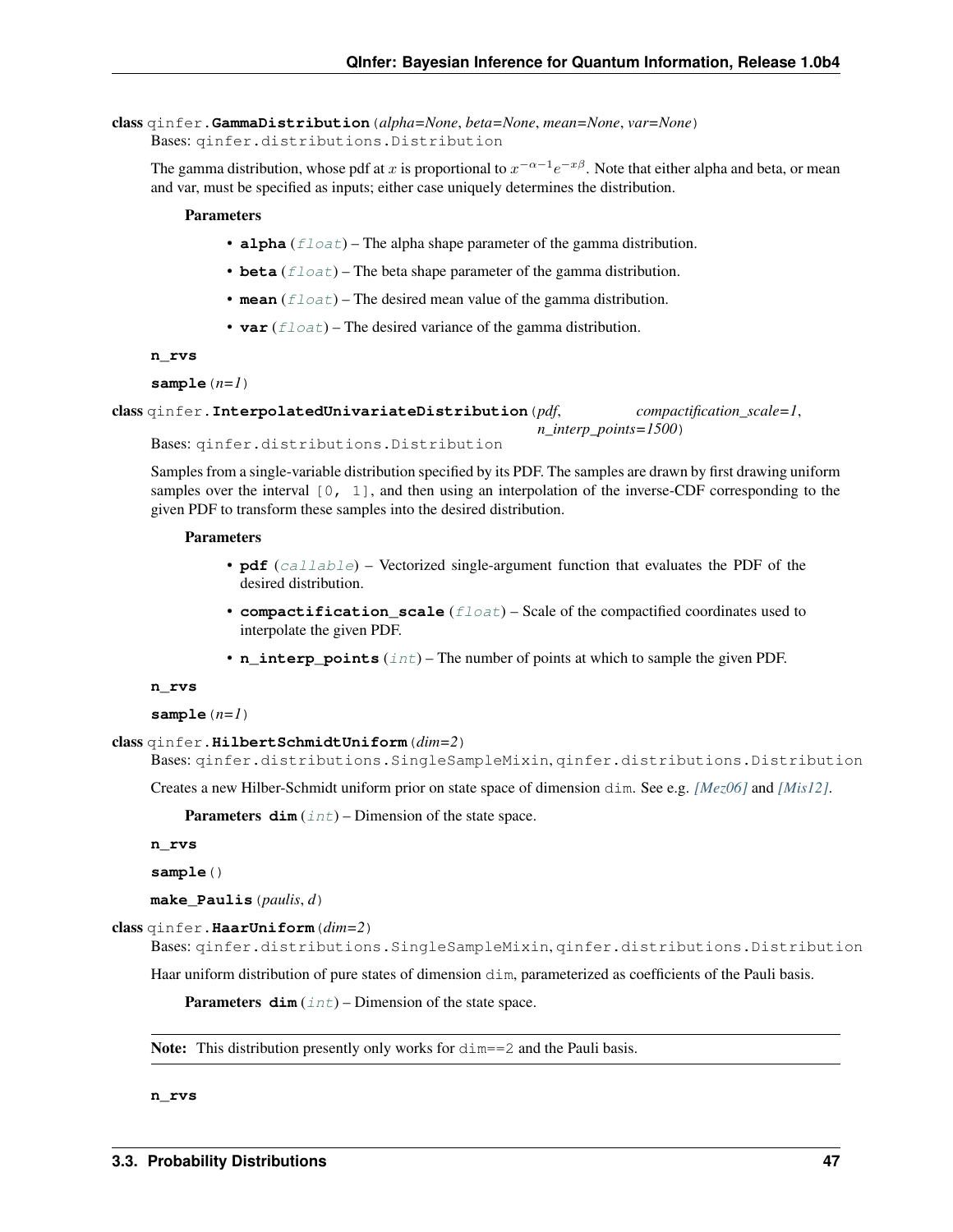```
class qinfer.GinibreUniform(dim=2, k=2)
```
Bases: qinfer.distributions.SingleSampleMixin, qinfer.distributions.Distribution

Creates a prior on state space of dimension dim according to the Ginibre ensemble with parameter k. See e.g. *[\[Mis12\]](#page-93-2)*.

**Parameters**  $\dim$  ([int](https://docs.python.org/3/library/functions.html#int)) – Dimension of the state space.

**n\_rvs**

# **3.3.3 Combining Distributions**

QInfer also offers classes for combining distributions together to produce new ones.

```
class qinfer.ProductDistribution(*factors)
```
Bases: qinfer.distributions.Distribution

Takes a non-zero number of QInfer distributions  $D_k$  as input and returns their Cartesian product.

In other words, the returned distribution is  $Pr(D_1, ..., D_N) = \prod_k Pr(D_k)$ .

**Parameters factors** ([Distribution](#page-46-0)) – Distribution objects representing  $D_k$ . Alternatively, one iterable argument can be given, in which case the factors are the values drawn from that iterator.

**n\_rvs**

**sample**(*n=1*)

```
class qinfer.PostselectedDistribution(distribution, model, maxiters=100)
    Bases: qinfer.distributions.Distribution
```
Postselects a distribution based on validity within a given model.

**n\_rvs**

**sample**(*n=1*)

Returns one or more samples from this probability distribution.

**Parameters**  $\mathbf{n}$  ([int](https://docs.python.org/3/library/functions.html#int)) – Number of samples to return.

**Return numpy.ndarray** An array containing samples from the distribution of shape  $(n, d)$ , where  $\alpha$  is the number of random variables.

## **grad\_log\_pdf**(*x*)

class qinfer.**MixtureDistribution**(*weights*, *dist*, *dist\_args=None*, *dist\_kw\_args=None*, *shuffle=True*)

Bases: qinfer.distributions.Distribution

Samples from a weighted list of distributions.

- **weights** Length n\_dist list or np.ndarray of probabilites summing to 1.
- **dist** Either a length n\_dist list of Distribution instances, or a Distribution class, for example, NormalDistribution. It is assumed that a list of Distribution''s all have the same ''n\_rvs.
- **dist args** If dist is a class, an array of shape (n dist, n rvs) where dist\_args  $[k, :]$  defines the arguments of the k'th distribution. Use None if the distribution has no arguments.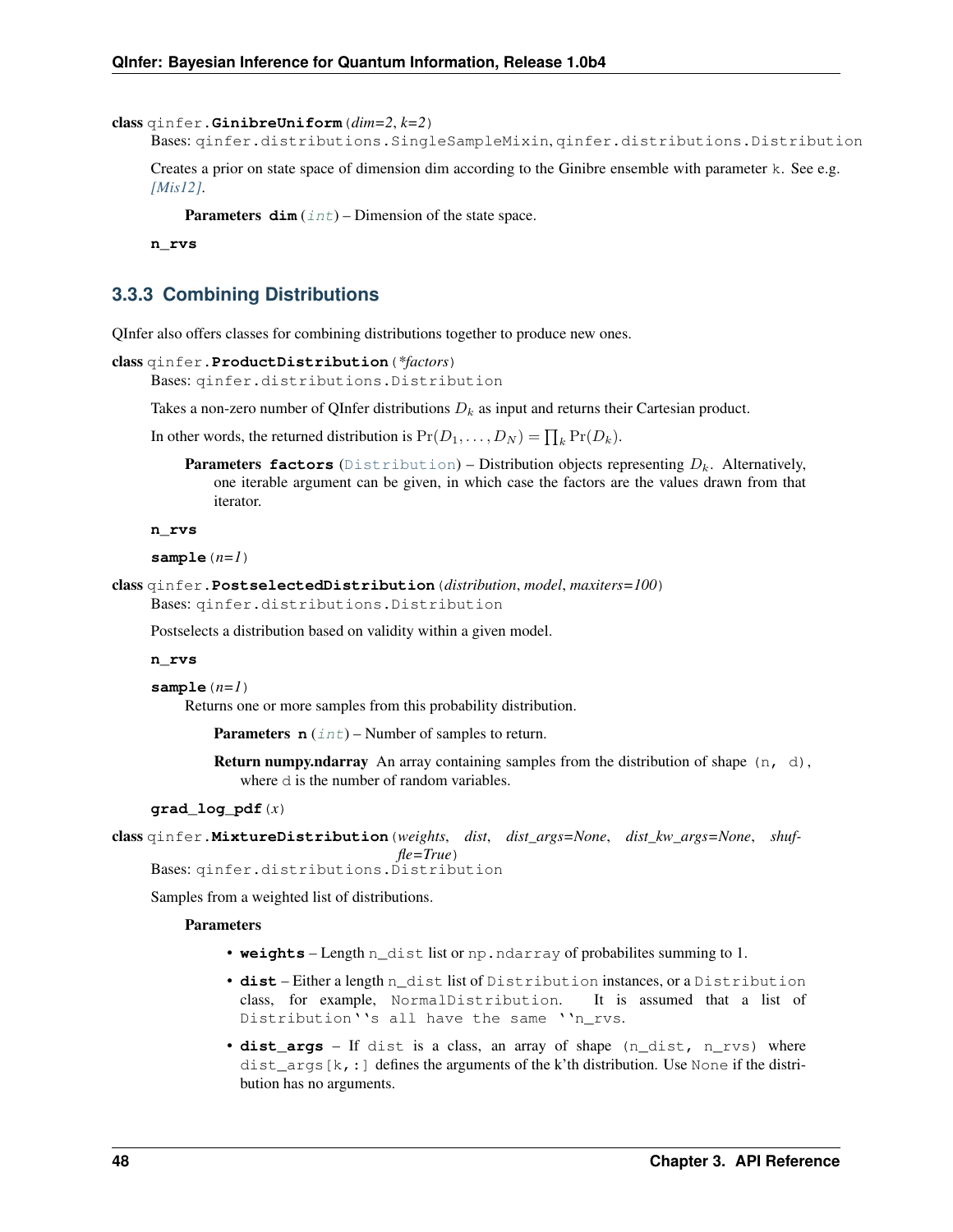- **dist kw args** If dist is a class, a dictionary where each key's value is an array of shape (n\_dist, n\_rvs) where dist\_kw\_args[key][k,:] defines the keyword argument corresponding to key of the k'th distribution. Use None if the distribution needs no keyword arguments.
- **shuffle** ([bool](https://docs.python.org/3/library/functions.html#bool)) Whether or not to shuffle result after sampling. Not shuffling will result in variates being in the same order as the distributions. Default is True.

```
n_rvs
```

```
n_dist
```
The number of distributions in the mixture distribution.

```
sample(n=1)
```

```
class qinfer.ConstrainedSumDistribution(underlying_distribution, desired_total=1)
    Bases: qinfer.distributions.Distribution
```
Samples from an underlying distribution and then enforces that all samples must sum to some given value by normalizing each sample.

#### **Parameters**

- **underlying\_distribution** ([Distribution](#page-46-0)) Underlying probability distribution.
- **desired\_total** ([float](https://docs.python.org/3/library/functions.html#float)) Desired sum of each sample.

**underlying\_distribution**

**n\_rvs**

**sample**(*n=1*)

# **3.3.4 Mixins for Distribution Development**

# class qinfer.**SingleSampleMixin**

Bases: [object](https://docs.python.org/3/library/functions.html#object)

Mixin class that extends a class so as to generate multiple samples correctly, given a method \_sample that generates one sample at a time.

**sample**(*n=1*)

# **3.4 Domains**

# **3.4.1 Introduction**

A [Domain](#page-52-0) represents a collection of objects. They are used by [Simulatable](#page-37-0) (and subclasses like [Model](#page-40-0) and  $FiniteOutcomeded1$  to store relevant information about the possible outcomes of a given experiment. This includes properties like whether or not there are a finite number of possibilities, if so how many, and what their data types are.

# **3.4.2 Domain - Base Class for Domains**

All domains should inherit from this base class.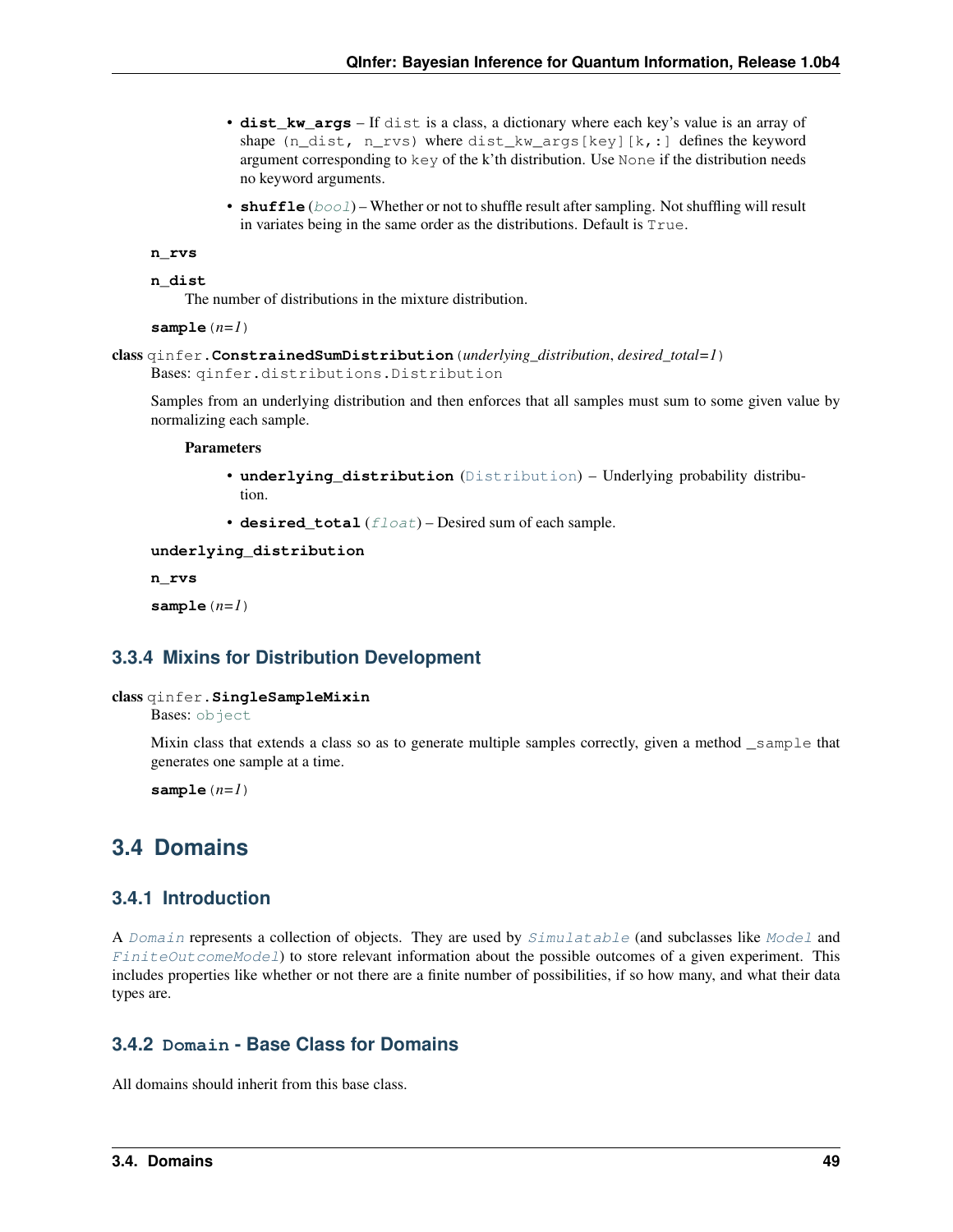# **Class Reference**

#### <span id="page-52-0"></span>class qinfer.**Domain**

Bases: [object](https://docs.python.org/3/library/functions.html#object)

Abstract base class for domains of outcomes of models.

# **is\_continuous**

Whether or not the domain has an uncountable number of values.

Type [bool](https://docs.python.org/3/library/functions.html#bool)

# <span id="page-52-1"></span>**is\_finite**

Whether or not the domain contains a finite number of points.

Type [bool](https://docs.python.org/3/library/functions.html#bool)

## <span id="page-52-2"></span>**dtype**

The numpy dtype of a single element of the domain.

Type np.dtype

## **n\_members**

Returns the number of members in the domain if it is  $finite$ , otherwise, returns [None](https://docs.python.org/3/library/constants.html#None).

Type int

# **example\_point**

Returns any single point guaranteed to be in the domain, but no other guarantees; useful for testing purposes. This is given as a size 1 np.array of type [dtype](#page-52-2).

Type np.ndarray

# **values**

Returns an np. array of type  $dt$  ype containing some values from the domain. For domains where [is\\_finite](#page-52-1) is True, all elements of the domain will be yielded exactly once.

Return type np.ndarray

# **is\_discrete**

Whether or not the domain has a countable number of values.

Type [bool](https://docs.python.org/3/library/functions.html#bool)

## **in\_domain**(*points*)

Returns True if all of the given points are in the domain, False otherwise.

Parameters **points** (np.ndarray) - An np.ndarray of type self.dtype.

Return type [bool](https://docs.python.org/3/library/functions.html#bool)

# **3.4.3 RealDomain - (A subset of) Real Numbers**

# **Class Reference**

class qinfer.**RealDomain**(*min=None*, *max=None*)

Bases: qinfer.domains.Domain

A domain specifying a contiguous (and possibly open ended) subset of the real numbers.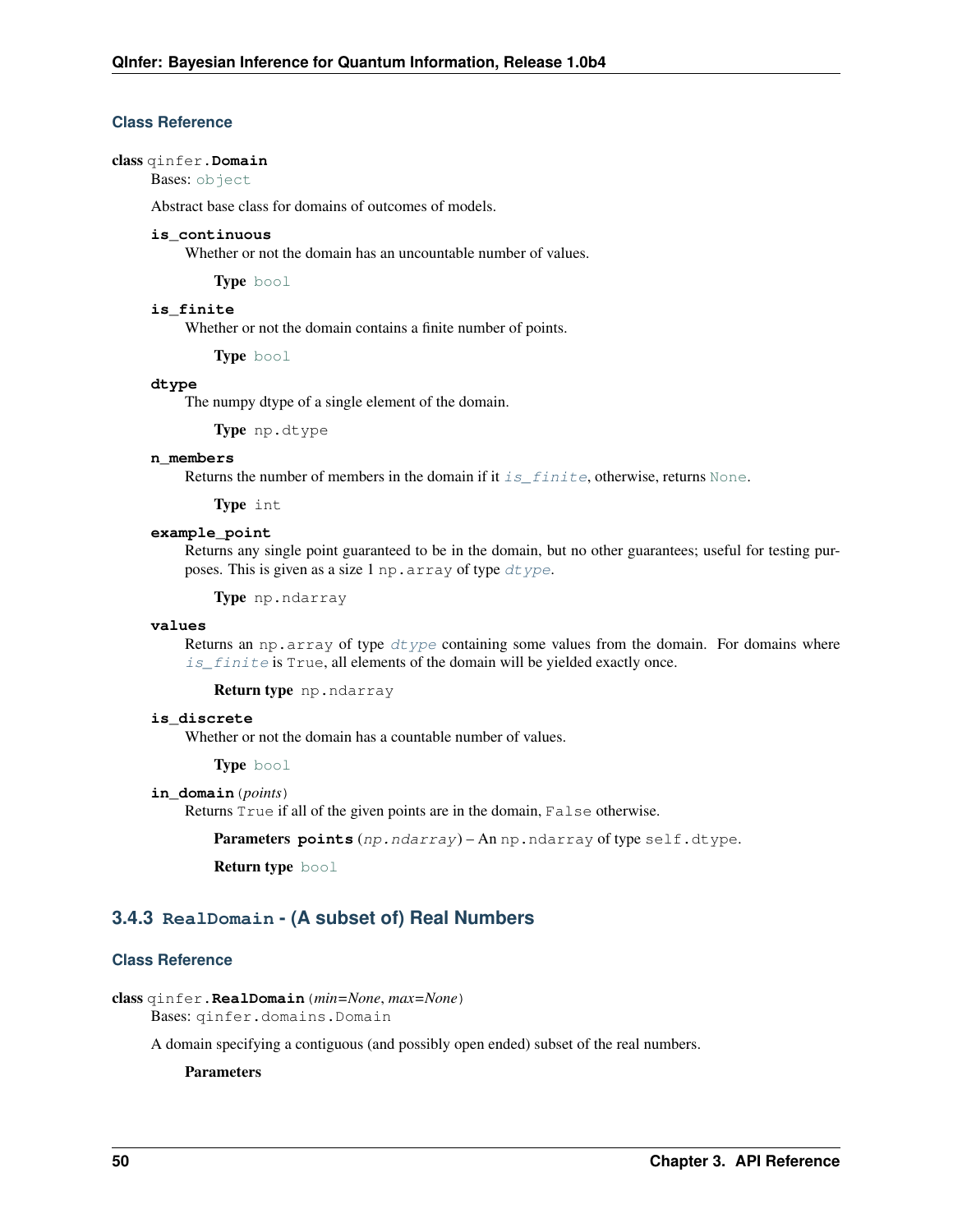- $\min$  ( $\text{float}}$  $\text{float}}$  $\text{float}}$ ) A number specifying the lowest possible value of the domain. If left as [None](https://docs.python.org/3/library/constants.html#None), negative infinity is assumed.
- $\text{max}(f\text{lost}) A$  number specifying the largest possible value of the domain. If left as [None](https://docs.python.org/3/library/constants.html#None), positive infinity is assumed.

# **min**

Returns the minimum value of the domain. The outcome None is interpreted as negative infinity.

Return type [float](https://docs.python.org/3/library/functions.html#float)

#### **max**

Returns the maximum value of the domain. The outcome None is interpreted as positive infinity.

Return type [float](https://docs.python.org/3/library/functions.html#float)

#### **is\_continuous**

Whether or not the domain has an uncountable number of values.

Type [bool](https://docs.python.org/3/library/functions.html#bool)

## <span id="page-53-0"></span>**is\_finite**

Whether or not the domain contains a finite number of points.

Type [bool](https://docs.python.org/3/library/functions.html#bool)

# **dtype**

The numpy dtype of a single element of the domain.

Type np.dtype

## **n\_members**

Returns the number of members in the domain if it  $is\_finite$ , otherwise, returns [None](https://docs.python.org/3/library/constants.html#None).

Type int

#### **example\_point**

Returns any single point guaranteed to be in the domain, but no other guarantees; useful for testing purposes. This is given as a size 1 np.array of type dtype.

Type np.ndarray

# **values**

Returns an np.array of type self.dtype containing some values from the domain. For domains where is finite is True, all elements of the domain will be yielded exactly once.

Return type np.ndarray

## **in\_domain**(*points*)

Returns True if all of the given points are in the domain, False otherwise.

Parameters **points** (np.ndarray) – An np.ndarray of type self.dtype.

Return type [bool](https://docs.python.org/3/library/functions.html#bool)

# **3.4.4 IntegerDomain - (A subset of) Integers**

This is the default domain for  $FiniteOutcomplete$ .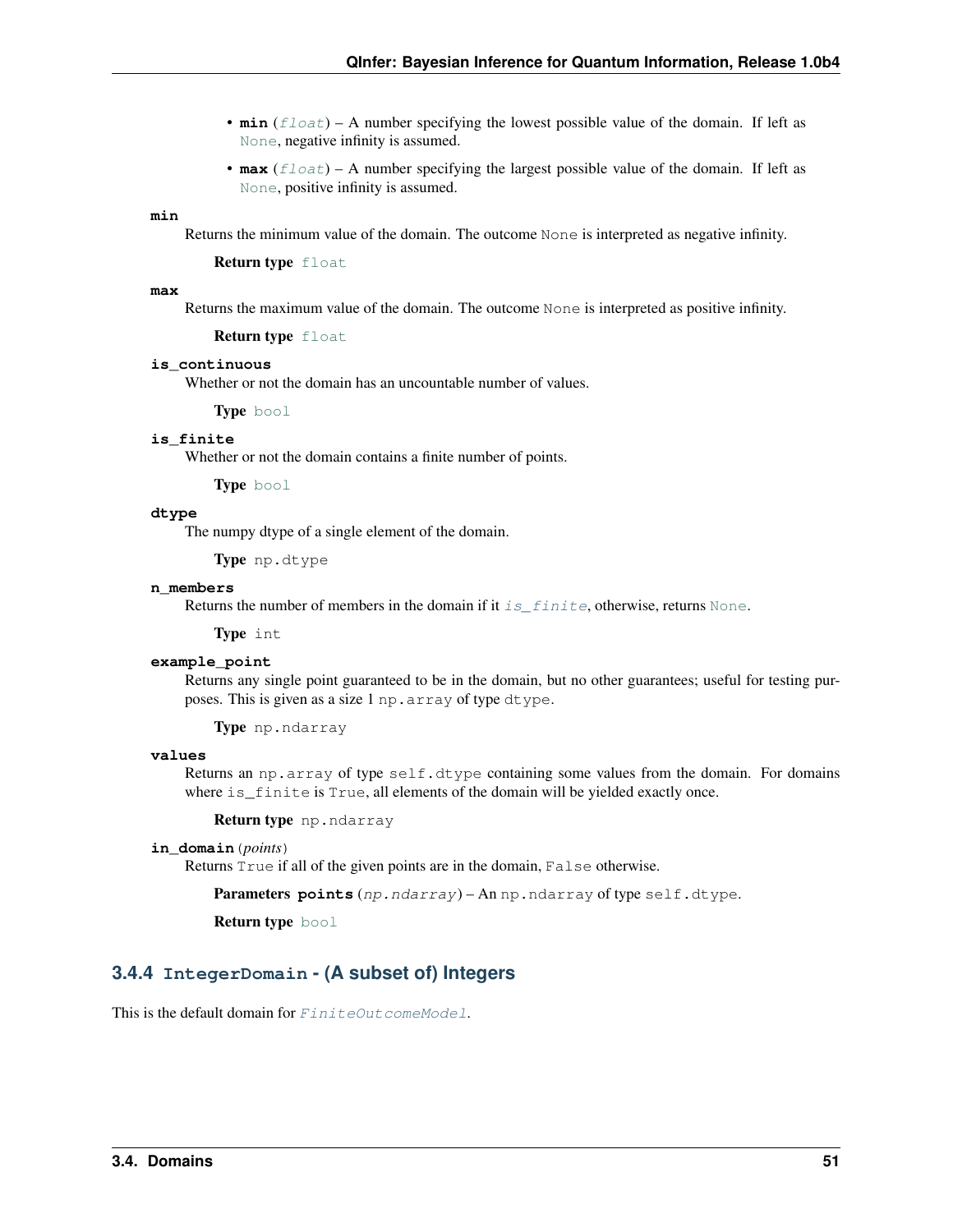# **Class Reference**

# class qinfer.**IntegerDomain**(*min=0*, *max=None*)

Bases: qinfer.domains.Domain

A domain specifying a contiguous (and possibly open ended) subset of the integers.

## **Parameters**

- $min(iint) A$  $min(iint) A$  $min(iint) A$  number specifying the lowest possible value of the domain. If [None](https://docs.python.org/3/library/constants.html#None), negative infinity is assumed.
- $\textbf{max}(int) A$  $\textbf{max}(int) A$  $\textbf{max}(int) A$  number specifying the largest possible value of the domain. If left as [None](https://docs.python.org/3/library/constants.html#None), positive infinity is assumed.

Note: Yes, it is slightly unpythonic to specify [max](#page-54-0) instead of 'max'+1.

## **min**

Returns the minimum value of the domain. The outcome None is interpreted as negative infinity.

Return type [float](https://docs.python.org/3/library/functions.html#float)

#### <span id="page-54-0"></span>**max**

Returns the maximum value of the domain. The outcome None is interpreted as positive infinity.

#### Return type [float](https://docs.python.org/3/library/functions.html#float)

## **is\_continuous**

Whether or not the domain has an uncountable number of values.

Type [bool](https://docs.python.org/3/library/functions.html#bool)

# <span id="page-54-1"></span>**is\_finite**

Whether or not the domain contains a finite number of points.

Type [bool](https://docs.python.org/3/library/functions.html#bool)

#### **dtype**

The numpy dtype of a single element of the domain.

Type np.dtype

#### **n\_members**

Returns the number of members in the domain if it is  $finite$ , otherwise, returns [None](https://docs.python.org/3/library/constants.html#None).

Type int

# **example\_point**

Returns any single point guaranteed to be in the domain, but no other guarantees; useful for testing purposes. This is given as a size 1 np.array of type dtype.

Type np.ndarray

# **values**

Returns an np.array of type self.dtype containing some values from the domain. For domains where is finite is True, all elements of the domain will be yielded exactly once.

Return type np.ndarray

# **in\_domain**(*points*)

Returns True if all of the given points are in the domain, False otherwise.

Parameters **points** (np.ndarray) – An np.ndarray of type self.dtype.

Return type [bool](https://docs.python.org/3/library/functions.html#bool)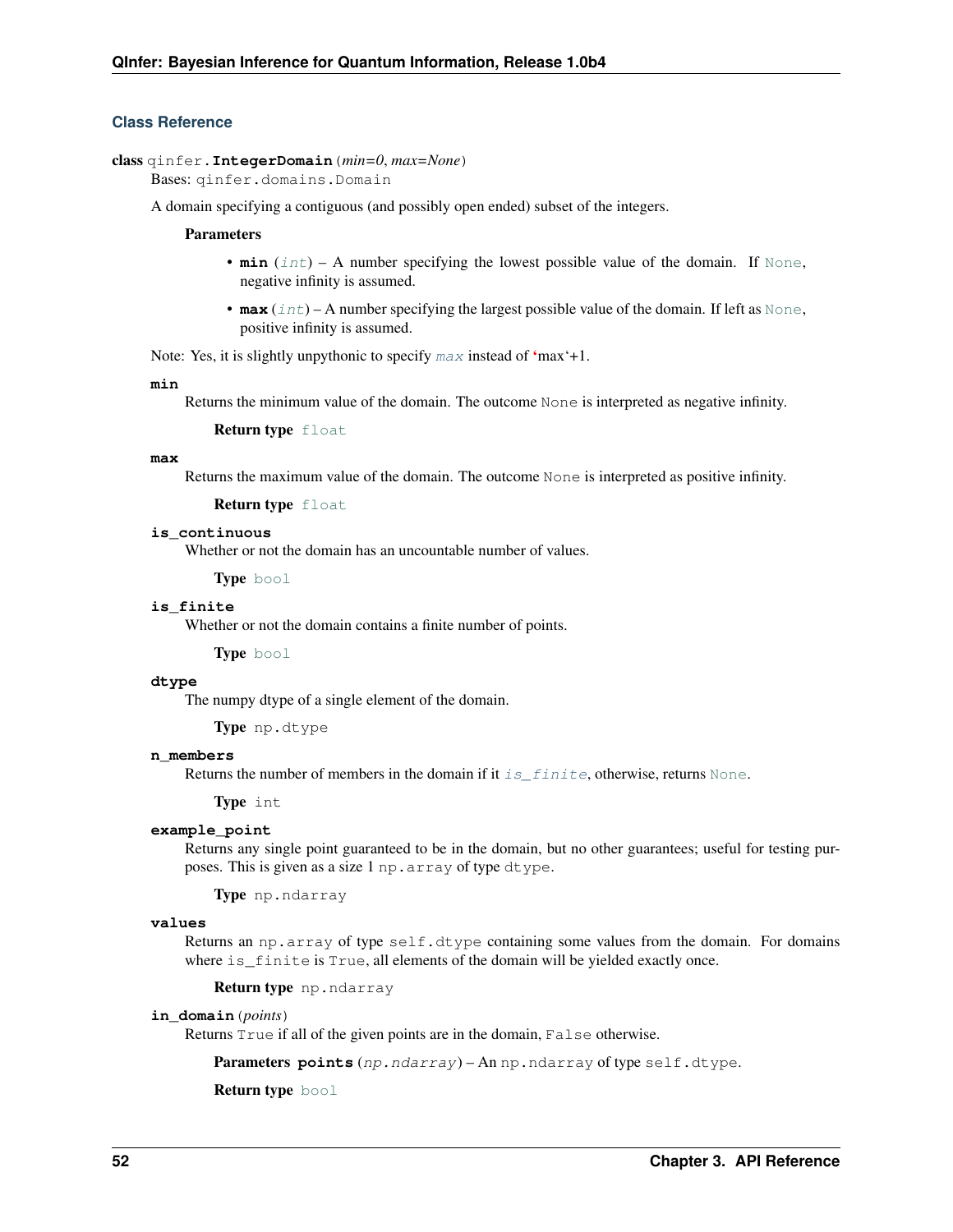# **3.4.5 MultinomialDomain - Tuples of Integers with a Constant Sum**

This domain is used by [MultinomialModel](#page-44-1).

# **Class Reference**

```
class qinfer.MultinomialDomain(n_meas, n_elements=2)
```
Bases: qinfer.domains.Domain

A domain specifying k-tuples of non-negative integers which sum to a specific value.

## Parameters

- **n\_meas** ([int](https://docs.python.org/3/library/functions.html#int)) The sum of any tuple in the domain.
- **n\_elements** ([int](https://docs.python.org/3/library/functions.html#int)) The number of elements in a tuple.

#### **n\_meas**

Returns the sum of any tuple in the domain.

## Return type [int](https://docs.python.org/3/library/functions.html#int)

# **n\_elements**

Returns the number of elements of a tuple in the domain.

Return type [int](https://docs.python.org/3/library/functions.html#int)

## **is\_continuous**

Whether or not the domain has an uncountable number of values.

Type [bool](https://docs.python.org/3/library/functions.html#bool)

# <span id="page-55-0"></span>**is\_finite**

Whether or not the domain contains a finite number of points.

Type [bool](https://docs.python.org/3/library/functions.html#bool)

# **dtype**

The numpy dtype of a single element of the domain.

Type np.dtype

## **n\_members**

Returns the number of members in the domain if it is  $finite$ , otherwise, returns [None](https://docs.python.org/3/library/constants.html#None).

Type int

## **example\_point**

Returns any single point guaranteed to be in the domain, but no other guarantees; useful for testing purposes. This is given as a size 1 np.array of type dtype.

Type np.ndarray

# **values**

Returns an np.array of type self.dtype containing some values from the domain. For domains where is\_finite is True, all elements of the domain will be yielded exactly once.

Return type np.ndarray

## **to\_regular\_array**(*A*)

Converts from an array of type self.dtype to an array of type [int](https://docs.python.org/3/library/functions.html#int) with an additional index labeling the tuple indeces.

Parameters **A** (np.ndarray) – An np.array of type self.dtype.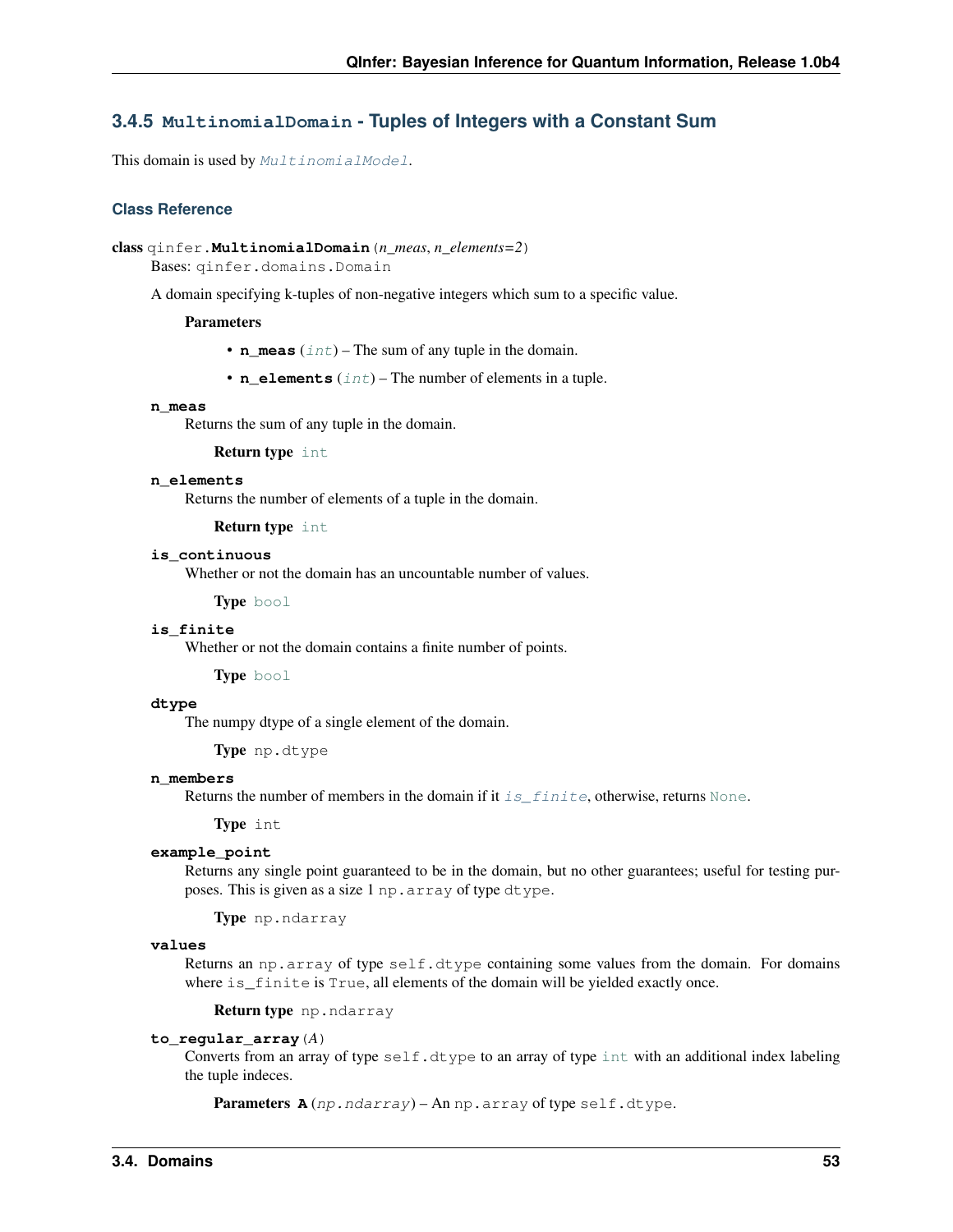Return type np.ndarray

## **from\_regular\_array**(*A*)

Converts from an array of type [int](https://docs.python.org/3/library/functions.html#int) where the last index is assumed to have length self.n\_elements to an array of type self.d\_type with one fewer index.

**Parameters**  $\mathbf{A}(np,ndarray) - \text{An np.array of type int.}$  $\mathbf{A}(np,ndarray) - \text{An np.array of type int.}$  $\mathbf{A}(np,ndarray) - \text{An np.array of type int.}$ 

Return type np.ndarray

# **in\_domain**(*points*)

Returns True if all of the given points are in the domain, False otherwise.

Parameters **points** (np.ndarray) - An np.ndarray of type self.dtype.

Return type [bool](https://docs.python.org/3/library/functions.html#bool)

# <span id="page-56-1"></span>**3.5 Experiment Design Algorithms**

# **3.5.1 Optimization**

# **ExperimentDesigner - Greedy Risk Minimization Algorithm**

#### **Class Reference**

```
class qinfer.ExperimentDesigner(updater, opt_algo=1)
```
Bases: [object](https://docs.python.org/3/library/functions.html#object)

Designs new experiments using the current best information provided by a Bayesian updater.

#### **Parameters**

- **updater** (*qinfer.smc.SMCUpdater*) A Bayesian updater to design experiments for.
- **opt\_algo** (OptimizationAlgorithms) Algorithm to be used to perform local optimization.

#### **new\_exp**()

Resets this Experiment Designer instance and prepares for designing the next experiment.

**design\_expparams\_field**(*guess*, *field*, *cost\_scale\_k=1.0*, *disp=False*, *maxiter=None*, *maxfun=None*, *store\_guess=False*, *grad\_h=None*, *cost\_mult=False*)

Designs a new experiment by varying a single field of a shape  $(1, 1)$  record array and minimizing the objective function

$$
O(e) = r(e) + k\$(e),
$$

where  $r$  is the Bayes risk as calculated by the updater, and where  $\frac{1}{2}$  is the cost function specified by the model. Here, *k* is a parameter specified to relate the units of the risk and the cost. See *[Experiment Design](#page-56-1) [Algorithms](#page-56-1)* for more details.

- **guess** (Instance of [Heuristic](#page-57-0), [callable](https://docs.python.org/3/library/functions.html#callable) or [ndarray](https://docs.scipy.org/doc/numpy/reference/generated/numpy.ndarray.html#numpy.ndarray) of dtype expparams\_dtype) – Either a record array with a single guess, or a callable function that generates guesses.
- **field**  $(s \tau r)$  The name of the expparams field to be optimized. All other fields of guess will be held constant.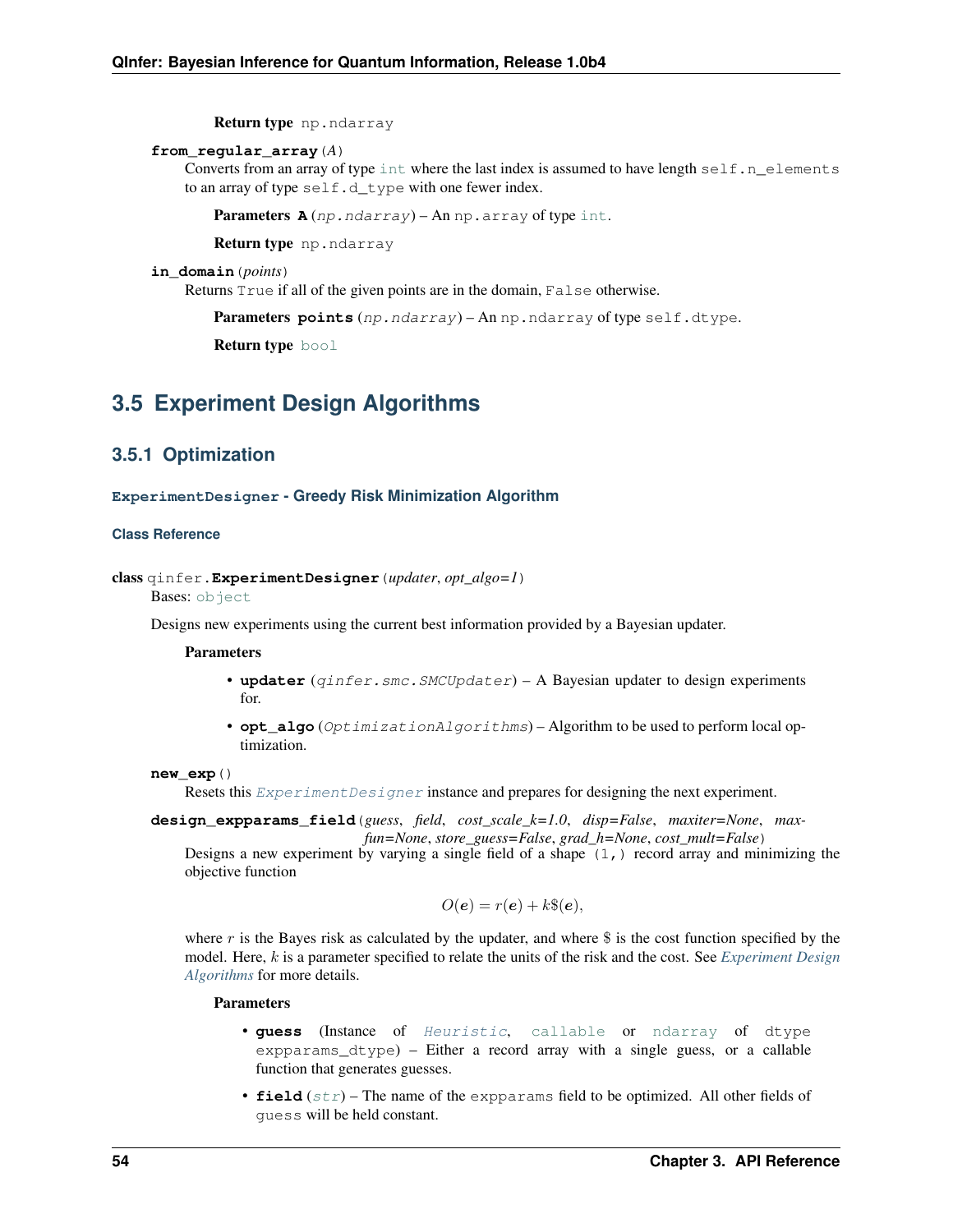- **cost** scale  $k(fload) A$  scale parameter k relating the Bayes risk to the experiment cost. See *[Experiment Design Algorithms](#page-56-1)*.
- **disp** ([bool](https://docs.python.org/3/library/functions.html#bool)) If [True](https://docs.python.org/3/library/constants.html#True), the optimization will print additional information as it proceeds.
- **maxiter** ([int](https://docs.python.org/3/library/functions.html#int)) For those optimization algorithms which support it (currently, only CG and NELDER\_MEAD), limits the number of optimization iterations used for each guess.
- **maxfun** ([int](https://docs.python.org/3/library/functions.html#int)) For those optimization algorithms which support it (currently, only NCG and NELDER\_MEAD), limits the number of objective calls that can be made.
- **store\_guess** ([bool](https://docs.python.org/3/library/functions.html#bool)) If True, will compare the outcome of this guess to previous guesses and then either store the optimization of this experiment, or the previous bestknown experiment design.
- **grad\_h** ([float](https://docs.python.org/3/library/functions.html#float)) Step size to use in estimating gradients. Used only if opt\_algo is NCG.
- Returns An array representing the best experiment design found so far for the current experiment.

# **3.5.2 Heuristics**

## **Heuristic - Base class for heuristic experiment designers.**

<span id="page-57-0"></span>class qinfer.**Heuristic**(*updater*)

Bases: [object](https://docs.python.org/3/library/functions.html#object)

Defines a heuristic used for selecting new experiments without explicit optimization of the risk. As an example, the  $t_k = (9/8)^k$  heuristic discussed by *[\[FGC12\]](#page-93-3)* does not make explicit reference to the risk, and so would be appropriate as a [Heuristic](#page-57-0) subclass. In particular, the *[\[FGC12\]](#page-93-3)* heuristic is implemented by the [ExpSparseHeuristic](#page-57-1) class.

# **ExpSparseHeuristic - Exponentially-sparse time-sampling heuristic.**

```
class qinfer.ExpSparseHeuristic(updater, scale=1, base=1.125, t_field=None, other_fields=None)
     Bases: qinfer.expdesign.Heuristic
```
Implements the exponentially-sparse time evolution heuristic of *[\[FGC12\]](#page-93-3)*, under which  $t_k = Ab^k$ , where A and  $b$  are parameters of the heuristic.

- **updater** (qinfer.smc.SMCUpdater) Posterior updater for which experiments should be heuristicly designed.
- **scale**  $(f$ l $\circ$ at) The value of A, implicitly setting the frequency scale for the problem.
- **base** (*[float](https://docs.python.org/3/library/functions.html#float)*) The base of the exponent; in general, should be closer to 1 for higherdimensional models.
- **t\_field**  $(s \tau)$  Name of the expparams field representing time. If None, then the generated expparams are taken to be scalar, and not a record.
- **other\_fields**  $(dict)$  $(dict)$  $(dict)$  Values of the other fields to be used in designed experiments.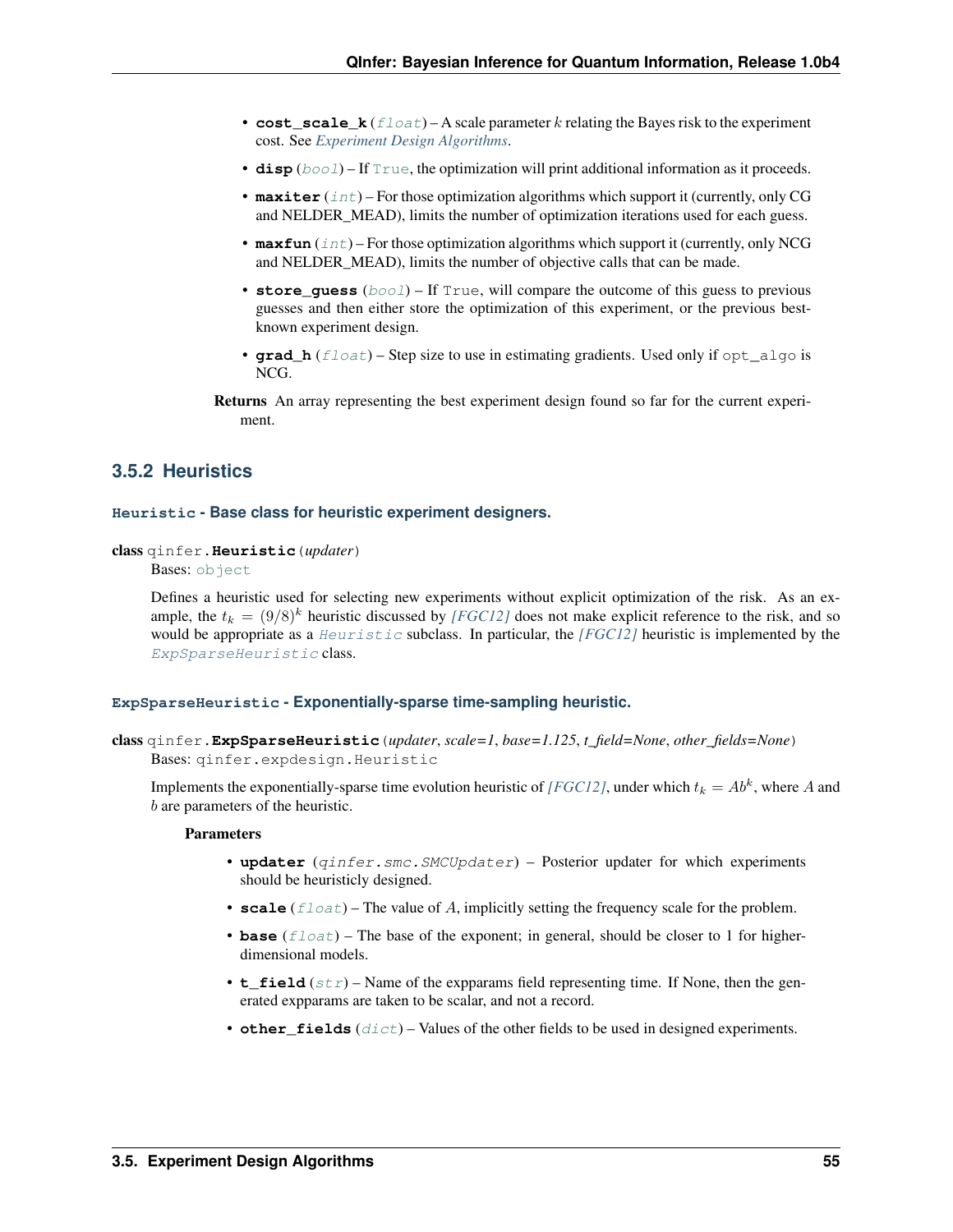# **PGH - Particle Guess Heuristic**

<span id="page-58-0"></span>class qinfer.**PGH**(*updater*, *inv\_field='x\_'*, *t\_field='t'*, *inv\_func=<function identity>*, *t\_func=<function identity>*, *maxiters=10*, *other\_fields=None*) Bases: qinfer.expdesign.Heuristic

Implements the *particle guess heuristic* (PGH) of *[\[WGFC13a\]](#page-94-0)*, which selects two particles from the current posterior, selects one as an inversion hypothesis and sets the time parameter to be the inverse of the distance between the particles. In this way, the PGH adapts to the current uncertianty without additional simulation resources.

## **Parameters**

- **updater** (qinfer.smc.SMCUpdater) Posterior updater for which experiments should be heuristicly designed.
- $inv_field(str)$  $inv_field(str)$  $inv_field(str)$  Name of the expparams field corresponding to the inversion hypothesis.
- $t_f$ **ield** ([str](https://docs.python.org/3/library/stdtypes.html#str)) Name of the expparams field corresponding to the evolution time.
- **inv\_func** ([callable](https://docs.python.org/3/library/functions.html#callable)) Function to be applied to modelparameter vectors to produce an inversion field x.
- **t\_func** ([callable](https://docs.python.org/3/library/functions.html#callable)) Function to be applied to the evolution time to produce a time field  $+$
- **maxiters** ([int](https://docs.python.org/3/library/functions.html#int)) Number of times to try and choose distinct particles before giving up.
- **other fields**  $(dict)$  $(dict)$  $(dict)$  Values to set for fields not given by the PGH.

Once initialized, a PGH object can be called to generate a new experiment parameter vector:

```
>>> pgh = PGH(updater)
>>> expparams = pgh()
```
If the posterior weights are very highly peaked (that is, if the effective sample size is too small, as measured by n\_ess), then it may be the case that the two particles chosen by the PGH are identical, such that the time would be determined by  $1 / 0$ . In this case, the [PGH](#page-58-0) class will instead draw new pairs of particles until they are not identical, up to maxiters attempts. If that limit is reached, a [RuntimeError](https://docs.python.org/3/library/exceptions.html#RuntimeError) will be raised.

# **3.6 GPU-Accelerated Models**

# **3.6.1 Introduction**

These models demonstrate using GPU acceleration with [PyOpenCL](http://mathema.tician.de/software/pyopencl/) to efficiently perform likelihood calls.

# **3.6.2 AcceleratedPrecessionModel - GPU model for a single qubit Larmor precession**

#### class qinfer.**AcceleratedPrecessionModel**(*context=None*)

Bases: qinfer.abstract\_model.FiniteOutcomeModel

Reimplementation of  $q$ infer.test\_models.SimplePrecessionModel, using OpenCL to accelerate computation.

## **n\_modelparams**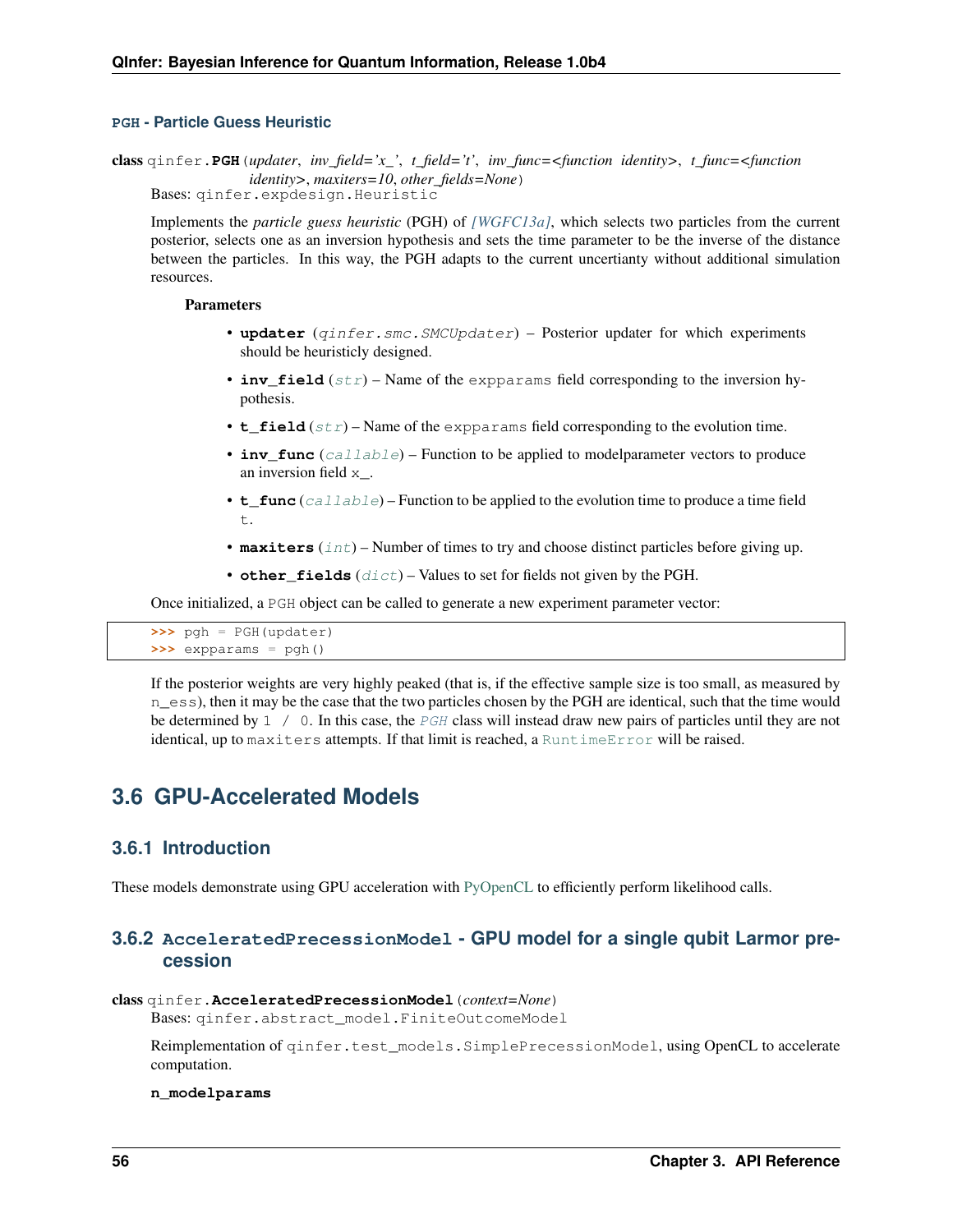## **expparams\_dtype**

#### **is\_n\_outcomes\_constant**

Returns True if and only if the number of outcomes for each experiment is independent of the experiment being performed.

This property is assumed by inference engines to be constant for the lifetime of a Model instance.

static **are\_models\_valid**(*modelparams*)

# **n\_outcomes**(*expparams*)

Returns an array of dtype uint describing the number of outcomes for each experiment specified by expparams.

**Parameters expparams** ([numpy.ndarray](https://docs.scipy.org/doc/numpy/reference/generated/numpy.ndarray.html#numpy.ndarray)) – Array of experimental parameters. This array must be of dtype agreeing with the expparams\_dtype property.

**likelihood**(*outcomes*, *modelparams*, *expparams*)

# **3.7 IPython/Jupyter Support**

# **3.7.1 Introduction**

These classes integrate with Jupyter Notebook using the [ipywidgets](https://github.com/ipython/ipywidgets/) package.

# **3.7.2 IPythonProgressBar - Progress bar for Jupyter Notebook**

# class qinfer.**IPythonProgressBar**

Bases: [object](https://docs.python.org/3/library/functions.html#object)

Represents a progress bar as an IPython widget. If the widget is closed by the user, or by calling finalize(), any further operations will be ignored.

Note: This progress bar is compatible with QuTiP progress bar classes.

# **description**

Text description for the progress bar widget, or None if the widget has been closed.

#### Type [str](https://docs.python.org/3/library/stdtypes.html#str)

# **start**(*max*)

Displays the progress bar for a given maximum value.

**Parameters max**  $(f \text{load})$  – Maximum value of the progress bar.

## **update**(*n*)

Updates the progress bar to display a new value.

# **finished**()

Destroys the progress bar.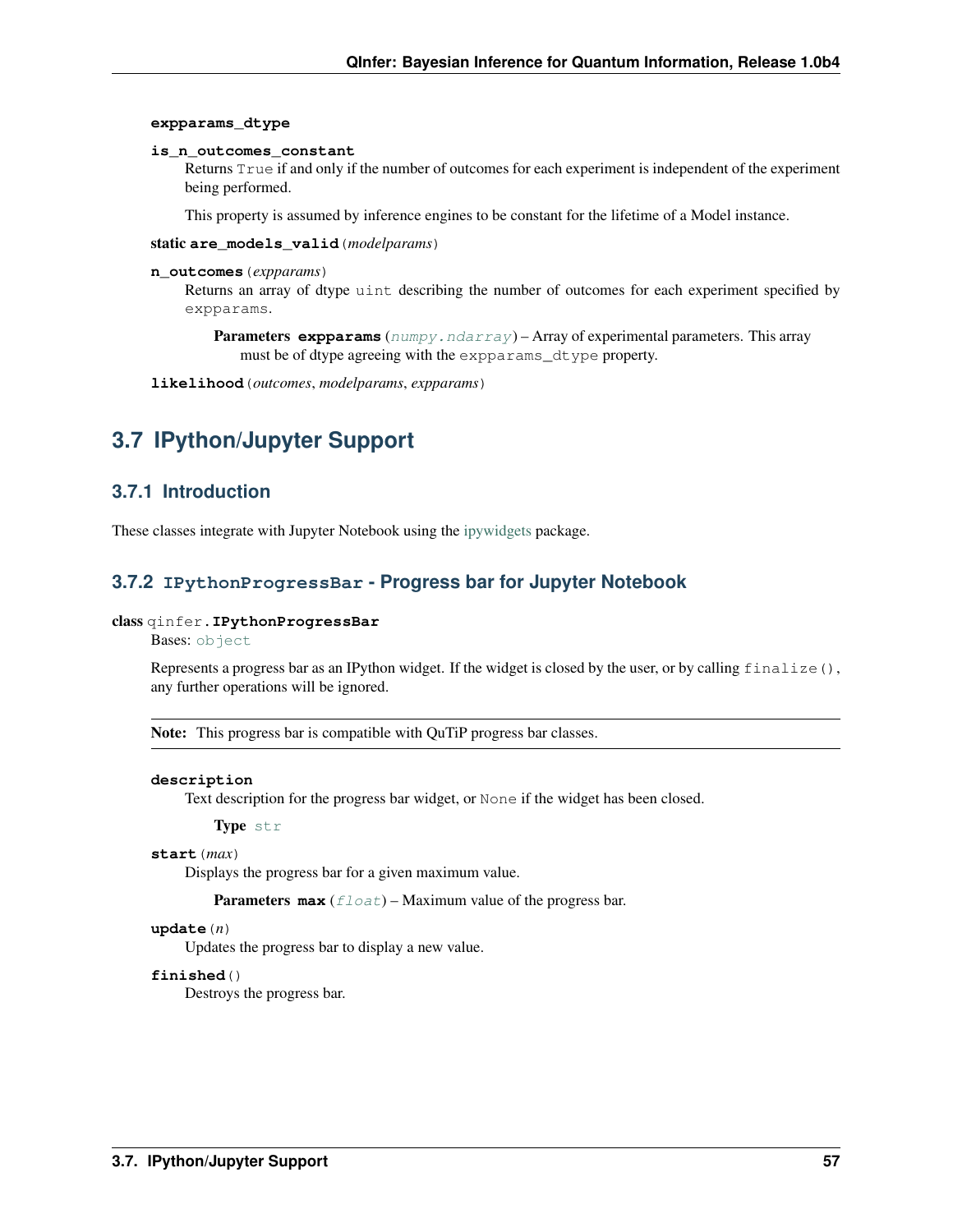# **3.8 Mixin Classes for Model Development**

# **3.8.1 ScoreMixin - Numerical Differentiation for Fisher Scores**

# class qinfer.**ScoreMixin**

Bases: [object](https://docs.python.org/3/library/functions.html#object)

A mixin which includes a method score that numerically estimates the score of the likelihood function. Any class which mixes in this class should be equipped with a property n\_modelparams and a method likelihood to satisfy dependency.

<span id="page-60-0"></span>**h**

Returns the step size to be used in numerical differentiation with respect to the model parameters.

The step size is given as a vector with length n\_modelparams so that each model parameter can be weighted independently.

**score**(*outcomes*, *modelparams*, *expparams*, *return\_L=False*)

Returns the numerically computed score of the likelihood function, defined as:

$$
q(d, \boldsymbol{x}; \boldsymbol{e}) = \boldsymbol{\nabla}_{\boldsymbol{x}} \log \Pr(d|\boldsymbol{x}; \boldsymbol{e}).
$$

Calls are represented as a four-index tensor score[idx\_modelparam, idx\_outcome, idx\_model, idx\_experiment]. The left-most index may be suppressed for single-parameter models.

The numerical gradient is computed using the central difference method, with step size given by the property [h](#page-60-0).

If return\_L is True, both q and the likelihood  $\mathbb L$  are returned as q,  $\mathbb L$ .

# **3.9 Parallelized Models**

# **3.9.1 DirectViewParallelizedModel**

class qinfer.**DirectViewParallelizedModel**(*serial\_model*, *direct\_view*, *purge\_client=False*, *se-*

*rial\_threshold=None*)

Bases: qinfer.derived models.DerivedModel

Given an instance of a  $Model$ , parallelizes execution of that model's likelihood by breaking the modelparams array into segments and executing a segment on each member of a [DirectView](https://ipyparallel.readthedocs.io/en/latest/api/ipyparallel.html#ipyparallel.DirectView).

This [Model](#page-40-0) assumes that it has ownership over the DirectView, such that no other processes will send tasks during the lifetime of the Model.

If you are having trouble pickling your model, consider switching to dill by calling direct\_view.use\_dill(). This mode gives more support for closures.

- **serial\_model** ([qinfer.Model](#page-40-0)) Model to be parallelized. This model will be distributed to the engines in the direct view, such that the model must support pickling.
- **direct\_view** (ipyparallel. DirectView) Direct view onto the engines that will be used to parallelize evaluation of the model's likelihood function.
- **purge\_client** ([bool](https://docs.python.org/3/library/functions.html#bool)) If True, then this model will purge results and metadata from the IPython client whenever the model cache is cleared. This is useful for solving memory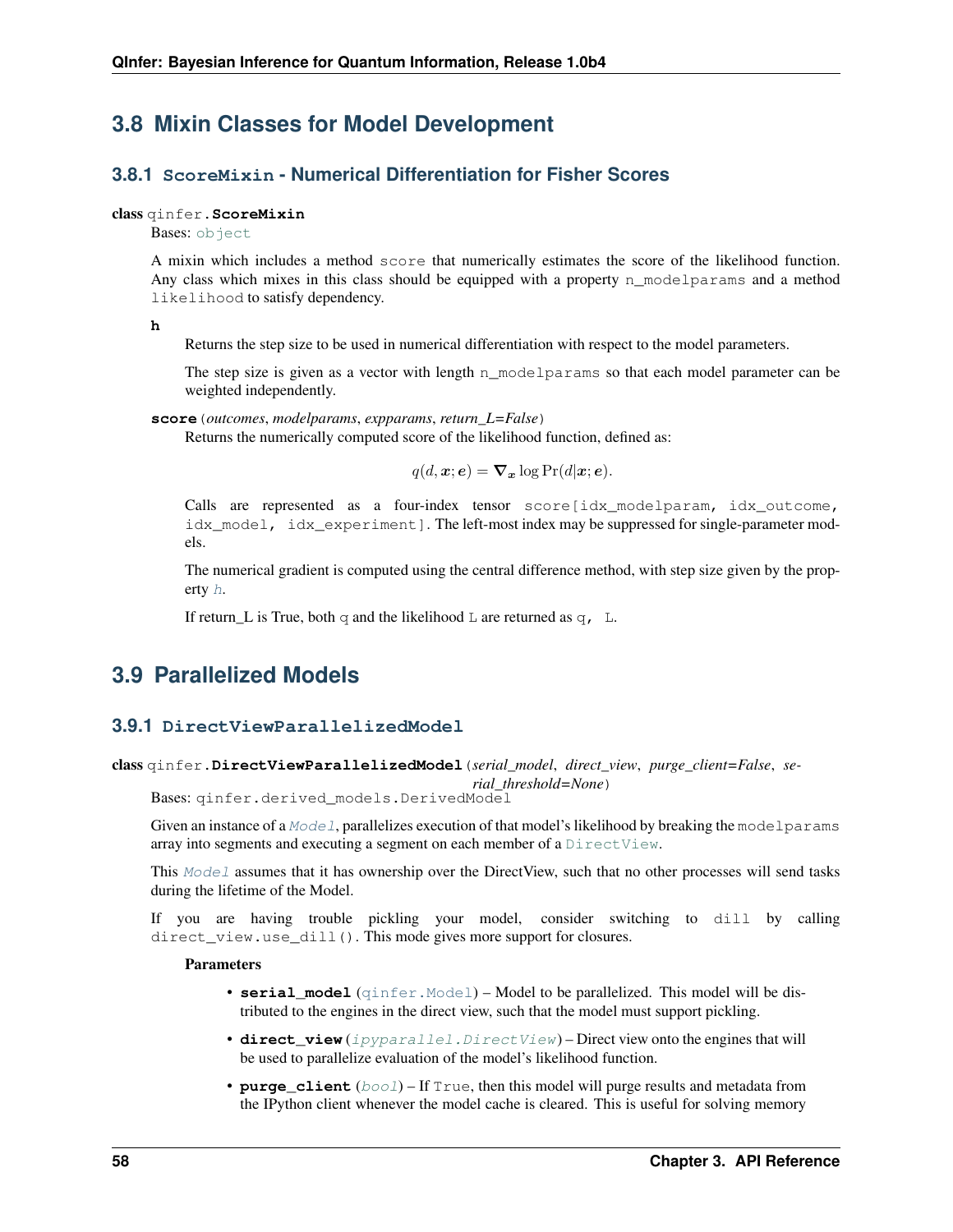leaks caused by very large numbers of calls to likelihood. By default, this is disabled, since enabling this option can cause data loss if the client is being sent other tasks during the operation of this model.

• **serial\_threshold** ([int](https://docs.python.org/3/library/functions.html#int)) – Sets the number of model vectors below which the serial model is to be preferred. By default, this is set to  $10 \star n$  engines, where neurogines is the number of engines exposed by direct\_view.

#### <span id="page-61-0"></span>**n\_engines**

The number of engines seen by the direct view owned by this parallelized model.

#### Return type [int](https://docs.python.org/3/library/functions.html#int)

#### **clear\_cache**()

Clears any cache associated with the serial model and the engines seen by the direct view.

#### **likelihood**(*outcomes*, *modelparams*, *expparams*)

Returns the likelihood for the underlying (serial) model, distributing the model parameter array across the engines controlled by this parallelized model. Returns what the serial model would return, see [likelihood](#page-40-1)

- **simulate\_experiment**(*modelparams*, *expparams*, *repeat=1*, *split\_by\_modelparams=True*) Simulates the underlying (serial) model using the parallel engines. Returns what the serial model would return, see [simulate\\_experiment](#page-39-0)
	- **Parameters split\_by\_modelparams** ([bool](https://docs.python.org/3/library/functions.html#bool)) If True, splits up modelparams into n engines chunks and distributes across engines. If False, splits up expparams.

# **3.10 Performance Testing**

# **3.10.1 Introduction**

These functions provide performance testing support, allowing for the quick comparison of models, experiment design heuristics and quality parameters. QInfer's performance testing functionality can be quickly applied without writing lots of boilerplate code every time. For instance:

```
>>> import qinfer
>>> n_particles = int(1e5)
>>> perf = qinfer.perf_test(
... qinfer.SimplePrecessionModel(), n_particles,
... qinfer.UniformDistribution([0, 1]), 200,
... qinfer.ExpSparseHeuristic
... )
```
# **3.10.2 Function Reference**

<span id="page-61-1"></span>qinfer.**perf\_test**(*model*, *n\_particles*, *prior*, *n\_exp*, *heuristic\_class*, *true\_model=None*, *true\_prior=None*, *true\_mps=None*, *extra\_updater\_args=None*)

Runs a trial of using SMC to estimate the parameters of a model, given a number of particles, a prior distribution and an experiment design heuristic.

- **model** ([qinfer.Model](#page-40-0)) Model whose parameters are to be estimated.
- **n\_particles** ([int](https://docs.python.org/3/library/functions.html#int)) Number of SMC particles to use.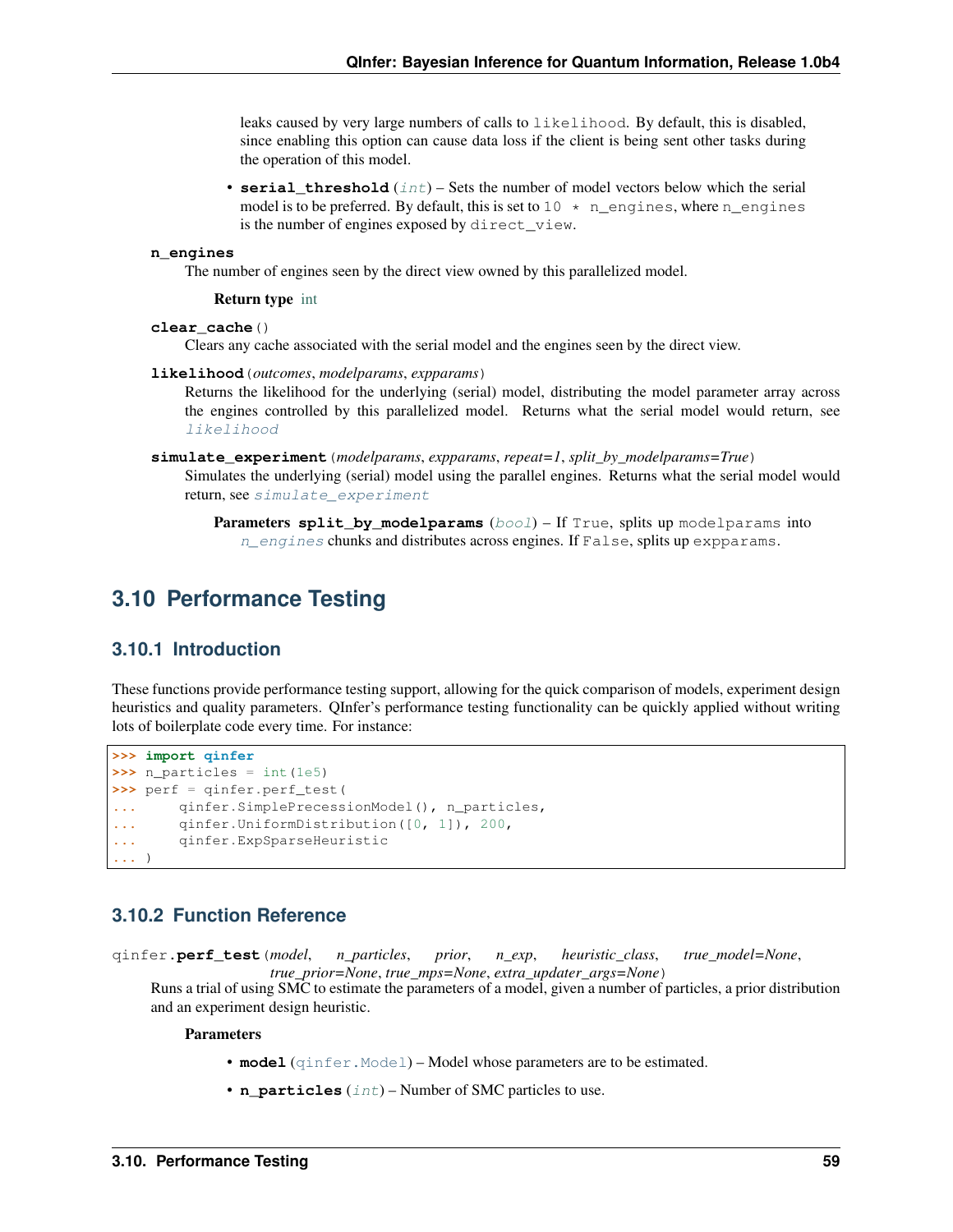- **prior** ([qinfer.Distribution](#page-46-0)) Prior to use in selecting SMC particles.
- **n**  $exp(iint)$  $exp(iint)$  $exp(iint)$  Number of experimental data points to draw from the model.
- **heuristic\_class** (qinfer. Heuristic) Constructor function for the experiment design heuristic to be used.
- **true model** (qinfer. Model) Model to be used in generating experimental data. If None, assumed to be model. Note that if the true and estimation models have different numbers of parameters, the loss will be calculated by aligning the respective model vectors "at the right," analogously to the convention used by NumPy broadcasting.
- **true\_prior** ([qinfer.Distribution](#page-46-0)) Prior to be used in selecting the true model parameters. If None, assumed to be prior.
- **true\_mps** ([numpy.ndarray](https://docs.scipy.org/doc/numpy/reference/generated/numpy.ndarray.html#numpy.ndarray)) The true model parameters. If None, it will be sampled from true  $prior.$  Note that as this function runs exactly one trial, only one model parameter vector may be passed. In particular, this requires that len (true\_mps.shape)  $== 1$ .
- **extra updater args**  $(dict)$  $(dict)$  $(dict)$  Extra keyword arguments for the updater, such as resampling and zero-weight policies.
- Rtype np.ndarray See *[Performance Results Structure](#page-62-0)* for more details on the type returned by this function.

Returns A record array of performance metrics, indexed by the number of experiments performed.

qinfer.**perf\_test\_multiple**(*n\_trials*, *model*, *n\_particles*, *prior*, *n\_exp*, *heuristic\_class*, *true\_model=None*, *true\_prior=None*, *true\_mps=None*, *apply=<class 'qinfer.perf\_testing.apply\_serial'>*, *allow\_failures=False*, *extra\_updater\_args=None*, *progressbar=None*)

Runs many trials of using SMC to estimate the parameters of a model, given a number of particles, a prior distribution and an experiment design heuristic.

In addition to the parameters accepted by  $pert\_test$  (), this function takes the following arguments:

#### Parameters

- **n** trials ([int](https://docs.python.org/3/library/functions.html#int)) Number of different trials to run.
- **apply**  $(callable)$  $(callable)$  $(callable)$  Function to call to delegate each trial. See, for example, apply().
- **progressbar** (qutip.ui.BaseProgressBar) QuTiP-style progress bar class used to report how many trials have successfully completed.
- **allow\_failures** ([bool](https://docs.python.org/3/library/functions.html#bool)) If [False](https://docs.python.org/3/library/constants.html#False), an exception raised in any trial will propagate out. Otherwise, failed trials are masked out of the returned performance array using NumPy masked arrays.
- Rtype np.ndarray See *[Performance Results Structure](#page-62-0)* for more details on the type returned by this function.
- Returns A record array of performance metrics, indexed by the trial and the number of experiments performed.

# <span id="page-62-0"></span>**3.10.3 Performance Results Structure**

Perfromance results, as collected by  $pert\_test()$ , are returned as a [record array](http://docs.scipy.org/doc/numpy/user/basics.rec.html) with several fields, each describing a different metric collected by **OInfer** about the performance. In addition to these fields, each field in model.expparams dtype is added as a field to the performance results structure to record what measurements are performed.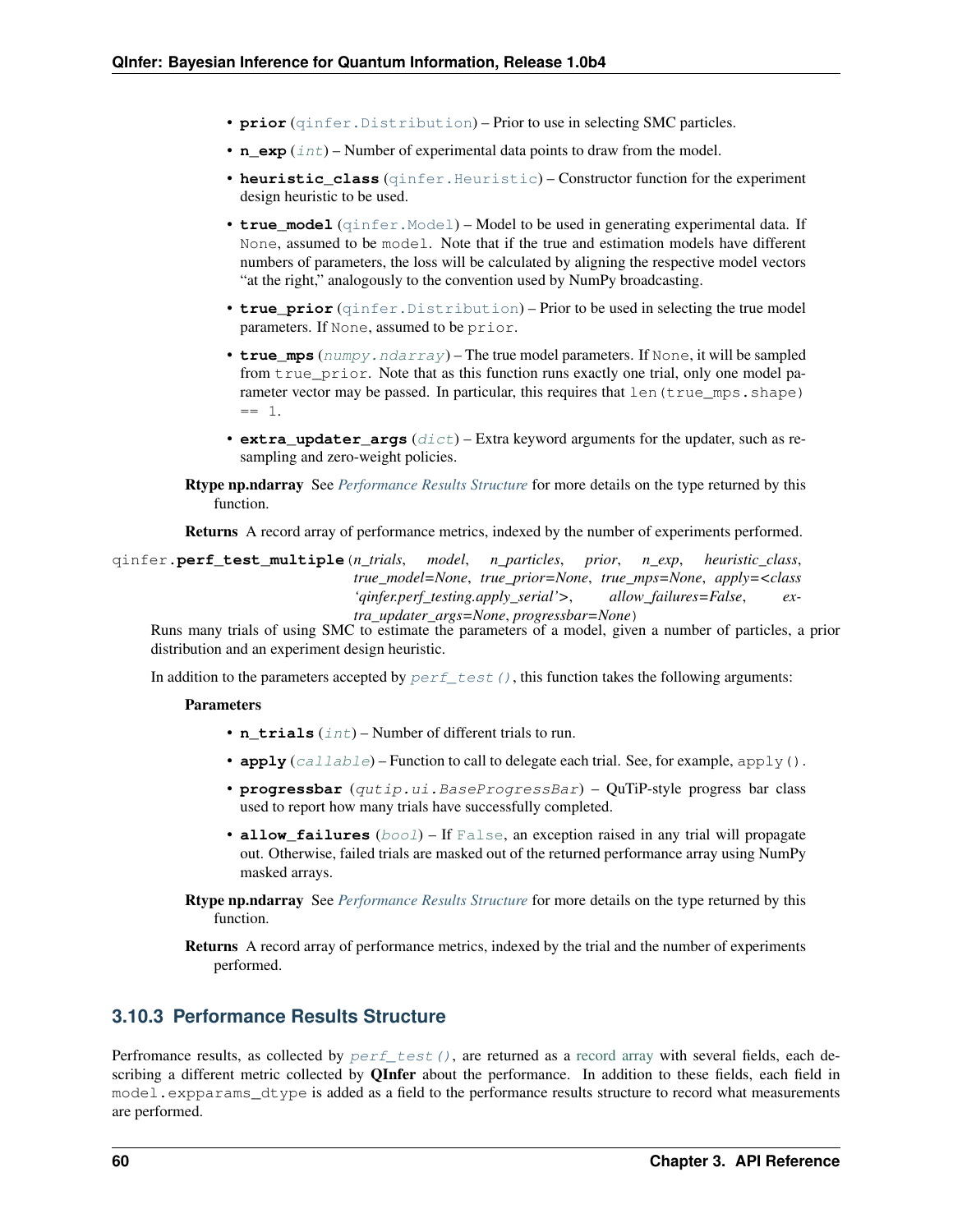For a single performance trial, the shape of the performance results array is  $(n \exp, \cdot)$ , such that  $\text{perf}$  [idx  $\exp$ ] returns metrics describing the performance immediately following collecting the datum idx\_exp. Some fields are not scalar-valued, such that  $perf[field]$  then has shape (n\_exp, ) + field\_shape.

On the other hand, when multiple trials are collected by  $perf\_test\_multiple,$  the results are returned as an array with the same fields, but with an additional index over trials, for a shape of  $(n_t$ trials,  $n_{exp})$ .

| Field                                                                                                                                                                                                                                                                                                                                                                                                                                | Type  | Shape                      |
|--------------------------------------------------------------------------------------------------------------------------------------------------------------------------------------------------------------------------------------------------------------------------------------------------------------------------------------------------------------------------------------------------------------------------------------|-------|----------------------------|
| elapsed_time                                                                                                                                                                                                                                                                                                                                                                                                                         | float | scalar                     |
| Time (in seconds) elapsed during the SMC update for this<br>experiment. Includes resampling, but excludes experiment<br>design, generation of "true" data and calculation of<br>performance metrics.                                                                                                                                                                                                                                 |       |                            |
| loss                                                                                                                                                                                                                                                                                                                                                                                                                                 | float | scalar                     |
| Decision-theoretic loss incured by the estimate after updating<br>with this experiment, given by the quadratic loss<br>$\text{Tr}(Q(\hat{\boldsymbol{x}} - \boldsymbol{x})(\hat{\boldsymbol{x}} - \boldsymbol{x})^{\text{T}}).$<br>If the true and estimation models have<br>different numbers of parameters, the loss will only be<br>evaluated for those parameters that are in common (aligning the<br>two vectors at the right). |       |                            |
| resample_count                                                                                                                                                                                                                                                                                                                                                                                                                       | int   | scalar                     |
| Number of times that resampling was performed on the SMC updater.                                                                                                                                                                                                                                                                                                                                                                    |       |                            |
| outcome                                                                                                                                                                                                                                                                                                                                                                                                                              | int   | scalar                     |
| Outcome of the experiment that was performed.                                                                                                                                                                                                                                                                                                                                                                                        |       |                            |
| true                                                                                                                                                                                                                                                                                                                                                                                                                                 | float | (true_model.n_modelparams, |
| Vector of model parameters used to simulate data. For<br>time-dependent models, this changes with each experiment as per<br>true_model.update_timestep.                                                                                                                                                                                                                                                                              |       |                            |
| est                                                                                                                                                                                                                                                                                                                                                                                                                                  | float | (model.n modelparams,      |
| Mean vector of model parameters over the current posterior.                                                                                                                                                                                                                                                                                                                                                                          |       |                            |

# **3.11 Randomized Benchmarking**

# **3.11.1 RandomizedBenchmarkingModel - Likelihood for RB experiments**

# **Class Reference**

# class qinfer.**RandomizedBenchmarkingModel**(*interleaved=False*, *order=0*)

Bases: qinfer.abstract\_model.FiniteOutcomeModel, qinfer.abstract\_model.DifferentiableModel

Implements the randomized benchmarking or interleaved randomized benchmarking protocol, such that the depolarizing strength  $p$  of the twirled channel is a parameter to be estimated, given a sequnce length  $m$  as an experimental control. In addition, the zeroth-order "fitting"-parameters  $A$  and  $B$  are represented as model parameters to be estimated.

**Parameters interleaved**  $(b \circ \circ l)$  – If  $True$ , the model implements the interleaved protocol, with  $\tilde{p}$  being the depolarizing parameter for the interleaved gate and with  $p_{\text{ref}}$  being the reference parameter.

# Model Parameters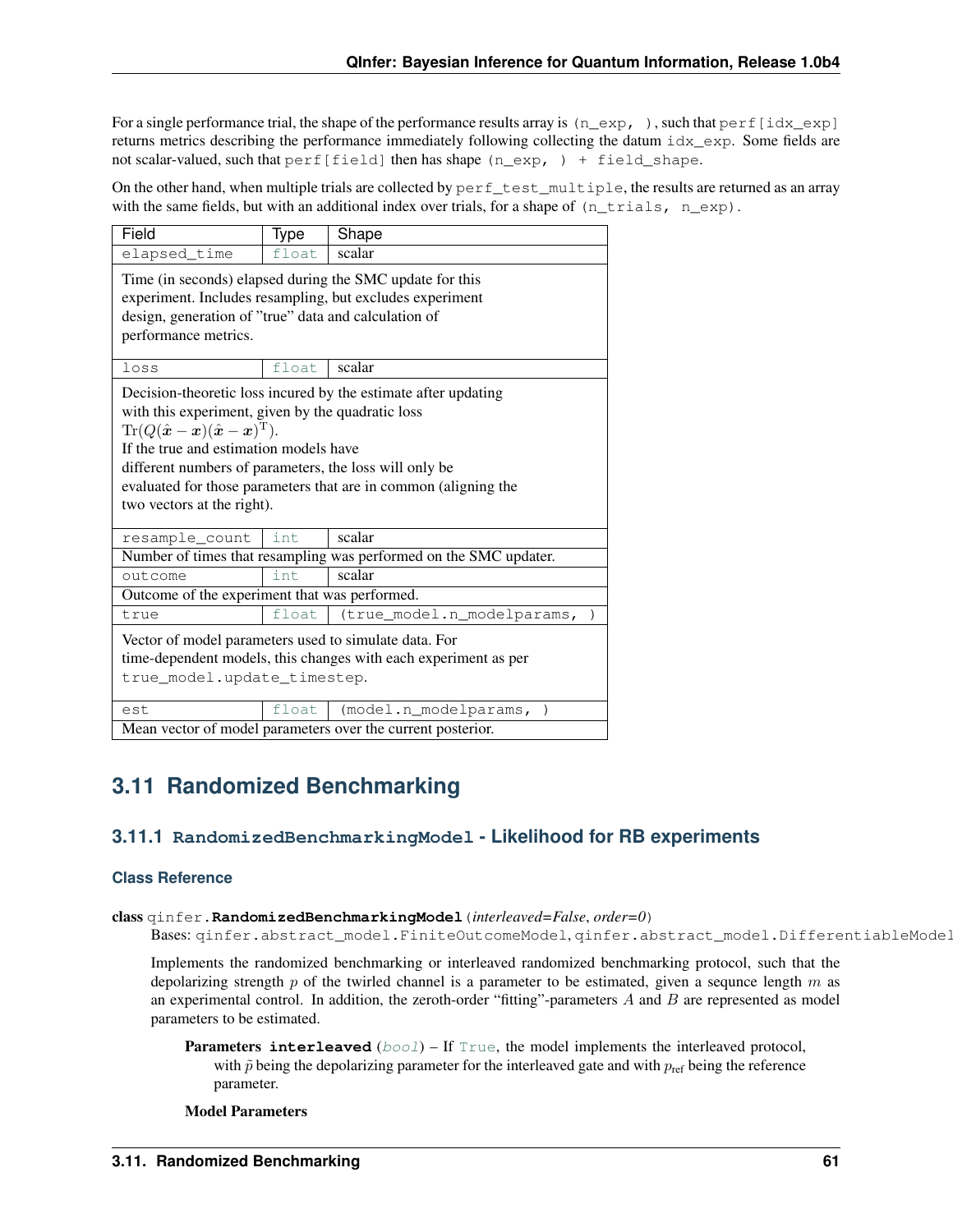- **p** Fidelity of the twirled error channel  $\Lambda$ , represented as a decay rate  $p = (dF-1)/(d-1)$ , where  $F$  is the fidelity and  $d$  is the dimension of the Hilbert space.
- **A** Scale of the randomized benchmarking decay, defined as  $Tr[Q\Lambda(\rho-1/d)]$ , where Q is the final measurement, and where  $\mathbbm{1}$  is the initial preparation.
- **B** Offset of the randomized benchmarking decay, defined as  $Tr[Q\Lambda(1/d)].$

# Experiment Parameters

• **m** (int) – Length of the randomized benchmarking sequence that was measured.

```
n_modelparams
```
**modelparam\_names**

**is\_n\_outcomes\_constant**

**expparams\_dtype**

**n\_outcomes**(*expparams*)

**are\_models\_valid**(*modelparams*)

**likelihood**(*outcomes*, *modelparams*, *expparams*)

**score**(*outcomes*, *modelparams*, *expparams*, *return\_L=False*)

# **Function Reference**

qinfer.rb.**p**(*F*, *d=2*)

Given the fidelity of a gate in  $d$  dimensions, returns the depolarizating probability of the twirled channel.

# Parameters

- $\mathbf{F}$  ([float](https://docs.python.org/3/library/functions.html#float)) Fidelity of a gate.
- $d$  ( $int$ ) Dimensionality of the Hilbert space on which the gate acts.

qinfer.rb.**F**(*p*, *d=2*)

Given the depolarizating probabilty of a twirled channel in d dimensions, returns the fidelity of the original gate.

# Parameters

- $p(fload)$  Depolarizing parameter for the twirled channel.
- $d$  ( $int$ ) Dimensionality of the Hilbert space on which the gate acts.

# <span id="page-64-0"></span>**3.12 Resampling Algorithms**

# **3.12.1 Introduction**

In order to restore numerical stability to the sequential Monte Carlo algorithm as the effective sample size is reduced, *resampling* is used to adaptively move particles so as to better represent the posterior distribution. QInfer allows for such algorithms to be specified in a modular way.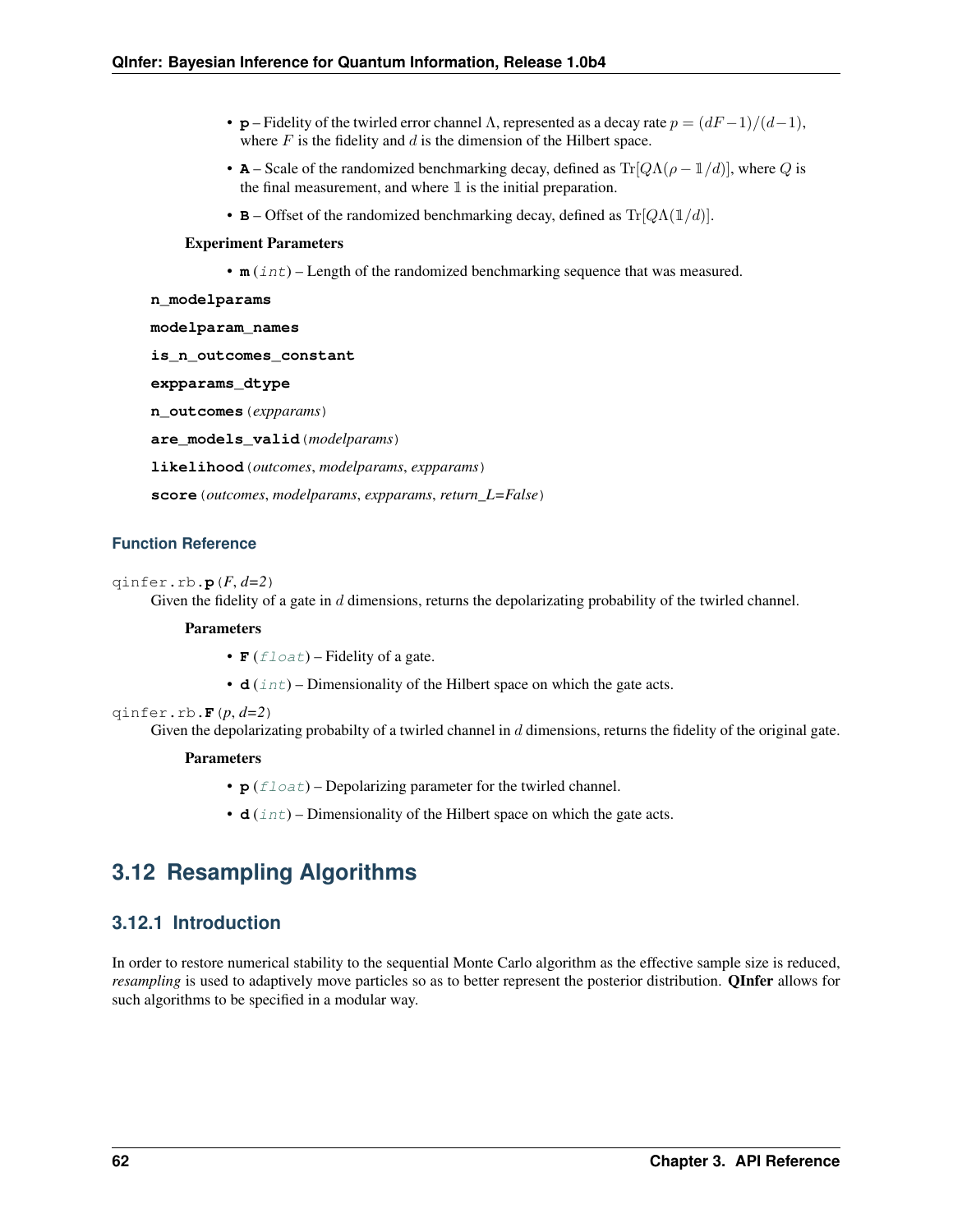# **3.12.2 Resampler - Abstract base class for resampling algorithms**

# **Class Reference**

# class qinfer.**Resampler**

Bases: [object](https://docs.python.org/3/library/functions.html#object)

**\_\_call\_\_**(*model*, *particle\_weights*, *particle\_locations*, *n\_particles=None*, *precomputed\_mean=None*, *precomputed\_cov=None*)

Resample the particles given by particle\_weights and particle\_locations, drawing n\_particles new particles.

# **Parameters**

- **model** ([Model](#page-40-0)) Model from which the particles are drawn, used to define the valid region for resampling.
- **particle\_weights** (np.ndarray) Weights of each particle, represented as an array of shape (n\_original\_particles, ) and dtype [float](https://docs.python.org/3/library/functions.html#float).
- **particle\_locations** (np.ndarray) Locations of each particle, represented as an array of shape (n\_original\_particles, model.n\_modelparams) and dtype [float](https://docs.python.org/3/library/functions.html#float).
- **n\_particles** ([int](https://docs.python.org/3/library/functions.html#int)) Number of new particles to draw, or [None](https://docs.python.org/3/library/constants.html#None) to draw the same number as the original distribution.
- **precomputed\_mean** (np. ndarray) Mean of the original distribution, or [None](https://docs.python.org/3/library/constants.html#None) if this should be computed by the resampler.
- **precomputed\_cov** (np.ndarray) Covariance of the original distribution, or [None](https://docs.python.org/3/library/constants.html#None) if this should be computed by the resampler.

Return np.ndarray new weights Weights of each new particle.

Return np.ndarray new locations Locations of each new particle.

# **3.12.3 LiuWestResampler - Liu and West (2000) resampling algorithm**

# **Class Reference**

```
class qinfer.LiuWestResampler(a=0.98, h=None, maxiter=1000, debug=False, postselect=True,
                                 zero_cov_comp=1e-10, kernel=<built-in method randn of
                                 mtrand.RandomState object>)
```
Bases: qinfer.resamplers.Resampler

Creates a resampler instance that applies the algorithm of *[\[LW01\]](#page-93-4)* to redistribute the particles.

- **a**  $(f$ loat) Value of the parameter a of the *[\[LW01\]](#page-93-4)* algorithm to use in resampling.
- **h**  $(f \text{load})$  Value of the parameter h to use, or [None](https://docs.python.org/3/library/constants.html#None) to use that corresponding to a.
- **maxiter** ([int](https://docs.python.org/3/library/functions.html#int)) Maximum number of times to attempt to resample within the space of valid models before giving up.
- **debug** ([bool](https://docs.python.org/3/library/functions.html#bool)) Because the resampler can generate large amounts of debug information, nothing is output to the logger, even at DEBUG level, unless this flag is True.
- **postselect** ([bool](https://docs.python.org/3/library/functions.html#bool)) If [True](https://docs.python.org/3/library/constants.html#True), ensures that models are valid by postselecting.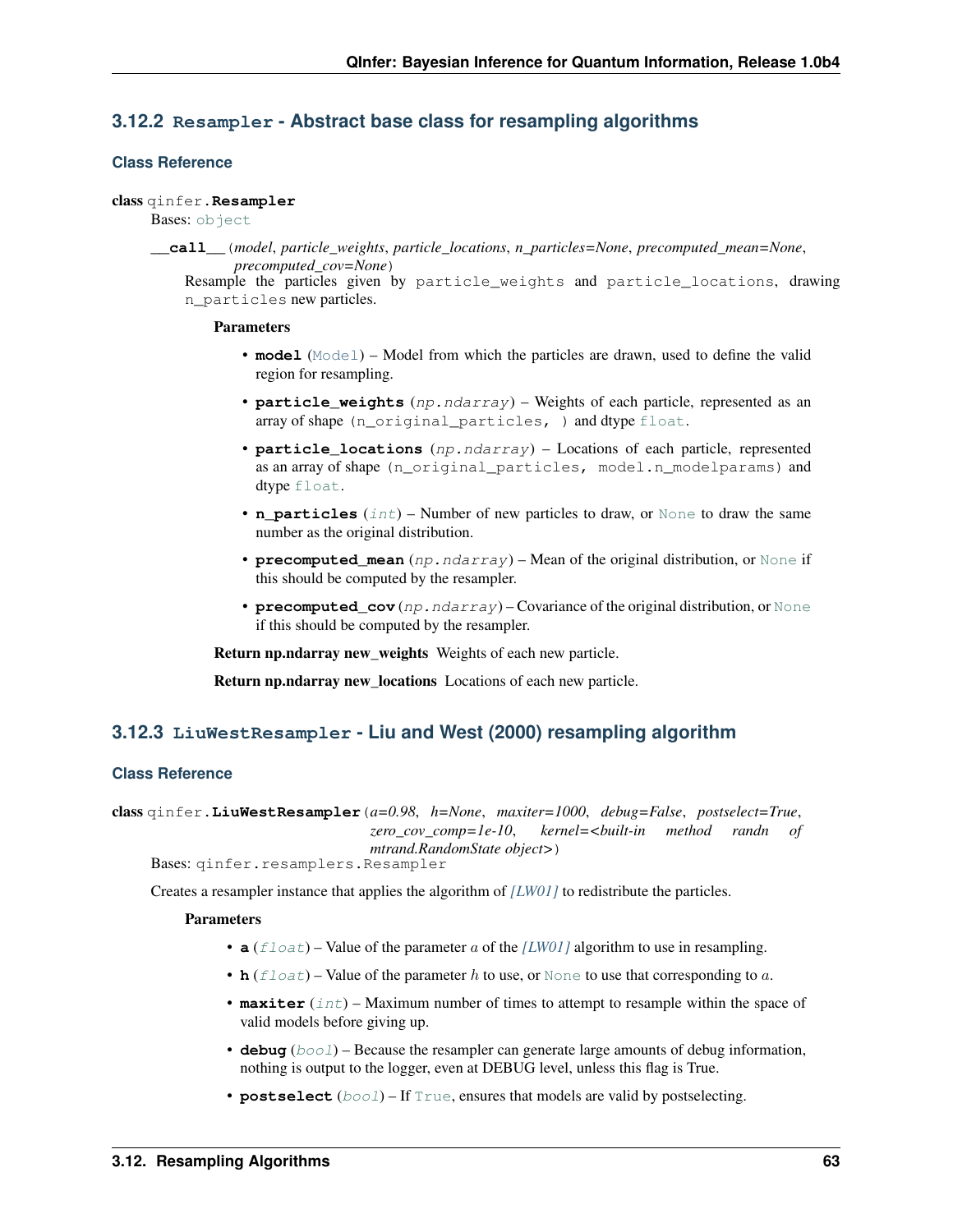- **zero** cov comp  $(f$ loat) Amount of covariance to be added to every parameter during resampling in the case that the estimated covariance has zero norm.
- **kernel** ([callable](https://docs.python.org/3/library/functions.html#callable)) Callable function kernel(\*shape) that returns samples from a resampling distribution with mean 0 and variance 1.

Warning: The [\[LW01\]](#page-93-4) algorithm preserves the first two moments of the distribution (in expectation over the random choices made by the resampler) if and only if  $a^2 + h^2 = 1$ , as is set by the h=None keyword argument.

**a**

**\_\_call\_\_**(*model*, *particle\_weights*, *particle\_locations*, *n\_particles=None*, *precomputed\_mean=None*, *precomputed\_cov=None*) Resample the particles according to algorithm given in *[\[LW01\]](#page-93-4)*.

# **3.13 Simple Estimation**

# **3.13.1 Function Reference**

qinfer.**simple\_est\_prec**(*data*, *freq\_min=0.0*, *freq\_max=1.0*, *n\_particles=6000*, *return\_all=False*) Estimates a simple precession (cos²) from experimental data. Note that this model is mainly for testing purposes, as it does not consider the phase or amplitude of precession, leaving only the frequency.

# Parameters

- **data** (see *[Data Argument Type](#page-67-0)*) Data to be used in estimating the precession frequency.
- **freq\_min** ([float](https://docs.python.org/3/library/functions.html#float)) The minimum feasible frequency to consider.
- **freq\_max** ([float](https://docs.python.org/3/library/functions.html#float)) The maximum feasible frequency to consider.
- **n\_particles** ([int](https://docs.python.org/3/library/functions.html#int)) The number of particles to be used in estimating the precession frequency.
- **return\_all** ([bool](https://docs.python.org/3/library/functions.html#bool)) Controls whether additional return values are provided, such as the updater.

#### Columns

- **counts (int)** How many counts were observed at the sampled time.
- **t (float)** The evolutions time at which the samples were collected.
- **n\_shots (int)** How many samples were collected at the given evolution time.

Return mean Bayesian mean estimator for the precession frequency.

Return var Variance of the final posterior over frequency.

Return extra See *[Extra Return Values](#page-67-1)*. Only returned if return\_all is [True](https://docs.python.org/3/library/constants.html#True).

qinfer.**simple\_est\_rb**(*data*, *interleaved=False*, *p\_min=0.0*, *p\_max=1.0*, *n\_particles=8000*, *return\_all=False*)

Estimates the fidelity of a gateset from a standard or interleaved randomized benchmarking experiment.

- **data** (see *[Data Argument Type](#page-67-0)*) Data to be used in estimating the gateset fidelity.
- **p\_min**  $(fload)$  Minimum value of the parameter  $p$  to consider feasible.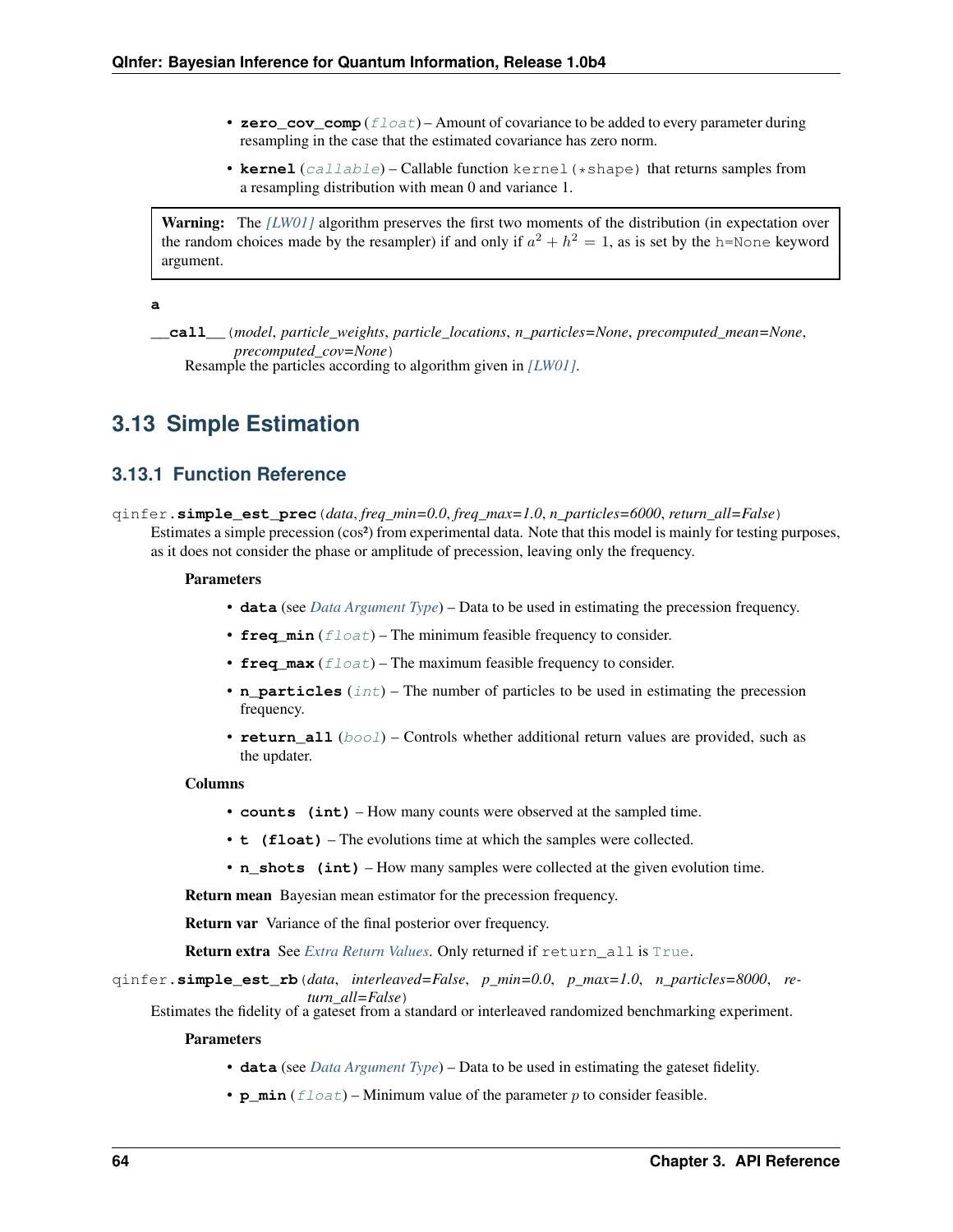- **p\_max**  $(fload)$  Minimum value of the parameter  $p$  to consider feasible.
- **n\_particles** ([int](https://docs.python.org/3/library/functions.html#int)) The number of particles to be used in estimating the randomized benchmarking model.
- **return all** ([bool](https://docs.python.org/3/library/functions.html#bool)) Controls whether additional return values are provided, such as the updater.

## Columns

- **counts** (int) How many sequences of length m were observed to survive.
- **m** (int) How many gates were used for sequences in this row of the data.
- **n\_shots** (int) How many different sequences of length  $m$  were measured.
- **reference (bool)** [True](https://docs.python.org/3/library/constants.html#True) if this row represents reference sequences, or [False](https://docs.python.org/3/library/constants.html#False) if the gate of interest is interleaved. Note that this column is omitted if interleaved is [False](https://docs.python.org/3/library/constants.html#False).
- **Return mean** Bayesian mean estimator for the model vector  $(p, A, B)$ , or  $(\tilde{p}, p_{\text{ref}}, A, B)$  for the interleaved case.

Return var Variance of the final posterior over RB model vectors.

Return extra See *[Extra Return Values](#page-67-1)*. Only returned if return all is [True](https://docs.python.org/3/library/constants.html#True).

# <span id="page-67-0"></span>**3.13.2 Data Argument Type**

Each of the functions above takes as its first argument the data to be used in estimation. This data can be passed in two different ways (more will be added soon):

- A [file-like object](https://docs.python.org/3/glossary.html#term-file-object) or a [str](https://docs.python.org/3/library/stdtypes.html#str) containing a file name: These will cause the data to be loaded from the given file as comma-separated values. Columns will be read in based on the order in which they appear in the file.
- A [DataFrame](http://pandas.pydata.org/pandas-docs/stable/generated/pandas.DataFrame.html#pandas.DataFrame): This will cause the data to be loaded from the given data frame, reading in columns by their headings.
- An [ndarray](https://docs.scipy.org/doc/numpy/reference/generated/numpy.ndarray.html#numpy.ndarray) with scalar data type and shape (n\_rows, n\_cols): Each column will be read in by its order.
- An [ndarray](https://docs.scipy.org/doc/numpy/reference/generated/numpy.ndarray.html#numpy.ndarray) with record data types and shape (n\_rows, ): Each column will be read in as a field of the array.

# <span id="page-67-1"></span>**3.13.3 Extra Return Values**

Each of the functions above supports an argument return\_all. If [True](https://docs.python.org/3/library/constants.html#True), a dictionary with the following fields will be returned as well:

• updater ([SMCUpdater](#page-68-0)): An updater representing the final posterior for the estimation procedure.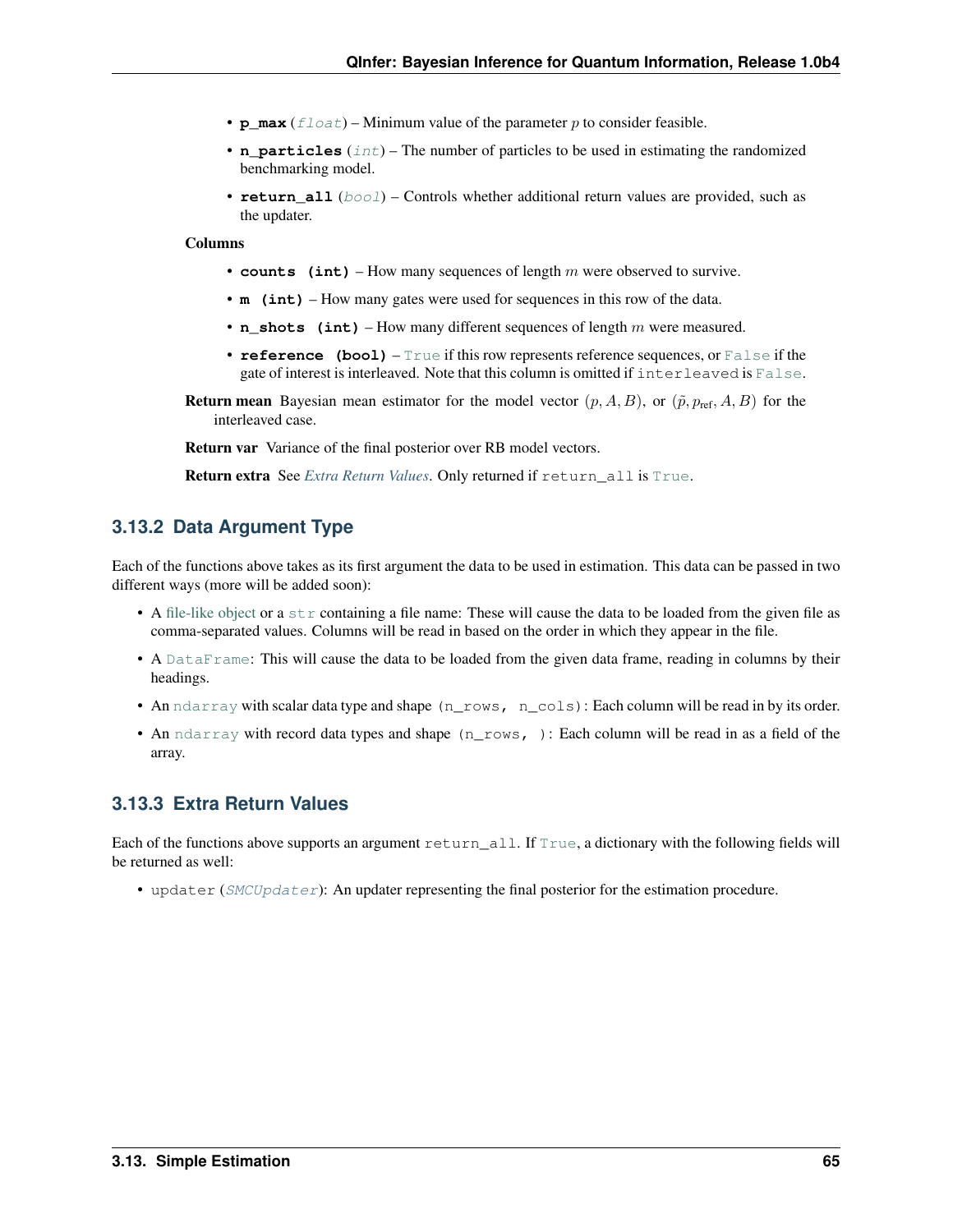# **3.14 Sequential Monte Carlo**

# **3.14.1 SMCUpdater - SMC-Based Particle Updater**

# **Class Reference**

<span id="page-68-0"></span>class qinfer.**SMCUpdater**(*model*, *n\_particles*, *prior*, *resample\_a=None*, *resampler=None*, *resample\_thresh=0.5*, *debug\_resampling=False*, *track\_resampling\_divergence=False*, *zero\_weight\_policy=u'error'*, *zero\_weight\_thresh=None*, *canonicalize=True*) Bases: qinfer.distributions.Distribution

Creates a new Sequential Monte carlo updater, using the algorithm of *[\[GFWC12\]](#page-93-5)*.

# Parameters

- **model** ([Model](#page-40-0)) Model whose parameters are to be inferred.
- **n\_particles** ([int](https://docs.python.org/3/library/functions.html#int)) The number of particles to be used in the particle approximation.
- **prior** ([Distribution](#page-46-0)) A representation of the prior distribution.
- **resampler** ([callable](https://docs.python.org/3/library/functions.html#callable)) Specifies the resampling algorithm to be used. See *[Resam](#page-64-0)[pling Algorithms](#page-64-0)* for more details.
- **resample\_thresh**  $(fload)$  Specifies the threshold for  $N_{\text{ess}}$  to decide when to resample.
- **debug\_resampling** ([bool](https://docs.python.org/3/library/functions.html#bool)) If [True](https://docs.python.org/3/library/constants.html#True), debug information will be generated on resampling performance, and will be written to the standard Python logger.
- **track\_resampling\_divergence** ([bool](https://docs.python.org/3/library/functions.html#bool)) If true, then the divergences between the pre- and post-resampling distributions are tracked and recorded in the resampling\_divergences attribute.
- **zero\_weight\_policy** ([str](https://docs.python.org/3/library/stdtypes.html#str)) Specifies the action to be taken when the particle weights would all be set to zero by an update. One of ["ignore", "skip", "warn", "error", "reset"].
- **zero\_weight\_thresh** ([float](https://docs.python.org/3/library/functions.html#float)) Value to be used when testing for the zero-weight condition.
- **canonicalize** ([bool](https://docs.python.org/3/library/functions.html#bool)) If [True](https://docs.python.org/3/library/constants.html#True), particle locations will be updated to canonical locations as described by the model class after each prior sampling and resampling.

# **n\_particles**

Returns the number of particles currently used in the sequential Monte Carlo approximation.

Type [int](https://docs.python.org/3/library/functions.html#int)

#### **resample\_count**

Returns the number of times that the updater has resampled the particle approximation.

Type [int](https://docs.python.org/3/library/functions.html#int)

#### **just\_resampled**

[True](https://docs.python.org/3/library/constants.html#True) if and only if there has been no data added since the last resampling, or if there has not yet been a resampling step.

Type [bool](https://docs.python.org/3/library/functions.html#bool)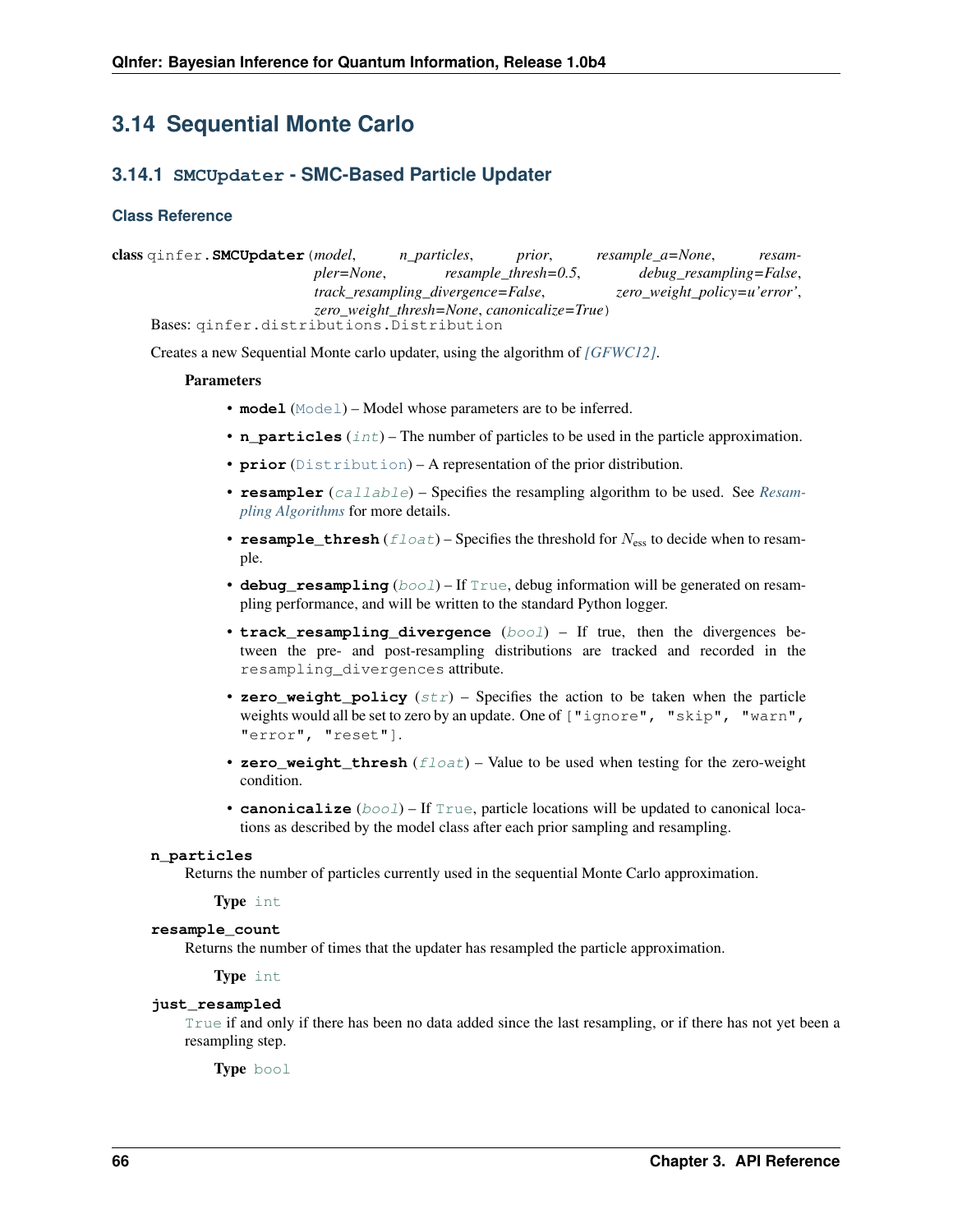#### **normalization\_record**

Returns the normalization record.

Type [float](https://docs.python.org/3/library/functions.html#float)

## **log\_total\_likelihood**

Returns the log-likelihood of all the data collected so far.

Equivalent to:

np.sum(np.log(updater.normalization\_record))

Type [float](https://docs.python.org/3/library/functions.html#float)

#### <span id="page-69-0"></span>**n\_ess**

Estimates the effective sample size (ESS) of the current distribution over model parameters.

Type [float](https://docs.python.org/3/library/functions.html#float)

**Returns** The effective sample size, given by  $1/\sum_i w_i^2$ .

## **min\_n\_ess**

Returns the smallest effective sample size (ESS) observed in the history of this updater.

Type [float](https://docs.python.org/3/library/functions.html#float)

**Returns** The minimum of observed effective sample sizes as reported by  $n_{\text{e}}$  ess.

#### **data\_record**

List of outcomes given to  $update()$ .

Type [list](https://docs.python.org/3/library/stdtypes.html#list) of [int](https://docs.python.org/3/library/functions.html#int)

## **resampling\_divergences**

List of KL divergences between the pre- and post-resampling distributions, if that is being tracked. Otherwise, [None](https://docs.python.org/3/library/constants.html#None).

Type [list](https://docs.python.org/3/library/stdtypes.html#list) of [float](https://docs.python.org/3/library/functions.html#float) or [None](https://docs.python.org/3/library/constants.html#None)

**reset**(*n\_particles=None*, *only\_params=None*, *reset\_weights=True*) Causes all particle locations and weights to be drawn fresh from the initial prior.

#### Parameters

- **n\_particles** ([int](https://docs.python.org/3/library/functions.html#int)) Forces the size of the new particle set. If [None](https://docs.python.org/3/library/constants.html#None), the size of the particle set is not changed.
- **only\_params** ([slice](https://docs.python.org/3/library/functions.html#slice)) Resets only some of the parameters. Cannot be set if n\_particles is also given.
- **reset\_weights** (*[bool](https://docs.python.org/3/library/functions.html#bool)*) Resets the weights as well as the particles.

**hypothetical\_update**(*outcomes*, *expparams*, *return\_likelihood=False*, *return\_normalization=False*)

Produces the particle weights for the posterior of a hypothetical experiment.

- **outcomes** (int or an ndarray of dtype int.) Integer index of the outcome of the hypothetical experiment.
- **expparams** ([numpy.ndarray](https://docs.scipy.org/doc/numpy/reference/generated/numpy.ndarray.html#numpy.ndarray)) Experiments to be used for the hypothetical updates.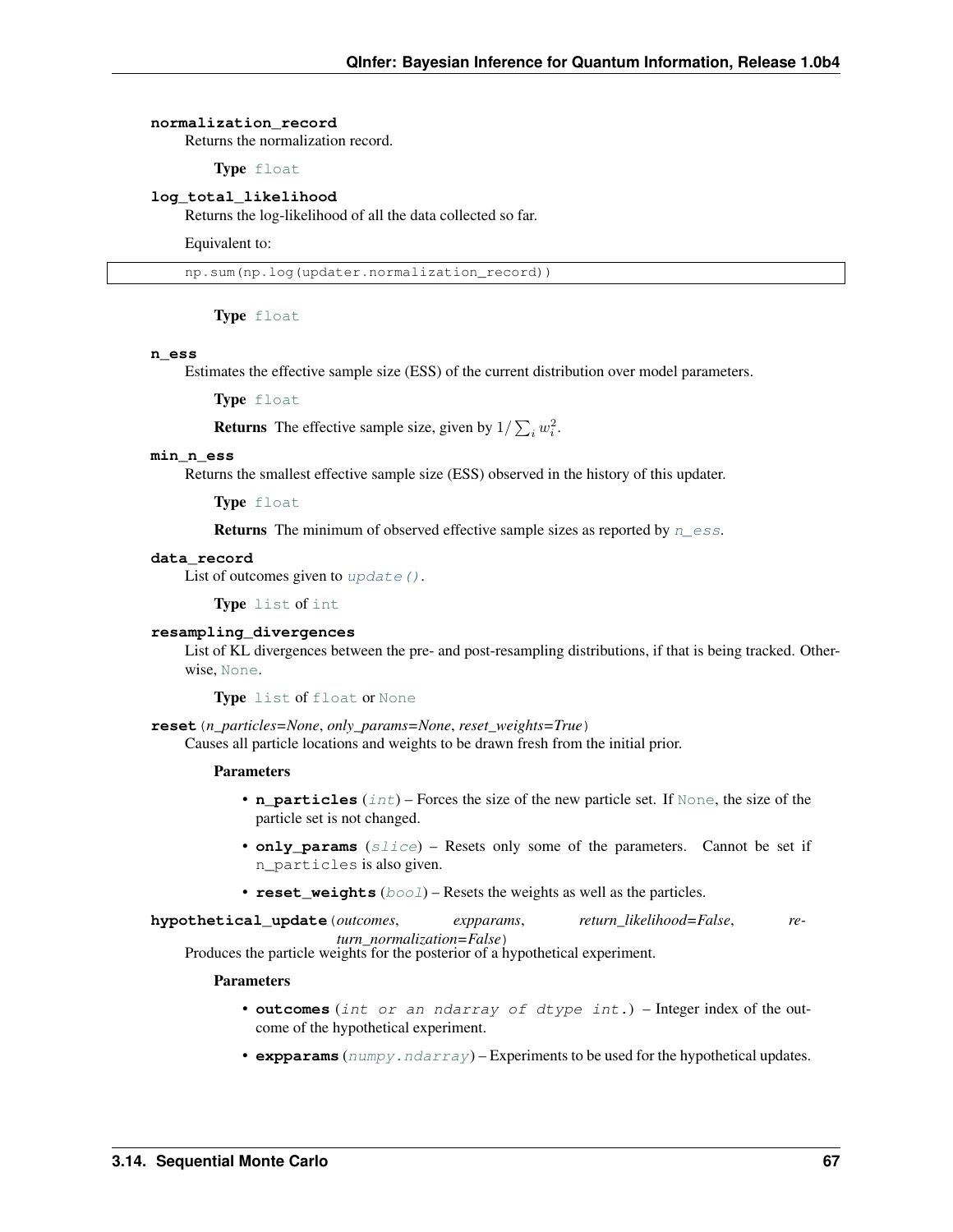• **weights** (ndarray, shape (n\_outcomes, n\_expparams,  $n$ <sub>particles</sub>)) – Weights assigned to each particle in the posterior distribution  $Pr(\omega|d)$ .

<span id="page-70-0"></span>**update**(*outcome*, *expparams*, *check\_for\_resample=True*)

Given an experiment and an outcome of that experiment, updates the posterior distribution to reflect knowledge of that experiment.

After updating, resamples the posterior distribution if necessary.

## Parameters

- **outcome** ([int](https://docs.python.org/3/library/functions.html#int)) Label for the outcome that was observed, as defined by the Model instance under study.
- **expparams** ([ndarray](https://docs.scipy.org/doc/numpy/reference/generated/numpy.ndarray.html#numpy.ndarray) of dtype given by the expparams\_dtype property of the underlying model) – Parameters describing the experiment that was performed.
- **check\_for\_resample** ([bool](https://docs.python.org/3/library/functions.html#bool)) If [True](https://docs.python.org/3/library/constants.html#True), after performing the update, the effective sample size condition will be checked and a resampling step may be performed.

#### **batch\_update**(*outcomes*, *expparams*, *resample\_interval=5*)

Updates based on a batch of outcomes and experiments, rather than just one.

#### **Parameters**

- **outcomes** ([numpy.ndarray](https://docs.scipy.org/doc/numpy/reference/generated/numpy.ndarray.html#numpy.ndarray)) An array of outcomes of the experiments that were performed.
- **expparams** ([numpy.ndarray](https://docs.scipy.org/doc/numpy/reference/generated/numpy.ndarray.html#numpy.ndarray)) Either a scalar or record single-index array of experiments that were performed.
- **resample\_[int](https://docs.python.org/3/library/functions.html#int)erval**  $(int)$  Controls how often to check whether  $N_{\text{ess}}$  falls below the resample threshold.

#### **resample**()

Forces the updater to perform a resampling step immediately.

#### **n\_rvs**

The number of random variables described by the posterior distribution.

#### $sample(n=1)$

Returns samples from the current posterior distribution.

**Parameters**  $\mathbf{n}$  ([int](https://docs.python.org/3/library/functions.html#int)) – The number of samples to draw.

Returns The sampled model parameter vectors.

Return type [ndarray](https://docs.scipy.org/doc/numpy/reference/generated/numpy.ndarray.html#numpy.ndarray) of shape (n, updater.n\_rvs).

# **est\_mean**()

Returns an estimate of the posterior mean model, given by the expectation value over the current SMC approximation of the posterior model distribution.

Return type [numpy.ndarray](https://docs.scipy.org/doc/numpy/reference/generated/numpy.ndarray.html#numpy.ndarray), shape (n\_modelparams,).

Returns An array containing the an estimate of the mean model vector.

## **est\_meanfn**(*fn*)

Returns an estimate of the expectation value of a given function  $f$  of the model parameters, given by a sum over the current SMC approximation of the posterior distribution over models.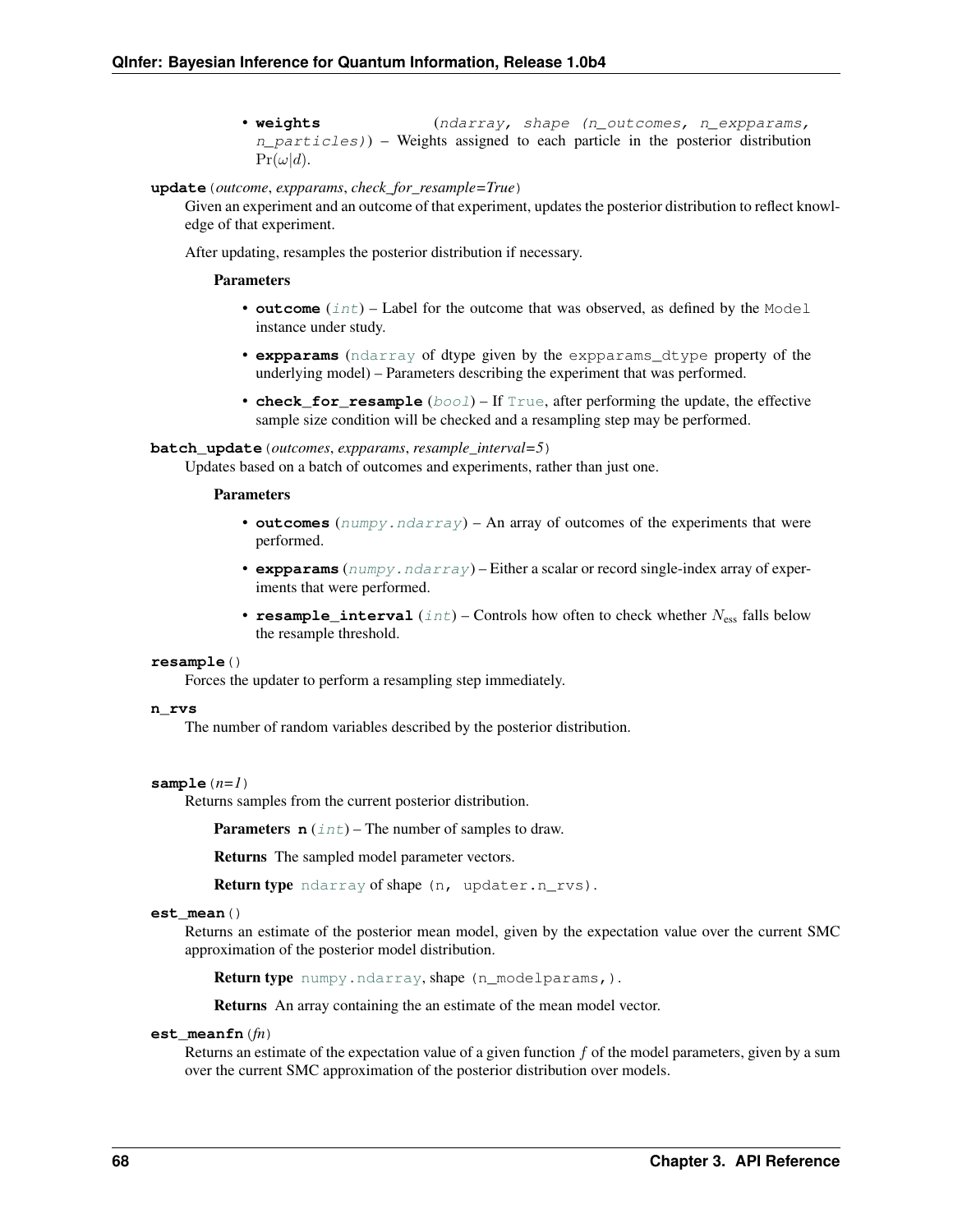Here,  $f$  is represented by a function  $\epsilon$  fn that is vectorized over particles, such that  $\epsilon$  (modelparams) has shape (n\_particles, k), where n\_particles = modelparams.shape[0], and where k is a positive integer.

**Parameters**  $\mathbf{f}$  (*[callable](https://docs.python.org/3/library/functions.html#callable)*) – Function implementing  $f$  in a vectorized manner. (See above.)

Return type [numpy.ndarray](https://docs.scipy.org/doc/numpy/reference/generated/numpy.ndarray.html#numpy.ndarray), shape (k, ).

**Returns** An array containing the an estimate of the mean of  $f$ .

## **est\_covariance\_mtx**(*corr=False*)

Returns an estimate of the covariance of the current posterior model distribution, given by the covariance of the current SMC approximation.

**Parameters corr**  $(b \circ c)$  – If  $True$ , the covariance matrix is normalized by the outer product of the square root diagonal of the covariance matrix such that the correlation matrix is returned instead.

Return type [numpy.ndarray](https://docs.scipy.org/doc/numpy/reference/generated/numpy.ndarray.html#numpy.ndarray), shape (n\_modelparams, n\_modelparams).

Returns An array containing the estimated covariance matrix.

#### **bayes\_risk**(*expparams*)

Calculates the Bayes risk for a hypothetical experiment, assuming the quadratic loss function defined by the current model's scale matrix (see qinfer.abstract\_model.Simulatable.Q).

**Parameters expparams** ([ndarray](https://docs.scipy.org/doc/numpy/reference/generated/numpy.ndarray.html#numpy.ndarray) of dtype given by the current model's expparams dtype property, and of shape  $(1,)$ ) – The experiment at which to compute the Bayes risk.

Return float The Bayes risk for the current posterior distribution of the hypothetical experiment expparams.

# **expected\_information\_gain**(*expparams*)

Calculates the expected information gain for a hypothetical experiment.

- Parameters expparams ([ndarray](https://docs.scipy.org/doc/numpy/reference/generated/numpy.ndarray.html#numpy.ndarray) of dtype given by the current model's expparams dtype property, and of shape  $(1,))$  – The experiment at which to compute expected information gain.
- Return float The Bayes risk for the current posterior distribution of the hypothetical experiment expparams.

#### **est\_entropy**()

Estimates the entropy of the current posterior as  $-\sum_i w_i \log w_i$  where  $\{w_i\}$  is the set of particles with nonzero weight.

**est\_kl\_divergence**(*other*, *kernel=None*, *delta=0.01*)

Finds the KL divergence between this and another SMC-approximated distribution by using a kernel density estimator to smooth over the other distribution's particles.

Parameters **other** ([SMCUpdater](#page-68-0)) –

- **est\_cluster\_moments**(*cluster\_opts=None*)
- **est\_cluster\_covs**(*cluster\_opts=None*)

## **est\_cluster\_metric**(*cluster\_opts=None*)

Returns an estimate of how much of the variance in the current posterior can be explained by a separation between *clusters*.

#### **est\_credible\_region**(*level=0.95*, *return\_outside=False*, *modelparam\_slice=None*)

Returns an array containing particles inside a credible region of a given level, such that the described region has probability mass no less than the desired level.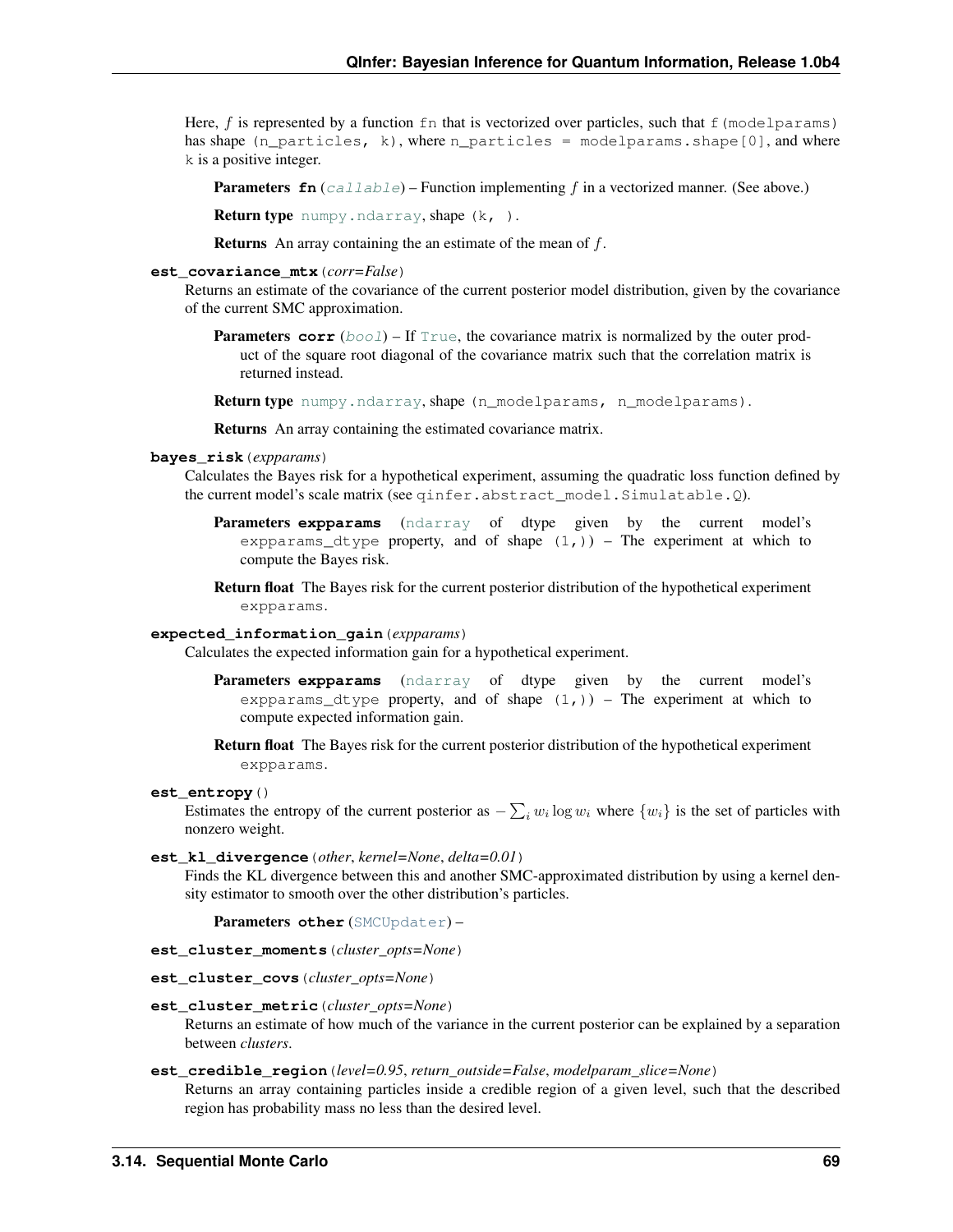<span id="page-72-2"></span>Particles in the returned region are selected by including the highest- weight particles first until the desired credibility level is reached.

#### **Parameters**

- **level**  $(fload)$  Crediblity level to report.
- **return** outside  $(b \circ o1)$  If [True](https://docs.python.org/3/library/constants.html#True), the return value is a tuple of the those particles within the credible region, and the rest of the posterior particle cloud.
- **modelparam\_slice** ([slice](https://docs.python.org/3/library/functions.html#slice)) Slice over which model parameters to consider.

#### Return type

[numpy.ndarray](https://docs.scipy.org/doc/numpy/reference/generated/numpy.ndarray.html#numpy.ndarray), shape (n\_credible, n\_mps), where n\_credible is the number of particles in the credible region and n\_mps corresponds to the size of modelparam\_slice.

If return\_outside is True, this method instead returns tuple (inside, outside) where inside is as described above, and outside has shape (n\_particles-n\_credible, n\_mps).

Returns An array of particles inside the estimated credible region. Or, if return\_outside is True, both the particles inside and the particles outside, as a tuple.

#### <span id="page-72-1"></span>**region\_est\_hull**(*level=0.95*, *modelparam\_slice=None*)

Estimates a credible region over models by taking the convex hull of a credible subset of particles.

#### Parameters

- **level** ([float](https://docs.python.org/3/library/functions.html#float)) The desired crediblity level (see [SMCUpdater.est\\_credible\\_region\(\)](#page-71-0)).
- **modelparam\_slice** ([slice](https://docs.python.org/3/library/functions.html#slice)) Slice over which model parameters to consider.
- Returns The tuple (faces, vertices) where faces describes all the vertices of all of the faces on the exterior of the convex hull, and vertices is a list of all vertices on the exterior of the convex hull.
- Return type faces is a numpy.ndarray with shape (n\_face, n\_mps, n\_mps) and indeces (idx\_face, idx\_vertex, idx\_mps) where n\_mps corresponds to the size of modelparam slice. vertices is an numpy.ndarray of shape (n\_vertices, n\_mps).

<span id="page-72-0"></span>**region\_est\_ellipsoid**(*level=0.95*, *tol=0.0001*, *modelparam\_slice=None*)

Estimates a credible region over models by finding the minimum volume enclosing ellipse (MVEE) of a credible subset of particles.

#### Parameters

- **level** ([float](https://docs.python.org/3/library/functions.html#float)) The desired crediblity level (see [SMCUpdater.est\\_credible\\_region\(\)](#page-71-0)).
- **tol** (*[float](https://docs.python.org/3/library/functions.html#float)*) The allowed error tolerance in the MVEE optimization (see mvee ()).
- **modelparam\_slice** ([slice](https://docs.python.org/3/library/functions.html#slice)) Slice over which model parameters to consider.
- **Returns** A tuple (A, c) where A is the covariance matrix of the ellipsoid and c is the center. A point x is in the ellipsoid whenever  $(x - c)^T A^{-1}(x - c) \leq 1$ .

Return type A is np.ndarray of shape (n\_mps,n\_mps) and centroid is np.ndarray of shape (n\_mps). n\_mps corresponds to the size of param\_slice.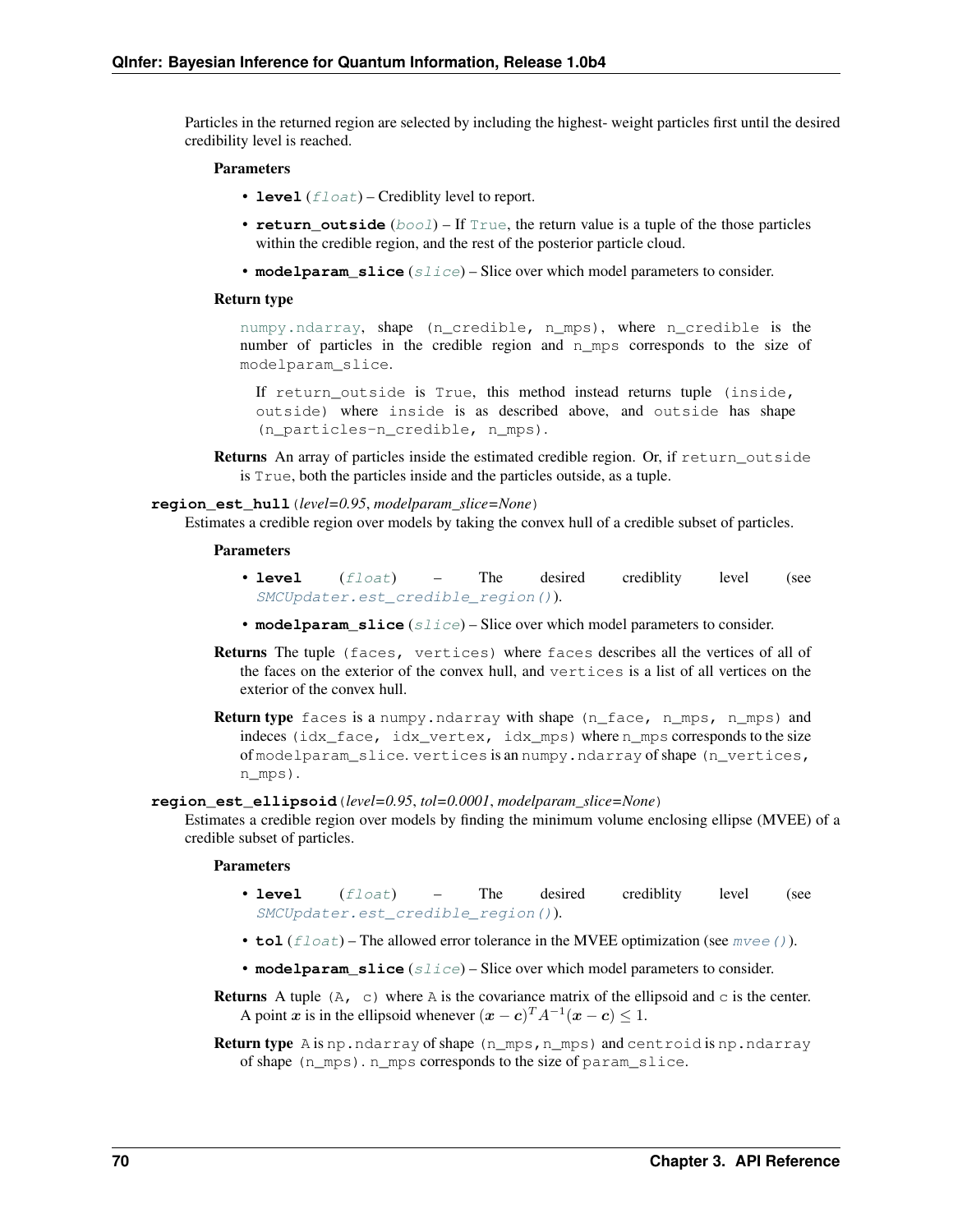<span id="page-73-1"></span>**in\_credible\_region**(*points*, *level=0.95*, *modelparam\_slice=None*, *method=u'hpd-hull'*, *tol=0.0001*)

Decides whether each of the points lie within a credible region of the current distribution.

If tol is None, the particles are tested directly against the convex hull object. If tol is a positive float, particles are tested to be in the interior of the smallest enclosing ellipsoid of this convex hull, see [SMCUpdater.region\\_est\\_ellipsoid\(\)](#page-72-0).

#### Parameters

- **points** (np.ndarray) An np.ndarray of shape (n\_mps) for a single point, or of shape  $(n\_points, n\_mps)$  for multiple points, where  $n\_mps$  corresponds to the same dimensionality as param\_slice.
- **level** ([float](https://docs.python.org/3/library/functions.html#float)) The desired crediblity level (see [SMCUpdater.est\\_credible\\_region\(\)](#page-71-0)).
- **method**  $(str)$  $(str)$  $(str)$  A string specifying which credible region estimator to use. One of 'pce', 'hpd-hull' or 'hpd-mvee' (see below).
- **tol** (*[float](https://docs.python.org/3/library/functions.html#float)*) The allowed error tolerance for those methods which require a tolerance (see  $m$ vee $()$ ).
- **modelparam\_slice** ([slice](https://docs.python.org/3/library/functions.html#slice)) A slice describing which model parameters to consider in the credible region, effectively marginizing out the remaining parameters. By default, all model parameters are included.

Returns A boolean array of shape (n\_points, ) specifying whether each of the points lies inside the confidence region.

The following values are valid for the method argument.

- •**'pce'**: Posterior Covariance Ellipsoid. Computes the covariance matrix of the particle distribution marginalized over the excluded slices and uses the  $\chi^2$  distribution to determine how to rescale it such the the corresponding ellipsoid has the correct size. The ellipsoid is translated by the mean of the particle distribution. It is determined which of the points are on the interior.
- •' hpd-hull': High Posterior Density Convex Hull. See [SMCUpdater.region\\_est\\_hull\(\)](#page-72-1). Computes the HPD region resulting from the particle approximation, computes the convex hull of this, and it is determined which of the points are on the interior.
- •**'hpd-mvee'**: High Posterior Density Minimum Volume Enclosing Ellipsoid. See  $SMCUpdater. region\_est\_ellipsoid()$  and  $mvee()$ . Computes the HPD region resulting from the particle approximation, computes the convex hull of this, and determines the minimum enclosing ellipsoid. Deterimines which of the points are on the interior.

<span id="page-73-0"></span>**risk**(*x0*)

**posterior\_marginal**(*idx\_param=0*, *res=100*, *smoothing=0*, *range\_min=None*, *range\_max=None*)

Returns an estimate of the marginal distribution of a given model parameter, based on taking the derivative of the interpolated cdf.

#### Parameters

- **idx** param  $(int)$  $(int)$  $(int)$  Index of parameter to be marginalized.
- $\text{res1}$  ([int](https://docs.python.org/3/library/functions.html#int)) Resolution of of the axis.
- **smoothing** (*[float](https://docs.python.org/3/library/functions.html#float)*) Standard deviation of the Gaussian kernel used to smooth; same units as parameter.
- **range\_min** ([float](https://docs.python.org/3/library/functions.html#float)) Minimum range of the output axis.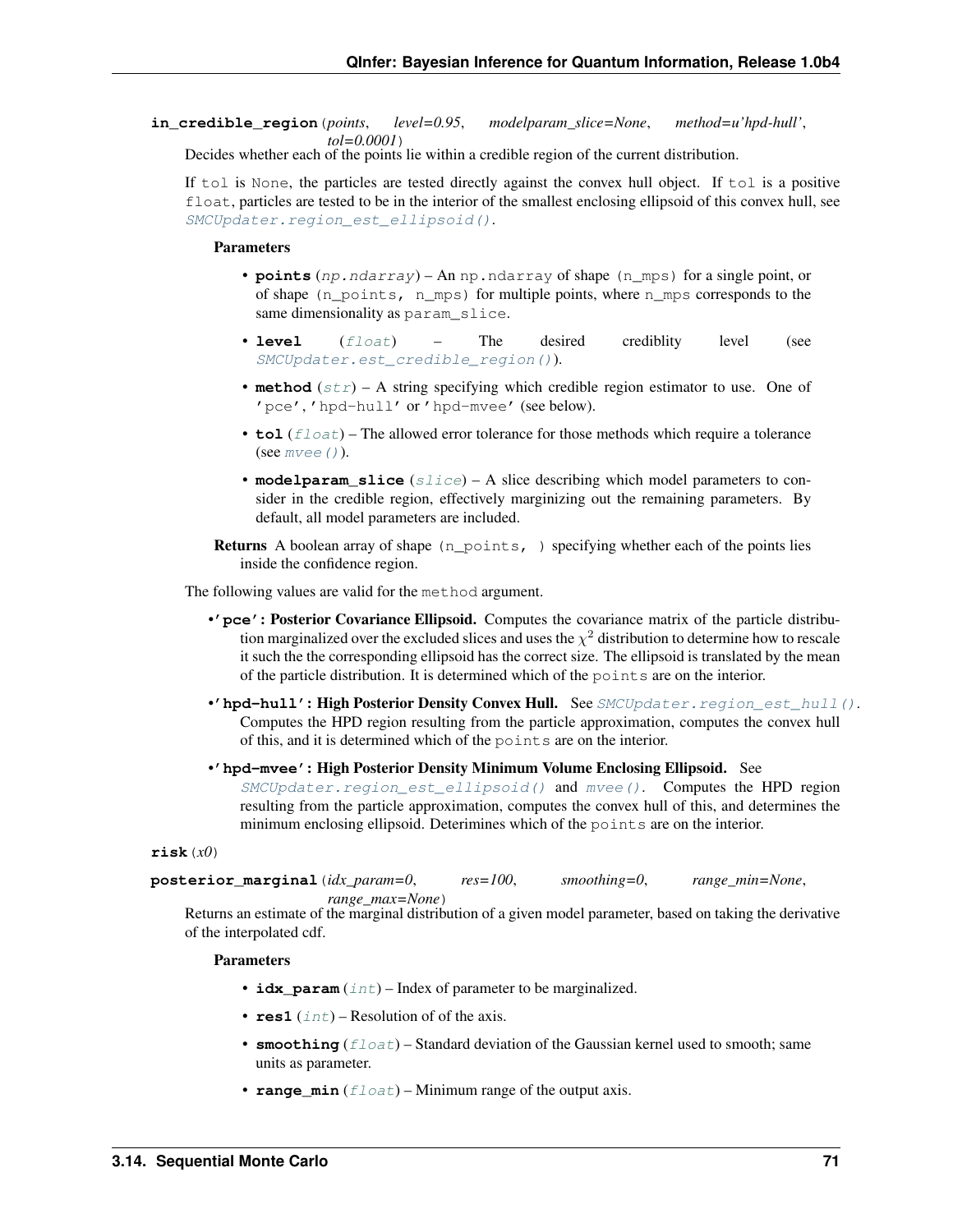• **range** max  $(f$ loat) – Maximum range of the output axis.

#### <span id="page-74-2"></span>See also:

```
SMCUpdater.plot_posterior_marginal()
```
<span id="page-74-0"></span>**plot\_posterior\_marginal**(*idx\_param=0*, *res=100*, *smoothing=0*, *range\_min=None*, *range\_max=None*, *label\_xaxis=True*, *other\_plot\_args={}*, *true\_model=None*)

Plots a marginal of the requested parameter.

#### Parameters

- **idx\_param** ([int](https://docs.python.org/3/library/functions.html#int)) Index of parameter to be marginalized.
- $\text{res1}$  ([int](https://docs.python.org/3/library/functions.html#int)) Resolution of of the axis.
- **smoothing** (*[float](https://docs.python.org/3/library/functions.html#float)*) Standard deviation of the Gaussian kernel used to smooth; same units as parameter.
- **range\_min**  $(fload)$  Minimum range of the output axis.
- **range\_max**  $(f$ loat) Maximum range of the output axis.
- **label\_xaxis** ( $bood$ ) Labels the x-axis with the model parameter name given by this updater's model.
- **other\_plot\_args** ([dict](https://docs.python.org/3/library/stdtypes.html#dict)) Keyword arguments to be passed to matplotlib's plot function.
- **true\_model** (np.ndarray) Plots a given model parameter vector as the "true" model for comparison.

#### See also:

#### [SMCUpdater.posterior\\_marginal\(\)](#page-73-0)

**plot\_covariance**(*corr=False*, *param\_slice=None*, *tick\_labels=None*, *tick\_params=None*) Plots the covariance matrix of the posterior as a Hinton diagram.

Note: This function requires that mpltools is installed.

#### Parameters

- **corr** ([bool](https://docs.python.org/3/library/functions.html#bool)) If [True](https://docs.python.org/3/library/constants.html#True), the covariance matrix is first normalized by the outer product of the square root diagonal of the covariance matrix such that the correlation matrix is plotted instead.
- **param\_slice** ([slice](https://docs.python.org/3/library/functions.html#slice)) Slice of the modelparameters to be plotted.
- **tick labels** (*[list](https://docs.python.org/3/library/stdtypes.html#list)*) List of tick labels for each component; by default, these are drawn from the model itself.

<span id="page-74-1"></span>**posterior\_mesh**(*idx\_param1=0*, *idx\_param2=1*, *res1=100*, *res2=100*, *smoothing=0.01*)

Returns a mesh, useful for plotting, of kernel density estimation of a 2D projection of the current posterior distribution.

#### Parameters

- **idx\_param1** ([int](https://docs.python.org/3/library/functions.html#int)) Parameter to be treated as  $x$  when plotting.
- **idx\_param2** ([int](https://docs.python.org/3/library/functions.html#int)) Parameter to be treated as  $y$  when plotting.
- $\text{res1}$  ([int](https://docs.python.org/3/library/functions.html#int)) Resolution along the x direction.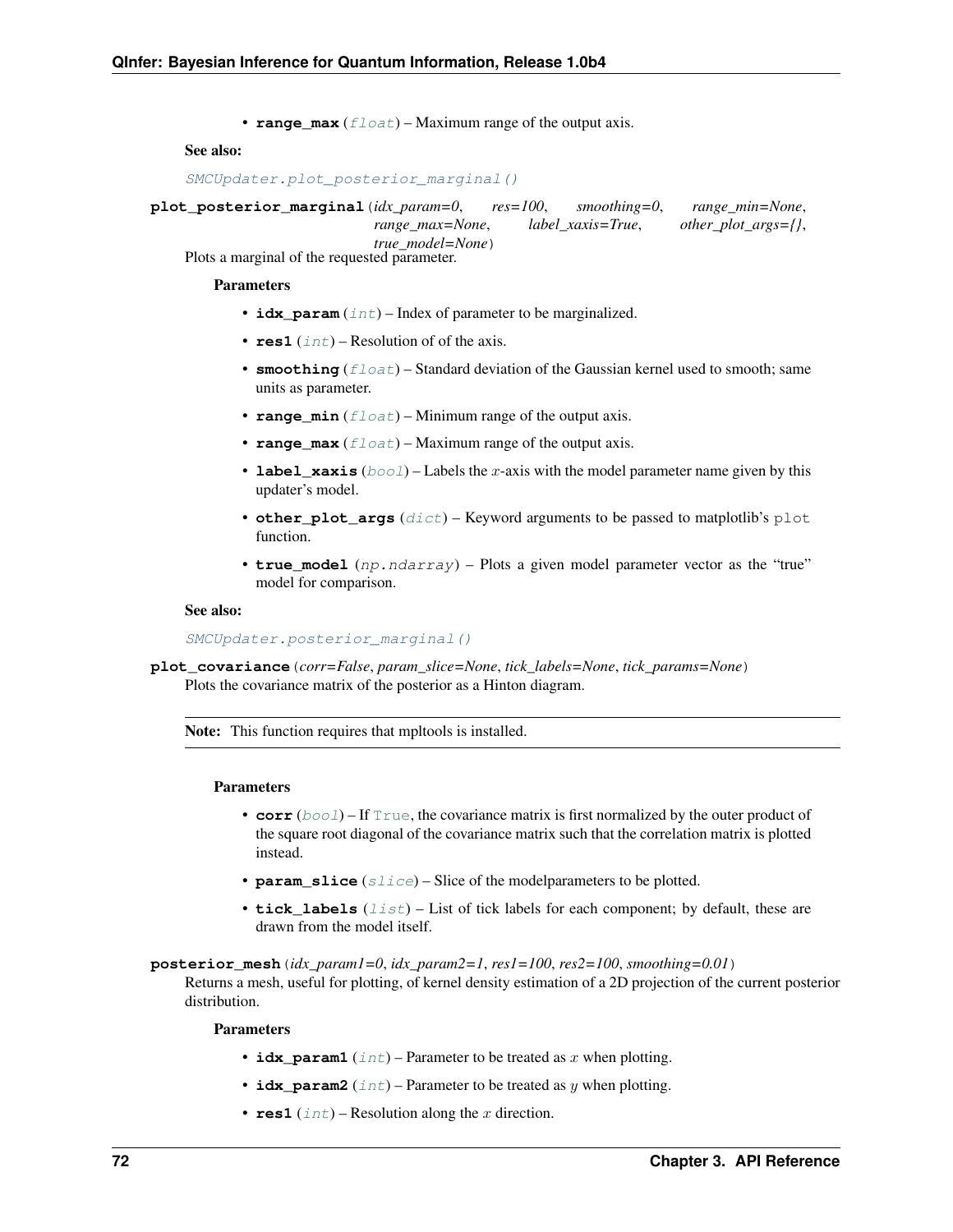- <span id="page-75-1"></span>•  $\text{res2}$  ([int](https://docs.python.org/3/library/functions.html#int)) – Resolution along the  $\psi$  direction.
- **smoothing** (*[float](https://docs.python.org/3/library/functions.html#float)*) Standard deviation of the Gaussian kernel used to smooth the particle approximation to the current posterior.

#### See also:

[SMCUpdater.plot\\_posterior\\_contour\(\)](#page-75-0)

<span id="page-75-0"></span>**plot\_posterior\_contour**(*idx\_param1=0*, *idx\_param2=1*, *res1=100*, *res2=100*, *smoothing=0.01*)

Plots a contour of the kernel density estimation of a 2D projection of the current posterior distribution.

#### Parameters

- **idx\_param1** ( $int$ ) Parameter to be treated as  $x$  when plotting.
- **idx\_param2** ([int](https://docs.python.org/3/library/functions.html#int)) Parameter to be treated as  $y$  when plotting.
- $\text{res1}$  ([int](https://docs.python.org/3/library/functions.html#int)) Resolution along the x direction.
- $\text{res2}$  ([int](https://docs.python.org/3/library/functions.html#int)) Resolution along the *y* direction.
- **smoothing** (*[float](https://docs.python.org/3/library/functions.html#float)*) Standard deviation of the Gaussian kernel used to smooth the particle approximation to the current posterior.

#### See also:

[SMCUpdater.posterior\\_mesh\(\)](#page-74-1)

## **3.15 Testing Models**

### **3.15.1 Introduction**

QInfer provides several premade models for quickly learning how to use the library, for making demonstrations, or to test new algorithms and approaches built on top of QInfer.

### **3.15.2 SimplePrecessionModel - Model of a single qubit undergoing Larmor precession**

#### class qinfer.**SimplePrecessionModel**(*min\_freq=0*)

Bases: qinfer.test\_models.SimpleInversionModel

Describes the free evolution of a single qubit prepared in the  $|+\rangle$  state under a Hamiltonian  $H = \omega \sigma_z/2$ , as explored in *[\[GFWC12\]](#page-93-0)*.

**Parameters**  $min\_freq$  ( $float$ ) – Minimum value for  $\omega$  to accept as valid. This is used for testing techniques that mitigate the effects of degenerate models; there is no "good" reason to ever set this to be less than zero, other than to test with an explicitly broken model.

**Model Parameters omega** – The precession frequency  $\omega$ .

**Experiment Parameter [float](https://docs.python.org/3/library/functions.html#float)** The evolution time  $t$ .

#### **expparams\_dtype**

**likelihood**(*outcomes*, *modelparams*, *expparams*)

**score**(*outcomes*, *modelparams*, *expparams*, *return\_L=False*)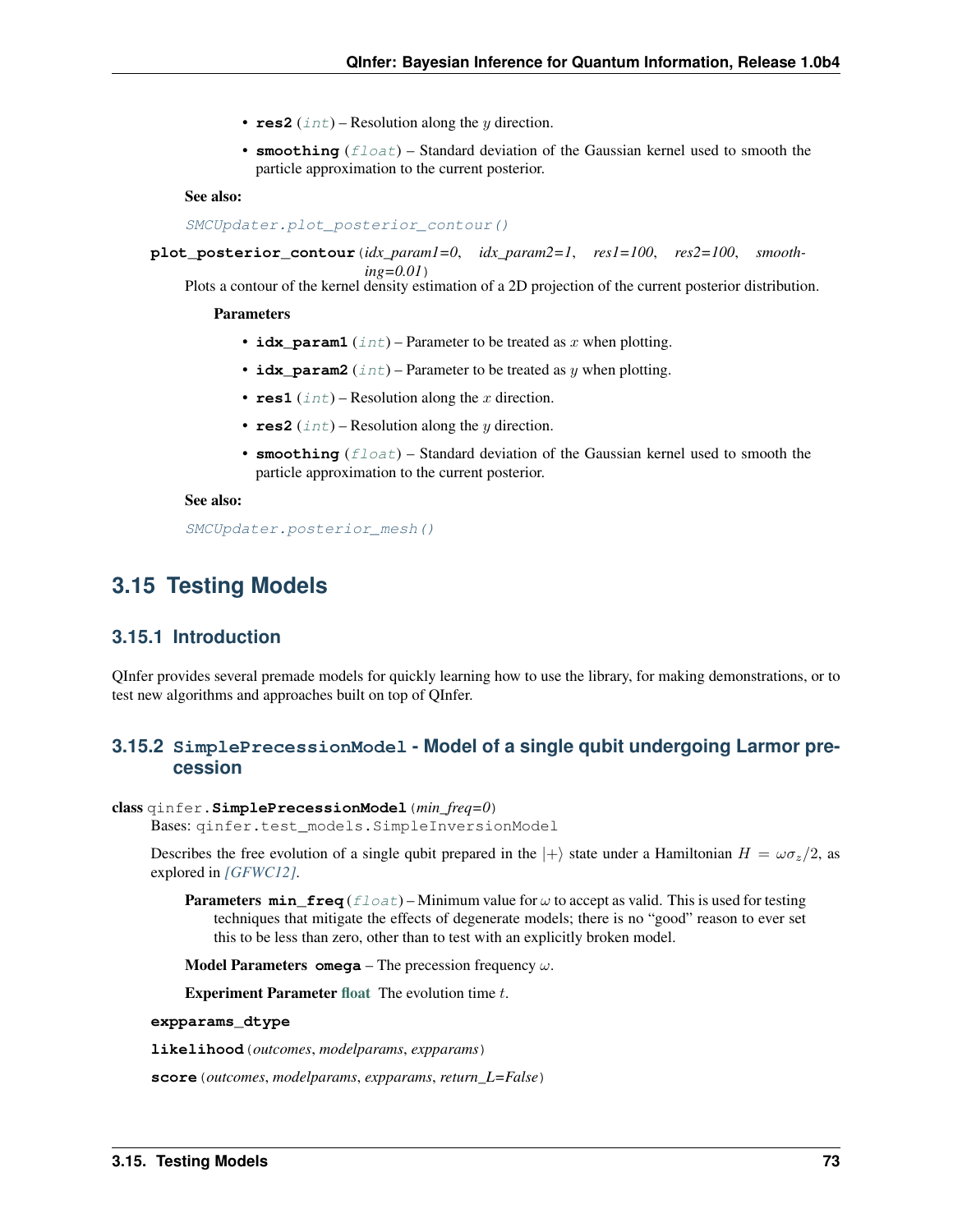### <span id="page-76-0"></span>**3.15.3 NoisyCoinModel - Classical coin flip model corrupted by a noisy process**

#### class qinfer.**NoisyCoinModel**

Bases: qinfer.abstract\_model.FiniteOutcomeModel

Implements the "noisy coin" model of *[\[FB12\]](#page-93-1)*, where the model parameter  $p$  is the probability of the noisy coin. This model has two experiment parameters,  $\alpha$  and  $\beta$ , which are the probabilities of observing a "0" outcome conditioned on the "true" outcome being 0 and 1, respectively. That is, for an ideal coin,  $\alpha = 1$  and  $\beta = 0$ .

Note that  $\alpha$  and  $\beta$  are implemented as experiment parameters not because we expect to design over those values, but because a specification of each is necessary to honestly describe an experiment that was performed.

**Model Parameters**  $p -$  **"Heads" probability p.** 

#### Experiment Parameters

- **alpha**  $(f$ loat) Visibility parameter  $\alpha$ .
- **beta**  $(fload)$  Visibility parameter  $\beta$ .
- **n\_modelparams**

```
expparams_dtype
```

```
is_n_outcomes_constant
```
static **are\_models\_valid**(*modelparams*)

**n\_outcomes**(*expparams*)

**likelihood**(*outcomes*, *modelparams*, *expparams*)

### **3.15.4 NDieModel**

```
class qinfer.NDieModel(n=6, threshold=1e-07)
```

```
Bases: qinfer.abstract model.FiniteOutcomeModel
```
Implements a model of rolling a die with n sides, whose unknown model parameters are the weights of each side; a generalization of CoinModel. An experiment consists of rolling the die once. The faces of the die are zero indexed, labeled 0,1,2,...,n-1.

#### **Parameters**

- **n** ([int](https://docs.python.org/3/library/functions.html#int)) Number of sides on the die.
- **threshold**  $(fload)$  How close to 1 the probabilites of the sides of the die must be.

#### **n\_modelparams**

#### **expparams\_dtype**

#### **is\_n\_outcomes\_constant**

Returns True if and only if the number of outcomes for each experiment is independent of the experiment being performed.

This property is assumed by inference engines to be constant for the lifetime of a Model instance.

#### **are\_models\_valid**(*modelparams*)

#### **n\_outcomes**(*expparams*)

Returns an array of dtype uint describing the number of outcomes for each experiment specified by expparams.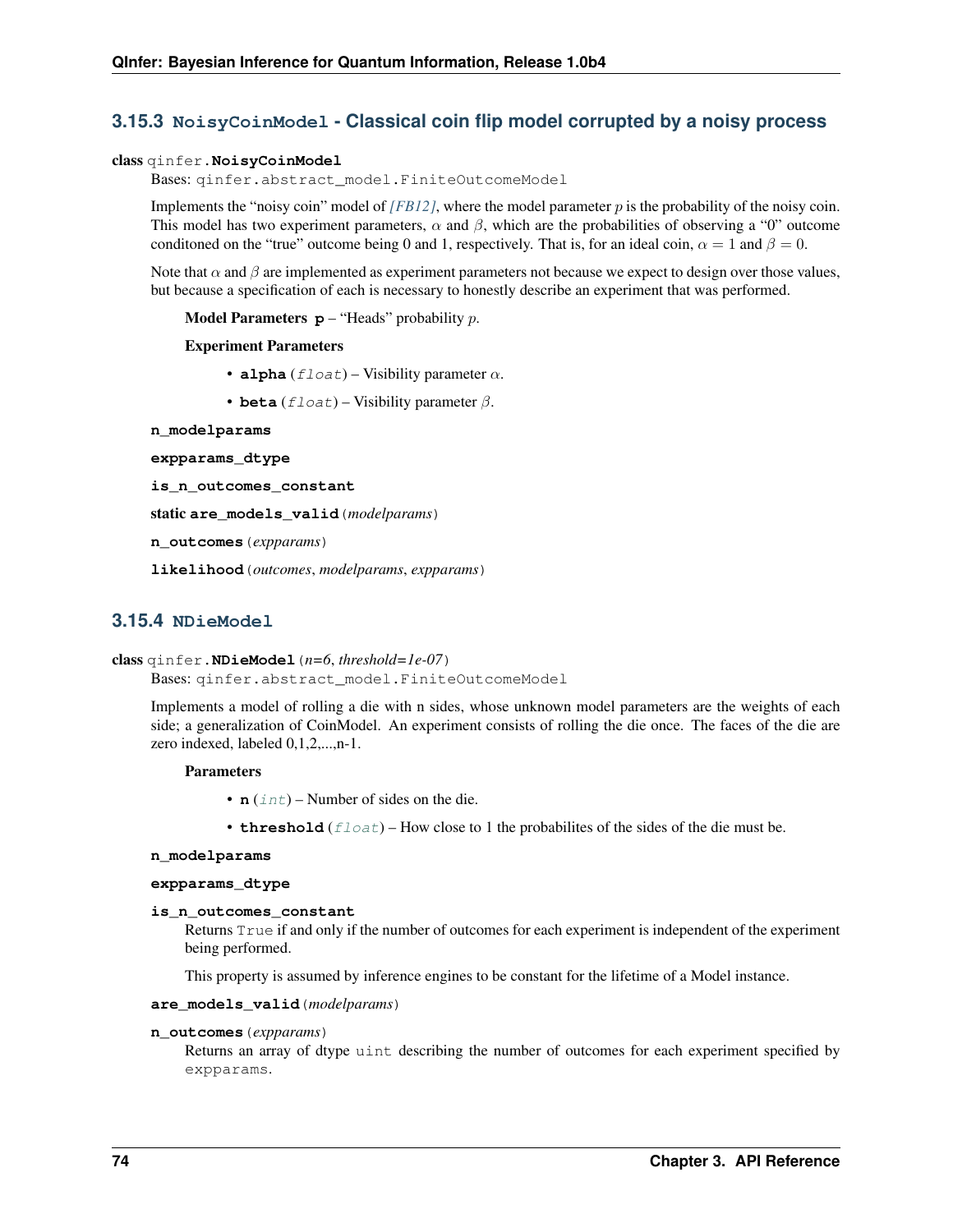**Parameters expparams** ([numpy.ndarray](https://docs.scipy.org/doc/numpy/reference/generated/numpy.ndarray.html#numpy.ndarray)) – Array of experimental parameters. This array must be of dtype agreeing with the expparams\_dtype property.

<span id="page-77-1"></span>**likelihood**(*outcomes*, *modelparams*, *expparams*)

# **3.16 Quantum Tomography**

#### **3.16.1 TomographyBasis**

<span id="page-77-0"></span>class qinfer.tomography.**TomographyBasis**(*data*, *dims*, *labels=None*, *superrep=None*, *name=None*)

Bases: [object](https://docs.python.org/3/library/functions.html#object)

A basis of Hermitian operators used for representing tomographic objects (states and channels) as vectors of real elements. By assumption, a tomographic basis is taken to have an initial (0th) element proportional to the identity, and all other elements are taken to be traceless. For example, the Pauli matrices form a tomographic basis for qubits.

Instances of TomographyBasis convert between representations of tomographic objects as real vectors of model parameters and QuTiP [Qobj](http://qutip.org/docs/3.1.0/apidoc/classes.html#qutip.Qobj) instances. The latter is convienent for working with other libraries, and for reasoning about fidelities and other metrics, while model parameter representations are useful for defining prior distributions and tomographic models.

#### **Parameters**

- **data**  $(np.ndarray)$  Dense array of shape  $(\dim \ast \ast 2, \dim, \dim)$  containing all elements of the new tomographic basis. data[alpha, i, j] is the  $(i, j)$ -th element of the alpha-th matrix of the new basis.
- **dims** ([list](https://docs.python.org/3/library/stdtypes.html#list)) Dimensions specification used in converting to QuTiP representations. The product of all elements of dims must equal the dimension of axes 1 and 2 of data. For instance, [2, 3] specifies that the basis is over the tensor product of a qubit and a qutrit space.
- **labels** ([str](https://docs.python.org/3/library/stdtypes.html#str) or [list](https://docs.python.org/3/library/stdtypes.html#list) of [str](https://docs.python.org/3/library/stdtypes.html#str)) LaTeX-formatted labels for each basis element. If a single  $str$ , a subscript is added to each basis element's label.
- **superrep**  $(str)$  $(str)$  $(str)$  Superoperator representation to pass to QuTiP when reconstructing states.

#### **data** = None

Dense matrix... TODO: document indices!

#### **dims** = None

Dimensions of each index, used when converting to QuTiP  $Q \circ b$  instances.

#### **labels** = None

Labels for each basis element.

#### **dim**

Dimension of the Hilbert space on which elements of this basis act.

Type [int](https://docs.python.org/3/library/functions.html#int)

#### **name**

Name to use when converting this basis to a string.

Type [str](https://docs.python.org/3/library/stdtypes.html#str)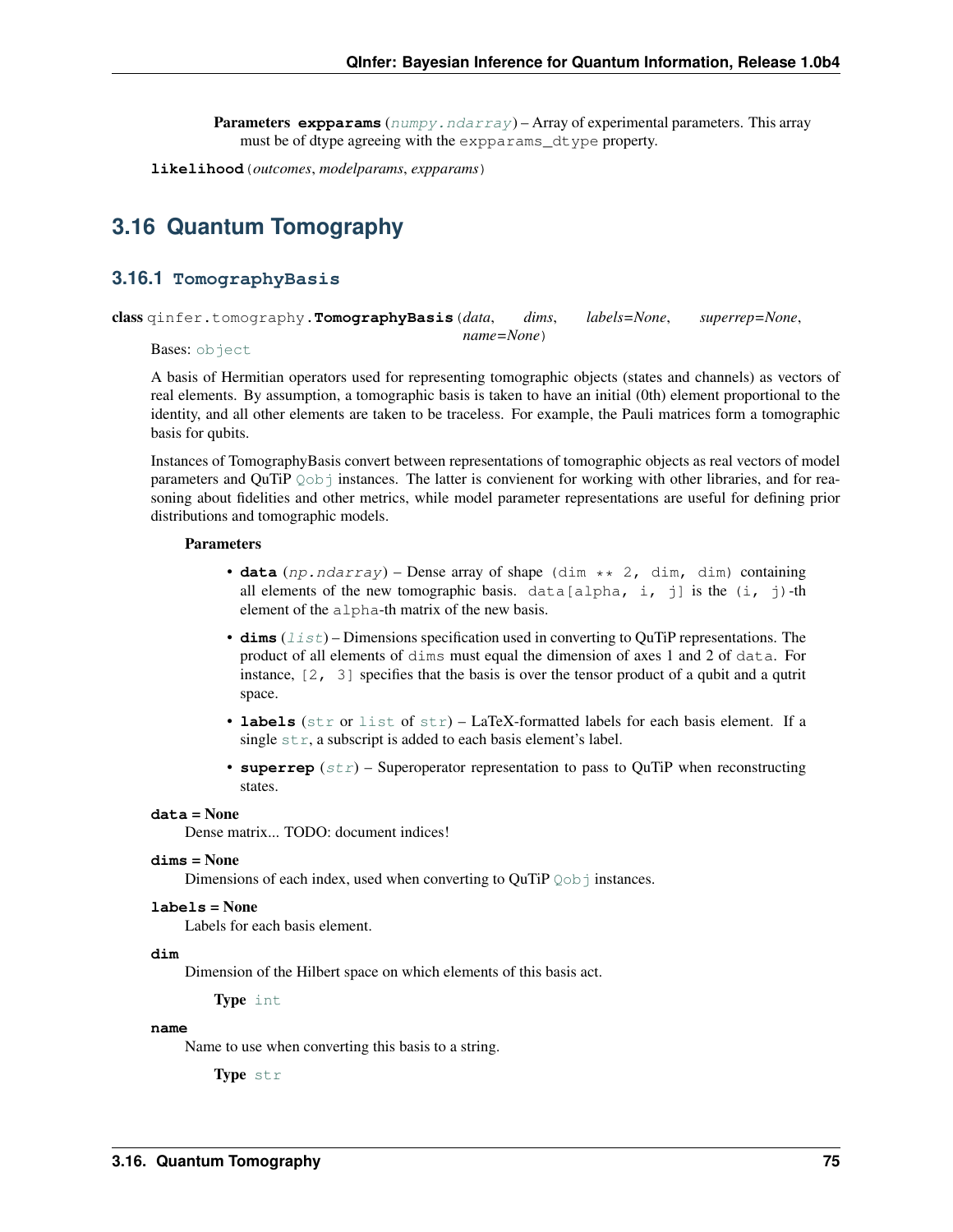#### <span id="page-78-1"></span>**flat**()

Returns a NumPy array that represents this operator basis in a flattened manner, such that basis.flat()[i, j] is the *j*th element of the flattened *i*th basis operator.

#### **state\_to\_modelparams**(*state*)

Converts a QuTiP-represented state into a model parameter vector.

Parameters state (qutip. Qobj) – State to be converted.

Return type np.ndarray

Returns The representation of the given state in this basis, as a vector of real parameters.

#### **modelparams\_to\_state**(*modelparams*)

Converts one or more vectors of model parameters into QuTiP-represented states.

**Parameters modelparams** (np.ndarray) – Array of shape (basis.dim \*\* 2, ) or  $(n_{\text{states}}, \text{basis.dim} \star\star 2)$  containing states represented as model parameter vectors in this basis.

Return type [Qobj](http://qutip.org/docs/3.1.0/apidoc/classes.html#qutip.Qobj) or [list](https://docs.python.org/3/library/stdtypes.html#list) of Qobj instances.

**Returns** The given states represented as  $Q \circ b$  instances.

#### **covariance\_mtx\_to\_superop**(*mtx*)

Converts a covariance matrix to the corresponding superoperator, represented as a QuTiP Qobj with type="super".

#### **Built-in bases**

```
qinfer.tomography.gell_mann_basis(dim)
```
Returns a [TomographyBasis](#page-77-0) on dim dimensions using the generalized Gell-Mann matrices.

This implementation is based on a MATLAB-language implementation provided by Carlos Riofrío, Seth Merkel and Andrew Silberfarb. Used with permission.

**Parameters**  $\dim (\text{int})$  $\dim (\text{int})$  $\dim (\text{int})$  **– Dimension of the individual matrices making up the returned basis.** 

Return type [TomographyBasis](#page-77-0)

**Returns** A basis of dim  $*$  dim Gell-Mann matrices.

#### qinfer.tomography.**pauli\_basis**(*nq=1*)

Returns a TomographyBasis for the Pauli basis on nq qubits.

**Parameters**  $nq$  ([int](https://docs.python.org/3/library/functions.html#int)) – Number of qubits on which the returned basis is defined.

#### qinfer.tomography.**tensor\_product\_basis**(*\*bases*)

Returns a TomographyBasis formed by the tensor product of two or more factor bases. Each basis element is the tensor product of basis elements from the underlying factors.

#### **3.16.2 DensityOperatorDistribution**

```
class qinfer.tomography.DensityOperatorDistribution(basis)
```

```
Bases: qinfer.distributions.SingleSampleMixin, qinfer.distributions.Distribution
```
Distribution over density operators parameterized in a given basis.

**Parameters basis** ([int](https://docs.python.org/3/library/functions.html#int) or [TomographyBasis](#page-77-0)) – Basis to use in representing sampled density operators. If an [int](https://docs.python.org/3/library/functions.html#int), assumes a default (Gell-Mann) basis of that dimension.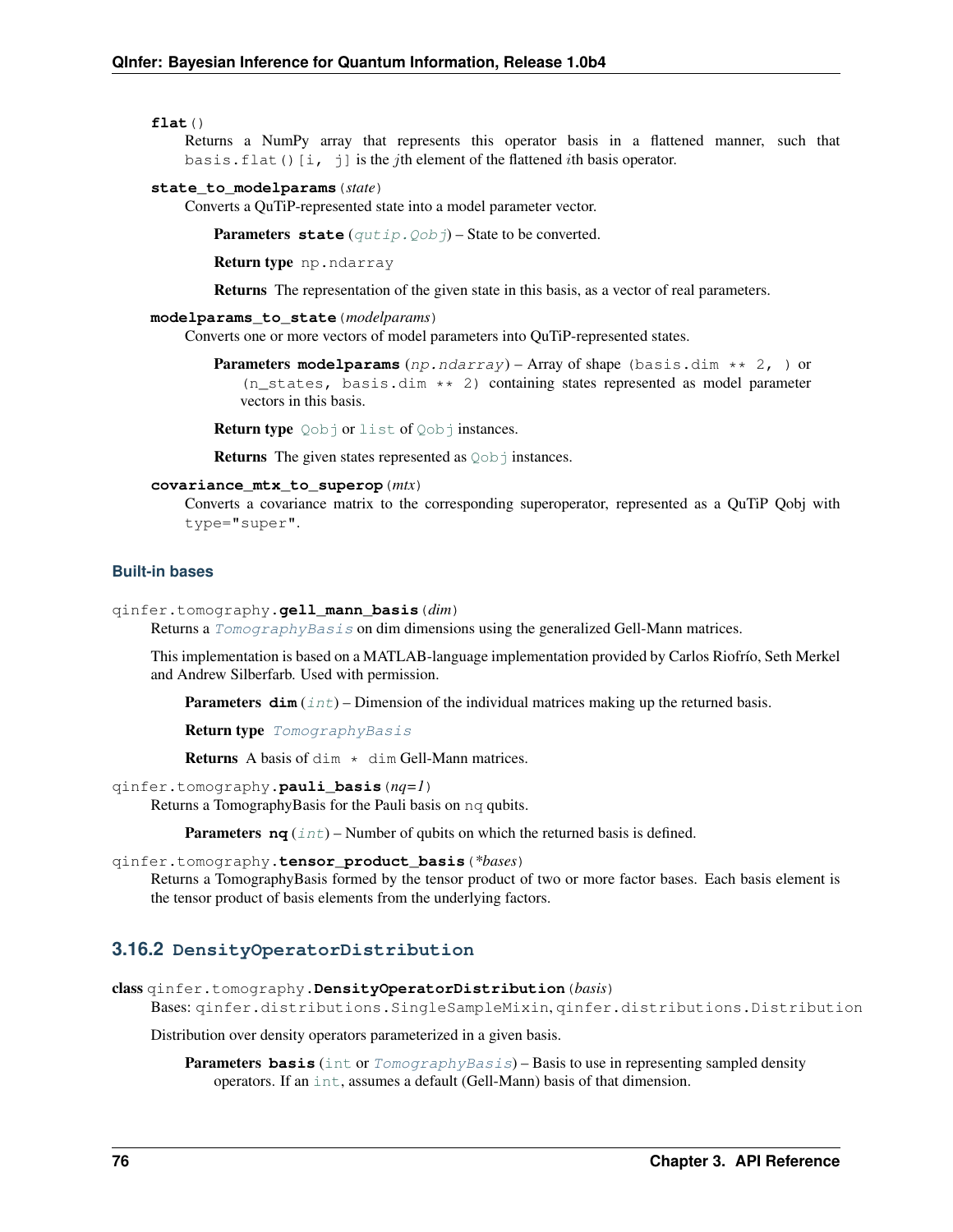#### <span id="page-79-0"></span>**n\_rvs**

Number of random variables represented by this distribution.

Type [int](https://docs.python.org/3/library/functions.html#int)

#### **dim**

Dimension of the Hilbert space on which sampled density operators act.

Type [int](https://docs.python.org/3/library/functions.html#int)

#### **basis**

Basis used to represent sampled density operators as model parameter vectors.

### **3.16.3 Specific Distributions**

#### See also:

#### *[Probability Distributions](#page-46-0)*

```
class qinfer.tomography.TensorProductDistribution(factors)
```
Bases: qinfer.tomography.distributions.DensityOperatorDistribution

This class is implemented using QuTiP (v3.1.0 or later), and thus will not work unless QuTiP is installed.

Parameters **factors** ([list](https://docs.python.org/3/library/stdtypes.html#list) of [DensityOperatorDistribution](#page-78-0) instances) – Distributions representing each factor of the tensor product used to generate samples.

#### class qinfer.tomography.**GinibreDistribution**(*basis*, *rank=None*)

Bases: qinfer.tomography.distributions.DensityOperatorDistribution

Distribution over all trace-1 positive semidefinite operators of a given rank. Generalizes the Hilbert-Schmidt (full-rank) and Haar (rank-1) distributions.

#### **Parameters**

- **basis** ([TomographyBasis](#page-77-0)) Basis to use in generating samples.
- **rank**  $(int)$  $(int)$  $(int)$  Rank of each sampled state. If  $None$ , defaults to full-rank.

class qinfer.tomography.**GinibreReditDistribution**(*basis*, *rank=None*) Bases: qinfer.tomography.distributions.DensityOperatorDistribution

Distribution over all real-valued trace-1 positive semidefinite operators of a given rank. Generalizes the Hilbert-Schmidt (full-rank) and Haar (rank-1) distributions. Useful for plotting.

#### Parameters

- **basis** ([TomographyBasis](#page-77-0)) Basis to use in generating samples.
- **rank** ([int](https://docs.python.org/3/library/functions.html#int)) Rank of each sampled state. If [None](https://docs.python.org/3/library/constants.html#None), defaults to full-rank.
- class qinfer.tomography.**BCSZChoiDistribution**(*basis*, *rank=None*, *enforce\_tp=True*) Bases: qinfer.tomography.distributions.DensityOperatorDistribution

Samples Choi states for completely-positive (CP) or CP and trace-preserving (CPTP) maps, as generated by the BCSZ prior *[\[BCSZ09\]](#page-93-2)*. The sampled states are normalized as states (trace 1).

#### class qinfer.tomography.**GADFLIDistribution**(*fiducial\_distribution*, *mean*) Bases: qinfer.tomography.distributions.DensityOperatorDistribution

Samples operators from the generalized amplitude damping prior for liklihood-based inference *[\[GCC16\]](#page-94-0)*, given a fiducial distribution and the desired mean for the prior.

#### **Parameters**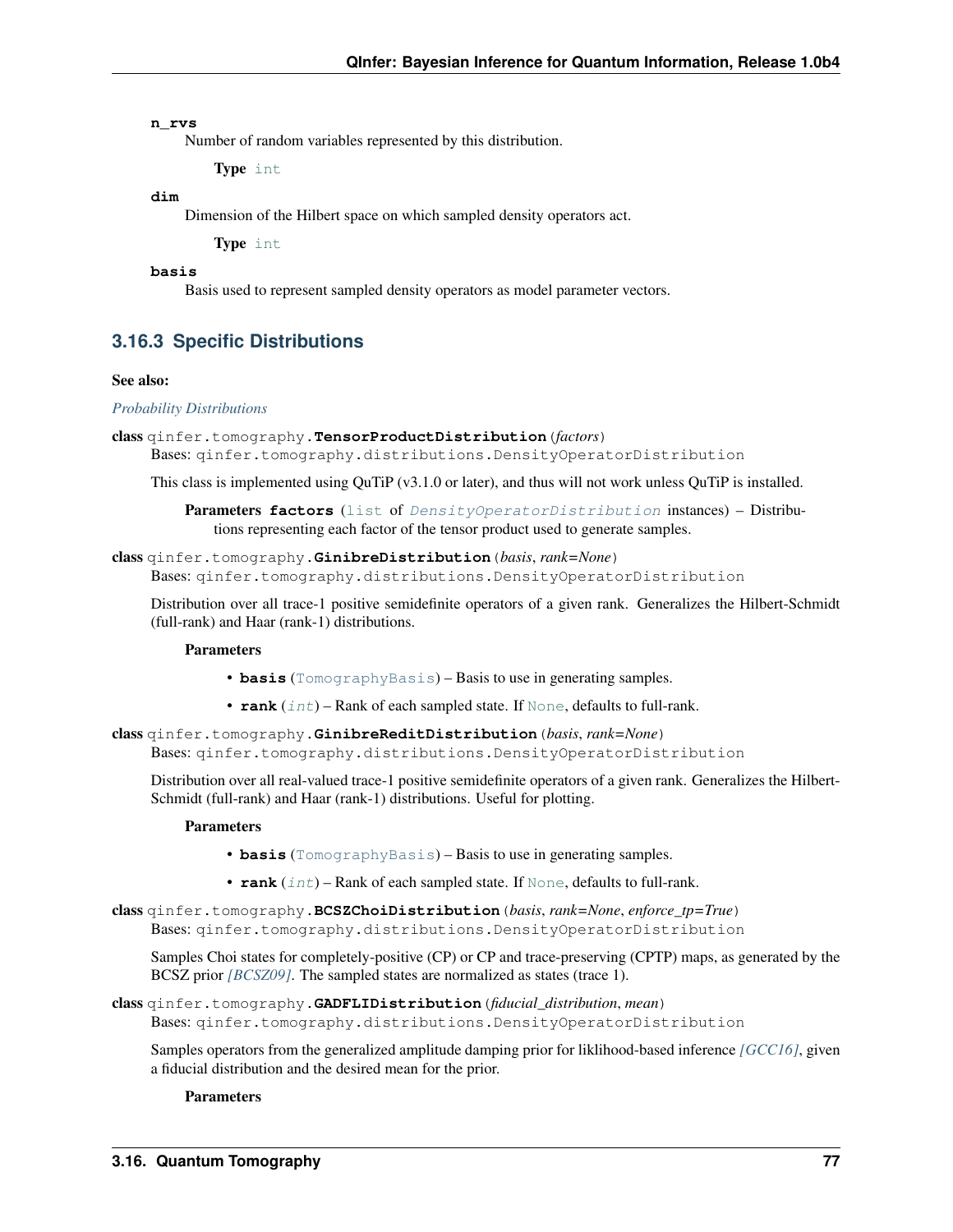- <span id="page-80-0"></span>• **fiducial\_distribution** ([DensityOperatorDistribution](#page-78-0)) – Distribution from which samples are initially drawn before transformation under generalized amplitude damping.
- **mean**  $(\text{qutip.Qobj})$  $(\text{qutip.Qobj})$  $(\text{qutip.Qobj})$  State which will be the mean of the GAD-transformed samples.

### **3.16.4 Models**

class qinfer.tomography.**TomographyModel**(*basis*, *allow\_subnormalized=False*) Bases: qinfer.abstract\_model.FiniteOutcomeModel

Model for tomographically learning a quantum state using two-outcome positive-operator valued measures (POVMs).

#### **Parameters**

- **basis** ([TomographyBasis](#page-77-0)) Basis used in representing states as model parameter vectors.
- **allow\_subnormalized** ( $bool$ ) If [False](https://docs.python.org/3/library/constants.html#False), states  $\rho$  are constrained during resampling such that  $\text{Tr}(\rho) = 1$ .

#### **dim**

Dimension of the Hilbert space on which density operators learned by this model act.

Type [int](https://docs.python.org/3/library/functions.html#int)

#### **basis**

Basis used in converting between  $Q \circ b$  j and model parameter vector representations of states.

Type [TomographyBasis](#page-77-0)

#### **n\_modelparams**

**modelparam\_names**

**is\_n\_outcomes\_constant**

**expparams\_dtype**

**n\_outcomes**(*expparams*)

#### **are\_models\_valid**(*modelparams*)

#### **canonicalize**(*modelparams*)

Truncates negative eigenvalues and from each state represented by a tensor of model parameter vectors, and renormalizes as appropriate.

Parameters modelparams (np.ndarray) – Array of shape (n\_states, dim\*\*2) containing model parameter representations of each of n\_states different states.

Returns The same model parameter tensor with all states truncated to be positive operators. If allow\_subnormalized is [False](https://docs.python.org/3/library/constants.html#False), all states are also renormalized to trace one.

#### **trunc\_neg\_eigs**(*particle*)

Given a state represented as a model parameter vector, returns a model parameter vector representing the same state with any negative eigenvalues set to zero.

**Parameters particle** (np.ndarray) – Vector of length (dim \*\* 2, ) representing a state.

Returns The same state with any negative eigenvalues set to zero.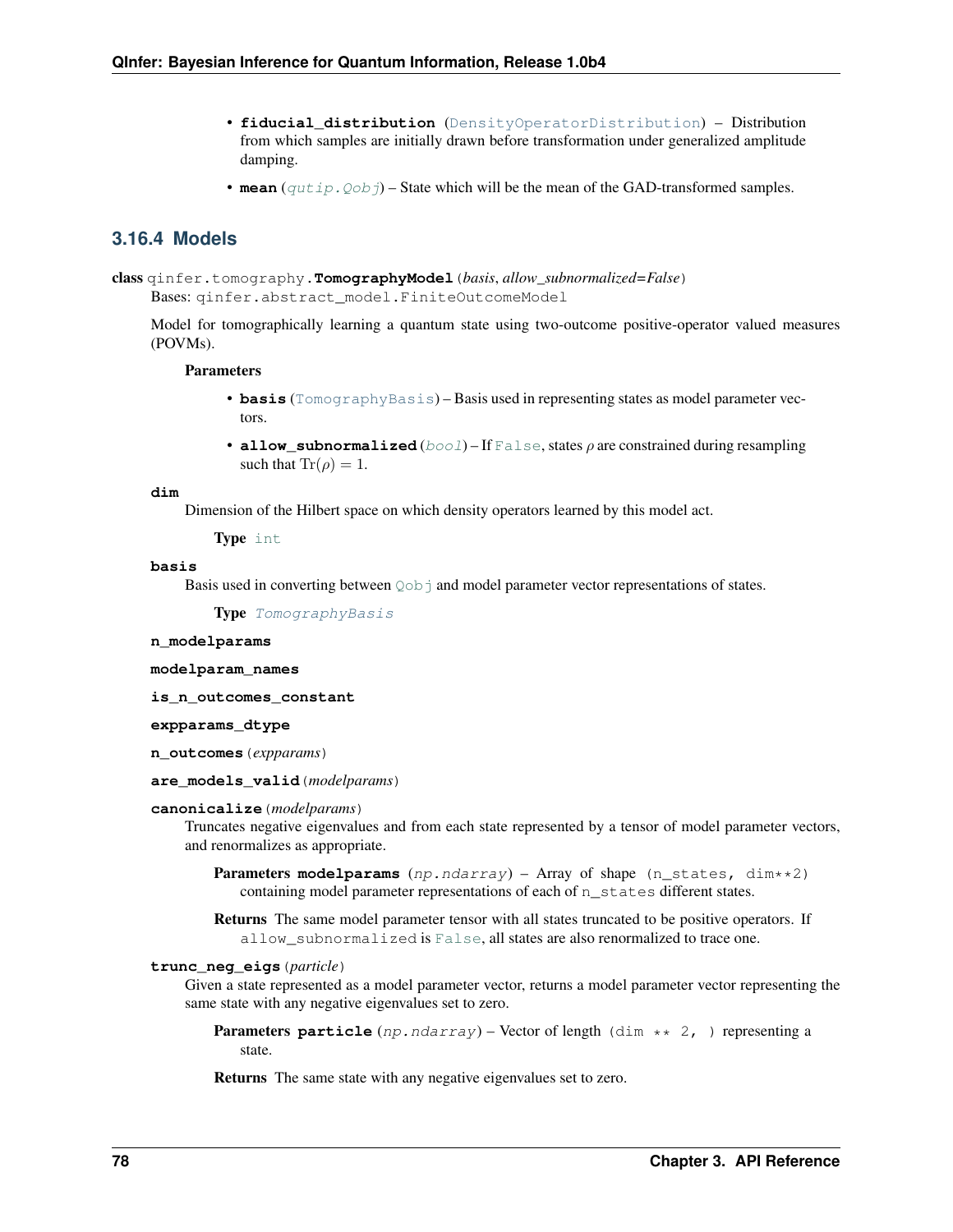<span id="page-81-0"></span>**renormalize**(*modelparams*)

Renormalizes one or more states represented as model parameter vectors, such that each state has trace 1.

Parameters modelparams (np.ndarray) – Array of shape (n\_states, dim \*\* 2) representing one or more states as model parameter vectors.

Returns The same state, normalized to trace one.

**likelihood**(*outcomes*, *modelparams*, *expparams*)

class qinfer.tomography.**DiffusiveTomographyModel**(*basis*, *allow\_subnormalized=False*) Bases: qinfer.tomography.models.TomographyModel

**n\_modelparams**

**expparams\_dtype**

**modelparam\_names**

**are\_models\_valid**(*modelparams*)

**canonicalize**(*modelparams*)

**likelihood**(*outcomes*, *modelparams*, *expparams*)

**update\_timestep**(*modelparams*, *expparams*)

### **3.16.5 Heuristics**

### **Abstract Heuristics**

| class ginfer.tomography.StateTomographyHeuristic (updater,                                                                  |                            |                 | basis=None. |
|-----------------------------------------------------------------------------------------------------------------------------|----------------------------|-----------------|-------------|
| Bases: qinfer.expdesign.Heuristic                                                                                           | <i>other fields=None</i> ) |                 |             |
| class ginfer.tomography.ProcessTomographyHeuristic (updater, basis, other_fields=None)<br>Bases: qinfer.expdesign.Heuristic |                            |                 |             |
| class qinfer.tomography.BestOfKMetaheuristic (updater,                                                                      | <i>other fields=None</i> ) | base heuristic, | $k=3$ .     |
| Bases: qinfer.expdesign.Heuristic                                                                                           |                            |                 |             |

Draws  $k$  different state or tomography measurements, then selects the one that has the largest expected value under the action of the covariance superoperator for the current posterior.

#### **Specific Heuristics**

| class qinfer.tomography.RandomStabilizerStateHeuristic (updater,                                                                                     | basis=None.           |
|------------------------------------------------------------------------------------------------------------------------------------------------------|-----------------------|
| other_fields=None)                                                                                                                                   |                       |
| Bases: qinfer.tomography.expdesign.StateTomographyHeuristic                                                                                          |                       |
| Randomly chooses rank-1 projectors onto a stabilizer state.                                                                                          |                       |
| class qinfer.tomography.RandomPauliHeuristic (updater, basis=None, other_fields=None)<br>Bases: ginfer.tomography.expdesign.StateTomographyHeuristic |                       |
| Randomly chooses a Pauli measurement. Defined for qubits only.                                                                                       |                       |
| basis.<br>class ginfer.tomography.ProductHeuristic (updater,<br>meas_heuristic_class, other_fields=None)                                             | prep_heuristic_class, |

Bases: qinfer.tomography.expdesign.ProcessTomographyHeuristic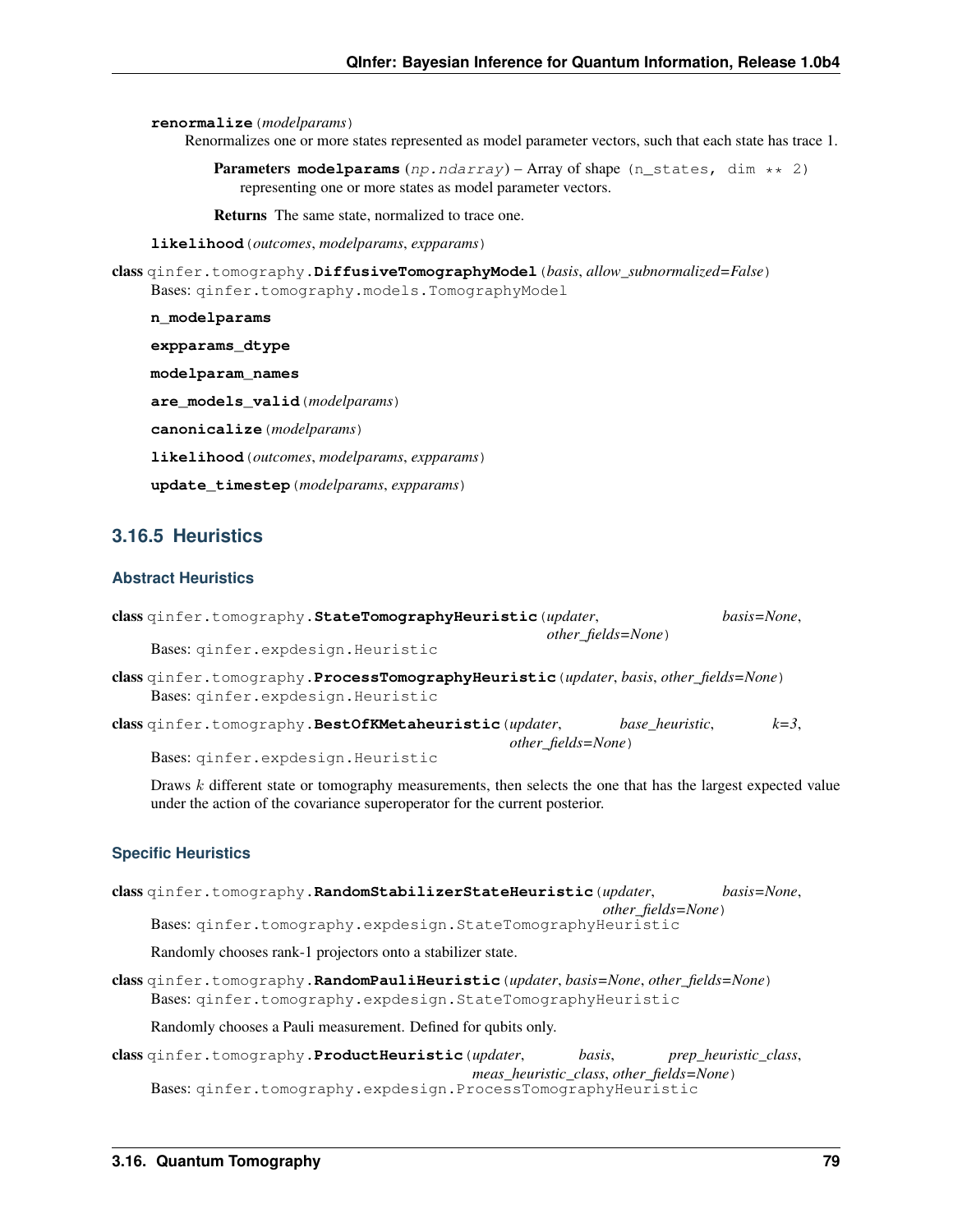<span id="page-82-0"></span>Takes two heuristic classes, one for preparations and one for measurements, then returns a sample from each. The preparation heuristic is assumed to return only trace-1 Hermitian operators.

### **3.16.6 Plotting Functions**

qinfer.tomography.**plot\_cov\_ellipse**(*cov*, *pos*, *nstd=2*, *ax=None*, *\*\*kwargs*)

Plots an nstd sigma error ellipse based on the specified covariance matrix (cov). Additional keyword arguments are passed on to the ellipse patch artist.

#### **Parameters**

- **cov** The 2x2 covariance matrix to base the ellipse on.
- **pos** The location of the center of the ellipse. Expects a 2-element sequence of  $[x0]$ , y0].
- **nstd** The radius of the ellipse in numbers of standard deviations. Defaults to 2 standard deviations.
- **ax** The axis that the ellipse will be plotted on. Defaults to the current axis.

Returns A matplotlib ellipse artist.

```
qinfer.tomography.plot_rebit_prior(prior, rebit_axes=[1, 2], n_samples=2000,
                                        true_state=None, true_size=250, force_mean=None,
                                       legend=True, mean_color_index=2)
```
Plots rebit states drawn from a given prior.

#### Parameters

- **prior** ([qinfer.tomography.DensityOperatorDistribution](#page-78-0)) Distribution over rebit states to plot.
- **rebit\_axes**  $(llist)$  $(llist)$  $(llist)$  List containing indices for the  $x$  and  $z$  axes.
- **n\_samples** ([int](https://docs.python.org/3/library/functions.html#int)) Number of samples to draw from the prior.
- **true** state (np. ndarray) State to be plotted as a "true" state for comparison.

qinfer.tomography.**plot\_rebit\_posterior**(*updater, prior=None, true\_state=None, n\_std=3, rebit\_axes=[1, 2], true\_size=250, legend=True, level=0.95, region\_est\_method='cov'*)

Plots posterior distributions over rebits, including covariance ellipsoids

#### **Parameters**

- **updater** (qinfer.smc.SMCUpdater) Posterior distribution over rebits.
- **qinfer.tomography.DensityOperatorDistribution** Prior distribution over rebit states.
- **true\_state** (np.ndarray) Model parameters for "true" state to plot as comparison.
- **n\_std** ([float](https://docs.python.org/3/library/functions.html#float)) Number of standard deviations out from the mean at which to draw the covariance ellipse. Only used if region\_est\_method is 'cov'.
- **level** (*[float](https://docs.python.org/3/library/functions.html#float)*) Credibility level to use for computing region estimators from convex hulls.
- **rebit** axes  $(llist)$  $(llist)$  $(llist)$  List containing indices for the x and z axes.
- **region\_est\_method** ([str](https://docs.python.org/3/library/stdtypes.html#str)) Method to use to draw region estimation. Must be one of None, 'cov' or 'hull'.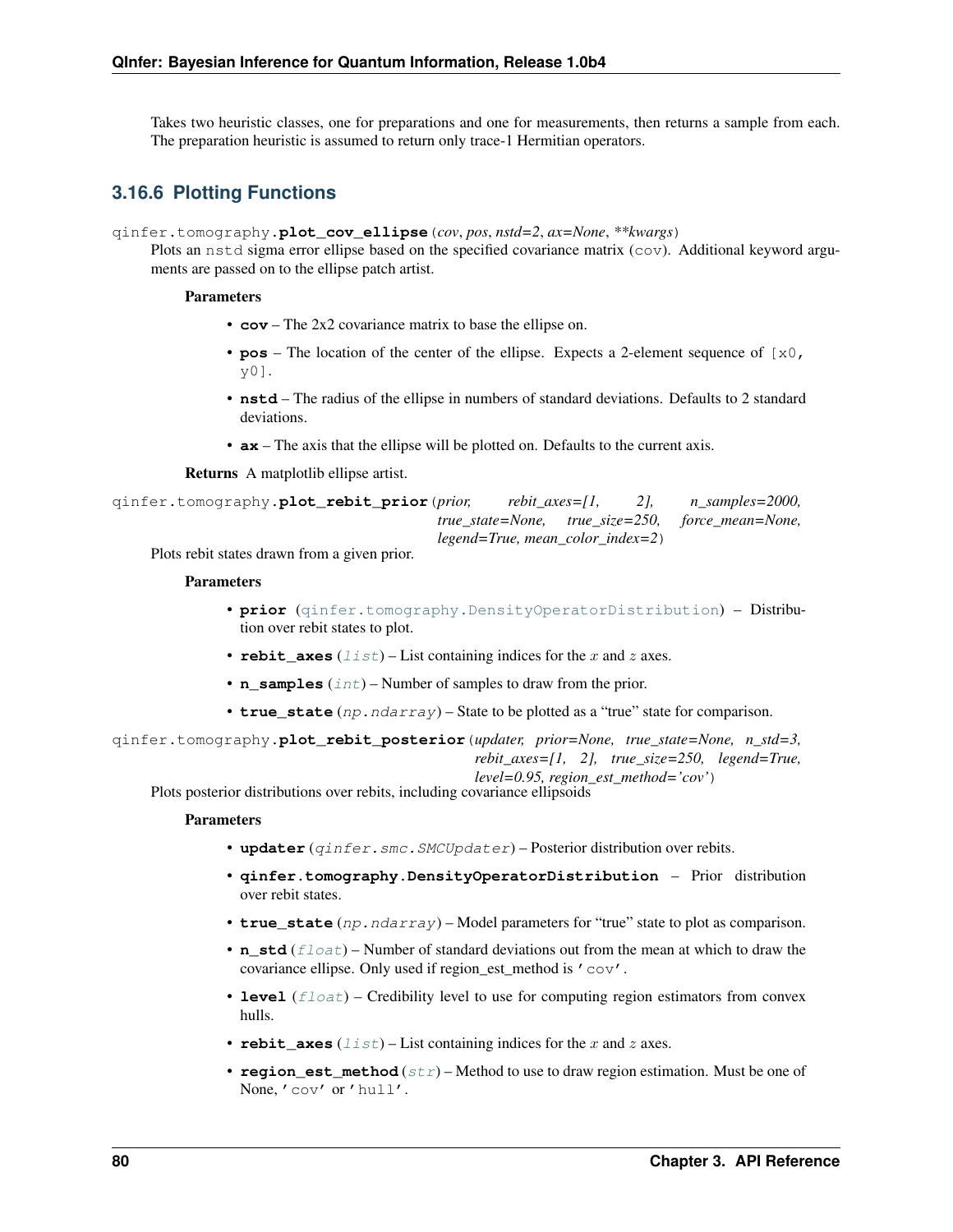# <span id="page-83-1"></span>**3.17 Utility Functions**

### **3.17.1 Function Reference**

```
qinfer.utils.binomial_pdf(N, n, p)
     Returns the PDF of the binomial distribution Bin(N, p) evaluated at n.
```

```
qinfer.utils.outer_product(vec)
```
Returns the outer product of a vector  $v$  with itself,  $vv^{\mathrm{T}}$ .

qinfer.utils.**particle\_meanfn**(*weights*, *locations*, *fn=None*) Returns the mean of a function  $f$  over model parameters.

#### **Parameters**

- **weights** ([numpy.ndarray](https://docs.scipy.org/doc/numpy/reference/generated/numpy.ndarray.html#numpy.ndarray)) Weights of each particle.
- **locations** ([numpy.ndarray](https://docs.scipy.org/doc/numpy/reference/generated/numpy.ndarray.html#numpy.ndarray)) Locations of each particle.
- **fn** ([callable](https://docs.python.org/3/library/functions.html#callable)) Function of model parameters to take the mean of. If [None](https://docs.python.org/3/library/constants.html#None), the identity function is assumed.

qinfer.utils.**particle\_covariance\_mtx**(*weights*, *locations*)

Returns an estimate of the covariance of a distribution represented by a given set of SMC particle.

#### Parameters

- **weights** An array containing the weights of each particle.
- **location** An array containing the locations of each particle.

Return type [numpy.ndarray](https://docs.scipy.org/doc/numpy/reference/generated/numpy.ndarray.html#numpy.ndarray), shape (n\_modelparams, n\_modelparams).

Returns An array containing the estimated covariance matrix.

#### qinfer.utils.**in\_ellipsoid**(*x*, *A*, *c*)

Determines which of the points  $x$  are in the closed ellipsoid with shape matrix A centered at  $c$ . For a single point x, this is computed as

$$
(c-x)^T \cdot A^{-1} \cdot (c-x) \le 1
$$

#### **Parameters**

- **x** (np.ndarray) Shape (n points, dim) or n points.
- **A** (np.ndarray) Shape (dim, dim), positive definite
- **c** (np.ndarray) Shape (dim)

Returns [bool](https://docs.python.org/3/library/functions.html#bool) or array of bools of length n\_points

```
qinfer.utils.ellipsoid_volume(A=None, invA=None)
```
Returns the volume of an ellipsoid given either its matrix or the inverse of its matrix.

```
qinfer.utils.mvee(points, tol=0.001)
```
Returns the minimum-volume enclosing ellipse (MVEE) of a set of points, using the Khachiyan algorithm.

```
qinfer.utils.uniquify(seq)
```
Returns the unique elements of a sequence seq.

```
qinfer.utils.format_uncertainty(value, uncertianty, scinotn_break=4)
     Given a value and its uncertianty, format as a LaTeX string for pretty-printing.
```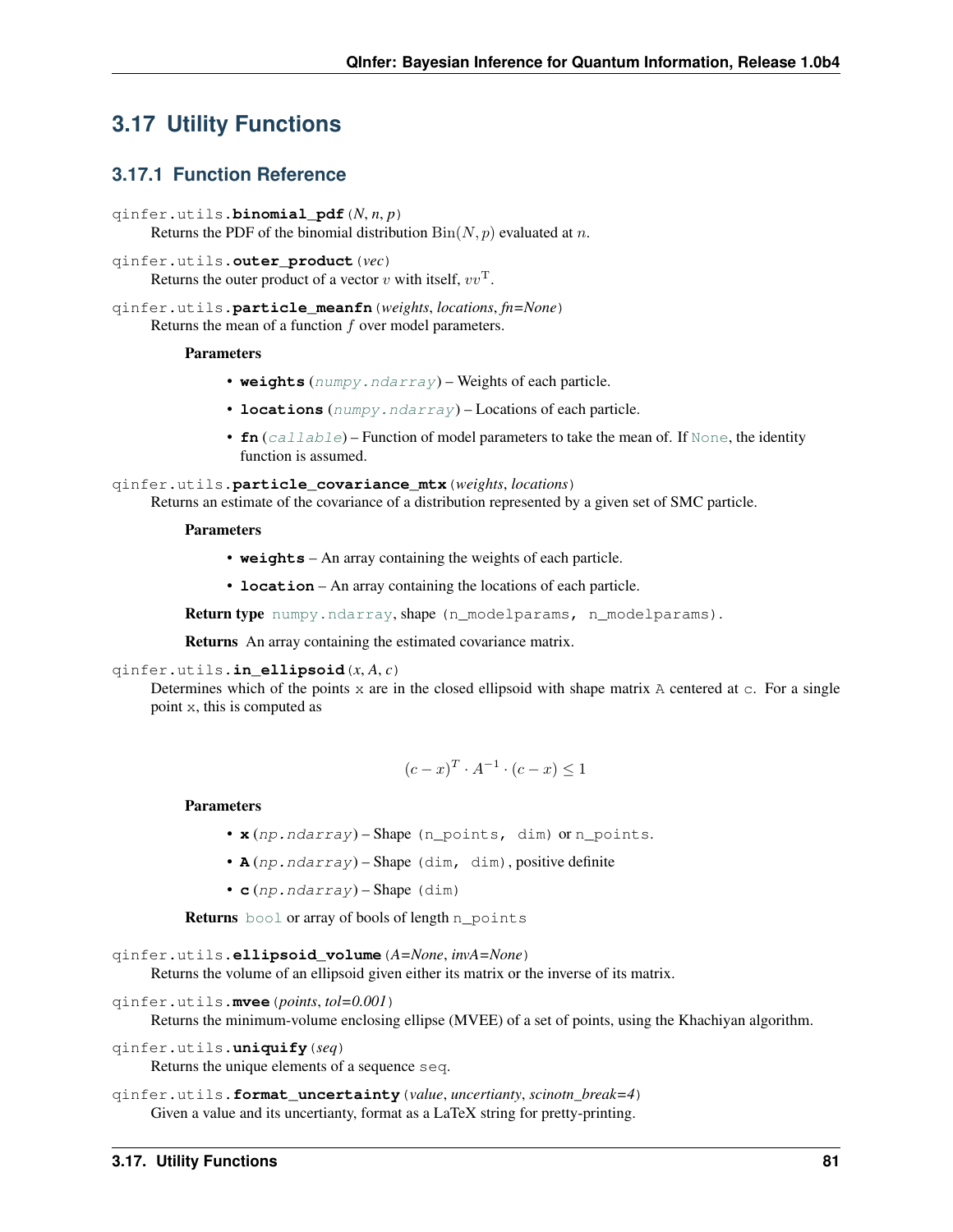Parameters scinotn\_break ([int](https://docs.python.org/3/library/functions.html#int)) – How many decimal points to print before breaking into scientific notation.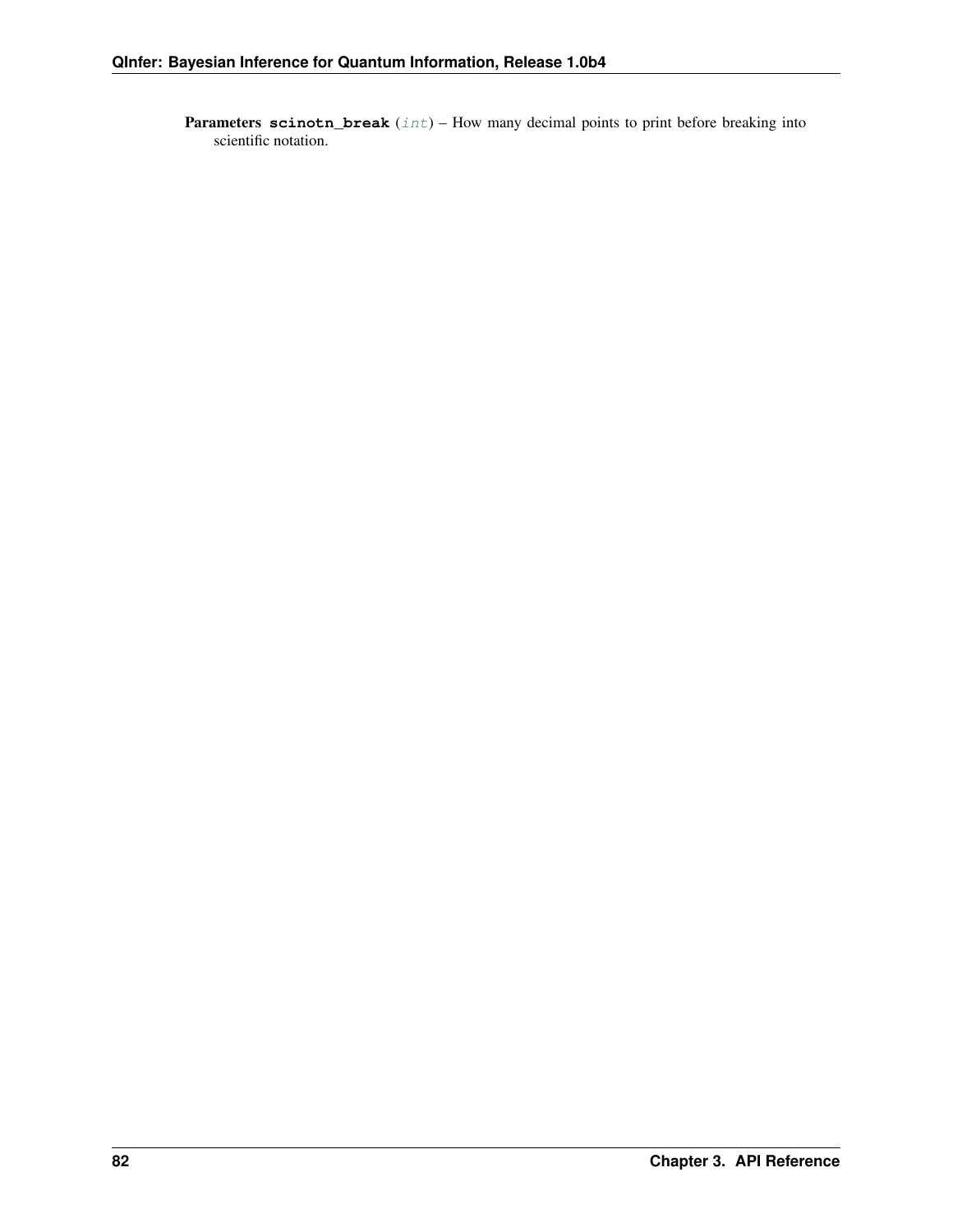## **Development Guide**

## **4.1 Writing Documentation**

The documentation for **QInfer** is written using the [Sphinx documentation engine,](http://www.sphinx-doc.org/en/stable/) and is hosted by ReadTheDocs. This allows us to produce high-quality HTML- and LaTeX-formatted reference and tutorial material for QInfer. In particular, the documentation [hosted by ReadTheDocs](http://python-qinfer.readthedocs.io/) is integrated with the [GitHub project](https://github.com/QInfer/python-qinfer) for **QInfer**, simplifying the process of building and deploying documentation.

In this section, we will discuss how to use Sphinx and ReadTheDocs together to contribute to and improve **QInfer** documentation.

### **4.1.1 Building Documentation With Sphinx**

In developing and writing documentation, it is helpful to be able to compile the current version of the documentation offline. To do so, first install Sphinx itself. If you are using Anaconda:

\$ conda install sphinx

Otherwise, we suggest installing Sphinx using [pip:](https://pip.pypa.io/en/stable/)

```
$ pip install sphinx
```
In either case, after installing Sphinx, you may need to install additional libraries that used by particular examples in the QInfer documentation. On Anaconda:

```
$ conda install scikit-learn ipython future matplotlib
$ conda install -c conda-forge qutip
$ pip install mpltools
```
Otherwise:

\$ pip install -r doc/rtd-requirements.txt

With the dependencies installed, you can now build the documentation using the Makefile provided by Sphinx, or using the make.bat script for Windows. Note that because the documentation includes several computationallyintensive examples, the build process may take a significant amount of time (a few minutes). On Linux and OS X:

```
$ cd doc/
$ make clean # Deletes all previously compiled outputs.
$ make html # Builds HTML-formatted docs.
$ make latexpdf # Builds PDF-formatted docs using LaTeX.
```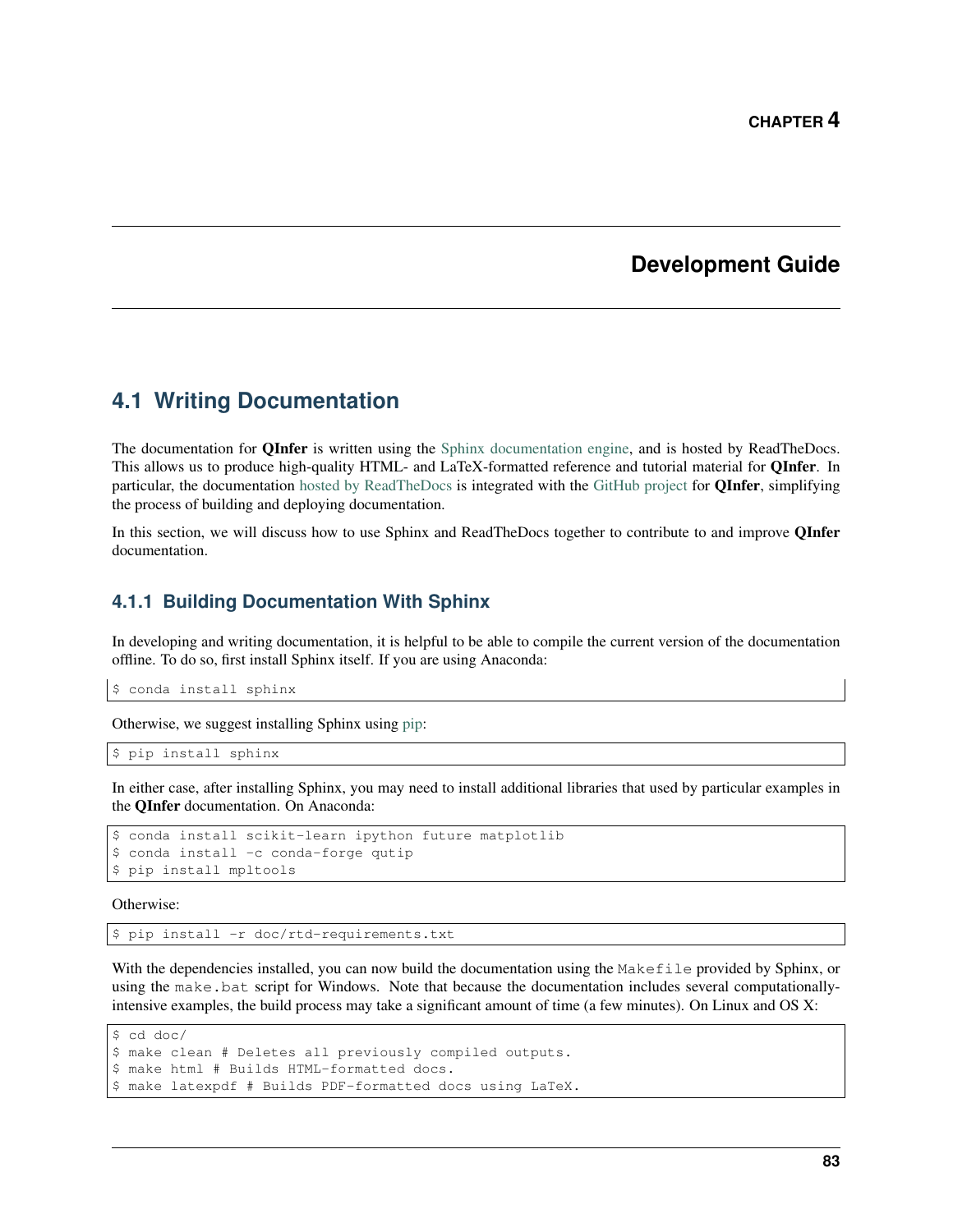All of the compiled outputs will be saved to the  $\text{doc}/\text{build folder}$ . In particular, the HTML version can be found at doc/\_build/html/index.html.

On Windows, we recommend using PowerShell to run make.bat:

```
PS > cd doc/
PS > .\make.bat clean
PS > .\make.bat html
```
Note that on Windows, building PDF-formatted docs requires an additional step. First, make the LaTeX-formatted source:

```
PS > .\make latex
```
This will produce a folder called doc/\_build/latex containing QInfer.tex. Build this with your favorite LaTeX front-end to produce the final PDF.

### **4.1.2 Formatting Documentation With reStructuredText**

The documentation itself is written in the reStructuredText language, an extensible and (largely) human-readable text format. We recommend reading the [primer](http://www.sphinx-doc.org/en/stable/rest.html) provided with Sphinx to get a start. Largely, however, documentation can be written as plain text, with emphasis indicated by  $*$ asterisks $*$ , strong text indicated by  $*$ double asterisks\*\*, and verbatim snippets indicated by ''double backticks''. Sections are denoted by different kinds of underlining, using  $=$ ,  $-$ ,  $\sim$  and  $\land$  to indicate sections, subsections, paragraphs and subparagraphs, respectively.

Links are a bit more complicated, and take on a couple several different forms:

- Inline links consist of backticks, with addresses denoted in angle-brackets, 'link text <link  $target$ . Note the final , which denotes that the backticks describe a link.
- Alternatively, the link target may be placed later on the page, as in the following snippet:

```
Lorem `ipsum`_ dolor sit amet...
```

```
.. _ipsum: http://www.lipsum.com/
```
• Links within the documentation are made using :ref:. For example, :ref:'apiref': formats as *[API](#page-37-0) [Reference](#page-37-0)*. The target of such a reference must be declared before a section header, as in the following example, which declares the target foobar:

```
.. _foobar:
A Foo About Bar
---------------
```
- Links to Python classes, modules and functions are formatted using :class:, :mod: and :func:, repsectively. For example, : class: 'qinfer. SMCUpdater formats as  $q$ infer. SMCUpdater. To suppress the path to a Python name, preface the name with a tilde  $(\sim)$ , as in :class: ' $\sim$ qinfer.SMCUpdater: '. For a Python name to be a valid link target, it must be listed in the *[API Reference](#page-37-0)* (see below), or must be documented in one of the external projects listed in  $\text{doc}/\text{conf.py}$ . For instance, to link to NumPy documentation, use a link of the form : class: '~numpy.ndarray'.
- Finally, **QInfer** provides special notation for linking to DOIs, Handles and arXiv postings:

```
:doi:`10.1088/1367-2630/18/3/033024`, :hdl:`10012/9217`,
:arxiv:`1304.5828`
```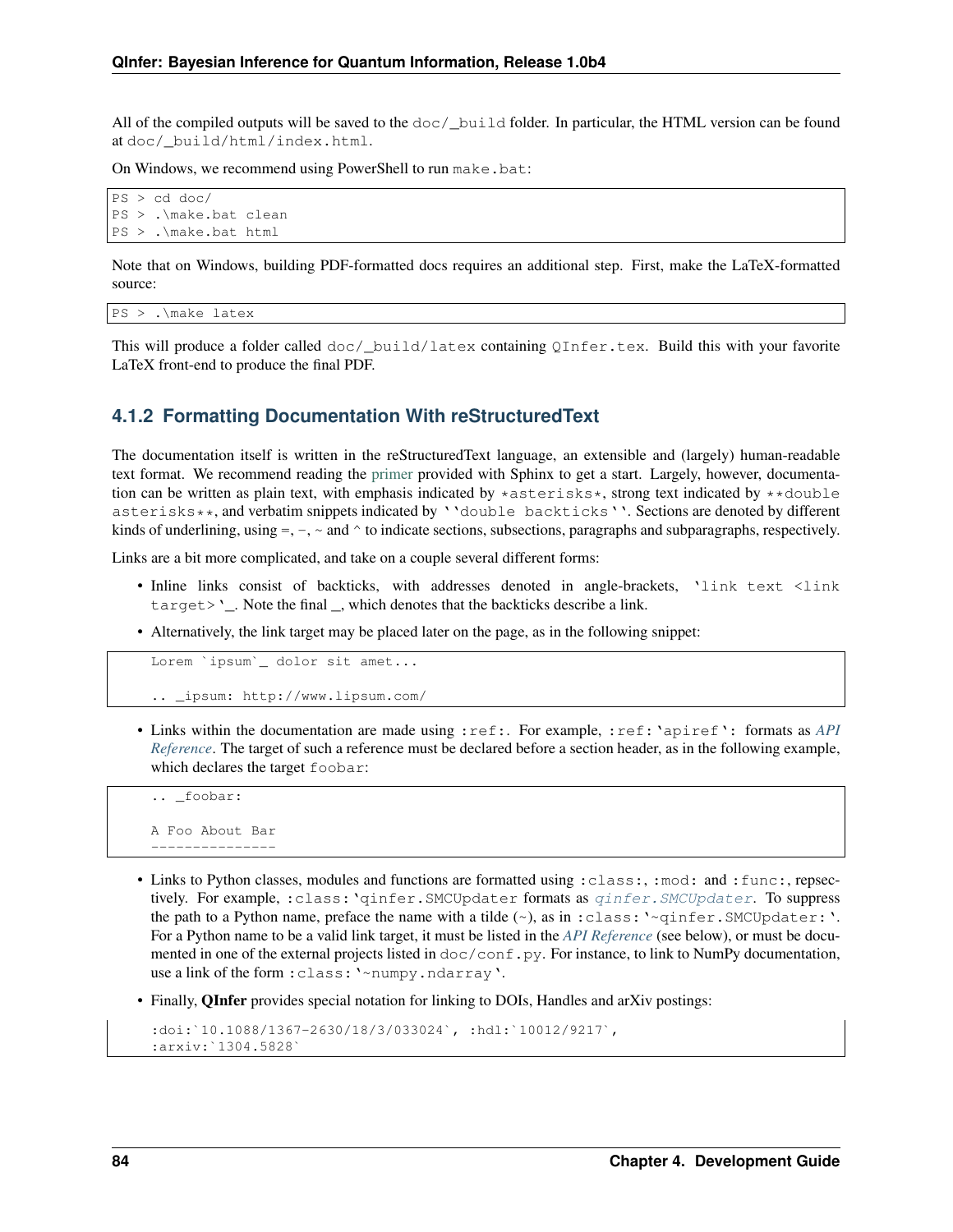#### **Typesetting Math**

Math is formatted using the Sphinx markup : math: '...' in place of  $\hat{S}$ , and using the ... math: : directive in place of \$\$. When building HTML- or PDF-formatted documentation, this is automatically converted to [MathJax](https://www.mathjax.org/)or LaTeX-formatted math. The QInfer documentation is configured with several macros available to each of Math-Jax and LaTeX, specified in doc/\_templates/page.html and doc/conf.py, respectively. For example, : math: '\expect' is configured to produce the blackboard-bold expectation operator  $E$ .

### **4.1.3 Docstrings and API References**

One of the most useful features of Sphinx is that it can import documentation from Python code itself. In particular, the autofunction:: and .. autoclass:: directives import documentation from functions and classes, respectively. These directives typeset the docstrings for their targets as reStructuredText, with the following notation used to indicate arguments, return types, etc.:

- :param name: is used to declare that a class' initializer or a function takes an argument named name, and is followed by a description of that parameter.
- : param type name: can be used to indicate that name has the type type type. If type is a recognized Python type, then Sphinx will automatically convert it into a link.
- :type name: can be used to provide more detailed information about the type of the parameter name, and is followed by a longer description of that parameter's type. : type: on its own can be used to denote the type of a property accessor.
- : return: is used to describe what a function returns.
- : rtype: is used to describe the type of a return value.
- : raises exc\_type: denotes that the described function raises an exception of type exc\_type, and describes the conditions under which that exception is raised.

In addition to the standard Sphinx fields described above, QInfer adds the following fields:

- :modelparam name: describes a model parameter named name, where the name is formatted as math (or should be, pending bugs in the documentation configuration).
- :expparam field\_type field\_name: describes an experiment parameter field named field\_name with [dtype](https://docs.scipy.org/doc/numpy/reference/generated/numpy.dtype.html#numpy.dtype) field\_type.
- : scalar-expparam scalar\_type describes that a class has exactly one experiment parameter of type scalar\_type.
- :column dtype name: describes a column for data taken by *[Simple Estimation Functions](#page-5-0)* functions.

Importantly, if math is included in a docstring, it is highly recommended to format the docstring as a *raw string*; that is, as a string starting with  $r'$  or  $r''$  for inline strings or  $r'$ '' or  $r''''$  for multi-line strings. This avoids having to escape TeX markup that appears within a docstring. For instance, consider the following hypothetical function:

```
def state(theta, phi):
    r"""
    Returns an array representing : math: \cos(\theta)\ket{0} +
    \sin(\theta) e^i (i \phi} \ket{1}`.
    "''"''"''"...
```
If the docstring were instead declared using "", then  $\setminus t$  everywhere inside the docstring would be interpreted by Python as a tab character, and not as the start of a LaTeX command.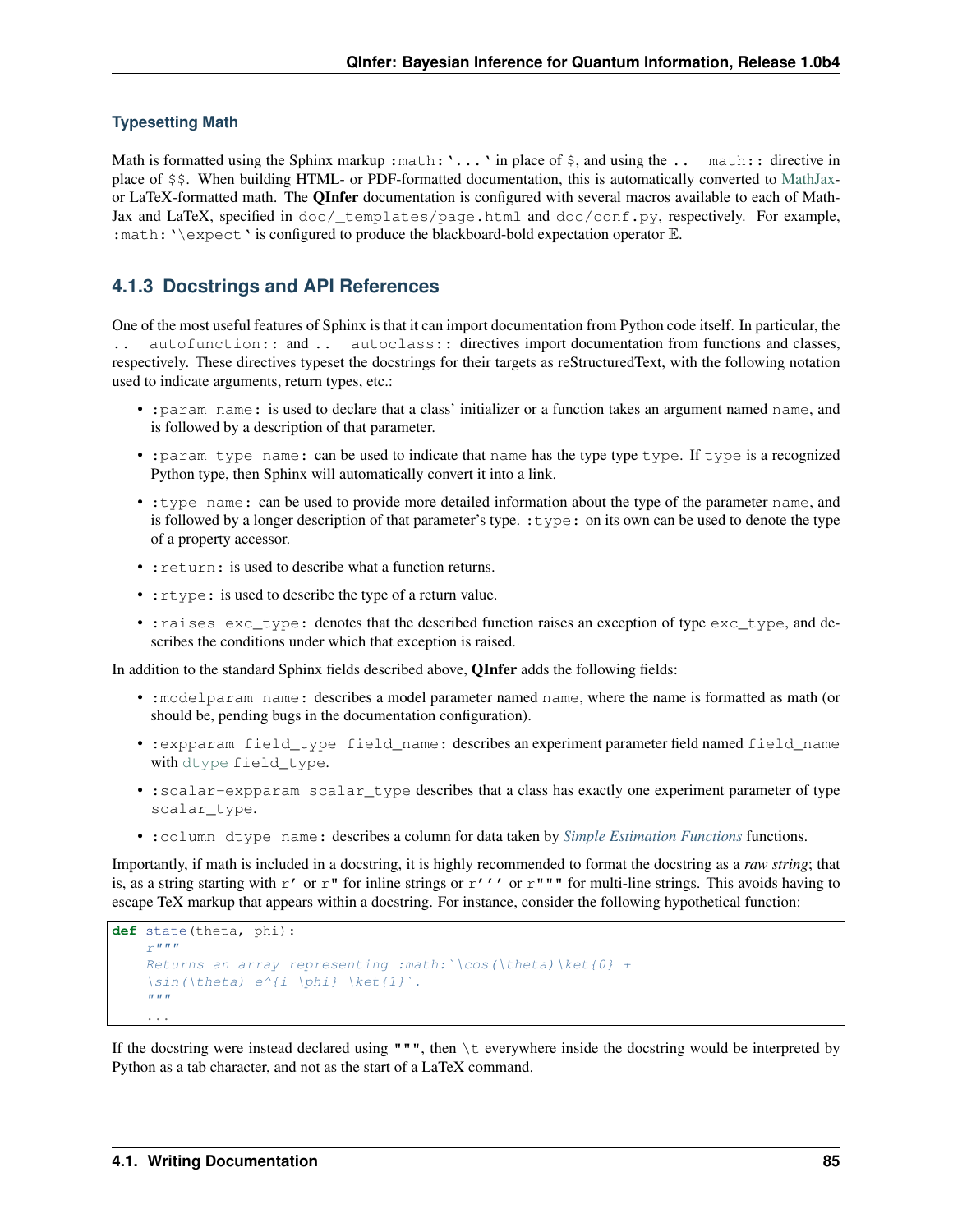## <span id="page-88-0"></span>**4.1.4 Showing Code Snippets**

The documentation would be useless without code snippets, so Sphinx provides several ways to show snippets. Perhaps the most common is *doctest-style*:

```
Lorem ipsum dolor sit amet...
>>> print("Hello, world!")
Hello, world!
```
As described in \_doctest\_devguide, these snippets are run automatically as *tests* to ensure that the documentation and code are both correct. To mark a particular line in a snippet as not testable, add  $\#$  doctest:  $+$ SKIP as a comment after.

For longer snippets, or for snippets that should not be run as tests, use the .. code:: python directive:

```
.. code:: python
   print("Hello, world!")
```
This formats as:

```
print("Hello, world!")
```
Finally, a block can be formatted as code without any syntax highlighting by using the :: notation on the previous line, and then indenting the block itself:

```
This is in fact how this section denotes reStructuredText code samples::
```

```
:foobar: is not a valid reStructuredText role.
```
## **4.1.5 Plotting Support**

Sphinx can also run Python code and plot the resulting figures. To do so, use the ... plot: directive. Note that any such plots should be relatively quick to generate, especially so as to not overburden the build servers provided by ReadTheDocs. The .. plot:: directive has been configured to automatically import **QInfer** itself and to import [matplotlib](http://matplotlib.org/) as plt. Thus, for example, the following demonstrates plotting functionality provided by the qinfer.tomography module:

```
.. plot::
   basis = tomography.bases.pauli_basis(1)
   prior = tomography.distributions.GinibreDistribution(basis)
   tomography.plot_rebit_prior(prior, rebit_axes=[1, 3])
   plt.show()
```
Note the plt.show() call at the end; this is *required* to produce the final figure!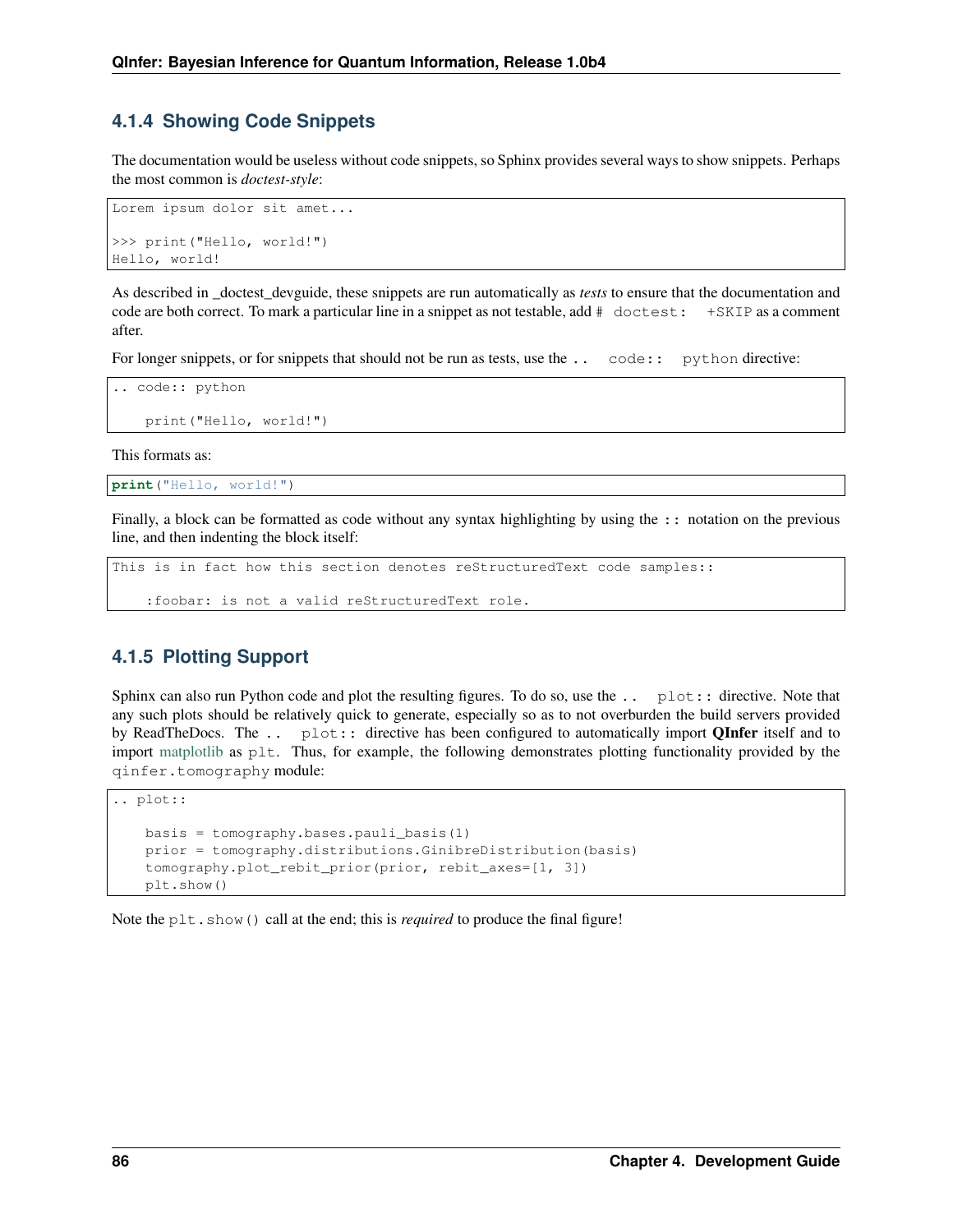# **4.2 Unit and Documentation Testing**

## **4.2.1 Unit Tests**

## **4.2.2 Documentation Tests**

As described in *[Showing Code Snippets](#page-88-0)*, Sphinx integrates with Python's [doctest](https://docs.python.org/3/library/doctest.html#module-doctest) module to help ensure that both the documentation and underlying library are correct. Doctests consist of short snippets of code along with their expected output. A doctest *passes* if the actual output of the snippet matches its expected output. For instance, a doctest that  $1 + 1$  correctly produces 2 could be written as:

```
Below, we show an example of addition in practice:
>>> 1 + 1
2
Later, we will consider more advanced operators.
```
The blank lines above and below the doctest separate it from the surrounding text, while the expected output appears immediately below the relevant code.

To run the doctests in the QInfer documentation using Linux or OS X:

```
$ cd doc/
$ make doctest
```
To run the doctests on Windows using PowerShell, use .\make instead:

```
PS > cd doc/
PS > .\make doctest
```
As with the unit tests, doctests are automatically run on pull requests, to help ensure the correctness of contributed documentation.

#### **Test Annotations**

A doctest snippet may be annotated with one or more comments that change the behavior of that test. The [doctest](https://docs.python.org/3/library/doctest.html#module-doctest) documentation goes into far more detail, but the two we will commonly need are # doctest: +SKIP and # doctest: +ELLIPSIS. The former causes a test to be skipped entirely. Skipping tests can be useful if the output of a doctest is random, for instance.

The second, +ELLIPSIS, causes any ellipsis (...) in the expected output to act as a wild card. For instance, both of the following doctests would pass:

```
>>> print([1, 2, 3])
[1, \ldots, 3]>>> print([1, 2, 3, 4, 'foo', 3])
[1, ..., 3]
```
#### **Doctest Annoyances**

There are a few annoyances that come along with writing tests based on string-equivalence of outputs, in particular for a cross-platform and 2/3 compatible library. In particular:

• NumPy, 2to3 and type/class: Python 2 and 3 differ on whether the type of NumPy [ndarray](https://docs.scipy.org/doc/numpy/reference/generated/numpy.ndarray.html#numpy.ndarray) prints as type (Python 2) class (Python 3):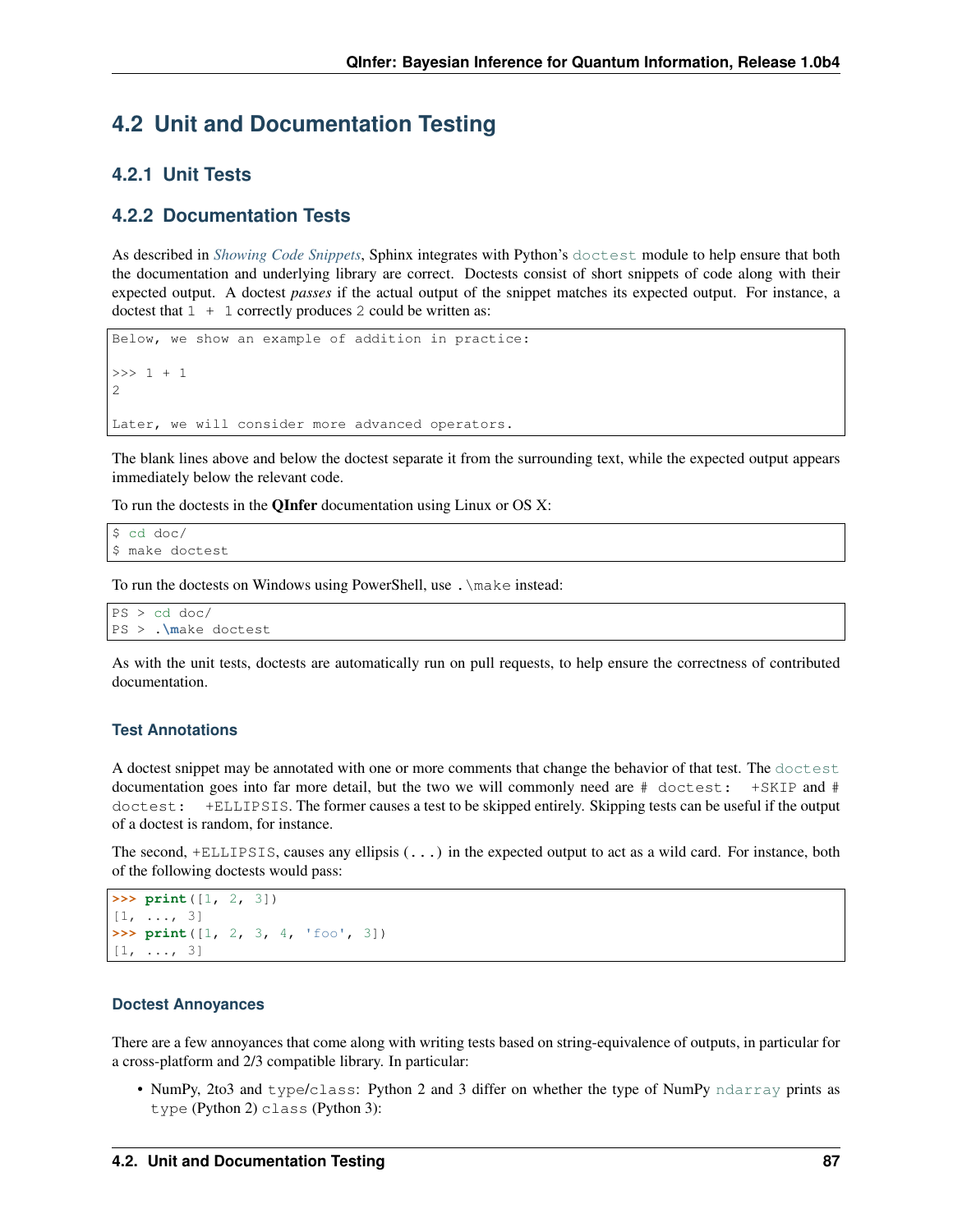```
>>> print(type(np.array([1])))
<type 'numpy.ndarray'> # Python 2
<class 'numpy.ndarray'> # Python 3
```
Thus, to write a doctest that checks if something is a NumPy array or not, it is preferred to use an [isinstance](https://docs.python.org/3/library/functions.html#isinstance) check instead:

```
>>> isinstance(np.array([1]), np.ndarray)
True
```
Though this sacrifices some on readability, it gains on portability and correctness.

• [int](https://docs.python.org/3/library/functions.html#int) versus long in array shapes: The Windows and Linux versions of NumPy behave differently with respect to when a NumPy shape is represented as a [tuple](https://docs.python.org/3/library/stdtypes.html#tuple) of [int](https://docs.python.org/3/library/functions.html#int) versus a [tuple](https://docs.python.org/3/library/stdtypes.html#tuple) of long values. This can cause doctests to choke on spurious L suffixes:

```
>>> print(np.zeros((1, 10)).shape)
(1, 10) # tuple of int
(1L, 10L) # tuple of long
```
Since  $int$  and  $long$  respect  $==$ , however, the same trick as above can help:

```
\Rightarrow p.zeros((1, 10)).shape == (1, 10)
True
```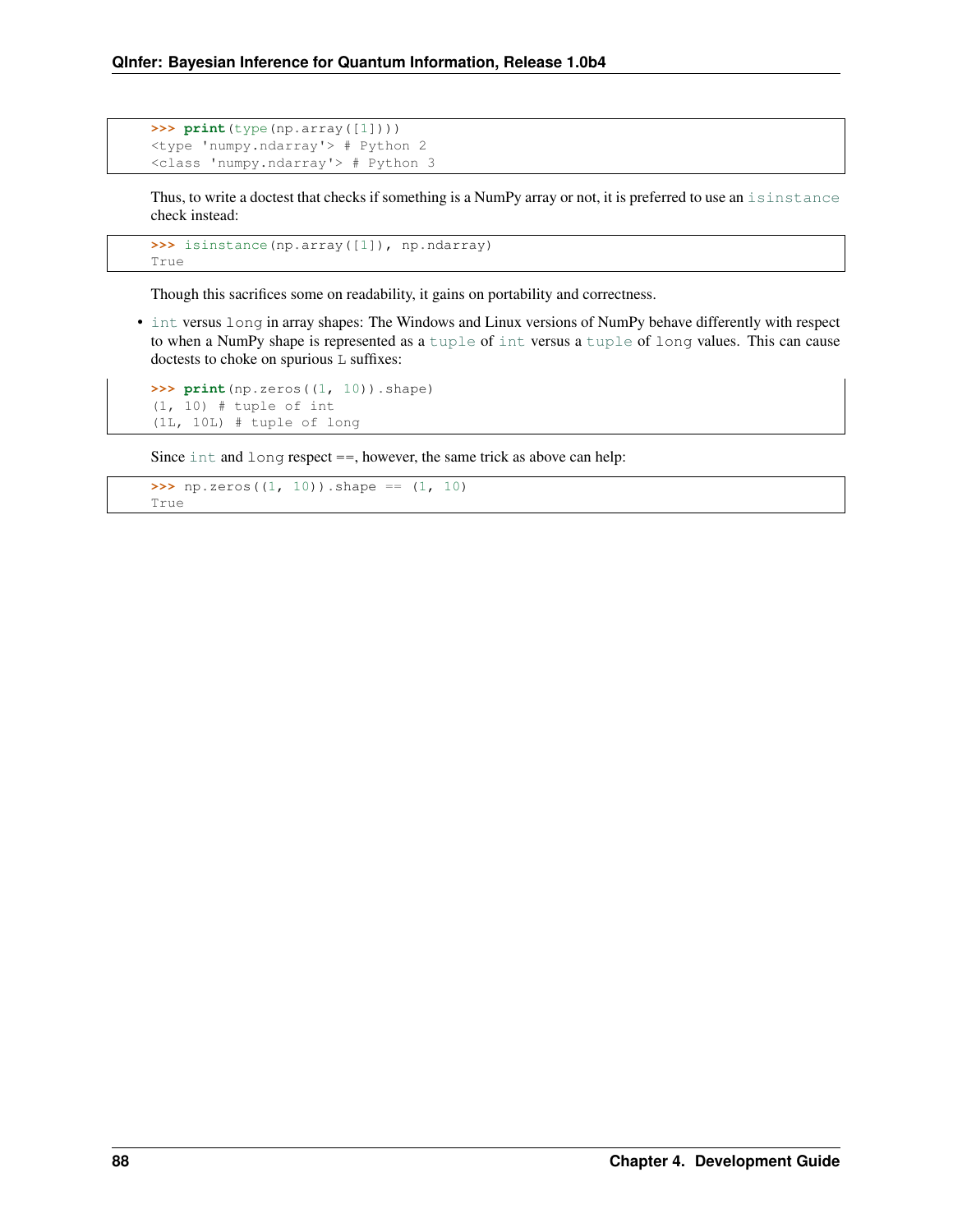# **Acknowledgements**

We gratefully acknowledge contributions and testing to the **QInfer** project by the following individuals:

- [Thomas Alexander](https://services.iqc.uwaterloo.ca/people/profile/t4alexan/)
- [Steven Casagrande](http://steven.casagrande.io/)
- [Jonathan Gross](http://www.unm.edu/~jagross/)
- [Ian Hincks](https://github.com/ihincks)
- [Michal Kononenko](https://services.iqc.uwaterloo.ca/people/profile/mkononenko/)
- [Yuval Sanders](https://github.com/ysanders)

Additionally, we thank those that have helped us to test QInfer, and that have made useful suggestions, pushing us forward.

- [Joshua Combes](https://www.perimeterinstitute.ca/people/joshua-combes)
- [Rahul Deshpande](https://services.iqc.uwaterloo.ca/people/profile/rdeshpande/)
- [Nathan Wiebe](http://research.microsoft.com/en-us/people/nawiebe/)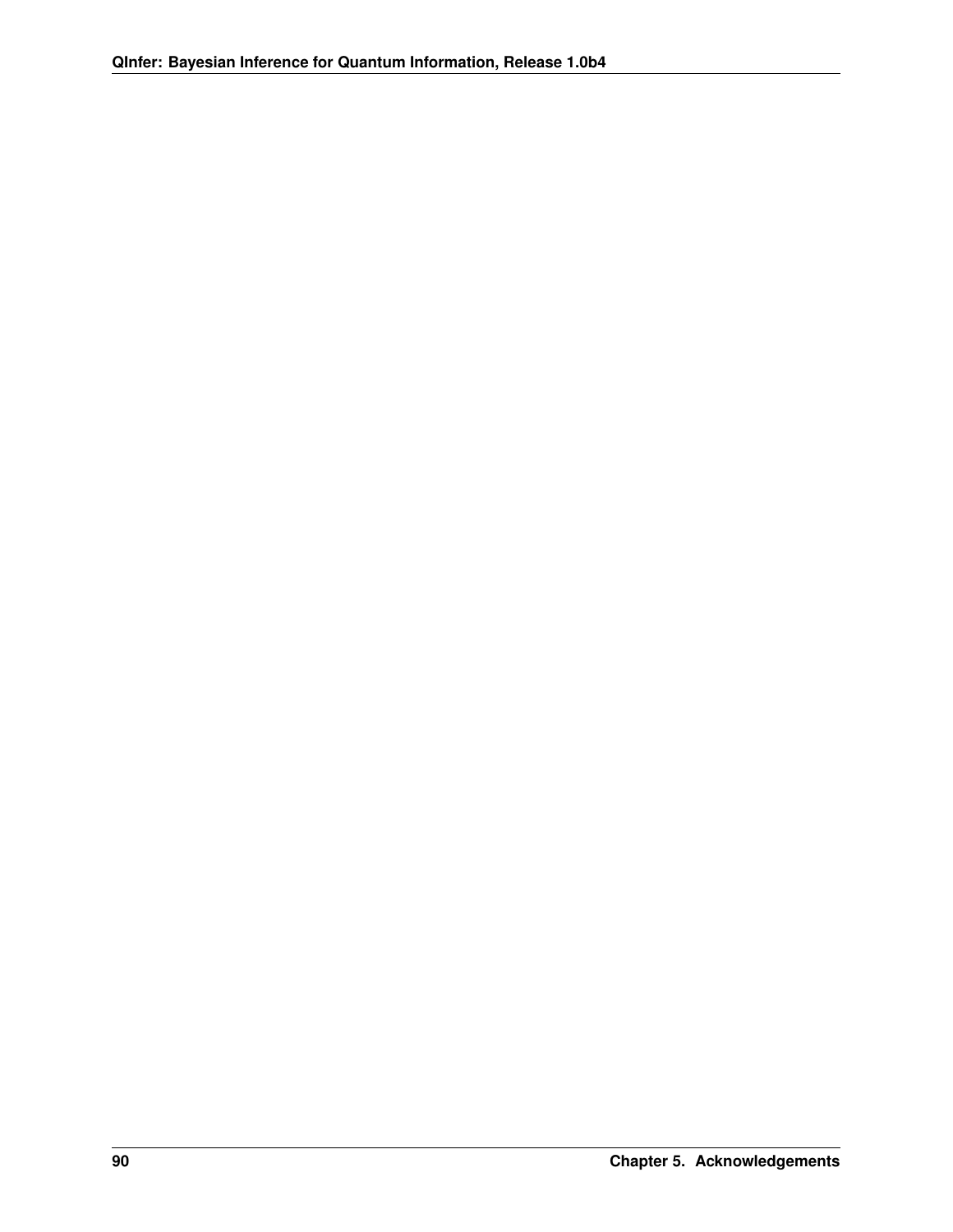#### Bibliography

- <span id="page-93-2"></span>[BCSZ09] Bruzda, W., Cappellini, V., Sommers, H-J. & Zyczkowski, K. Random quantum operations. Physics Letters ˙ A. 373 3 320–324 (2009). [doi:10.1016/j.physleta.2008.11.043.](https://dx.doi.org/10.1016/j.physleta.2008.11.043)
- <span id="page-93-1"></span>[FB12] Ferrie C., Blume-Kohout R. Estimating the bias of a noisy coin. AIP Conf. Proc. 1443, 14-21 (2012). [doi:10.1063/1.3703615.](https://dx.doi.org/10.1063/1.3703615) [arXiv:1201.1493.](http://arxiv.org/abs/1201.1493)
- [FGC12] Ferrie C., Granade C. E. & Cory D. G. How to best sample a periodic probability distribution, or on the accuracy of Hamiltonian finding strategies. Quantum Information Processing (2012). [doi:10.1007/s11128-012-](https://dx.doi.org/10.1007/s11128-012-0407-6) [0407-6.](https://dx.doi.org/10.1007/s11128-012-0407-6) [arXiv:1110.3067.](http://arxiv.org/abs/1110.3067)
- [FG13] Ferrie C., Granade C. E. Likelihood-free parameter estimation. [arXiv:1304.5828](http://arxiv.org/abs/1304.5828)
- [Fer14] Ferrie C. High posterior density ellipsoids of quantum states. New Journal of Physics. 16 023006 (2014). [doi:10.1088/1367-2630/16/2/023006.](https://dx.doi.org/10.1088/1367-2630/16/2/023006) [arXiv:1310.1903.](http://arxiv.org/abs/1310.1903)
- <span id="page-93-0"></span>[GFWC12] Granade C. E., Ferrie C., Wiebe N. & Cory D. G. Robust online Hamiltonian learning. New Journal of Physics 14 103013 (2012). [doi:10.1088/1367-2630/14/10/103013.](https://dx.doi.org/10.1088/1367-2630/14/10/103013) [arXiv:1207.1655.](http://arxiv.org/abs/1207.1655)
- [GFC14] Granade C. E., Ferrie C. & Cory D. G. [Accelerated randomized benchmarking.](http://www.cgranade.com/research/arb/) [arXiv:1404.5275.](http://arxiv.org/abs/1404.5275)
- [Gra15] Granade C. E. Characterization, verification and control for large quantum systems. PhD thesis. [hdl:10012/9217.](https://hdl.handle.net/10012/9217)
- [JDD08] Johansen A. M., Doucet A. & Davy M. Particle methods for maximum likelihood estimation in latent variable models. [doi:0.1007/s11222-007-9037-8.](https://dx.doi.org/0.1007/s11222-007-9037-8)
- [KL+08] Knill E., Leibfried D., Reichle R., Britton J., Blakestad R. B., Jost J. D., Langer C., Ozeri R., Seidelin S., and Wineland D. J. Randomized benchmarking of quantum gates. Physical Review A. 77 1, 012307 (2008). [doi:10.1103/PhysRevA.77.012307.](https://dx.doi.org/10.1103/PhysRevA.77.012307)
- [LW01] Liu J. and West M. [Combined parameter and state estimation in simulation-based filtering.](http://ftp.stat.duke.edu/WorkingPapers/99-14.html) Sequential Monte Carlo Methods in Practice (2001).
- [Mez06] Mezzadri F. How to generate random matrices from the classical compact groups. (2006). [arXiv:math](http://arxiv.org/abs/math-ph/0609050v2)[ph/0609050v2.](http://arxiv.org/abs/math-ph/0609050v2)
- [MGE12] Magesan E., Gambetta J. M., & Emerson J. Characterizing quantum gates via randomized benchmarking. Physical Review A. 85 042311 (2012). [doi:10.1103/PhysRevA.85.042311.](https://dx.doi.org/10.1103/PhysRevA.85.042311) [arXiv:1109.6887.](http://arxiv.org/abs/1109.6887)
- [Mis12] Miszczak J. [Generating and using truly random quantum states in Mathematica.](http://www.iitis.pl/~miszczak/files/papers/miszczak12generating) Computer Physics Communications 183 118-124 (2012). [doi:10.1016/j.cpc.2011.08.002.](https://dx.doi.org/10.1016/j.cpc.2011.08.002)
- [SSK14] Stenberg M., Sanders Y. R., Wilhelm F. Efficient estimation of resonant coupling between quantum systems. [arXiv:1407.5631](http://arxiv.org/abs/1407.5631)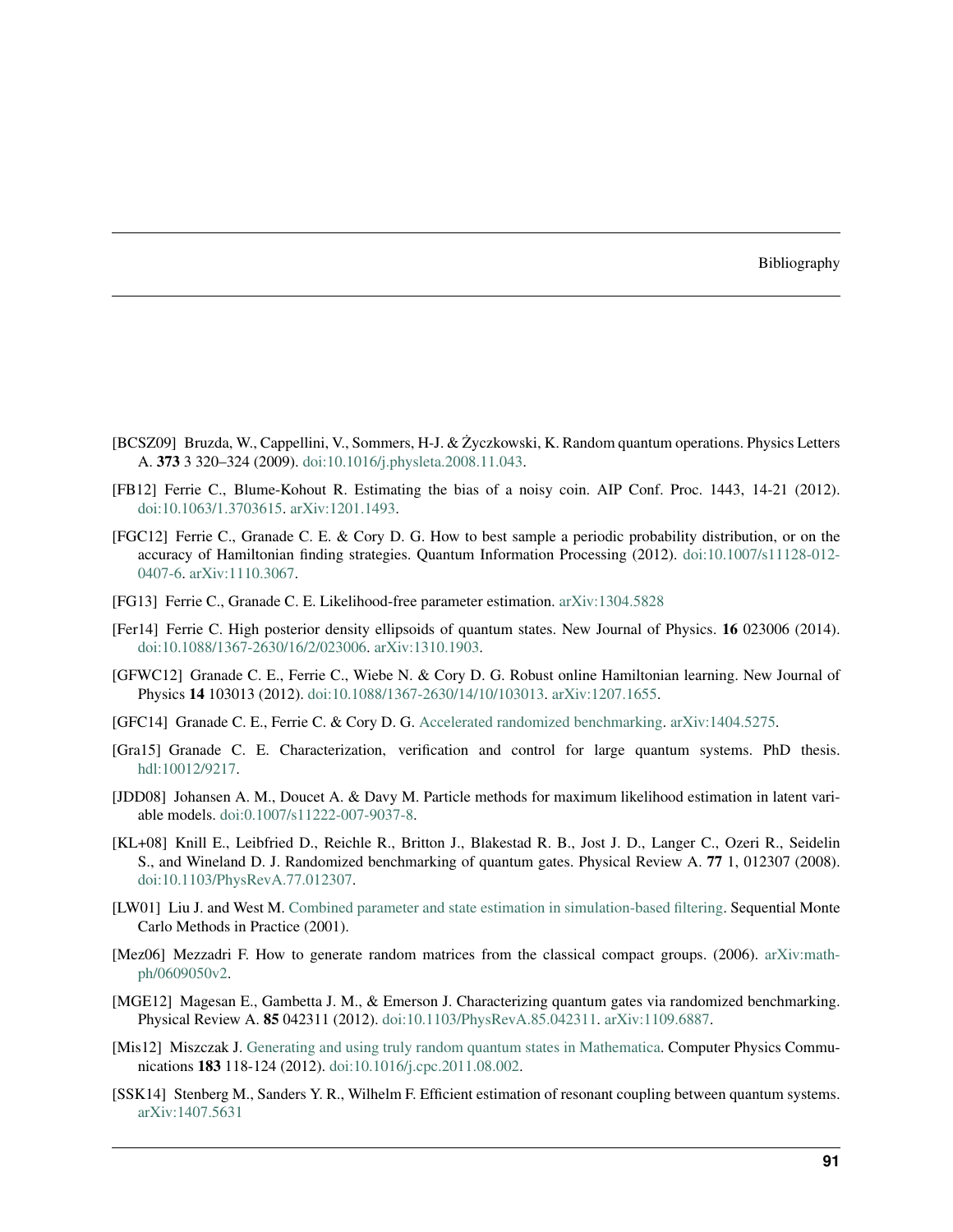- [WGFC13a] Wiebe N., Granade C. E., Ferrie C. & Cory D. G. Hamiltonian Learning and Certification Using Quantum Resources. [arXiv:1309.0876](http://arxiv.org/abs/1309.0876)
- [WGFC13b] Wiebe N., Granade C. E., Ferrie C. & Cory D. G. Quantum Hamiltonian Learning Using Imperfect Quantum Resources. [arXiv:1311.5269](http://arxiv.org/abs/1311.5269)
- <span id="page-94-0"></span>[GCC16] Granade C. E., Combes J. & Cory D. G. Practical Bayesian Tomography. [doi:10.1088/1367-](https://dx.doi.org/10.1088/1367-2630/18/3/033024) [2630/18/3/033024](https://dx.doi.org/10.1088/1367-2630/18/3/033024)
- [OSZ10] Osipov V. A., Sommers H.-J., Zyczkowski K., Random Bures mixed states and the distribution of their purity, [doi:10.1088/1751-8113/43/5/055302](https://dx.doi.org/10.1088/1751-8113/43/5/055302)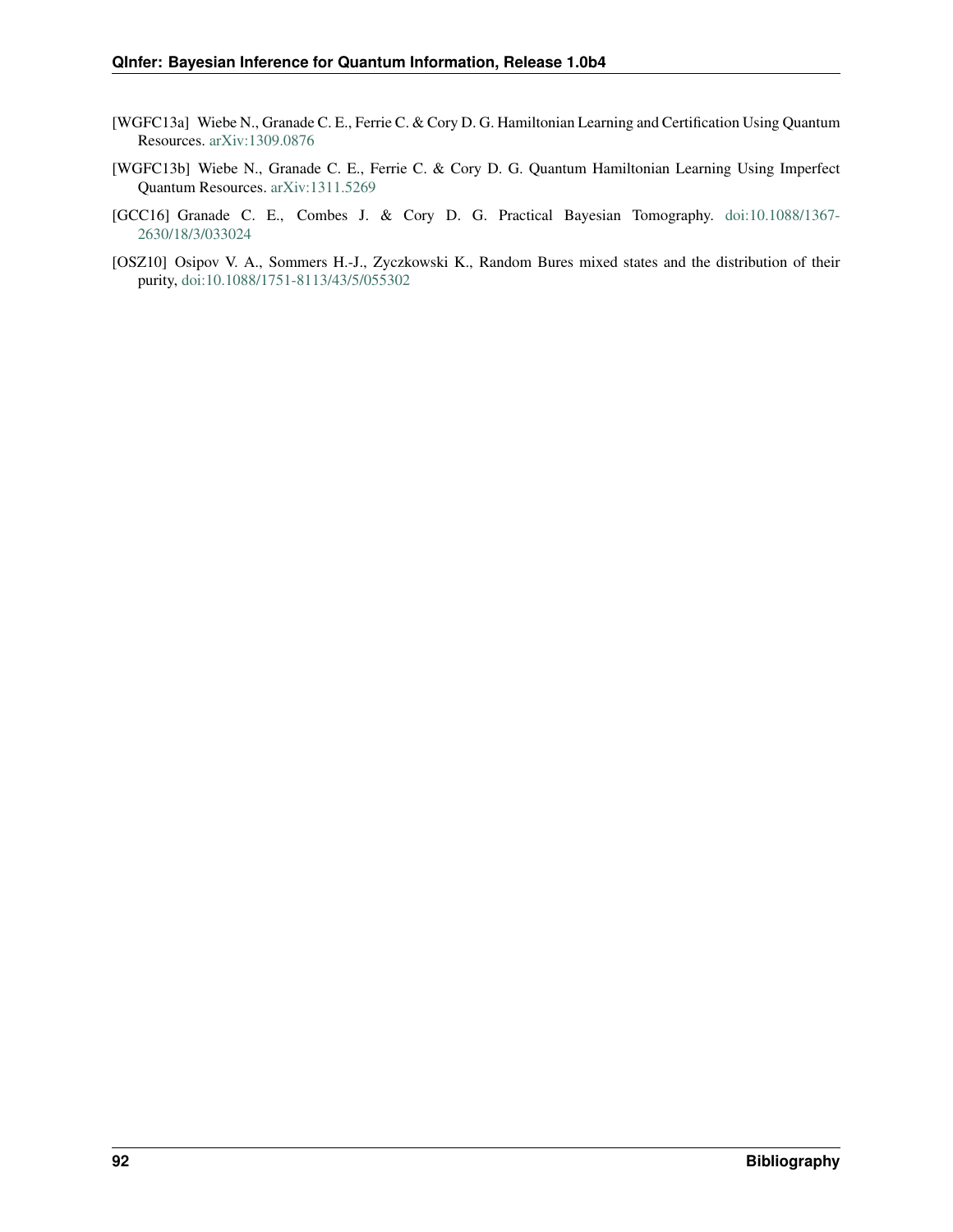#### Index

## Symbols

\_\_call\_\_() (qinfer.LiuWestResampler method), [64](#page-66-0) \_\_call\_\_() (qinfer.Resampler method), [63](#page-65-0)

## A

| a (qinfer.LiuWestResampler attribute), 64             |  |  |  |  |
|-------------------------------------------------------|--|--|--|--|
| AcceleratedPrecessionModel (class in qinfer), 56      |  |  |  |  |
| allow_identical_outcomes (qinfer.Model attribute), 39 |  |  |  |  |
| are_expparam_dtypes_consistent()<br>$(qin-$           |  |  |  |  |
| fer.BinomialModel method), 42                         |  |  |  |  |
| are_expparam_dtypes_consistent()<br>$(qin-$           |  |  |  |  |
| fer.MultinomialModel method), 43                      |  |  |  |  |
| are_expparam_dtypes_consistent() (qinfer.Simulatable  |  |  |  |  |
| method), 36                                           |  |  |  |  |
| are_models_valid() (qinfer.AcceleratedPrecessionModel |  |  |  |  |
| static method), 57                                    |  |  |  |  |
| are_models_valid() (qinfer.NDieModel method), 74      |  |  |  |  |
| are_models_valid() (qinfer.NoisyCoinModel<br>static   |  |  |  |  |
| method), 74                                           |  |  |  |  |
| are_models_valid()<br>$(qin-$                         |  |  |  |  |
| fer.RandomizedBenchmarkingModel method),              |  |  |  |  |
| 62                                                    |  |  |  |  |
| are_models_valid() (qinfer.Simulatable method), 36    |  |  |  |  |
| are_models_valid()<br>$(qin-$                         |  |  |  |  |
| fer.tomography.DiffusiveTomographyModel               |  |  |  |  |
| method), 79                                           |  |  |  |  |
| are_models_valid()<br>$(qin-$                         |  |  |  |  |
| fer.tomography.TomographyModel<br>method),            |  |  |  |  |
| 78                                                    |  |  |  |  |
|                                                       |  |  |  |  |

## B

base\_model (qinfer.Simulatable attribute), [36](#page-38-0)

- basis (qinfer.tomography.DensityOperatorDistribution attribute), [77](#page-79-0)
- basis (qinfer.tomography.TomographyModel attribute), [78](#page-80-0)
- batch\_update() (qinfer.SMCUpdater method), [68](#page-70-0) bayes\_risk() (qinfer.SMCUpdater method), [69](#page-71-1)

BCSZChoiDistribution (class in qinfer.tomography), [77](#page-79-0) BestOfKMetaheuristic (class in qinfer.tomography), [79](#page-81-0)

BetaBinomialDistribution (class in qinfer), [46](#page-48-0) BetaDistribution (class in qinfer), [46](#page-48-0) binomial pdf() (in module qinfer.utils), [81](#page-83-1) BinomialModel (class in qinfer), [41](#page-43-0)

## C

call\_count (qinfer.Model attribute), [38](#page-40-0) canonicalize() (qinfer.Simulatable method), [38](#page-40-0) canonicalize() (qinfer.tomography.DiffusiveTomographyModel method), [79](#page-81-0) canonicalize() (qinfer.tomography.TomographyModel method), [78](#page-80-0) clear\_cache() (qinfer.DirectViewParallelizedModel method), [59](#page-61-0) clear\_cache() (qinfer.Simulatable method), [37](#page-39-0) ConstantDistribution (class in qinfer), [46](#page-48-0) ConstrainedSumDistribution (class in qinfer), [49](#page-51-0) covariance\_mtx\_to\_superop() (qinfer.tomography.TomographyBasis method), [76](#page-78-1)

# D

data (qinfer.tomography.TomographyBasis attribute), [75](#page-77-1) data\_record (qinfer.SMCUpdater attribute), [67](#page-69-0) decorated\_model (qinfer.BinomialModel attribute), [42](#page-44-0) decorated\_model (qinfer.MultinomialModel attribute), [43](#page-45-0) DensityOperatorDistribution (class in qinfer.tomography), [76](#page-78-1) description (qinfer.IPythonProgressBar attribute), [57](#page-59-0) design\_expparams\_field() (qinfer.ExperimentDesigner method), [54](#page-56-0) DifferentiableModel (class in qinfer), [40](#page-42-0) DiffusiveTomographyModel (class in qinfer.tomography), [79](#page-81-0) dim (qinfer.tomography.DensityOperatorDistribution attribute), [77](#page-79-0) dim (qinfer.tomography.TomographyBasis attribute), [75](#page-77-1) dim (qinfer.tomography.TomographyModel attribute), [78](#page-80-0) dims (qinfer.tomography.TomographyBasis attribute), [75](#page-77-1) DirectViewParallelizedModel (class in qinfer), [58](#page-60-0) DiscreteUniformDistribution (class in qinfer), [44](#page-46-1)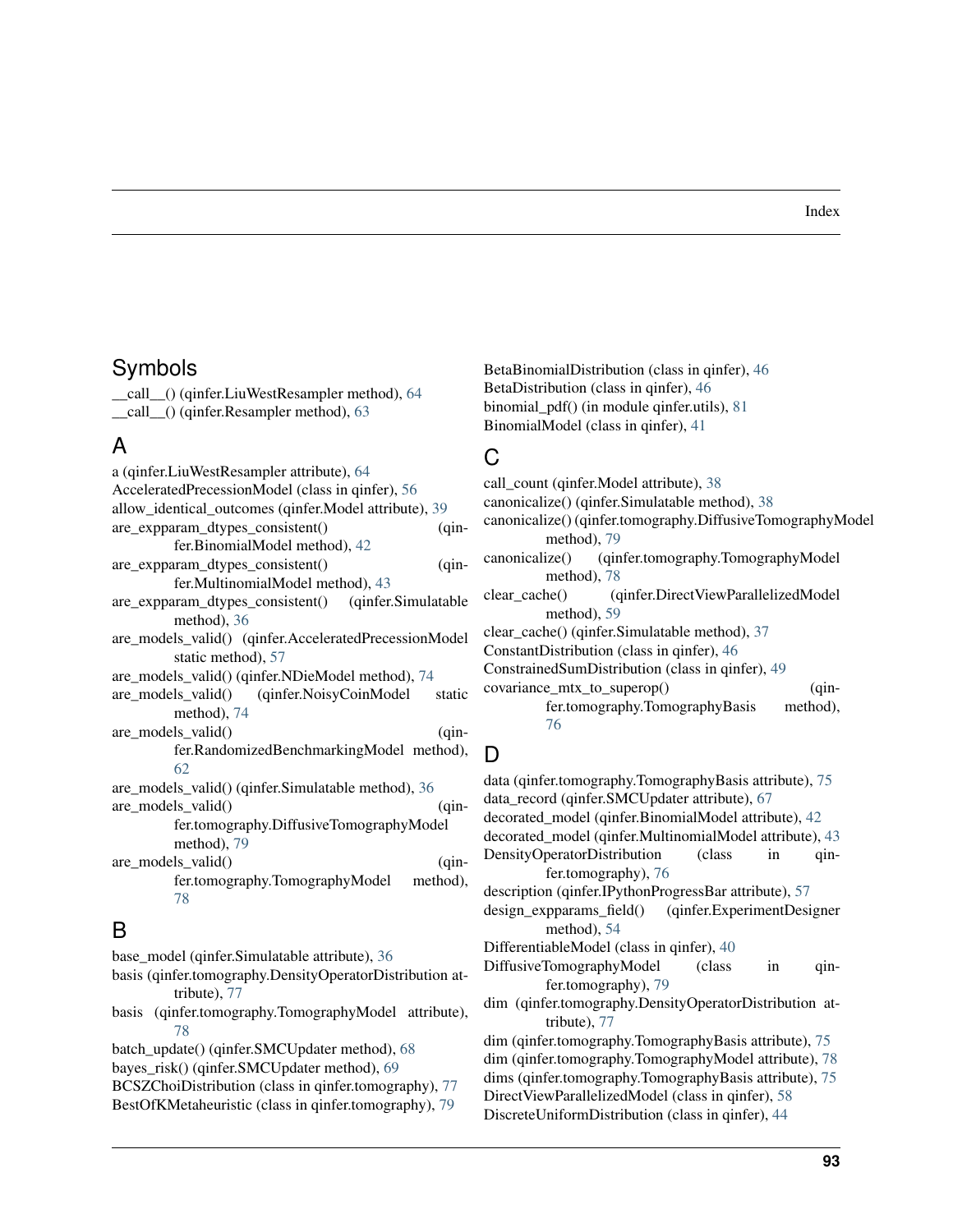distance() (qinfer.Simulatable method), [37](#page-39-0) Distribution (class in qinfer), [44](#page-46-1) Domain (class in qinfer), [50](#page-52-0) domain() (qinfer.BinomialModel method), [42](#page-44-0) domain() (qinfer.FiniteOutcomeModel method), [40](#page-42-0) domain() (qinfer.MultinomialModel method), [43](#page-45-0) domain() (qinfer.Simulatable method), [36](#page-38-0) dtype (qinfer.Domain attribute), [50](#page-52-0) dtype (qinfer.IntegerDomain attribute), [52](#page-54-0) dtype (qinfer.MultinomialDomain attribute), [53](#page-55-0) dtype (qinfer.RealDomain attribute), [51](#page-53-0)

# E

ellipsoid\_volume() (in module qinfer.utils), [81](#page-83-1) est\_cluster\_covs() (qinfer.SMCUpdater method), [69](#page-71-1) est\_cluster\_metric() (qinfer.SMCUpdater method), [69](#page-71-1) est\_cluster\_moments() (qinfer.SMCUpdater method), [69](#page-71-1) est\_covariance\_mtx() (qinfer.SMCUpdater method), [69](#page-71-1) est\_credible\_region() (qinfer.SMCUpdater method), [69](#page-71-1) est\_entropy() (qinfer.SMCUpdater method), [69](#page-71-1) est kl divergence() (qinfer.SMCUpdater method), [69](#page-71-1) est\_mean() (qinfer.SMCUpdater method), [68](#page-70-0) est\_meanfn() (qinfer.SMCUpdater method), [68](#page-70-0) example point (qinfer.Domain attribute), [50](#page-52-0) example\_point (qinfer.IntegerDomain attribute), [52](#page-54-0) example\_point (qinfer.MultinomialDomain attribute), [53](#page-55-0) example\_point (qinfer.RealDomain attribute), [51](#page-53-0) expected\_information\_gain() (qinfer.SMCUpdater method), [69](#page-71-1) experiment\_cost() (qinfer.Simulatable method), [37](#page-39-0) ExperimentDesigner (class in qinfer), [54](#page-56-0) expparams\_dtype (qinfer.AcceleratedPrecessionModel attribute), [56](#page-58-0) expparams\_dtype (qinfer.BinomialModel attribute), [42](#page-44-0) expparams\_dtype (qinfer.MultinomialModel attribute), [43](#page-45-0) expparams\_dtype (qinfer.NDieModel attribute), [74](#page-76-0) expparams\_dtype (qinfer.NoisyCoinModel attribute), [74](#page-76-0) expparams\_dtype (qinfer.RandomizedBenchmarkingModel attribute), [62](#page-64-0) expparams\_dtype (qinfer.SimplePrecessionModel attribute), [73](#page-75-1) expparams\_dtype (qinfer.Simulatable attribute), [35](#page-37-1) expparams\_dtype (qinfer.tomography.DiffusiveTomographyModel Compared Commitments and the set attribute), [79](#page-81-0) expparams\_dtype (qinfer.tomography.TomographyModel attribute), [78](#page-80-0) ExpSparseHeuristic (class in qinfer), [55](#page-57-0) F

F() (in module qinfer.rb), [62](#page-64-0) finished() (qinfer.IPythonProgressBar method), [57](#page-59-0) FiniteOutcomeModel (class in qinfer), [39](#page-41-0)

fisher\_information() (qinfer.DifferentiableModel method), [40](#page-42-0)

flat() (qinfer.tomography.TomographyBasis method), [75](#page-77-1) format\_uncertainty() (in module qinfer.utils), [81](#page-83-1)

from regular array() (qinfer.MultinomialDomain method), [54](#page-56-0)

# G

GADFLIDistribution (class in qinfer.tomography), [77](#page-79-0) GammaDistribution (class in qinfer), [46](#page-48-0)

gell\_mann\_basis() (in module qinfer.tomography), [76](#page-78-1)

GinibreDistribution (class in qinfer.tomography), [77](#page-79-0)

GinibreReditDistribution (class in qinfer.tomography), [77](#page-79-0) GinibreUniform (class in qinfer), [47](#page-49-0)

grad\_log\_pdf() (qinfer.MultivariateNormalDistribution method), [45](#page-47-0)

grad\_log\_pdf() (qinfer.NormalDistribution method), [45](#page-47-0)

grad\_log\_pdf() (qinfer.PostselectedDistribution method), [48](#page-50-0)

grad\_log\_pdf() (qinfer.UniformDistribution method), [44](#page-46-1)

## H

h (qinfer.ScoreMixin attribute), [58](#page-60-0) HaarUniform (class in qinfer), [47](#page-49-0) Heuristic (class in qinfer), [55](#page-57-0) HilbertSchmidtUniform (class in qinfer), [47](#page-49-0) hypothetical\_update() (qinfer.SMCUpdater method), [67](#page-69-0)

## I

in\_credible\_region() (qinfer.SMCUpdater method), [70](#page-72-2) in\_domain() (qinfer.Domain method), [50](#page-52-0) in\_domain() (qinfer.IntegerDomain method), [52](#page-54-0) in\_domain() (qinfer.MultinomialDomain method), [54](#page-56-0) in domain() (qinfer.RealDomain method), [51](#page-53-0) in ellipsoid() (in module qinfer.utils), [81](#page-83-1) IntegerDomain (class in qinfer), [52](#page-54-0) InterpolatedUnivariateDistribution (class in qinfer), [47](#page-49-0) IPythonProgressBar (class in qinfer), [57](#page-59-0) is\_continuous (qinfer.Domain attribute), [50](#page-52-0) is continuous (qinfer.IntegerDomain attribute), [52](#page-54-0) is continuous (qinfer.MultinomialDomain attribute), [53](#page-55-0) is continuous (qinfer.RealDomain attribute), [51](#page-53-0) is\_discrete (qinfer.Domain attribute), [50](#page-52-0) is\_finite (qinfer.IntegerDomain attribute), [52](#page-54-0) is\_finite (qinfer.MultinomialDomain attribute), [53](#page-55-0) is\_finite (qinfer.RealDomain attribute), [51](#page-53-0) is\_model\_valid() (qinfer.Model method), [39](#page-41-0) is\_n\_outcomes\_constant (qinfer.AcceleratedPrecessionModel attribute), [57](#page-59-0) is n outcomes constant (qinfer.BinomialModel attribute), [42](#page-44-0)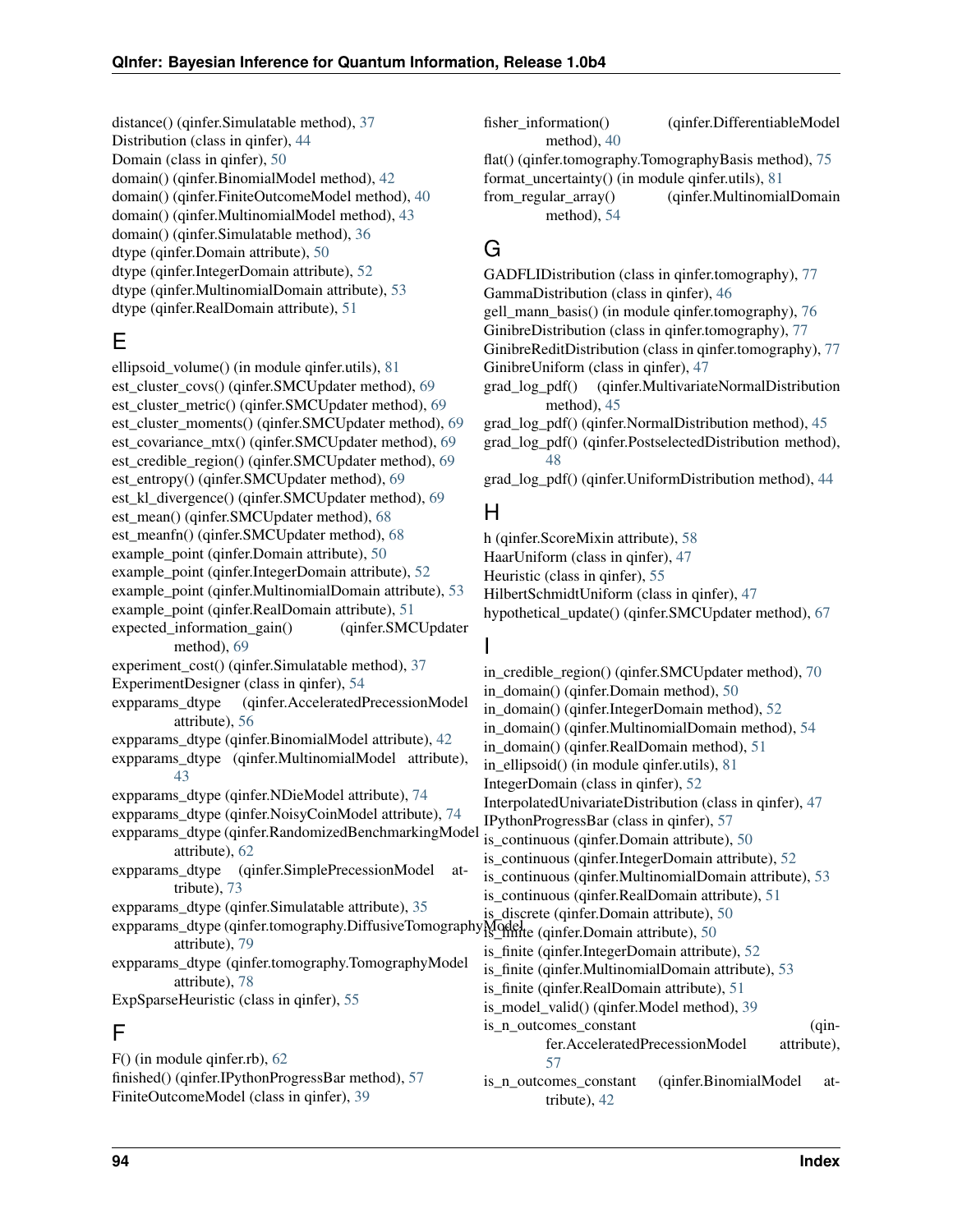- is\_n\_outcomes\_constant (qinfer.MultinomialModel at-model\_chain (qinfer.Simulatable attribute), [36](#page-38-0) tribute), [43](#page-45-0)
- is n outcomes constant (qinfer.NDieModel attribute), [74](#page-76-0)
- is n outcomes constant (qinfer.NoisyCoinModel attribute), [74](#page-76-0)
- is n outcomes constant (qinfer.RandomizedBenchmarkingModel attribute), [62](#page-64-0)
- is\_n\_outcomes\_constant (qinfer.Simulatable attribute), [35](#page-37-1)
- is\_n\_outcomes\_constant (qinfer.tomography.TomographyModel attribute), [78](#page-80-0)

## J

just resampled (qinfer.SMCUpdater attribute), [66](#page-68-1)

## L

- labels (qinfer.tomography.TomographyBasis attribute), [75](#page-77-1)
- likelihood() (qinfer.AcceleratedPrecessionModel method), [57](#page-59-0)
- likelihood() (qinfer.BinomialModel method), [42](#page-44-0)
- likelihood() (qinfer.DirectViewParallelizedModel method), [59](#page-61-0)
- likelihood() (qinfer.MLEModel method), [44](#page-46-1)
- likelihood() (qinfer.Model method), [38](#page-40-0)
- likelihood() (qinfer.MultinomialModel method), [43](#page-45-0)
- likelihood() (qinfer.NDieModel method), [75](#page-77-1)
- likelihood() (qinfer.NoisyCoinModel method), [74](#page-76-0)
- likelihood() (qinfer.PoisonedModel method), [41](#page-43-0)
- likelihood() (qinfer.RandomizedBenchmarkingModel method), [62](#page-64-0)
- likelihood() (qinfer.SimplePrecessionModel method), [73](#page-75-1)
- likelihood() (qinfer.tomography.DiffusiveTomographyModeh\_modelparams (qinfer.RandomizedBenchmarkingModel method), [79](#page-81-0) attribute), [62](#page-64-0)
- likelihood() (qinfer.tomography.TomographyModel method), [79](#page-81-0)
- LiuWestResampler (class in qinfer), [63](#page-65-0)
- log\_total\_likelihood (qinfer.SMCUpdater attribute), [67](#page-69-0) LogNormalDistribution (class in qinfer), [45](#page-47-0)

## M

make\_Paulis() (qinfer.HilbertSchmidtUniform method), [47](#page-49-0) max (qinfer.IntegerDomain attribute), [52](#page-54-0) max (qinfer.RealDomain attribute), [51](#page-53-0) min (qinfer.IntegerDomain attribute), [52](#page-54-0) min (qinfer.RealDomain attribute), [51](#page-53-0) min\_n\_ess (qinfer.SMCUpdater attribute), [67](#page-69-0) MixtureDistribution (class in qinfer), [48](#page-50-0) MLEModel (class in qinfer), [43](#page-45-0) Model (class in qinfer), [38](#page-40-0)

modelparam\_names (qinfer.RandomizedBenchmarkingModel attribute), [62](#page-64-0) modelparam\_names (qinfer.Simulatable attribute), [36](#page-38-0) modelparam\_names (qinfer.tomography.DiffusiveTomographyModel attribute), [79](#page-81-0) modelparam\_names (qinfer.tomography.TomographyModel attribute), [78](#page-80-0) modelparams\_to\_state() (qinfer.tomography.TomographyBasis method), [76](#page-78-1) MultinomialDomain (class in qinfer), [53](#page-55-0) MultinomialModel (class in qinfer), [42](#page-44-0) MultivariateNormalDistribution (class in qinfer), [45](#page-47-0) mvee() (in module qinfer.utils), [81](#page-83-1) MVUniformDistribution (class in qinfer), [44](#page-46-1)

# N

- n\_dist (qinfer.MixtureDistribution attribute), [49](#page-51-0) n\_elements (qinfer.MultinomialDomain attribute), [53](#page-55-0) n engines (qinfer.DirectViewParallelizedModel attribute), [59](#page-61-0) n\_ess (qinfer.SMCUpdater attribute), [67](#page-69-0) n\_meas (qinfer.MultinomialDomain attribute), [53](#page-55-0) n\_members (qinfer.Domain attribute), [50](#page-52-0) n\_members (qinfer.IntegerDomain attribute), [52](#page-54-0) n\_members (qinfer.MultinomialDomain attribute), [53](#page-55-0) n\_members (qinfer.RealDomain attribute), [51](#page-53-0) n\_modelparams (qinfer.AcceleratedPrecessionModel attribute), [56](#page-58-0) n\_modelparams (qinfer.NDieModel attribute), [74](#page-76-0) n\_modelparams (qinfer.NoisyCoinModel attribute), [74](#page-76-0) n\_modelparams (qinfer.Simulatable attribute), [35](#page-37-1) n\_modelparams (qinfer.tomography.DiffusiveTomographyModel attribute), [79](#page-81-0) n\_modelparams (qinfer.tomography.TomographyModel attribute), [78](#page-80-0) n\_outcomes() (qinfer.AcceleratedPrecessionModel method), [57](#page-59-0) n\_outcomes() (qinfer.BinomialModel method), [42](#page-44-0) n\_outcomes() (qinfer.MultinomialModel method), [43](#page-45-0) n\_outcomes() (qinfer.NDieModel method), [74](#page-76-0) n\_outcomes() (qinfer.NoisyCoinModel method), [74](#page-76-0) n\_outcomes() (qinfer.RandomizedBenchmarkingModel method), [62](#page-64-0) n\_outcomes() (qinfer.Simulatable method), [36](#page-38-0)
- n\_outcomes() (qinfer.tomography.TomographyModel method), [78](#page-80-0)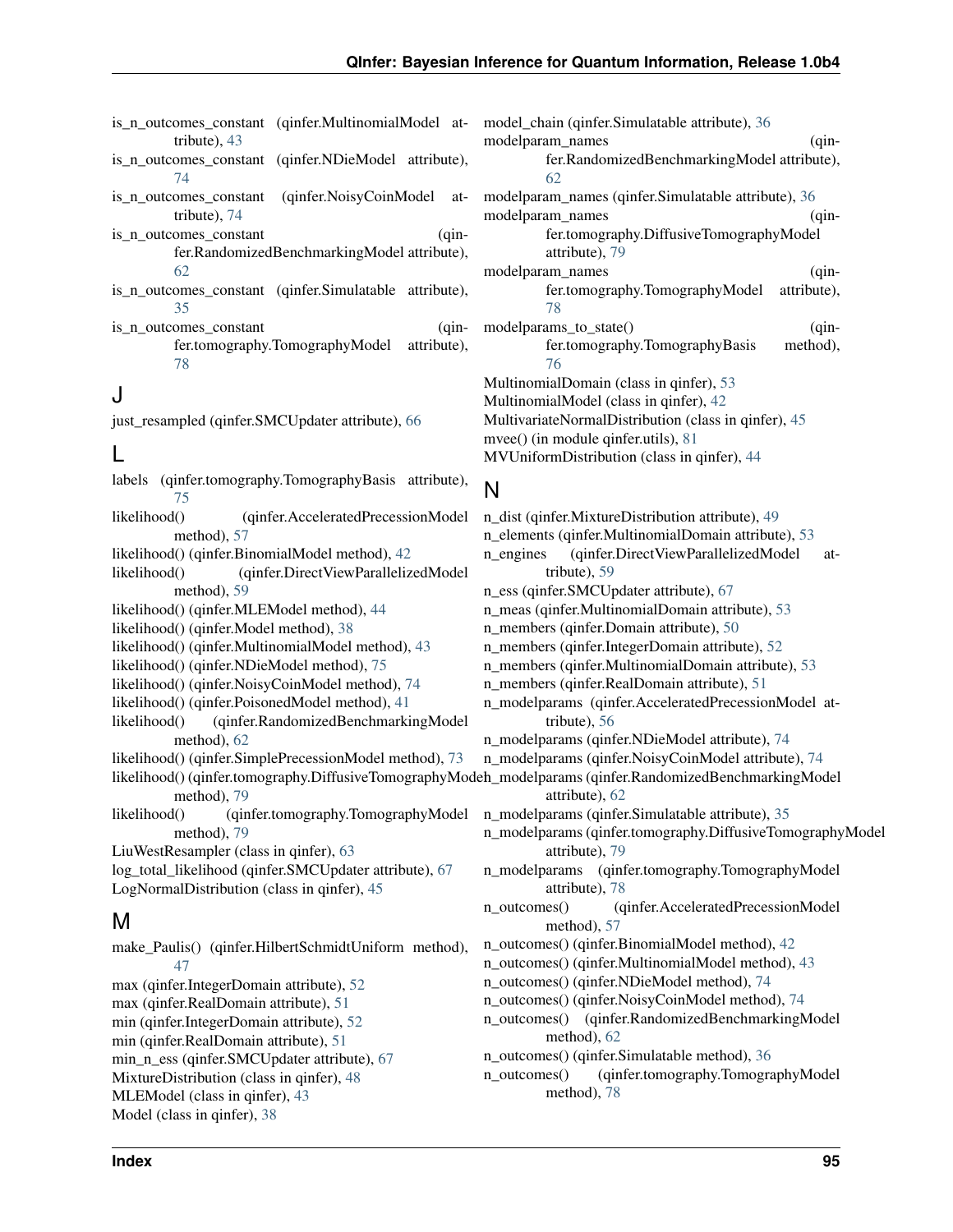n\_outcomes\_cutoff (qinfer.FiniteOutcomeModel attribute), [40](#page-42-0) n\_particles (qinfer.SMCUpdater attribute), [66](#page-68-1) n\_rvs (qinfer.BetaBinomialDistribution attribute), [46](#page-48-0) n\_rvs (qinfer.BetaDistribution attribute), [46](#page-48-0) n\_rvs (qinfer.ConstantDistribution attribute), [46](#page-48-0) n\_rvs (qinfer.ConstrainedSumDistribution attribute), [49](#page-51-0) n\_rvs (qinfer.DiscreteUniformDistribution attribute), [44](#page-46-1) n\_rvs (qinfer.Distribution attribute), [44](#page-46-1) n\_rvs (qinfer.GammaDistribution attribute), [47](#page-49-0) n\_rvs (qinfer.GinibreUniform attribute), [48](#page-50-0) n\_rvs (qinfer.HaarUniform attribute), [47](#page-49-0) n\_rvs (qinfer.HilbertSchmidtUniform attribute), [47](#page-49-0) n\_rvs (qinfer.InterpolatedUnivariateDistribution attribute), [47](#page-49-0) n\_rvs (qinfer.LogNormalDistribution attribute), [46](#page-48-0) n\_rvs (qinfer.MixtureDistribution attribute), [49](#page-51-0) n\_rvs (qinfer.MultivariateNormalDistribution attribute), [45](#page-47-0) n\_rvs (qinfer.MVUniformDistribution attribute), [45](#page-47-0) n\_rvs (qinfer.NormalDistribution attribute), [45](#page-47-0) n\_rvs (qinfer.PostselectedDistribution attribute), [48](#page-50-0) n\_rvs (qinfer.ProductDistribution attribute), [48](#page-50-0) n\_rvs (qinfer.SlantedNormalDistribution attribute), [45](#page-47-0) n\_rvs (qinfer.SMCUpdater attribute), [68](#page-70-0) n\_rvs (qinfer.tomography.DensityOperatorDistribution attribute), [76](#page-78-1) n\_rvs (qinfer.UniformDistribution attribute), [44](#page-46-1) n\_sides (qinfer.MultinomialModel attribute), [43](#page-45-0) name (qinfer.tomography.TomographyBasis attribute), [75](#page-77-1) NDieModel (class in qinfer), [74](#page-76-0) new\_exp() (qinfer.ExperimentDesigner method), [54](#page-56-0) NoisyCoinModel (class in qinfer), [74](#page-76-0) NormalDistribution (class in qinfer), [45](#page-47-0) normalization\_record (qinfer.SMCUpdater attribute), [66](#page-68-1)

# O

outcome\_warning\_threshold (qinfer.Model attribute), [39](#page-41-0) outer product() (in module qinfer.utils), [81](#page-83-1)

# P

p() (in module qinfer.rb), [62](#page-64-0) particle\_covariance\_mtx() (in module qinfer.utils), [81](#page-83-1) particle\_meanfn() (in module qinfer.utils), [81](#page-83-1) pauli\_basis() (in module qinfer.tomography), [76](#page-78-1) perf\_test() (in module qinfer), [59](#page-61-0) perf\_test\_multiple() (in module qinfer), [60](#page-62-0) PGH (class in qinfer), [56](#page-58-0) plot cov ellipse() (in module qinfer.tomography), [80](#page-82-0) plot\_covariance() (qinfer.SMCUpdater method), [72](#page-74-2) plot posterior contour() (qinfer.SMCUpdater method), [73](#page-75-1) plot\_posterior\_marginal() (qinfer.SMCUpdater method),

[72](#page-74-2)

plot rebit posterior() (in module qinfer.tomography), [80](#page-82-0) plot rebit prior() (in module qinfer.tomography), [80](#page-82-0) PoisonedModel (class in qinfer), [41](#page-43-0) posterior\_marginal() (qinfer.SMCUpdater method), [71](#page-73-1) posterior\_mesh() (qinfer.SMCUpdater method), [72](#page-74-2) PostselectedDistribution (class in qinfer), [48](#page-50-0) pr0\_to\_likelihood\_array() (qinfer.FiniteOutcomeModel static method), [40](#page-42-0) ProcessTomographyHeuristic (class in qinfer.tomography), [79](#page-81-0) ProductDistribution (class in qinfer), [48](#page-50-0) ProductHeuristic (class in qinfer.tomography), [79](#page-81-0)

# Q

Q (qinfer.Simulatable attribute), [36](#page-38-0) qinfer (module), [1](#page-3-0)

# R

RandomizedBenchmarkingModel (class in qinfer), [61](#page-63-0) RandomPauliHeuristic (class in qinfer.tomography), [79](#page-81-0) RandomStabilizerStateHeuristic (class in qinfer.tomography), [79](#page-81-0) RealDomain (class in qinfer), [50](#page-52-0) region\_est\_ellipsoid() (qinfer.SMCUpdater method), [70](#page-72-2) region\_est\_hull() (qinfer.SMCUpdater method), [70](#page-72-2) renormalize() (qinfer.tomography.TomographyModel method), [78](#page-80-0) resample() (qinfer.SMCUpdater method), [68](#page-70-0) resample\_count (qinfer.SMCUpdater attribute), [66](#page-68-1) Resampler (class in qinfer), [63](#page-65-0) resampling\_divergences (qinfer.SMCUpdater attribute), [67](#page-69-0) reset() (qinfer.SMCUpdater method), [67](#page-69-0) risk() (qinfer.SMCUpdater method), [71](#page-73-1)

# S

sample() (qinfer.BetaBinomialDistribution method), [46](#page-48-0) sample() (qinfer.BetaDistribution method), [46](#page-48-0) sample() (qinfer.ConstantDistribution method), [46](#page-48-0) sample() (qinfer.ConstrainedSumDistribution method), [49](#page-51-0) sample() (qinfer.DiscreteUniformDistribution method), [44](#page-46-1) sample() (qinfer.Distribution method), [44](#page-46-1) sample() (qinfer.GammaDistribution method), [47](#page-49-0) sample() (qinfer.HilbertSchmidtUniform method), [47](#page-49-0) sample() (qinfer.InterpolatedUnivariateDistribution method), [47](#page-49-0) sample() (qinfer.LogNormalDistribution method), [46](#page-48-0) sample() (qinfer.MixtureDistribution method), [49](#page-51-0) sample() (qinfer.MultivariateNormalDistribution method), [45](#page-47-0) sample() (qinfer.MVUniformDistribution method), [45](#page-47-0) sample() (qinfer.NormalDistribution method), [45](#page-47-0)